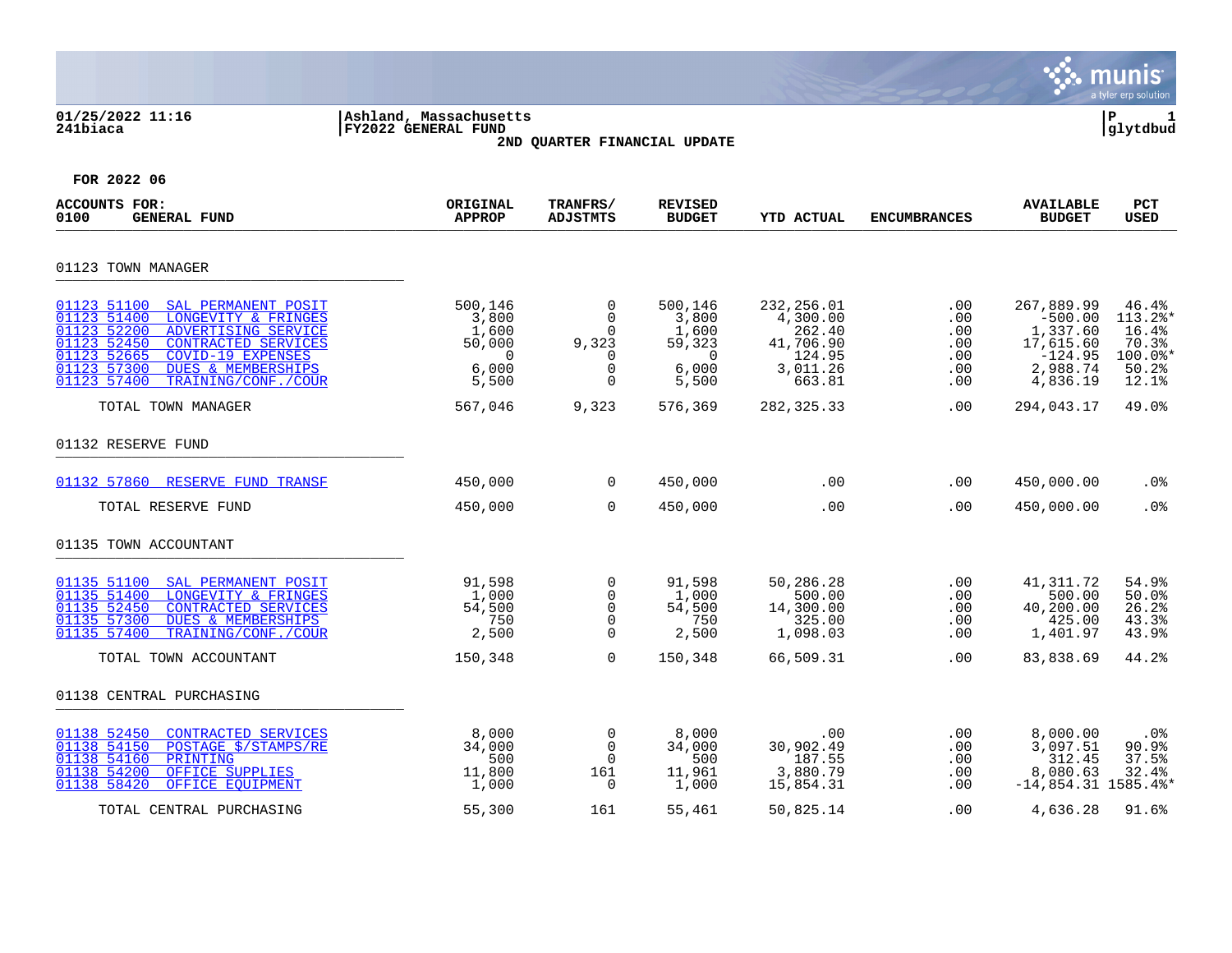| 01/25/2022 11:16<br>241biaca                                                                                                                                                                                                                                                                                                                | Ashland, Massachusetts<br>FY2022 GENERAL FUND                                 | 2ND QUARTER FINANCIAL UPDATE                                                                               |                                                                               |                                                                                     |                                                                       |                                                                                                         | P<br>glytdbud                                                              |
|---------------------------------------------------------------------------------------------------------------------------------------------------------------------------------------------------------------------------------------------------------------------------------------------------------------------------------------------|-------------------------------------------------------------------------------|------------------------------------------------------------------------------------------------------------|-------------------------------------------------------------------------------|-------------------------------------------------------------------------------------|-----------------------------------------------------------------------|---------------------------------------------------------------------------------------------------------|----------------------------------------------------------------------------|
| FOR 2022 06                                                                                                                                                                                                                                                                                                                                 |                                                                               |                                                                                                            |                                                                               |                                                                                     |                                                                       |                                                                                                         |                                                                            |
| <b>ACCOUNTS FOR:</b><br>0100<br><b>GENERAL FUND</b>                                                                                                                                                                                                                                                                                         | ORIGINAL<br><b>APPROP</b>                                                     | TRANFRS/<br><b>ADJSTMTS</b>                                                                                | <b>REVISED</b><br><b>BUDGET</b>                                               | <b>YTD ACTUAL</b>                                                                   | <b>ENCUMBRANCES</b>                                                   | <b>AVAILABLE</b><br><b>BUDGET</b>                                                                       | <b>PCT</b><br><b>USED</b>                                                  |
| 01139 TELECOMMUNICATIONS                                                                                                                                                                                                                                                                                                                    |                                                                               |                                                                                                            |                                                                               |                                                                                     |                                                                       |                                                                                                         |                                                                            |
| 01139 53410 TELEPHONE EXPENSE                                                                                                                                                                                                                                                                                                               | 90,000                                                                        | 3,869                                                                                                      | 93,869                                                                        | 39,674.98                                                                           | .00                                                                   | 54,194.34                                                                                               | 42.3%                                                                      |
| TOTAL TELECOMMUNICATIONS                                                                                                                                                                                                                                                                                                                    | 90,000                                                                        | 3,869                                                                                                      | 93,869                                                                        | 39,674.98                                                                           | .00                                                                   | 54,194.34                                                                                               | 42.3%                                                                      |
| 01141 ASSESSORS OFFICE                                                                                                                                                                                                                                                                                                                      |                                                                               |                                                                                                            |                                                                               |                                                                                     |                                                                       |                                                                                                         |                                                                            |
| 01141 51100<br>SAL PERMANENT POSIT<br>01141 51400<br>LONGEVITY & FRINGES<br>01141 52420<br><b>COMPUTER/SFTWR MAIN</b><br>01141 52450<br><b>CONTRACTED SERVICES</b><br>01141 57300<br><b>DUES &amp; MEMBERSHIPS</b><br>01141 57400<br>TRAINING/CONF./COUR                                                                                    | 184,423<br>4,000<br>11,666<br>20,500<br>300<br>2,400                          | 0<br>$\Omega$<br>$\Omega$<br>10,000<br>$\Omega$<br>$\Omega$                                                | 184,423<br>4,000<br>11,666<br>30,500<br>300<br>2,400                          | 89,791.32<br>4,000.00<br>11,215.00<br>21,289.85<br>250.00<br>290.00                 | .00<br>$.00 \,$<br>$.00 \,$<br>$.00 \,$<br>.00<br>$.00 \,$            | 94,631.68<br>.00<br>451.00<br>9,210.15<br>50.00<br>2,110.00                                             | 48.7%<br>100.0%<br>96.1%<br>69.8%<br>83.3%<br>12.1%                        |
| TOTAL ASSESSORS OFFICE                                                                                                                                                                                                                                                                                                                      | 223,289                                                                       | 10,000                                                                                                     | 233,289                                                                       | 126,836.17                                                                          | .00                                                                   | 106,452.83                                                                                              | 54.4%                                                                      |
| 01145 TREASURER                                                                                                                                                                                                                                                                                                                             |                                                                               |                                                                                                            |                                                                               |                                                                                     |                                                                       |                                                                                                         |                                                                            |
| SAL PERMANENT POSIT<br>01145 51100<br>01145 51400<br>LONGEVITY & FRINGES<br>01145 52200<br>ADVERTISING SERVICE<br>01145 52300<br>NOTE & BOND FEES<br>01145 53190<br>LEGAL SERVICES<br>01145 54000<br><b>SUPPLIES</b><br>01145 57010<br><b>INTREST ON REFUNDS</b><br>01145 57300<br>DUES & MEMBERSHIPS<br>01145 57400<br>TRAINING/CONF./COUR | 165,859<br>1,100<br>1,000<br>4,900<br>5,000<br>1,500<br>1,500<br>460<br>2,000 | $\mathbf 0$<br>$\mathbf 0$<br>$\mathsf{O}$<br>$\mathbf 0$<br>$\mathbf 0$<br>0<br>0<br>$\Omega$<br>$\Omega$ | 165,859<br>1,100<br>1,000<br>4,900<br>5,000<br>1,500<br>1,500<br>460<br>2,000 | 83,561.36<br>1,550.00<br>.00<br>200.00<br>36.00<br>65.84<br>.00<br>400.00<br>389.77 | .00<br>.00<br>$.00 \,$<br>.00<br>.00<br>.00<br>.00<br>.00<br>$.00 \,$ | 82,297.64<br>$-450.00$<br>1,000.00<br>4,700.00<br>4,964.00<br>1,434.16<br>1,500.00<br>60.00<br>1,610.23 | 50.4%<br>140.9%*<br>.0%<br>4.1%<br>$.7\%$<br>4.4%<br>.0%<br>87.0%<br>19.5% |
| TOTAL TREASURER                                                                                                                                                                                                                                                                                                                             | 183,319                                                                       | $\mathbf 0$                                                                                                | 183,319                                                                       | 86,202.97                                                                           | .00                                                                   | 97,116.03                                                                                               | 47.0%                                                                      |
| 01151 TOWN COUNSEL                                                                                                                                                                                                                                                                                                                          |                                                                               |                                                                                                            |                                                                               |                                                                                     |                                                                       |                                                                                                         |                                                                            |
| 01151 53040 PURCHASE LEGAL SERV                                                                                                                                                                                                                                                                                                             | 255,000                                                                       | $\overline{0}$                                                                                             | 255,000                                                                       | 83,347.08                                                                           | $.00 \,$                                                              | 171,652.92                                                                                              | 32.7%                                                                      |
| TOTAL TOWN COUNSEL                                                                                                                                                                                                                                                                                                                          | 255,000                                                                       | $\Omega$                                                                                                   | 255,000                                                                       | 83,347.08                                                                           | .00                                                                   | 171,652.92                                                                                              | 32.7%                                                                      |
|                                                                                                                                                                                                                                                                                                                                             |                                                                               |                                                                                                            |                                                                               |                                                                                     |                                                                       |                                                                                                         |                                                                            |

**SALE MUNIS** 

01155 DATA PROCESSING \_\_\_\_\_\_\_\_\_\_\_\_\_\_\_\_\_\_\_\_\_\_\_\_\_\_\_\_\_\_\_\_\_\_\_\_\_\_\_\_\_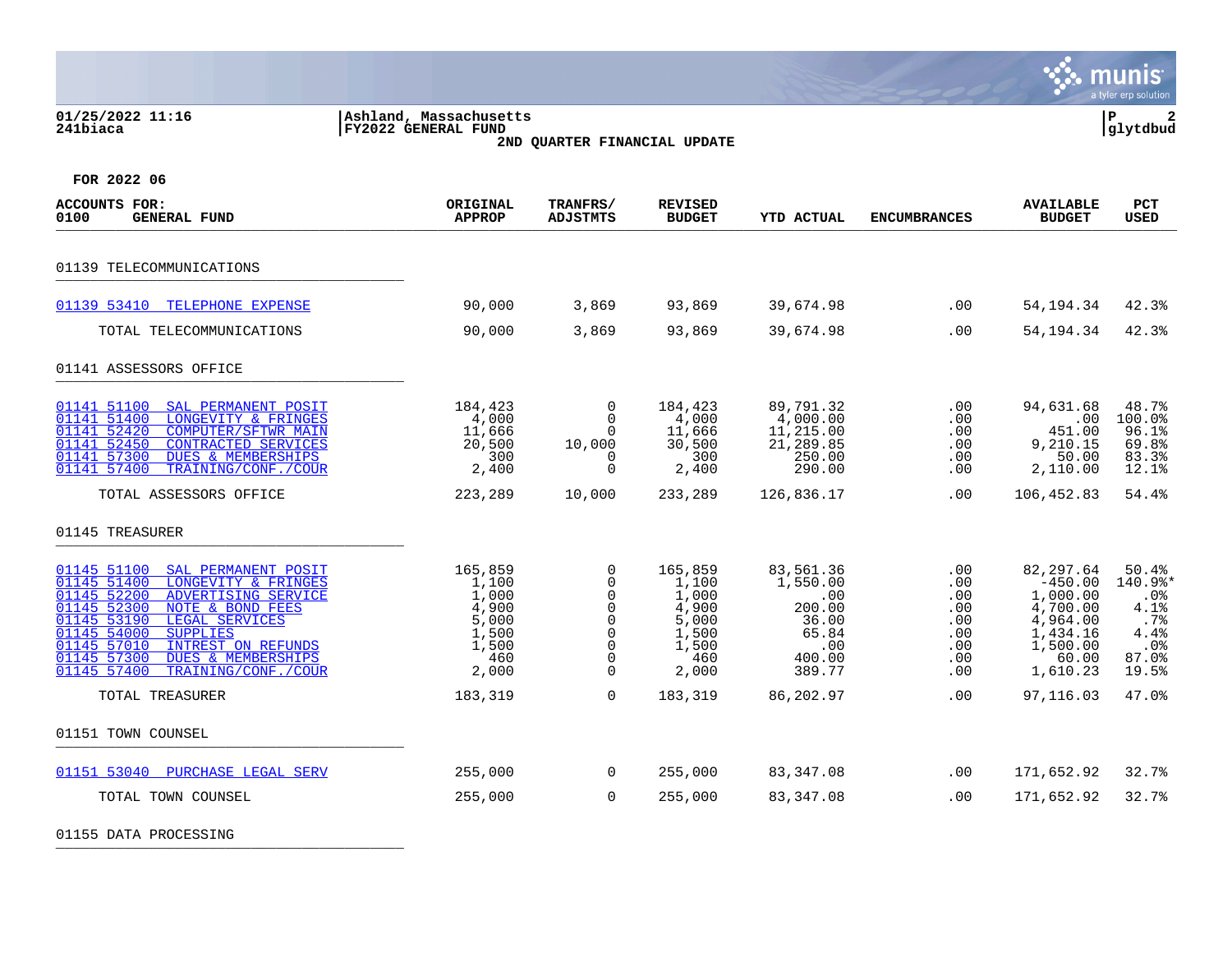

# **01/25/2022 11:16 |Ashland, Massachusetts |P 3 241biaca |FY2022 GENERAL FUND |glytdbud 2ND QUARTER FINANCIAL UPDATE**



| <b>ACCOUNTS FOR:</b><br>0100<br><b>GENERAL FUND</b>                                                                                                                                                                                                                                                                                                       | ORIGINAL<br><b>APPROP</b>                                                          | TRANFRS/<br><b>ADJSTMTS</b>                                                                                         | <b>REVISED</b><br><b>BUDGET</b>                                                    | <b>YTD ACTUAL</b>                                                                            | <b>ENCUMBRANCES</b>                                         | <b>AVAILABLE</b><br><b>BUDGET</b>                                                                      | <b>PCT</b><br><b>USED</b>                                                                     |
|-----------------------------------------------------------------------------------------------------------------------------------------------------------------------------------------------------------------------------------------------------------------------------------------------------------------------------------------------------------|------------------------------------------------------------------------------------|---------------------------------------------------------------------------------------------------------------------|------------------------------------------------------------------------------------|----------------------------------------------------------------------------------------------|-------------------------------------------------------------|--------------------------------------------------------------------------------------------------------|-----------------------------------------------------------------------------------------------|
| 01155 51100<br>SAL PERMANENT POSIT<br>01155 51400<br>LONGEVITY & FRINGES<br>01155 52450<br>CONTRACTED SERVICES<br>01155 57100<br>TRAVEL EXPENSES<br>01155 58500<br>PURCHASE OF EQUIPME                                                                                                                                                                    | 370,963<br>4,400<br>185,000<br>1,000<br>20,000                                     | $\overline{0}$<br>$\Omega$<br>2,586<br>$\Omega$<br>$\Omega$                                                         | 370,963<br>4,400<br>187,586<br>1,000<br>20,000                                     | 171,611.87<br>4,500.00<br>146,007.81<br>255.63<br>969.99                                     | .00<br>.00<br>$.00 \,$<br>.00<br>.00                        | 199, 351. 13<br>$-100.00$<br>41,578.21<br>744.37<br>19,030.01                                          | 46.3%<br>$102.3$ *<br>77.8%<br>25.6%<br>4.8%                                                  |
| TOTAL DATA PROCESSING                                                                                                                                                                                                                                                                                                                                     | 581,363                                                                            | 2,586                                                                                                               | 583,949                                                                            | 323, 345. 30                                                                                 | .00                                                         | 260,603.72                                                                                             | 55.4%                                                                                         |
| 01161 TOWN CLERK                                                                                                                                                                                                                                                                                                                                          |                                                                                    |                                                                                                                     |                                                                                    |                                                                                              |                                                             |                                                                                                        |                                                                                               |
| 01161 51100<br>SAL PERMANENT POSIT<br>01161 51400<br>LONGEVITY & FRINGES<br>01161 51835<br>COVID-19 100%<br>01161 52410<br>MAINT. SERVICE CONT<br>01161 52450<br><b>CONTRACTED SERVICES</b><br>01161 54560<br>DOG LICENSING SUPPL<br>01161 57100<br>TRAVEL EXPENSES<br>01161 57300<br><b>DUES &amp; MEMBERSHIPS</b><br>01161 57400<br>TRAINING/CONF./COUR | 140,196<br>1,200<br>$\overline{0}$<br>300<br>6,000<br>2,500<br>250<br>600<br>1,700 | 0<br>$\Omega$<br>$\mathbf 0$<br>$\mathbf 0$<br>$\mathbf 0$<br>$\mathbf 0$<br>$\mathbf 0$<br>$\mathbf 0$<br>$\Omega$ | 140,196<br>1,200<br>$\overline{0}$<br>300<br>6,000<br>2,500<br>250<br>600<br>1,700 | 67,821.12<br>2,200.00<br>350.10<br>250.00<br>1,195.00<br>1,268.96<br>.00<br>350.00<br>195.00 | .00<br>.00<br>.00<br>.00<br>.00<br>.00<br>.00<br>.00<br>.00 | 72,374.88<br>$-1,000.00$<br>$-350.10$<br>50.00<br>4,805.00<br>1,231.04<br>250.00<br>250.00<br>1,505.00 | 48.4%<br>183.3%*<br>$100.0$ *<br>83.3%<br>19.9%<br>50.8%<br>.0 <sub>8</sub><br>58.3%<br>11.5% |
| TOTAL TOWN CLERK                                                                                                                                                                                                                                                                                                                                          | 152,746                                                                            | $\Omega$                                                                                                            | 152,746                                                                            | 73,630.18                                                                                    | .00                                                         | 79,115.82                                                                                              | 48.2%                                                                                         |
| 01162 ELECTIONS/TOWN MEETING                                                                                                                                                                                                                                                                                                                              |                                                                                    |                                                                                                                     |                                                                                    |                                                                                              |                                                             |                                                                                                        |                                                                                               |
| 01162 51120<br>CLERICAL<br>01162 51200<br>SAL&WAGES-TEMP.POSI<br>01162 52450<br>CONTRACTED SERVICES<br>01162 55800<br>MISC. SUPPLIES<br>01162 57100<br>TRAVEL EXPENSES                                                                                                                                                                                    | 10,250<br>$\Omega$<br>14,000<br>5,600<br>150                                       | -566<br>566<br>$\Omega$<br>$\mathbf 0$<br>$\Omega$                                                                  | 9,685<br>566<br>14,000<br>5,600<br>150                                             | .00<br>565.50<br>2,500.00<br>909.29<br>.00                                                   | .00<br>.00<br>.00<br>.00<br>.00                             | 9,684.50<br>.00<br>11,500.00<br>4,690.71<br>150.00                                                     | .0%<br>100.0%<br>17.9%<br>16.2%<br>.0%                                                        |
| TOTAL ELECTIONS/TOWN MEETING                                                                                                                                                                                                                                                                                                                              | 30,000                                                                             | $\Omega$                                                                                                            | 30,000                                                                             | 3,974.79                                                                                     | .00                                                         | 26,025.21                                                                                              | 13.2%                                                                                         |
| 01163 BOARD OF REGISTRARS                                                                                                                                                                                                                                                                                                                                 |                                                                                    |                                                                                                                     |                                                                                    |                                                                                              |                                                             |                                                                                                        |                                                                                               |
| 01163 52450<br><b>CONTRACTED SERVICES</b><br>MISC. SUPPLIES<br>01163 55800                                                                                                                                                                                                                                                                                | 7,590<br>650                                                                       | 0<br>$\Omega$                                                                                                       | 7,590<br>650                                                                       | 3,141.60<br>.00                                                                              | $.00 \,$<br>.00                                             | 4,448.40<br>650.00                                                                                     | 41.4%<br>.0%                                                                                  |
| TOTAL BOARD OF REGISTRARS                                                                                                                                                                                                                                                                                                                                 | 8,240                                                                              | $\Omega$                                                                                                            | 8,240                                                                              | 3,141.60                                                                                     | .00                                                         | 5,098.40                                                                                               | 38.1%                                                                                         |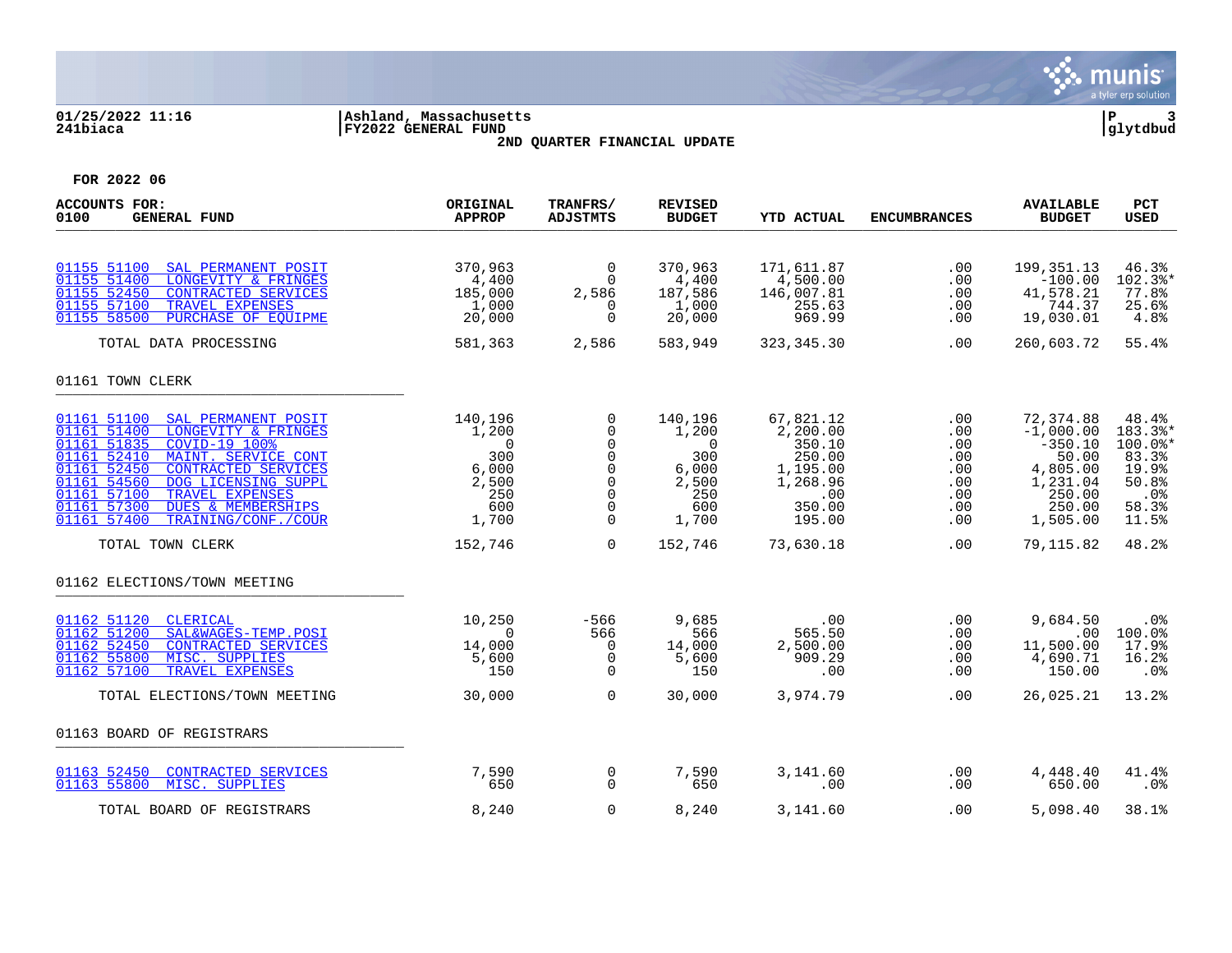|                                                                                                                                                                                                                                                                                                                                                      |                                                                               |                                                                                                                        |                                                                                     |                                                                                          |                                                             |                                                                                                     | munis<br>a tyler erp solution                                                                     |
|------------------------------------------------------------------------------------------------------------------------------------------------------------------------------------------------------------------------------------------------------------------------------------------------------------------------------------------------------|-------------------------------------------------------------------------------|------------------------------------------------------------------------------------------------------------------------|-------------------------------------------------------------------------------------|------------------------------------------------------------------------------------------|-------------------------------------------------------------|-----------------------------------------------------------------------------------------------------|---------------------------------------------------------------------------------------------------|
| 01/25/2022 11:16<br>241biaca                                                                                                                                                                                                                                                                                                                         | Ashland, Massachusetts<br><b>FY2022 GENERAL FUND</b>                          | 2ND QUARTER FINANCIAL UPDATE                                                                                           |                                                                                     |                                                                                          |                                                             |                                                                                                     | ΙP<br> glytdbud                                                                                   |
| FOR 2022 06                                                                                                                                                                                                                                                                                                                                          |                                                                               |                                                                                                                        |                                                                                     |                                                                                          |                                                             |                                                                                                     |                                                                                                   |
| <b>ACCOUNTS FOR:</b><br>0100<br><b>GENERAL FUND</b>                                                                                                                                                                                                                                                                                                  | ORIGINAL<br><b>APPROP</b>                                                     | TRANFRS/<br><b>ADJSTMTS</b>                                                                                            | <b>REVISED</b><br><b>BUDGET</b>                                                     | <b>YTD ACTUAL</b>                                                                        | <b>ENCUMBRANCES</b>                                         | <b>AVAILABLE</b><br><b>BUDGET</b>                                                                   | <b>PCT</b><br>USED                                                                                |
| 01171 CONSERVATION COMMISSION                                                                                                                                                                                                                                                                                                                        |                                                                               |                                                                                                                        |                                                                                     |                                                                                          |                                                             |                                                                                                     |                                                                                                   |
| 01171 51100<br>SAL PERMANENT POSIT<br>01171 51400<br>LONGEVITY & FRINGES<br>01171 52200<br>ADVERTISING SERVICE<br>01171 57100<br>TRAVEL EXPENSES<br>01171 57300<br>DUES & MEMBERSHIPS<br>01171 57400<br>TRAINING/CONF./COUR                                                                                                                          | 68,985<br>0<br>$\mathbf 0$<br>300<br>665<br>500                               | $\Omega$<br>$\Omega$<br>142<br>$\mathbf 0$<br>$\Omega$<br>$-85$                                                        | 68,985<br>$\overline{0}$<br>142<br>300<br>665<br>415                                | 28,190.54<br>1,000.00<br>84.48<br>.00<br>585.00<br>.00                                   | .00<br>.00<br>.00<br>.00<br>.00<br>.00                      | 40,794.46<br>$-1,000.00$<br>57.92<br>300.00<br>80.00<br>415.20                                      | 40.9%<br>$100.0$ *<br>59.3%<br>.0 <sub>8</sub><br>88.0%<br>.0%                                    |
| TOTAL CONSERVATION COMMISSION                                                                                                                                                                                                                                                                                                                        | 70,450                                                                        | 58                                                                                                                     | 70,508                                                                              | 29,860.02                                                                                | .00                                                         | 40,647.58                                                                                           | 42.4%                                                                                             |
| 01172 OPEN SPACE COMMITTEE                                                                                                                                                                                                                                                                                                                           |                                                                               |                                                                                                                        |                                                                                     |                                                                                          |                                                             |                                                                                                     |                                                                                                   |
| 01172 55800<br>MISC. SUPPLIES<br>01172 57300<br><b>DUES &amp; MEMBERSHIPS</b>                                                                                                                                                                                                                                                                        | 400<br>50                                                                     | 0<br>$\Omega$                                                                                                          | 400<br>50                                                                           | .00<br>.00                                                                               | .00<br>.00                                                  | 400.00<br>50.00                                                                                     | .0%<br>.0%                                                                                        |
| TOTAL OPEN SPACE COMMITTEE                                                                                                                                                                                                                                                                                                                           | 450                                                                           | $\mathbf 0$                                                                                                            | 450                                                                                 | .00                                                                                      | .00                                                         | 450.00                                                                                              | .0%                                                                                               |
| 01175 PLANNING BOARD                                                                                                                                                                                                                                                                                                                                 |                                                                               |                                                                                                                        |                                                                                     |                                                                                          |                                                             |                                                                                                     |                                                                                                   |
| 01175 51100<br>SAL PERMANENT POSIT<br>01175 52200<br>ADVERTISING SERVICE<br>01175 52450<br><b>CONTRACTED SERVICES</b><br>01175 54110<br>MAPPING/BLUE PRINT<br>01175 54600<br>REFERENCE BOOKS/MAT<br>01175 57000<br><b>OTHER CHARGES</b><br>01175 57100<br>TRAVEL EXPENSES<br>01175 57300<br>DUES & MEMBERSHIPS<br>01175 57400<br>TRAINING/CONF./COUR | 154,400<br>1,400<br>15,000<br>750<br>500<br>$\Omega$<br>600<br>1,200<br>2,000 | $\mathbf 0$<br>0<br>$\mathbf 0$<br>$\mathbf 0$<br>$\mathbf 0$<br>$\mathbf 0$<br>$\mathbf 0$<br>$\mathbf 0$<br>$\Omega$ | 154,400<br>1,400<br>15,000<br>750<br>500<br>$\overline{0}$<br>600<br>1,200<br>2,000 | 93, 272.39<br>304.64<br>3,000.00<br>275.00<br>.00<br>180.00<br>$.00 \,$<br>462.00<br>.00 | .00<br>.00<br>.00<br>.00<br>.00<br>.00<br>.00<br>.00<br>.00 | 61,127.61<br>1,095.36<br>12,000.00<br>475.00<br>500.00<br>$-180.00$<br>600.00<br>738.00<br>2,000.00 | 60.4%<br>21.8%<br>20.0%<br>36.7%<br>.0 <sub>8</sub><br>100.0%*<br>.0 <sub>8</sub><br>38.5%<br>.0% |
| TOTAL PLANNING BOARD                                                                                                                                                                                                                                                                                                                                 | 175,850                                                                       | $\mathbf 0$                                                                                                            | 175,850                                                                             | 97,494.03                                                                                | .00                                                         | 78,355.97                                                                                           | 55.4%                                                                                             |
| 01180 HUMAN RESOURCES                                                                                                                                                                                                                                                                                                                                |                                                                               |                                                                                                                        |                                                                                     |                                                                                          |                                                             |                                                                                                     |                                                                                                   |
| SAL PERMANENT POSIT<br>01180 51100<br>01180 51400<br>LONGEVITY & FRINGES                                                                                                                                                                                                                                                                             | 217,560<br>2,500                                                              | $\mathbf 0$<br>$\Omega$                                                                                                | 217,560<br>2,500                                                                    | 106, 415. 15<br>2,500.00                                                                 | .00<br>.00                                                  | 111, 144.85                                                                                         | 48.9%<br>$.00 100.0$ <sup>8</sup>                                                                 |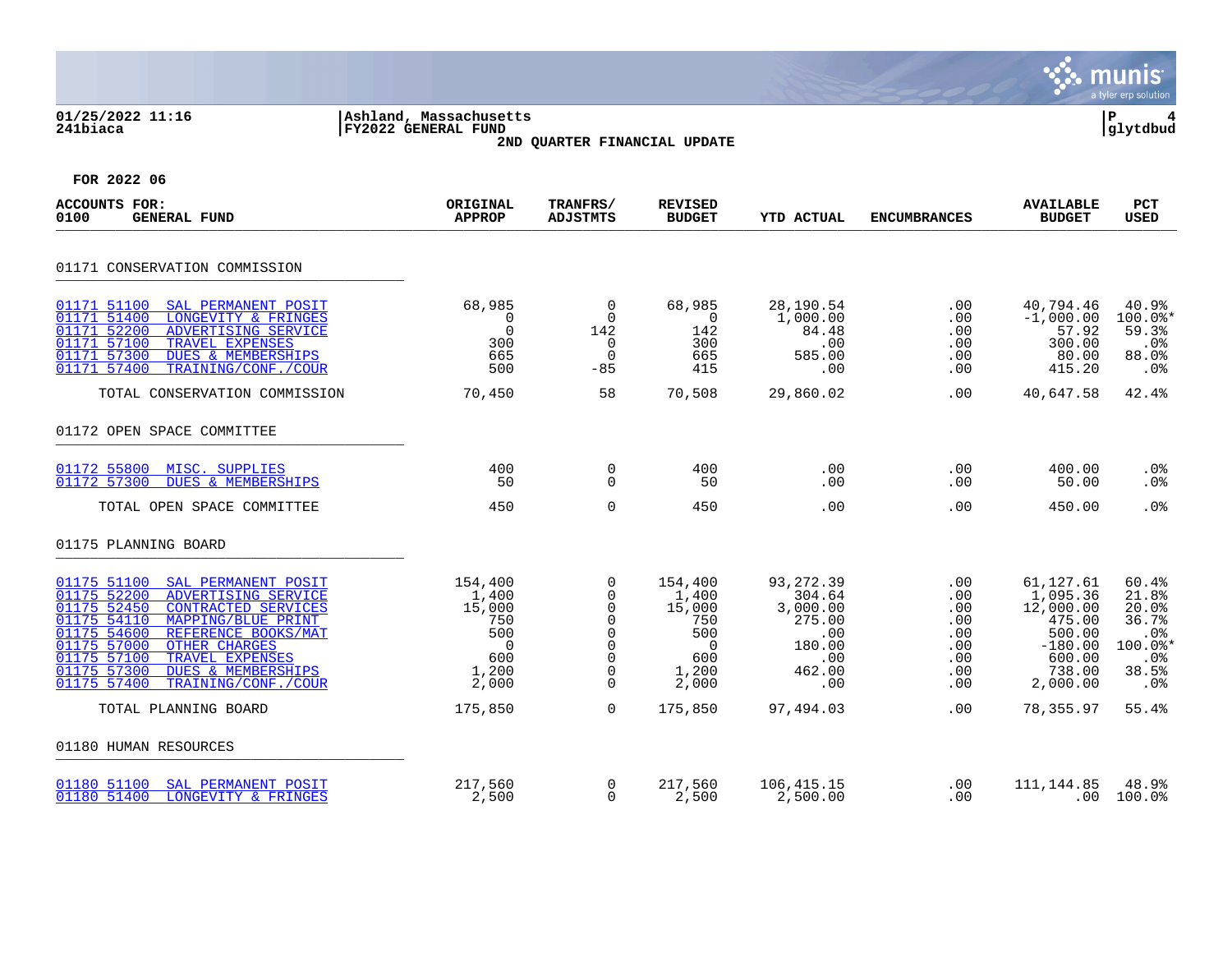

### **01/25/2022 11:16 |Ashland, Massachusetts |P 5 241biaca |FY2022 GENERAL FUND |glytdbud 2ND QUARTER FINANCIAL UPDATE**



| <b>ACCOUNTS FOR:</b><br>0100<br><b>GENERAL FUND</b>                                                                                                                                                                                                                                                                                                                              | ORIGINAL<br><b>APPROP</b>                                                                    | TRANFRS/<br><b>ADJSTMTS</b>                                                                                  | <b>REVISED</b><br><b>BUDGET</b>                                                              | <b>YTD ACTUAL</b>                                                                                        | <b>ENCUMBRANCES</b>                                                                   | <b>AVAILABLE</b><br><b>BUDGET</b>                                                                          | PCT<br><b>USED</b>                                                                    |
|----------------------------------------------------------------------------------------------------------------------------------------------------------------------------------------------------------------------------------------------------------------------------------------------------------------------------------------------------------------------------------|----------------------------------------------------------------------------------------------|--------------------------------------------------------------------------------------------------------------|----------------------------------------------------------------------------------------------|----------------------------------------------------------------------------------------------------------|---------------------------------------------------------------------------------------|------------------------------------------------------------------------------------------------------------|---------------------------------------------------------------------------------------|
| 01180 51730<br>PHYSICALS ETC.<br>01180 52200<br>ADVERTISING SERVICE<br>01180 57300<br><b>DUES &amp; MEMBERSHIPS</b><br>01180 57400<br>TRAINING/CONF./COUR<br>01180 58590<br>MISCELLANEOUS EXPEN                                                                                                                                                                                  | 5,000<br>500<br>1,000<br>2,000<br>3,000                                                      | $\Omega$<br>0<br>$\mathbf 0$<br>0<br>$\Omega$                                                                | 5,000<br>500<br>1,000<br>2,000<br>3,000                                                      | 4,219.00<br>.00<br>500.00<br>350.00<br>1,047.95                                                          | .00<br>.00<br>.00<br>.00<br>.00                                                       | 781.00<br>500.00<br>500.00<br>1,650.00<br>1,952.05                                                         | 84.4%<br>.0%<br>50.0%<br>17.5%<br>34.9%                                               |
| TOTAL HUMAN RESOURCES                                                                                                                                                                                                                                                                                                                                                            | 231,560                                                                                      | $\Omega$                                                                                                     | 231,560                                                                                      | 115,032.10                                                                                               | .00                                                                                   | 116,527.90                                                                                                 | 49.7%                                                                                 |
| 01182 ECONOMIC DEVELOPMENT                                                                                                                                                                                                                                                                                                                                                       |                                                                                              |                                                                                                              |                                                                                              |                                                                                                          |                                                                                       |                                                                                                            |                                                                                       |
| 01182 51835 COVID-19 100%                                                                                                                                                                                                                                                                                                                                                        | $\Omega$                                                                                     | $\mathbf 0$                                                                                                  | $\Omega$                                                                                     | 850.33                                                                                                   | .00                                                                                   |                                                                                                            | $-850.33$ 100.0%*                                                                     |
| TOTAL ECONOMIC DEVELOPMENT                                                                                                                                                                                                                                                                                                                                                       | $\Omega$                                                                                     | $\mathbf 0$                                                                                                  | $\Omega$                                                                                     | 850.33                                                                                                   | .00                                                                                   | $-850.33$ 100.0%                                                                                           |                                                                                       |
| 01192 PUBLIC BLDGS&PROP MAINT                                                                                                                                                                                                                                                                                                                                                    |                                                                                              |                                                                                                              |                                                                                              |                                                                                                          |                                                                                       |                                                                                                            |                                                                                       |
| 01192 51130<br>PERMANENT POS.<br>01192 51400<br>LONGEVITY & FRINGES<br>01192 52000<br>PURCHASE OF SERVICE<br>01192 52100<br>UTILITIES EXPENSES<br>01192 52450<br><b>CONTRACTED SERVICES</b><br>01192 54300<br>MAINTENANCE SUPPLIE<br>01192 54400<br>AUTO PARTS & SUPPLI<br>01192 55800<br>MISC. SUPPLIES<br>01192 57100<br>TRAVEL EXPENSES<br>01192 57400<br>TRAINING/CONF./COUR | 211,271<br>1,200<br>$\Omega$<br>190,000<br>200,000<br>35,000<br>1,800<br>1,200<br>250<br>500 | $\overline{0}$<br>$\overline{0}$<br>148<br>$-3,000$<br>6,230<br>0<br>$\Omega$<br>3,400<br>$\Omega$<br>$-500$ | 211,271<br>1,200<br>148<br>187,000<br>206,230<br>35,000<br>1,800<br>4,600<br>250<br>$\Omega$ | 57,931.50<br>1,200.00<br>148.30<br>69,994.88<br>75,627.26<br>9,014.84<br>51.90<br>4,338.39<br>.00<br>.00 | .00<br>.00<br>.00<br>184.42<br>33, 264. 31<br>5,150.63<br>.00<br>428.07<br>.00<br>.00 | 153,339.50<br>.00<br>.00<br>116,820.70<br>97,338.23<br>20,834.53<br>1,748.10<br>$-166.46$<br>250.00<br>.00 | 27.4%<br>100.0%<br>100.0%<br>37.5%<br>52.8%<br>40.5%<br>2.9%<br>103.6%*<br>.0%<br>.0% |
| TOTAL PUBLIC BLDGS&PROP MAINT                                                                                                                                                                                                                                                                                                                                                    | 641,221                                                                                      | 6,278                                                                                                        | 647,499                                                                                      | 218,307.07                                                                                               | 39,027.43                                                                             | 390,164.60                                                                                                 | 39.7%                                                                                 |
| 01210 POLICE DEPT.                                                                                                                                                                                                                                                                                                                                                               |                                                                                              |                                                                                                              |                                                                                              |                                                                                                          |                                                                                       |                                                                                                            |                                                                                       |
| 01210 51130<br>PERMANENT POS.<br>01210 51140<br>SALARIES ANIMAL CON<br>01210 51310<br>OT VACATION<br>01210 51320<br>OT SICK/PERSONAL<br>01210 51330<br>OT REGULAR<br>01210 51340<br>OT COURT<br>01210 51400<br>LONGEVITY & FRINGES                                                                                                                                               | 2,433,770<br>72,014<br>120,827<br>129,763<br>115,166<br>20,672<br>21,600                     | $\overline{0}$<br>$\overline{0}$<br>5,617<br>1,621<br>$\Omega$<br>$\Omega$<br>$\Omega$                       | 2,433,770<br>72,014<br>126,444<br>131,384<br>115,166<br>20,672<br>21,600                     | 928,991.07<br>33, 369.82<br>49,138.66<br>38,220.57<br>84,987.40<br>4,944.32<br>14,348.30                 | $.00 \,$<br>.00<br>.00<br>.00<br>.00<br>.00<br>.00                                    | 1,504,778.93<br>38,644.18<br>77,305.16<br>93,163.02<br>30,178.60<br>15,727.68<br>7,251.70                  | 38.2%<br>46.3%<br>38.9%<br>29.1%<br>73.8%<br>23.9%<br>66.4%                           |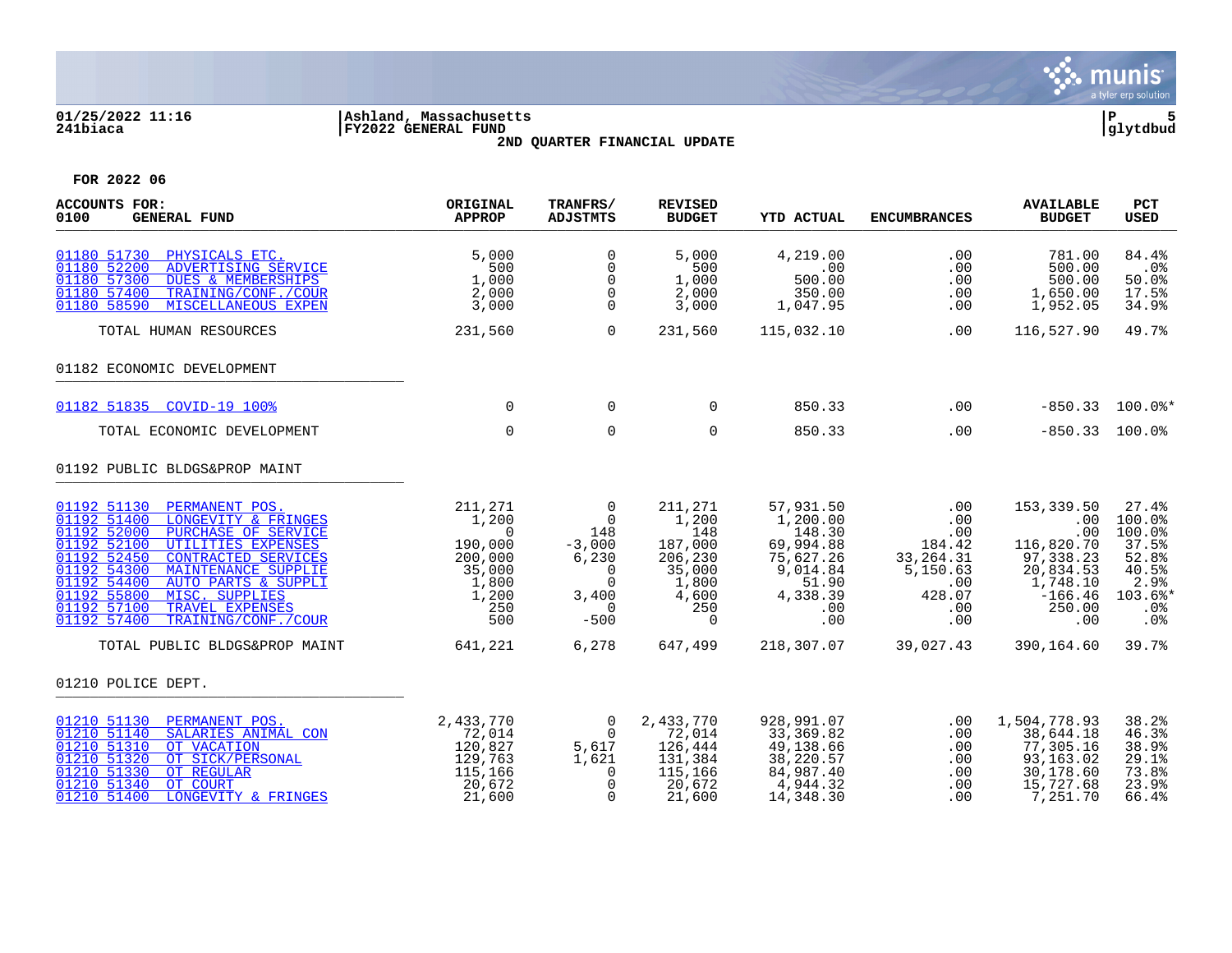

# **01/25/2022 11:16 |Ashland, Massachusetts |P 6 241biaca |FY2022 GENERAL FUND |glytdbud**



**2ND QUARTER FINANCIAL UPDATE**

| <b>ACCOUNTS FOR:</b><br>0100<br><b>GENERAL FUND</b>                                                                                                                                                                                                                                                                                                                                             | ORIGINAL<br><b>APPROP</b> | TRANFRS/<br><b>ADJSTMTS</b> | <b>REVISED</b><br><b>BUDGET</b>                                                                                                                                                                                                                                                                                                 | <b>YTD ACTUAL</b>                                                                                                                                                                                                                                                                                                                                                    | <b>ENCUMBRANCES</b>                                                                         | <b>AVAILABLE</b><br><b>BUDGET</b>                                                                            | PCT<br><b>USED</b>                                                                                                                                                                                                                                              |
|-------------------------------------------------------------------------------------------------------------------------------------------------------------------------------------------------------------------------------------------------------------------------------------------------------------------------------------------------------------------------------------------------|---------------------------|-----------------------------|---------------------------------------------------------------------------------------------------------------------------------------------------------------------------------------------------------------------------------------------------------------------------------------------------------------------------------|----------------------------------------------------------------------------------------------------------------------------------------------------------------------------------------------------------------------------------------------------------------------------------------------------------------------------------------------------------------------|---------------------------------------------------------------------------------------------|--------------------------------------------------------------------------------------------------------------|-----------------------------------------------------------------------------------------------------------------------------------------------------------------------------------------------------------------------------------------------------------------|
|                                                                                                                                                                                                                                                                                                                                                                                                 |                           | $\overline{0}$<br>$\Omega$  | 39,890<br>122, 158<br>4,673<br>243,650<br>106,593<br>51,725<br>24,525<br>$\overline{0}$<br>33,220<br>9,550<br>40,906<br>22,927<br>$\overline{0}$<br>$\frac{1}{2}, \frac{5}{111}$<br>25, 245<br>26,597<br>14,801<br>2,650<br>$2,900$<br>$1,200$<br>$2\bar{8}$ , 800<br>2,207<br>10,330<br>28,750<br>$\frac{20}{5},\frac{1}{000}$ | $\begin{array}{cccccccc} 1 & 0 & 21,626.91 & 4 \\ 2 & 0 & 7,524.08 & 7 \\ 3 & 0 & 7,523.12 & 9 & 1 \\ 38 & 0.00 & 57,323.12 & 1 \\ 4 & 0.00 & 52,236.02 & 1 \\ 52 & 0.00 & 52,236.02 & 1 \\ 52 & 0.00 & 52,296.02 & 1 \\ 52 & 0.00 & 52,296.02 & 1 \\ 52 & 0.00 & 52,553.26 & 1 \\ 52 & 0.0$<br>$\begin{array}{cc} 10,500 & 3,002.107 \\ 5,039 & 874.28 \end{array}$ |                                                                                             |                                                                                                              | 45.8%<br>37.8%<br>54.2%<br>35.4%<br>41.6%<br>34.4%<br>77.8%<br>$100.0$ *<br>52.0%<br>$.0\%$<br>74.1%<br>25.2%<br>$100.0$ *<br>4.5%<br>17.4%<br>13.0%<br>9.9%<br>80.1%<br>23.2%<br>15.0%<br>30.1%<br>65.8%<br>35.9%<br>51.4%<br>21.5%<br>85.7%<br>37.6%<br>35.8% |
| 3,780,711<br>TOTAL POLICE DEPT.                                                                                                                                                                                                                                                                                                                                                                 |                           | 7,785                       | 3,788,496                                                                                                                                                                                                                                                                                                                       |                                                                                                                                                                                                                                                                                                                                                                      |                                                                                             |                                                                                                              | 40.1%                                                                                                                                                                                                                                                           |
| 01220 FIRE DEPARTMENT                                                                                                                                                                                                                                                                                                                                                                           |                           |                             |                                                                                                                                                                                                                                                                                                                                 |                                                                                                                                                                                                                                                                                                                                                                      |                                                                                             |                                                                                                              |                                                                                                                                                                                                                                                                 |
| $\begin{array}{cccc} \texttt{01220} & \texttt{43920} & \texttt{REPORT REQUESTS} & 0 \\ \texttt{01220} & \texttt{51130} & \texttt{PERMAMENT POS}. & 1,410,830 \\ \texttt{01220} & \texttt{51220} & \texttt{CALL} & \texttt{FIRE-FIGHT}. & 9,840 \\ \texttt{01220} & \texttt{51300} & \texttt{OT RECALL/BEEPER} & 128,713 \\ \texttt{01220} & \texttt{51310} & \texttt{OT SICK/PEESONAL} & 227,4$ |                           | $\overline{0}$              | $\overline{0}$<br>$\begin{smallmatrix} &0& &0\ 13\,,000& &1\,,423\,,830\ 0& &9\,,840\ 0& &128\,,713\ 0& &227\,,472\ 0& &100\,,607\ 0& & &\ 0& & &\ 0& & &\ 0& & &\ 0& & &\ 0& & &\ 0& & &\ 0& & &\ 0& & &\ 0& & &\ 0& & &\ 0& & &\ 0& & &\ 0& & &\ 0& & &\ 0& & &\ 0& & &\ 0& & &\ 0& & &\ 0& & &\ 0& & &\ 0& & &\ 0& &$        | $-60.00$<br>994,228.45<br>157.50<br>55,251.26<br>96,800.40<br>66,446.46<br>96,198.07<br>29,793.03<br>12,549.95                                                                                                                                                                                                                                                       | $\begin{array}{c} 00\ 0.000\ 0.0000\ 0.0000\ 0.0000\ 0.000\ 0.000\ 0.00\ 0.00\ \end{array}$ | 429,601.55<br>9,682.50<br>73,461.74<br>130,671.60<br>34,160.54<br>$-96, 198.07$<br>$-29,793.03$<br>10,750.05 | 60.00 100.0%<br>69.8%<br>1.6%<br>42.9%<br>42.6%<br>66.0%<br>$100.0$ *<br>$100.0$ $*$<br>53.9%                                                                                                                                                                   |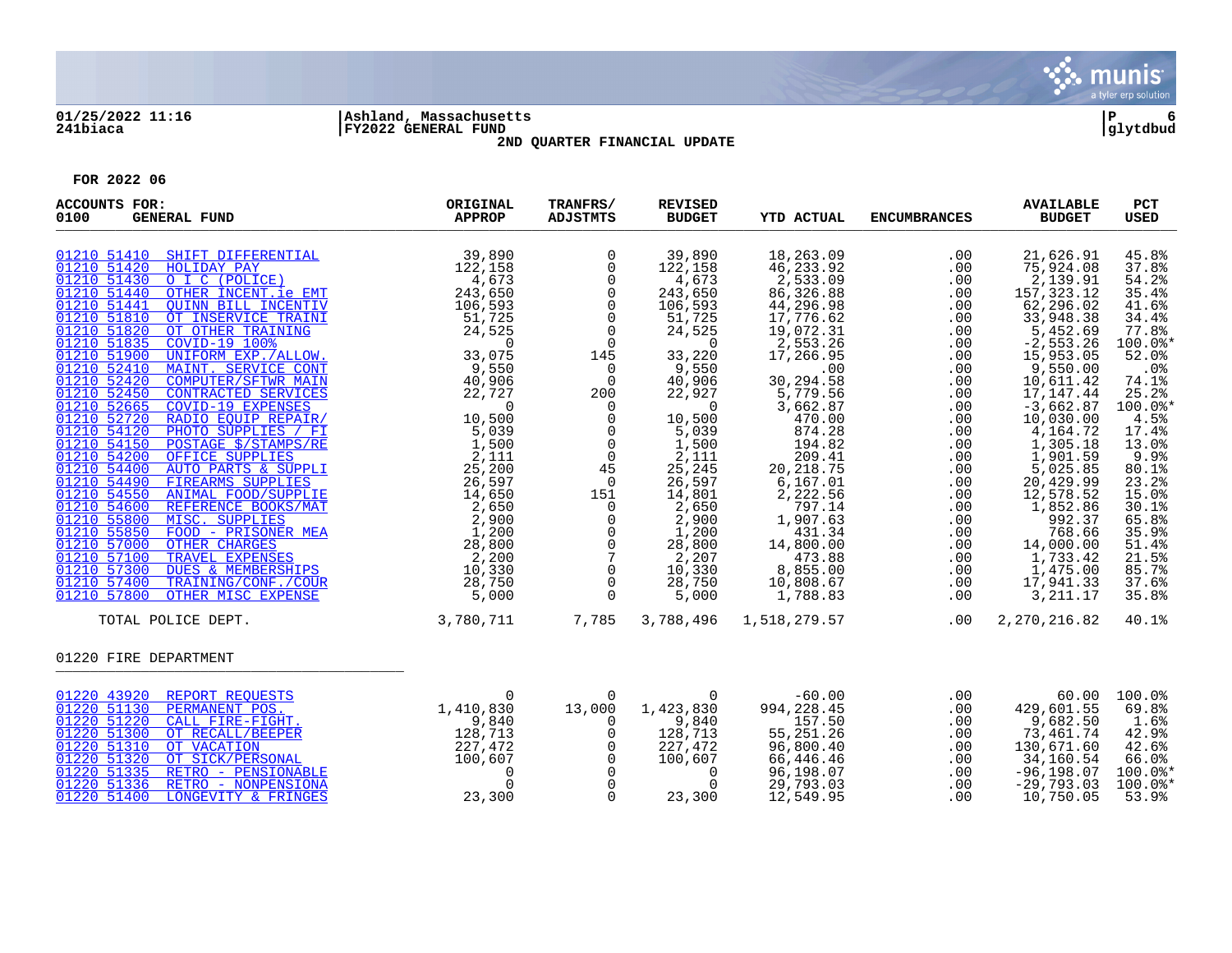

### **01/25/2022 11:16 |Ashland, Massachusetts |P 7 241biaca |FY2022 GENERAL FUND |glytdbud 2ND QUARTER FINANCIAL UPDATE**

| <b>ACCOUNTS FOR:</b><br><b>GENERAL FUND</b><br>0100                                                                                                                                                                                                                                                                                                                                                                                                                                                                                                                                                                                                                                                                                        | ORIGINAL<br><b>APPROP</b>                       | TRANFRS/<br><b>ADJSTMTS</b>                                                                                                                                                                                                                                                                                                                                                         | <b>REVISED</b><br><b>BUDGET</b>                                                                                                                                                                                                                                                                                                              | <b>YTD ACTUAL</b>                                                                  | <b>ENCUMBRANCES</b>                                                     | <b>AVAILABLE</b><br><b>BUDGET</b>                                                         | PCT<br><b>USED</b>                                                                                                                                                                                                                               |
|--------------------------------------------------------------------------------------------------------------------------------------------------------------------------------------------------------------------------------------------------------------------------------------------------------------------------------------------------------------------------------------------------------------------------------------------------------------------------------------------------------------------------------------------------------------------------------------------------------------------------------------------------------------------------------------------------------------------------------------------|-------------------------------------------------|-------------------------------------------------------------------------------------------------------------------------------------------------------------------------------------------------------------------------------------------------------------------------------------------------------------------------------------------------------------------------------------|----------------------------------------------------------------------------------------------------------------------------------------------------------------------------------------------------------------------------------------------------------------------------------------------------------------------------------------------|------------------------------------------------------------------------------------|-------------------------------------------------------------------------|-------------------------------------------------------------------------------------------|--------------------------------------------------------------------------------------------------------------------------------------------------------------------------------------------------------------------------------------------------|
| FOLIDAY PAY 90,044<br>OTHER INCENT.ie EMT 196,332<br>01220 51420 HOLIDAY PAY<br>01220 51440<br>01220 51445<br>FOR FAIR CONSTRAINS (1997)<br>SICK INCENTIVE<br>TRAINING INCENTIVE<br>TRAINING INCENTIVE<br>TRAINING INCENTIVE<br>TRAINING INCENTIVE<br>TRAINING INCENTIVE<br>IS 3396<br>ONITE ALLOW<br>INTERNATIONAL 29, 8006<br>MAINT SERVICE CONT<br>CONTERATED S<br>01220 51450<br>01220 51460<br>01220 51835<br>01220 51900<br>01220 52410<br>01220 52420<br>01220 52450<br>01220 52710<br>01220 52720<br>01220 54120<br>01220 54150<br>01220 54200<br>01220 54220<br>01220 54230<br>01220 54300<br>01220 54600<br>01220 54750<br>01220 55375<br>01220 55800<br>01220 57000<br>01220 57300<br>01220 57400<br>01220 58500<br>01220 58514 |                                                 | $\overline{0}$<br>$\overline{0}$<br>$\overline{0}$<br>0<br>0<br>0<br>0<br>0<br>0<br>0<br>0<br>0<br>0<br>0<br>0<br>0<br>0<br>0<br>0<br>0<br>0<br>0<br>$\overline{0}$<br>$0$<br>6,848<br>$\overline{0}$<br>$\mathbf 0$<br>$\overline{0}$<br>$\overline{0}$<br>$\begin{bmatrix} 0 & 0 & 0 \ 0 & 0 & 0 \ 0 & 0 & 0 \ 0 & 0 & 0 \ 0 & 0 & 0 \ 0 & 0 & 0 \end{bmatrix}$<br>$\overline{0}$ | 90,044<br>196,332<br>$\sim$ 0<br>13,396<br>79,551<br>$\overline{0}$<br>29,800<br>28,706<br>2,500<br>53,587<br>387 , د ے<br>2 , 900<br>12 .<br>500<br>500<br>1,235<br>55.000<br>55,000<br>15,000<br>$\frac{15,000}{3,000}$<br>1,000<br>22,129<br>$\overline{0}$<br>2,000<br>2,000<br>2,000<br>$\frac{3}{3}$ ,000<br>35,000<br>35,000<br>1,600 |                                                                                    |                                                                         |                                                                                           | 58.8%<br>4.0%<br>100.0%*<br>42.4%<br>58.4%<br>100.0%*<br>43.6%<br>42.2%<br>.0%<br>42.3%<br>$.0\%$<br>59.4%<br>100.7%*<br>1.6%<br>35.0%<br>44.1%<br>27.3%<br>20.7%<br>18.6%<br>77.7%<br>100.0%*<br>45.7%<br>6.9%<br>35.0%<br>22.3%<br>3.9%<br>.0% |
| TOTAL FIRE DEPARTMENT                                                                                                                                                                                                                                                                                                                                                                                                                                                                                                                                                                                                                                                                                                                      | $2,546,813$ $20,077$ $2,566,890$ $1,584,484.36$ |                                                                                                                                                                                                                                                                                                                                                                                     |                                                                                                                                                                                                                                                                                                                                              |                                                                                    | .00                                                                     | 982,406.00                                                                                | 61.7%                                                                                                                                                                                                                                            |
| 01241 INSPECTION SERVICES DEP                                                                                                                                                                                                                                                                                                                                                                                                                                                                                                                                                                                                                                                                                                              |                                                 |                                                                                                                                                                                                                                                                                                                                                                                     |                                                                                                                                                                                                                                                                                                                                              |                                                                                    |                                                                         |                                                                                           |                                                                                                                                                                                                                                                  |
| $\begin{tabular}{l l l} {\small \bf PERMANENT\ POS.} & 127,212 \\ {\small \bf{OTHER\ SALARIES} & 75,000 \\ {\small \bf{LONGEVITY \& FRINGS} & 75,000 \\ {\small \bf{OFFICE} & \tt SUPPLIES & 500 \\ \hline AUTO PARTS & 500 \\ \hline AUTO PARTS & 341 \\ \hline REFERENCE \& BOKS/MAT & 250 \\ \hline \end{tabular} \qquad \begin{tabular}{l} 127,212 \\ 75,000 \\ 500 \\ 341 \\ 341 \\ 250 \\ \hline \end{tabular}$<br>01241 51130 PERMANENT POS.<br>01241 51190<br>01241 51400<br>01241 54200<br>01241 54400<br>01241 54600<br>01241 57100<br>01241 57300<br>01241 57400                                                                                                                                                                |                                                 | $\overline{0}$<br>$\mathsf{O}$<br>$\overline{0}$<br>$\mathsf{O}$<br>$\overline{0}$<br>$\overline{0}$<br>$\overline{0}$<br>$\begin{matrix} 0 \\ 0 \end{matrix}$                                                                                                                                                                                                                      | 127,212<br>75,000<br>1,400<br>500<br>341<br>250<br>500<br>$\frac{0}{0}$<br>500<br>1,500                                                                                                                                                                                                                                                      | 61,967.03<br>44,480.00<br>1,400.00<br>.00<br>.00<br>.00<br>.00<br>175.00<br>742.24 | .00<br>.00<br>.00<br>.00<br>.00<br>.00<br>.00<br>.00<br>$\frac{1}{200}$ | 65,244.97<br>30,520.00<br>.00<br>500.00<br>341.00<br>250.00<br>500.00<br>325.00<br>757.76 | 48.7%<br>59.3%<br>100.0%<br>.0%<br>.0%<br>.0%<br>.0%<br>35.0%<br>49.5%                                                                                                                                                                           |
| TOTAL INSPECTION SERVICES DEP                                                                                                                                                                                                                                                                                                                                                                                                                                                                                                                                                                                                                                                                                                              | 207, 203                                        | $\overline{0}$                                                                                                                                                                                                                                                                                                                                                                      | 207,203                                                                                                                                                                                                                                                                                                                                      | 108,764.27                                                                         | .00                                                                     | 98,438.73                                                                                 | 52.5%                                                                                                                                                                                                                                            |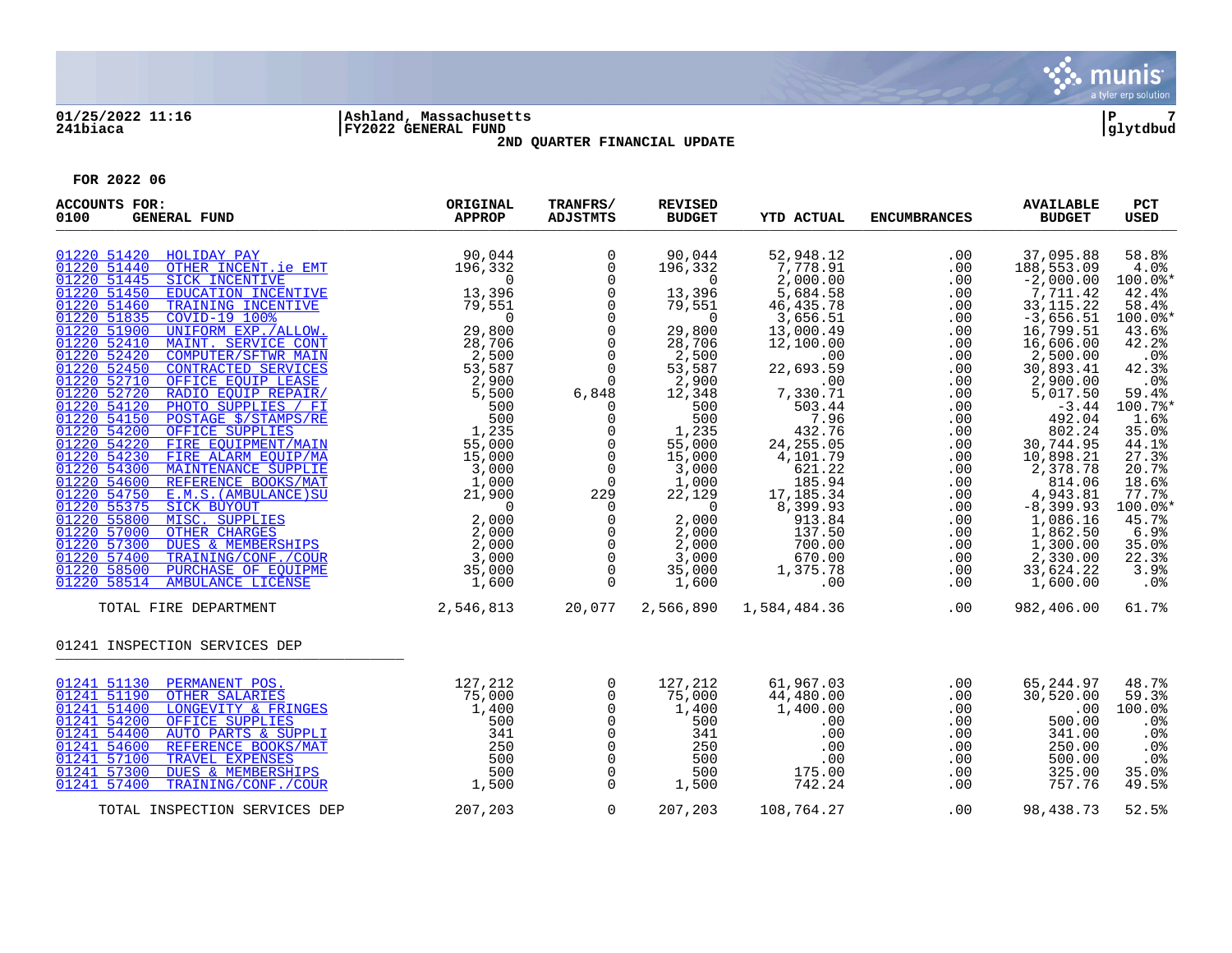|                                                     |                                               |                              |                                 |                   |                     |                                   | a tyler erp solutior |
|-----------------------------------------------------|-----------------------------------------------|------------------------------|---------------------------------|-------------------|---------------------|-----------------------------------|----------------------|
| 01/25/2022 11:16<br>241biaca                        | Ashland, Massachusetts<br>FY2022 GENERAL FUND | 2ND QUARTER FINANCIAL UPDATE |                                 |                   |                     |                                   | P<br> glytdbud       |
| FOR 2022 06                                         |                                               |                              |                                 |                   |                     |                                   |                      |
| <b>ACCOUNTS FOR:</b><br><b>GENERAL FUND</b><br>0100 | ORIGINAL<br><b>APPROP</b>                     | TRANFRS/<br><b>ADJSTMTS</b>  | <b>REVISED</b><br><b>BUDGET</b> | <b>YTD ACTUAL</b> | <b>ENCUMBRANCES</b> | <b>AVAILABLE</b><br><b>BUDGET</b> | PCT<br><b>USED</b>   |
| 0130001 S/C-SALARY-SECRETARY                        |                                               |                              |                                 |                   |                     |                                   |                      |
| 0130001 51110 S/C-SALARY-SECRET                     | 5,000                                         | 0                            | 5,000                           | 238.10            | .00                 | 4,761.90                          | 4.8%                 |
| TOTAL S/C-SALARY-SECRETARY                          | 5,000                                         | 0                            | 5,000                           | 238.10            | .00                 | 4,761.90                          | 4.8%                 |
| 0130002 S/C LEGAL COUNSEL                           |                                               |                              |                                 |                   |                     |                                   |                      |
| 0130002 53900 S/C LEGAL COUNSEL                     | 25,000                                        | 0                            | 25,000                          | 6,662.25          | 18,337.75           | .00                               | 100.0%               |
| TOTAL S/C LEGAL COUNSEL                             | 25,000                                        | $\mathbf 0$                  | 25,000                          | 6,662.25          | 18,337.75           | .00                               | 100.0%               |
| 0130003 S/C LEGAL NOTICES/BIDS ETC                  |                                               |                              |                                 |                   |                     |                                   |                      |
| 0130003 54100 S/C LEGAL NOTICES                     | 1,000                                         | 0                            | 1,000                           | 211.20            | 69.12               | 719.68                            | 28.0%                |
| TOTAL S/C LEGAL NOTICES/BIDS ETC                    | 1,000                                         | $\mathbf 0$                  | 1,000                           | 211.20            | 69.12               | 719.68                            | 28.0%                |
| 0130004 S/C DUES & MEMBERSHIPS                      |                                               |                              |                                 |                   |                     |                                   |                      |
| 0130004 57300 S/C DUES & MEMBER                     | 16,000                                        | 0                            | 16,000                          | 10,396.00         | .00                 | 5,604.00                          | 65.0%                |
| TOTAL S/C DUES & MEMBERSHIPS                        | 16,000                                        | $\mathbf 0$                  | 16,000                          | 10,396.00         | .00                 | 5,604.00                          | 65.0%                |
| 0130005 S/C IN-STATE TRAVEL EXPENSES                |                                               |                              |                                 |                   |                     |                                   |                      |
| 0130005 57110 S/C IN-STATE TRAV                     | 3,500                                         | $\mathbf 0$                  | 3,500                           | 855.26            | 1,725.00            | 919.74                            | 73.7%                |
| TOTAL S/C IN-STATE TRAVEL EXPENSES                  | 3,500                                         | 0                            | 3,500                           | 855.26            | 1,725.00            | 919.74                            | 73.7%                |
| 0130007 C/O SALARY SUPERINTENDENT                   |                                               |                              |                                 |                   |                     |                                   |                      |
| 0130007 51110 C/O SALARY SUPERI                     | 194,555                                       | 29,317                       | 223,872                         | 125,069.56        | 107,202.44          | $-8,400.00$ 103.8%*               |                      |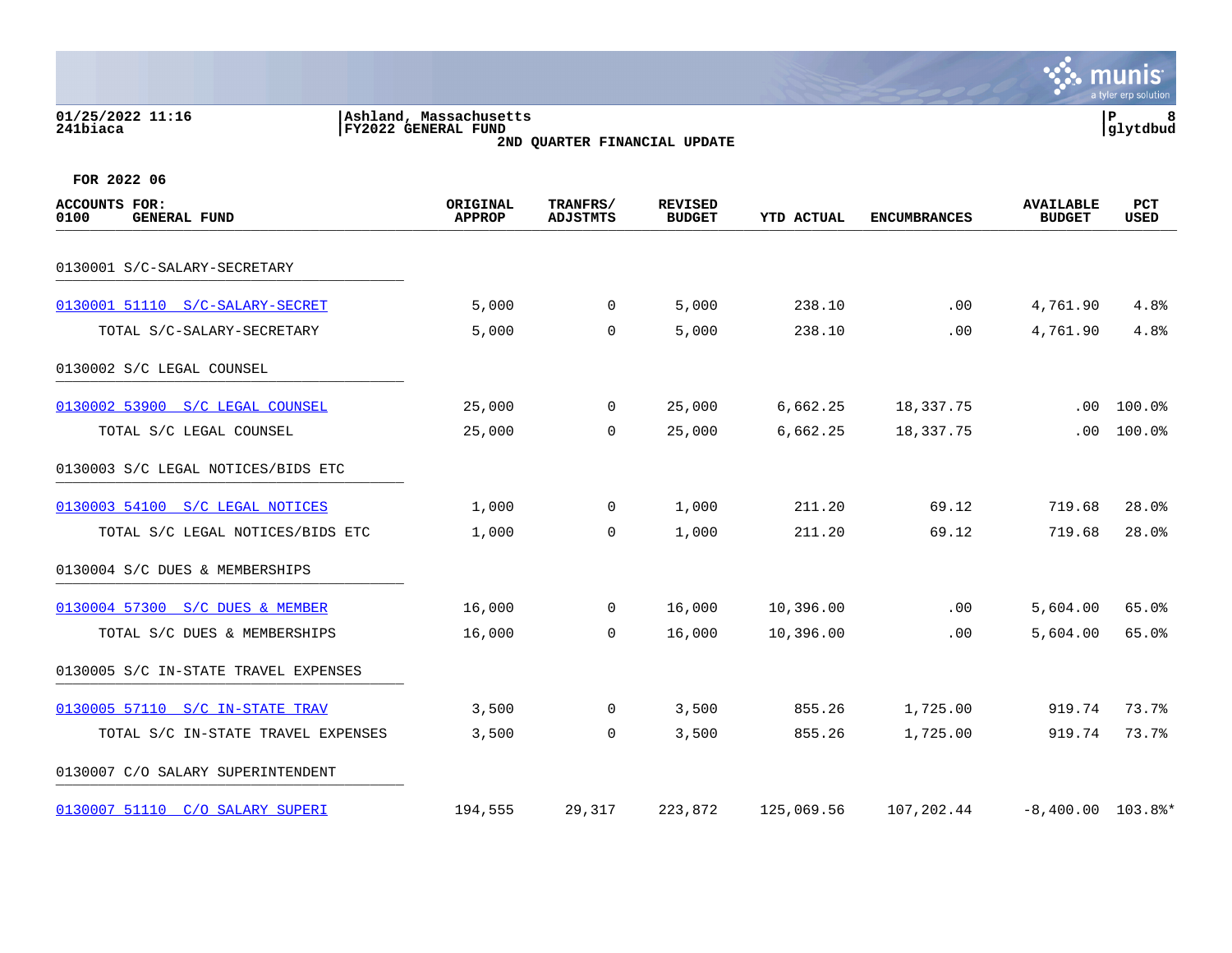| 01/25/2022 11:16<br>241biaca                        | Ashland, Massachusetts<br><b>FY2022 GENERAL FUND</b> | 2ND QUARTER FINANCIAL UPDATE |                                 |                   |                     |                                   | P<br>9<br>glytdbud |
|-----------------------------------------------------|------------------------------------------------------|------------------------------|---------------------------------|-------------------|---------------------|-----------------------------------|--------------------|
| FOR 2022 06                                         |                                                      |                              |                                 |                   |                     |                                   |                    |
| <b>ACCOUNTS FOR:</b><br><b>GENERAL FUND</b><br>0100 | ORIGINAL<br><b>APPROP</b>                            | TRANFRS/<br><b>ADJSTMTS</b>  | <b>REVISED</b><br><b>BUDGET</b> | <b>YTD ACTUAL</b> | <b>ENCUMBRANCES</b> | <b>AVAILABLE</b><br><b>BUDGET</b> | <b>PCT</b><br>USED |
| TOTAL C/O SALARY SUPERINTENDENT                     | 194,555                                              | 29,317                       | 223,872                         | 125,069.56        | 107,202.44          | $-8,400.00$ 103.8%                |                    |
| 0130009 C/O SALARY ADMIN ASST TO SUPT               |                                                      |                              |                                 |                   |                     |                                   |                    |
| 0130009 51110 C/O SALARY ADMIN                      | 75,558                                               | 1,851                        | 77,409                          | 39,890.75         | 37,518.25           | $.00 \,$                          | 100.0%             |
| TOTAL C/O SALARY ADMIN ASST TO SUPT                 | 75,558                                               | 1,851                        | 77,409                          | 39,890.75         | 37,518.25           | .00                               | 100.0%             |
| 0130010 C/O SALARY/BOOKKEEPER/PAYROLL               |                                                      |                              |                                 |                   |                     |                                   |                    |
| 0130010 51110 C/O SALARY/BOOKKE                     | 62,225                                               | 1,377                        | 63,602                          | 32,673.19         | 30,928.81           | .00                               | 100.0%             |
| TOTAL C/O SALARY/BOOKKEEPER/PAYROLL                 | 62,225                                               | 1,377                        | 63,602                          | 32,673.19         | 30,928.81           | $.00 \,$                          | 100.0%             |
| 0130011 C/O SALARY ASST SUP FIN & OP                |                                                      |                              |                                 |                   |                     |                                   |                    |
| 0130011 51110 C/O SALARY ASST S                     | 135,000                                              | 11,000                       | 146,000                         | 77,442.28         | 72,999.94           | $-4,442.22$ 103.0%*               |                    |
| TOTAL C/O SALARY ASST SUP FIN & OP                  | 135,000                                              | 11,000                       | 146,000                         | 77,442.28         | 72,999.94           | $-4,442.22$ 103.0%                |                    |
| 0130014 C/O OFFICE SUPPLIES                         |                                                      |                              |                                 |                   |                     |                                   |                    |
| 0130014 54100 C/O OFFICE SUPPLI                     | 10,000                                               | 0                            | 10,000                          | 5,522.85          | 2,473.78            | 2,003.37                          | 80.0%              |
| TOTAL C/0 OFFICE SUPPLIES                           | 10,000                                               | $\mathbf 0$                  | 10,000                          | 5,522.85          | 2,473.78            | 2,003.37                          | 80.0%              |
| 0130015 C/O SUPT TRAVEL & EXPENSE                   |                                                      |                              |                                 |                   |                     |                                   |                    |
| 0130015 57110 C/O SUPT TRAVEL &                     | 6,200                                                | 0                            | 6,200                           | 4,307.12          | 1,739.00            | 153.88                            | 97.5%              |
| TOTAL C/O SUPT TRAVEL & EXPENSE                     | 6,200                                                | 0                            | 6,200                           | 4,307.12          | 1,739.00            | 153.88                            | 97.5%              |
| 0130016 C/O FIN ASST SUPER TRAV & EXP               |                                                      |                              |                                 |                   |                     |                                   |                    |
| 0130016 57110 C/O FINANCE A/SUP                     | 2,000                                                | 0                            | 2,000                           | .00               | .00                 | 2,000.00                          | . 0 %              |

mu

**Inis** a tyler erp solution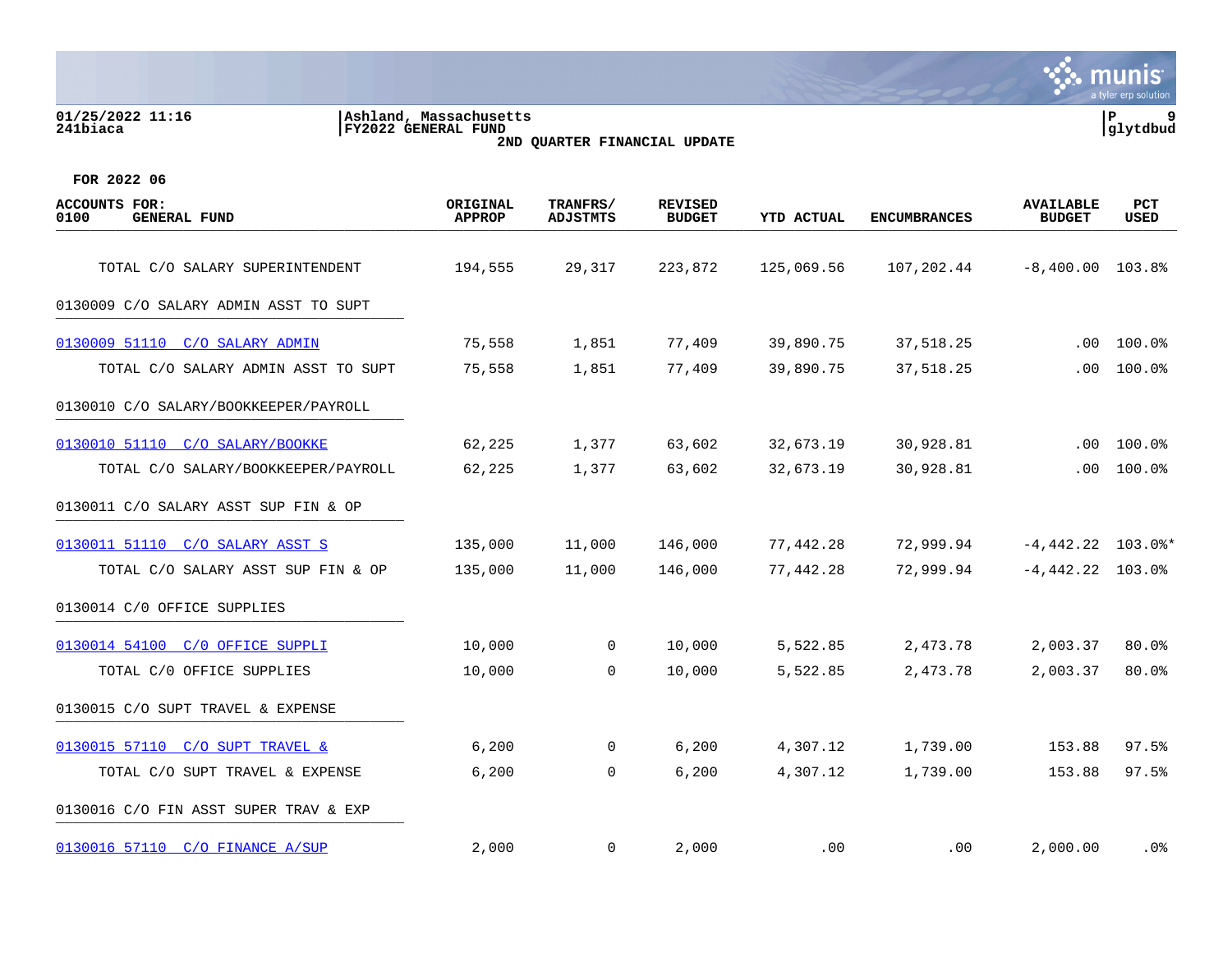| 01/25/2022 11:16<br>241biaca                        | Ashland, Massachusetts<br>FY2022 GENERAL FUND | 2ND QUARTER FINANCIAL UPDATE |                                 |                   |                     |                                   | P<br>10<br> glytdbud |
|-----------------------------------------------------|-----------------------------------------------|------------------------------|---------------------------------|-------------------|---------------------|-----------------------------------|----------------------|
| FOR 2022 06                                         |                                               |                              |                                 |                   |                     |                                   |                      |
| <b>ACCOUNTS FOR:</b><br>0100<br><b>GENERAL FUND</b> | ORIGINAL<br><b>APPROP</b>                     | TRANFRS/<br><b>ADJSTMTS</b>  | <b>REVISED</b><br><b>BUDGET</b> | <b>YTD ACTUAL</b> | <b>ENCUMBRANCES</b> | <b>AVAILABLE</b><br><b>BUDGET</b> | PCT<br>USED          |
| TOTAL C/O FIN ASST SUPER TRAV & EXP                 | 2,000                                         | 0                            | 2,000                           | .00               | .00                 | 2,000.00                          | $.0\%$               |
| 0130018 W/S SALARY PRINCIPAL                        |                                               |                              |                                 |                   |                     |                                   |                      |
| 0130018 51170 W/S SALARY PRINCI                     | 117,877                                       | 12,123                       | 130,000                         | 68,588.30         | 65,000.00           |                                   | $-3,587.98$ 102.8%*  |
| TOTAL W/S SALARY PRINCIPAL                          | 117,877                                       | 12,123                       | 130,000                         | 68,588.30         | 65,000.00           | $-3,587.98$ 102.8%                |                      |
| 0130020 W/S SALARY SECRETARY                        |                                               |                              |                                 |                   |                     |                                   |                      |
| 0130020 51170 W/S SALARY SECRET                     | 104,386                                       | 670                          | 105,056                         | 47,158.78         | 56,029.16           | 1,868.06                          | 98.2%                |
| TOTAL W/S SALARY SECRETARY                          | 104,386                                       | 670                          | 105,056                         | 47,158.78         | 56,029.16           | 1,868.06                          | 98.2%                |
| 0130023 W/S OFFICE SUPPLIES                         |                                               |                              |                                 |                   |                     |                                   |                      |
| 0130023 54100 W/S OFFICE SUPPLI                     | 2,000                                         | 0                            | 2,000                           | 1,365.79          | 500.00              | 134.21                            | 93.3%                |
| TOTAL W/S OFFICE SUPPLIES                           | 2,000                                         | 0                            | 2,000                           | 1,365.79          | 500.00              | 134.21                            | 93.3%                |
| 0130026 DM/S SALARY PRINCIPAL                       |                                               |                              |                                 |                   |                     |                                   |                      |
| 0130026 51170 DM/S SALARY PRINC                     | 108,000                                       | 17,000                       | 125,000                         | 65,107.66         | 62,499.97           |                                   | $-2,607.63$ 102.1%*  |
| TOTAL DM/S SALARY PRINCIPAL                         | 108,000                                       | 17,000                       | 125,000                         | 65,107.66         | 62,499.97           | $-2,607.63$ 102.1%                |                      |
| 0130027 DM/S SALARY ASST PRINCIPAL                  |                                               |                              |                                 |                   |                     |                                   |                      |
| 0130027 51170 DM/S SALARY ASST                      | 86,700                                        | 213                          | 86,913                          | 46,578.60         | 37, 413.49          | 2,920.91                          | 96.6%                |
| TOTAL DM/S SALARY ASST PRINCIPAL                    | 86,700                                        | 213                          | 86,913                          | 46,578.60         | 37, 413.49          | 2,920.91                          | 96.6%                |
| 0130028 DM/S SALARY SECRETARY                       |                                               |                              |                                 |                   |                     |                                   |                      |
| 0130028 51170 DM/S SALARY SECRE                     | 59,516                                        | 0                            | 59,516                          | 30,742.60         | 30,834.45           |                                   | $-2,061.05$ 103.5%*  |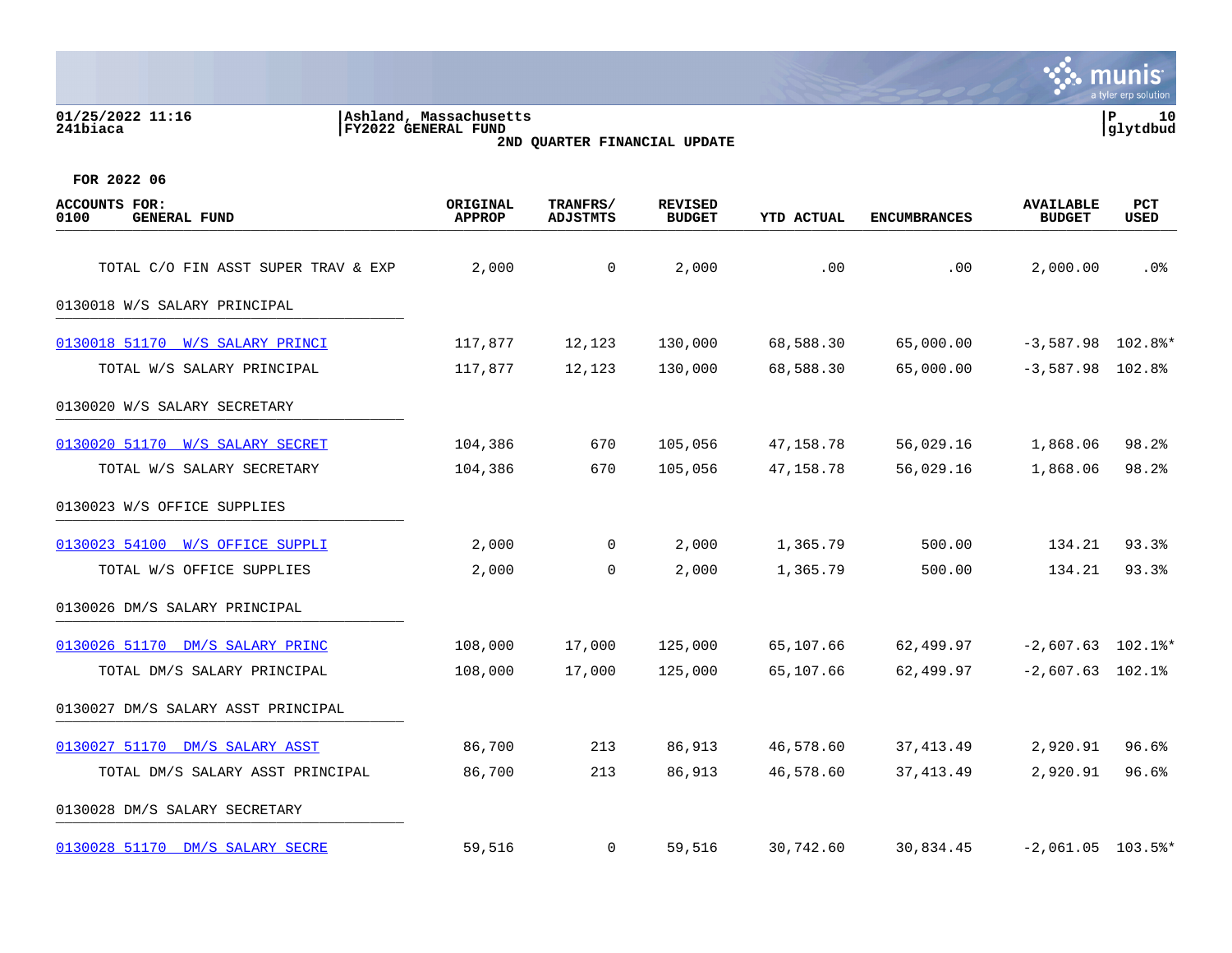**01/25/2022 11:16 |Ashland, Massachusetts |P 11 241biaca |FY2022 GENERAL FUND |glytdbud 2ND QUARTER FINANCIAL UPDATE**



| <b>ACCOUNTS FOR:</b><br>0100<br><b>GENERAL FUND</b> | ORIGINAL<br><b>APPROP</b> | TRANFRS/<br><b>ADJSTMTS</b> | <b>REVISED</b><br><b>BUDGET</b> | <b>YTD ACTUAL</b> | <b>ENCUMBRANCES</b> | <b>AVAILABLE</b><br><b>BUDGET</b> | PCT<br>USED |
|-----------------------------------------------------|---------------------------|-----------------------------|---------------------------------|-------------------|---------------------|-----------------------------------|-------------|
| TOTAL DM/S SALARY SECRETARY                         | 59,516                    | $\mathsf{O}$                | 59,516                          | 30,742.60         | 30,834.45           | $-2,061.05$ 103.5%                |             |
| 0130029 DM/S OFFICE SUPPLIES                        |                           |                             |                                 |                   |                     |                                   |             |
| 0130029 54100 DMS OFFICE SUPPLI                     | 3,500                     | $\Omega$                    | 3,500                           | 134.48            | 1,896.50            | 1,469.02                          | 58.0%       |
| TOTAL DM/S OFFICE SUPPLIES                          | 3,500                     | $\mathbf 0$                 | 3,500                           | 134.48            | 1,896.50            | 1,469.02                          | 58.0%       |
| 0130031 H/S SALARY PRINCIPAL                        |                           |                             |                                 |                   |                     |                                   |             |
| 0130031 51170 H/S SALARY PRINCI                     | 140,335                   | 7,665                       | 148,000                         | 79,052.78         | 33,384.51           | 35,562.71                         | 76.0%       |
| TOTAL H/S SALARY PRINCIPAL                          | 140,335                   | 7,665                       | 148,000                         | 79,052.78         | 33, 384.51          | 35,562.71                         | 76.0%       |
| 0130032 H/S SALARY SECRETARY                        |                           |                             |                                 |                   |                     |                                   |             |
| 0130032 51170 H/S SALARY SECRET                     | 59,716                    | $\mathbf 0$                 | 59,716                          | 30,942.60         | 30,834.45           | $-2,061.05$ 103.5%*               |             |
| TOTAL H/S SALARY SECRETARY                          | 59,716                    | $\Omega$                    | 59,716                          | 30,942.60         | 30,834.45           | $-2,061.05$ 103.5%                |             |
| 0130034 H/S OFFICE SUPPLIES                         |                           |                             |                                 |                   |                     |                                   |             |
| 0130034 54100 HS OFFICE SUPPLIE                     | 6,000                     | 0                           | 6,000                           | 3,106.84          | .00                 | 2,893.16                          | 51.8%       |
| TOTAL H/S OFFICE SUPPLIES                           | 6,000                     | $\mathbf 0$                 | 6,000                           | 3,106.84          | .00                 | 2,893.16                          | 51.8%       |
| 0130035 H/S GRADUATION EXPENSE                      |                           |                             |                                 |                   |                     |                                   |             |
| 0130035 55100 H/S GRADUATION EX                     | 15,000                    | 0                           | 15,000                          | 8,104.37          | 2,499.50            | 4,396.13                          | 70.7%       |
| TOTAL H/S GRADUATION EXPENSE                        | 15,000                    | $\mathbf 0$                 | 15,000                          | 8,104.37          | 2,499.50            | 4,396.13                          | 70.7%       |
| 0130036 H/S ADM/OFFICE TRAVEL & EXP                 |                           |                             |                                 |                   |                     |                                   |             |
| 0130036 57170 H/S ADM/OFFICE TR                     | 7,340                     | $\mathbf 0$                 | 7,340                           | 2,397.24          | 1,384.68            | 3,558.08                          | 51.5%       |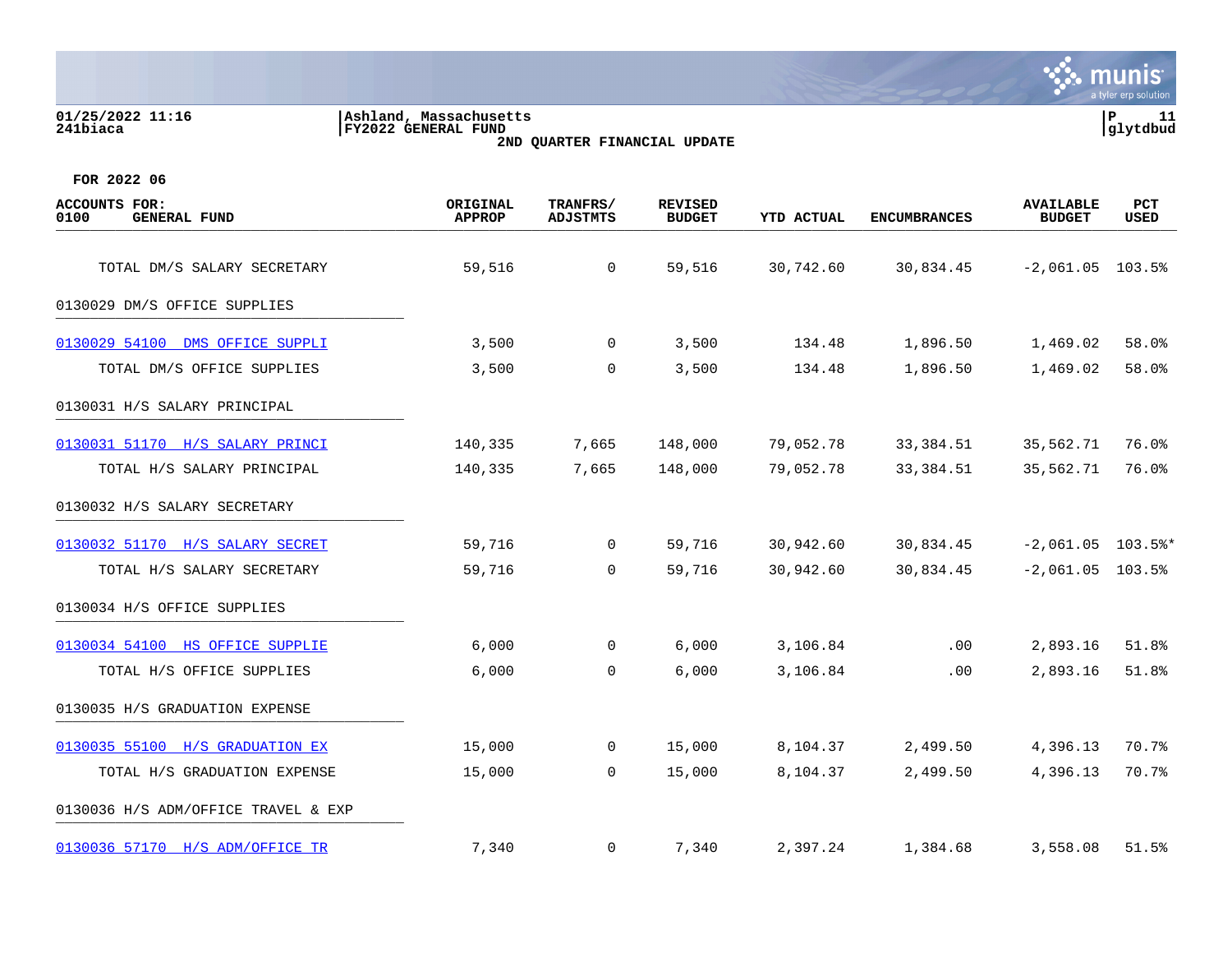|                                                     |                                               |                                    |                                 |                   |                     |                                   | a tyler erp solution |
|-----------------------------------------------------|-----------------------------------------------|------------------------------------|---------------------------------|-------------------|---------------------|-----------------------------------|----------------------|
| 01/25/2022 11:16<br>241biaca                        | Ashland, Massachusetts<br>FY2022 GENERAL FUND | 2ND QUARTER FINANCIAL UPDATE       |                                 |                   |                     |                                   | P<br>12<br>glytdbud  |
| FOR 2022 06                                         |                                               |                                    |                                 |                   |                     |                                   |                      |
| <b>ACCOUNTS FOR:</b><br>0100<br><b>GENERAL FUND</b> | ORIGINAL<br><b>APPROP</b>                     | <b>TRANFRS/</b><br><b>ADJSTMTS</b> | <b>REVISED</b><br><b>BUDGET</b> | <b>YTD ACTUAL</b> | <b>ENCUMBRANCES</b> | <b>AVAILABLE</b><br><b>BUDGET</b> | PCT<br>USED          |
| TOTAL H/S ADM/OFFICE TRAVEL & EXP                   | 7,340                                         | 0                                  | 7,340                           | 2,397.24          | 1,384.68            | 3,558.08                          | 51.5%                |
| 0130037 H/S ASST SECRETARY                          |                                               |                                    |                                 |                   |                     |                                   |                      |
| 0130037 51170 H/S ASST SECRETAR                     | 24,991                                        | -498                               | 24,493                          | 9,735.70          | 14,757.24           | .06                               | 100.0%               |
| TOTAL H/S ASST SECRETARY                            | 24,991                                        | -498                               | 24,493                          | 9,735.70          | 14,757.24           | .06                               | 100.0%               |
| 0130038 W/S EXTRACURRICULAR SALARIES                |                                               |                                    |                                 |                   |                     |                                   |                      |
| 0130038 51190 W/S EXTRACURRICUL                     | 2,000                                         | $\mathbf 0$                        | 2,000                           | .00               | .00                 | 2,000.00                          | .0%                  |
| TOTAL W/S EXTRACURRICULAR SALARIES                  | 2,000                                         | $\mathbf 0$                        | 2,000                           | .00               | .00                 | 2,000.00                          | .0 <sub>8</sub>      |
| 0130039 K INSTR SUPPL/UNDISTRIBUTED                 |                                               |                                    |                                 |                   |                     |                                   |                      |
| 0130039 55100 K IS/UNDISTRIBUTE                     | 3,430                                         | 0                                  | 3,430                           | 6,392.41          | 8,003.48            | $-10,965.89$                      | $419.7$ %*           |
| TOTAL K INSTR SUPPL/UNDISTRIBUTED                   | 3,430                                         | $\mathbf 0$                        | 3,430                           | 6,392.41          | 8,003.48            | -10,965.89                        | 419.7%               |
| 0130040 W/S INSTR SUPPLIES/UNDISTRIBUT              |                                               |                                    |                                 |                   |                     |                                   |                      |
| 0130040 55100 W/S IS/UNDISTRIBU                     | 17,241                                        | 0                                  | 17,241                          | 8,995.91          | 5,134.08            | 3,111.01                          | 82.0%                |
| TOTAL W/S INSTR SUPPLIES/UNDISTRIBUT                | 17,241                                        | $\mathbf 0$                        | 17,241                          | 8,995.91          | 5,134.08            | 3,111.01                          | 82.0%                |
| 0130045 DM/S INSTRUCT SUPPL/UNDISTRIB               |                                               |                                    |                                 |                   |                     |                                   |                      |
| 0130045 55100<br>DMS IS/UNDISTRIB                   | 21,400                                        | 0                                  | 21,400                          | 5,407.25          | 3,285.60            | 12,707.15                         | 40.6%                |
| TOTAL DM/S INSTRUCT SUPPL/UNDISTRIB                 | 21,400                                        | $\mathbf 0$                        | 21,400                          | 5,407.25          | 3,285.60            | 12,707.15                         | 40.6%                |
| 0130046 DM/S INSTRU SUPPLIES/ART                    |                                               |                                    |                                 |                   |                     |                                   |                      |
| 0130046 55100 DM/S IS/ART                           | 1,500                                         | $\mathbf 0$                        | 1,500                           | 512.49            | 811.08              | 176.43                            | 88.2%                |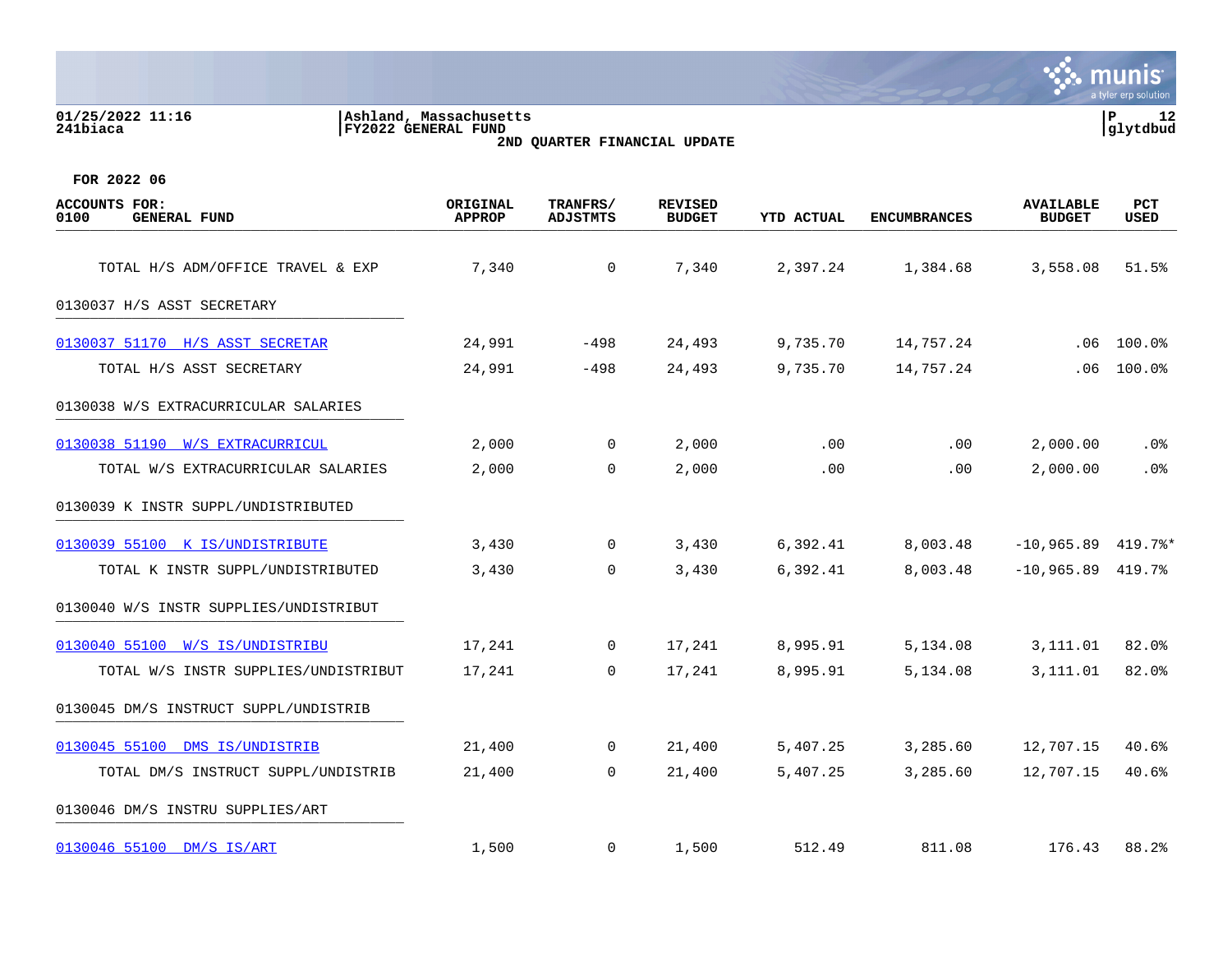| 01/25/2022 11:16<br>241biaca                        | Ashland, Massachusetts<br>FY2022 GENERAL FUND | 2ND QUARTER FINANCIAL UPDATE |                                 |                   |                     |                                   |                           |  |
|-----------------------------------------------------|-----------------------------------------------|------------------------------|---------------------------------|-------------------|---------------------|-----------------------------------|---------------------------|--|
| FOR 2022 06                                         |                                               |                              |                                 |                   |                     |                                   |                           |  |
| <b>ACCOUNTS FOR:</b><br>0100<br><b>GENERAL FUND</b> | ORIGINAL<br><b>APPROP</b>                     | TRANFRS/<br><b>ADJSTMTS</b>  | <b>REVISED</b><br><b>BUDGET</b> | <b>YTD ACTUAL</b> | <b>ENCUMBRANCES</b> | <b>AVAILABLE</b><br><b>BUDGET</b> | <b>PCT</b><br><b>USED</b> |  |
| TOTAL DM/S INSTRU SUPPLIES/ART                      | 1,500                                         | 0                            | 1,500                           | 512.49            | 811.08              | 176.43                            | 88.2%                     |  |
| 0130048 DM/S INSTR SUPPL/COMPUTER                   |                                               |                              |                                 |                   |                     |                                   |                           |  |
| 0130048 55100<br>DMS IS/COMPUTER                    | 0                                             | 1,500                        | 1,500                           | 461.00            | .00                 | 1,039.00                          | 30.7%                     |  |
| TOTAL DM/S INSTR SUPPL/COMPUTER                     | 0                                             | 1,500                        | 1,500                           | 461.00            | .00                 | 1,039.00                          | 30.7%                     |  |
| 0130049 DM/S INSTR SUPPL/5TH GR                     |                                               |                              |                                 |                   |                     |                                   |                           |  |
| 0130049 55100 DMS IS/5TH GR                         | 2,825                                         | $\Omega$                     | 2,825                           | 108.86            | 35.38               | 2,680.76                          | 5.1%                      |  |
| TOTAL DM/S INSTR SUPPL/5TH GR                       | 2,825                                         | $\Omega$                     | 2,825                           | 108.86            | 35.38               | 2,680.76                          | 5.1%                      |  |
| 0130055 DM/S INSTR SUPPL/MUSIC INSTRUM              |                                               |                              |                                 |                   |                     |                                   |                           |  |
| 0130055 55100<br>DMS IS/MUSIC INST                  | 1,000                                         | 0                            | 1,000                           | .00               | .00                 | 1,000.00                          | .0%                       |  |
| TOTAL DM/S INSTR SUPPL/MUSIC INSTRUM                | 1,000                                         | 0                            | 1,000                           | .00               | .00                 | 1,000.00                          | .0%                       |  |
| 0130056 DM/S INSTR SUPPL/MUSIC-CHORUS               |                                               |                              |                                 |                   |                     |                                   |                           |  |
| 0130056 55100 DMS IS/MUS-CHORUS                     | 200                                           | $\Omega$                     | 200                             | .00               | .00                 | 200.00                            | .0%                       |  |
| TOTAL DM/S INSTR SUPPL/MUSIC-CHORUS                 | 200                                           | $\Omega$                     | 200                             | .00               | .00                 | 200.00                            | .0 <sup>8</sup>           |  |

 $\therefore$  munis

a tyler erp solutic

0130057 DM/S INSTR SUPPL/PHYSICAL EDUC [0130057 55100 DMS IS/PHYS ED](https://yvwlndash063.tylertech.com/sites/mu0241/LIVE/_layouts/15/DashboardMunisV6.3/PassThru.aspx?-E=VyGpTORnDCXxM7pkMCd5QQCgOrdL0Ruyld%2Be5ZAwE3v8262p90V9wH4aHWGlG8Pv&) 1,000 0 1,000 298.00 159.00 543.00 45.7%

TOTAL DM/S INSTR SUPPL/PHYSICAL EDUC 1,000 0 1,000 298.00 159.00 543.00 45.7% 0130058 DM/S INSTR SUPPL/REMEDIAL READ

[0130058 55100 DMS IS/REMEDIAL R](https://yvwlndash063.tylertech.com/sites/mu0241/LIVE/_layouts/15/DashboardMunisV6.3/PassThru.aspx?-E=RdpHE5uVVCWg3BH9aNMBJNiFKB9wwjgBQf0az4lJo7QY3wPvenHv471gfmAWjXIp&) 1,000 0 1,000 673.30 .00 326.70 67.3%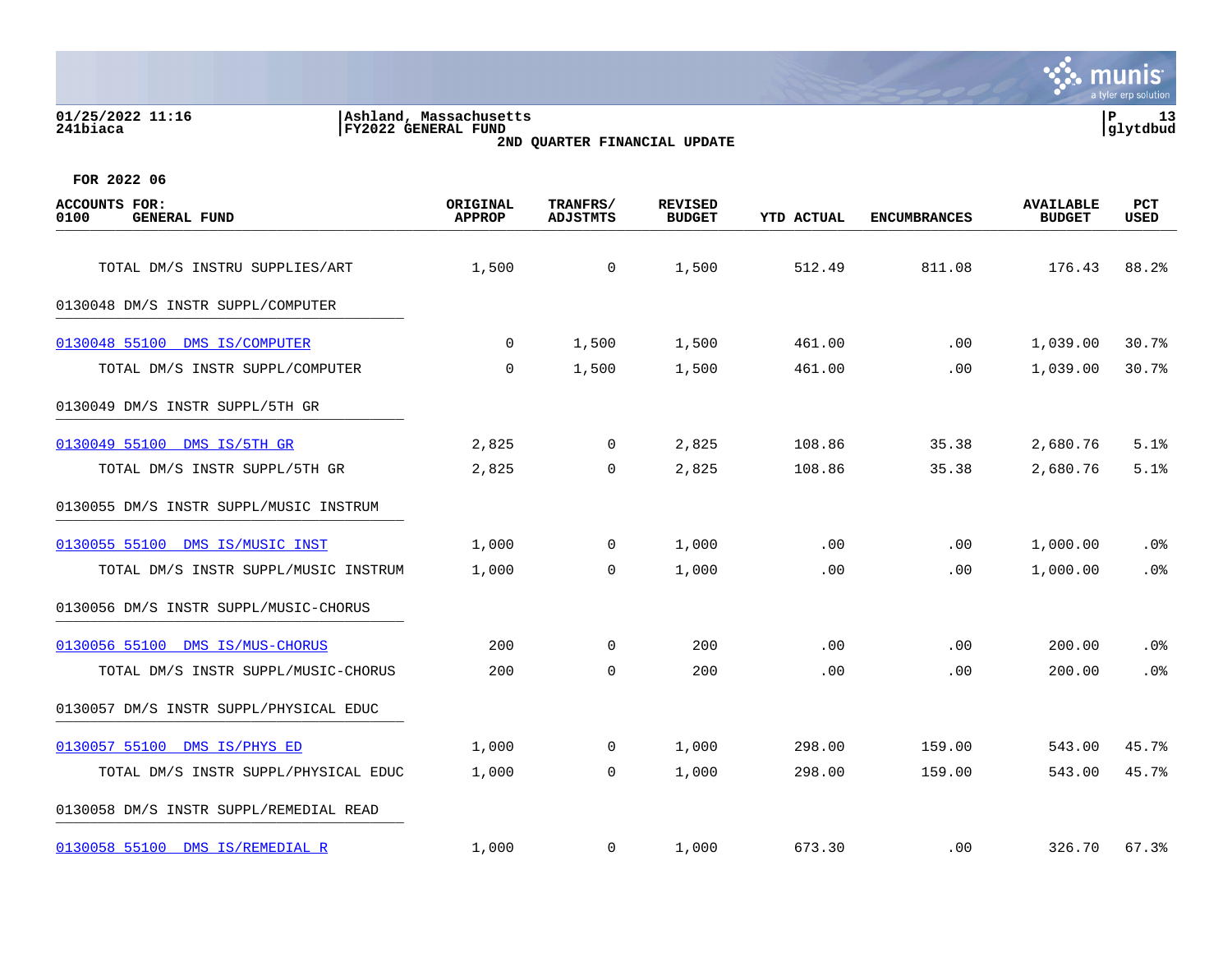### **01/25/2022 11:16 |Ashland, Massachusetts |P 14 241biaca |FY2022 GENERAL FUND |glytdbud 2ND QUARTER FINANCIAL UPDATE**



| ACCOUNTS FOR:<br>0100<br><b>GENERAL FUND</b> | ORIGINAL<br><b>APPROP</b> | TRANFRS/<br><b>ADJSTMTS</b> | <b>REVISED</b><br><b>BUDGET</b> | <b>YTD ACTUAL</b> | <b>ENCUMBRANCES</b> | <b>AVAILABLE</b><br><b>BUDGET</b> | PCT<br><b>USED</b> |
|----------------------------------------------|---------------------------|-----------------------------|---------------------------------|-------------------|---------------------|-----------------------------------|--------------------|
| TOTAL DM/S INSTR SUPPL/REMEDIAL READ         | 1,000                     | $\overline{0}$              | 1,000                           | 673.30            | .00                 | 326.70                            | 67.3%              |
| 0130060 DM/S INSTR SUPPL/LANGUAGE ARTS       |                           |                             |                                 |                   |                     |                                   |                    |
| 0130060 55100 DMS IS/LANG ARTS               | 8,000                     | $\mathbf 0$                 | 8,000                           | 541.50            | .00                 | 7,458.50                          | 6.8%               |
| TOTAL DM/S INSTR SUPPL/LANGUAGE ARTS         | 8,000                     | 0                           | 8,000                           | 541.50            | .00                 | 7,458.50                          | 6.8%               |
| 0130061 H/S INST SUPPL/UNDISTRIBUT           |                           |                             |                                 |                   |                     |                                   |                    |
| 0130061 55100 H/S IS/UNDISTRIBU              | 12,425                    | $\mathbf 0$                 | 12,425                          | 6,544.02          | .00                 | 5,880.98                          | 52.7%              |
| TOTAL H/S INST SUPPL/UNDISTRIBUT             | 12,425                    | $\mathbf 0$                 | 12,425                          | 6,544.02          | .00                 | 5,880.98                          | 52.7%              |
| 0130062 H/S IS/ART                           |                           |                             |                                 |                   |                     |                                   |                    |
| 0130062 55100 H/S IS/ART                     | 4,000                     | 0                           | 4,000                           | 4,847.06          | .00                 |                                   | $-847.06$ 121.2%*  |
| TOTAL H/S IS/ART                             | 4,000                     | $\mathbf 0$                 | 4,000                           | 4,847.06          | .00                 | $-847.06$ 121.2%                  |                    |
| 0130064 H/S IS/ENGLISH                       |                           |                             |                                 |                   |                     |                                   |                    |
| 0130064 55100 H/S IS/ENGLISH                 | 750                       | $\Omega$                    | 750                             | 400.67            | .00                 | 349.33                            | 53.4%              |
| TOTAL H/S IS/ENGLISH                         | 750                       | $\mathbf 0$                 | 750                             | 400.67            | .00                 | 349.33                            | 53.4%              |
| 0130066 H/S IS/WORLD LANGUAGE                |                           |                             |                                 |                   |                     |                                   |                    |
| 0130066 55100 H/S IS/WORLD LANG              | 750                       | 0                           | 750                             | 413.48            | .00                 | 336.52                            | 55.1%              |
| TOTAL H/S IS/WORLD LANGUAGE                  | 750                       | 0                           | 750                             | 413.48            | .00                 | 336.52                            | 55.1%              |
| 0130067 H/S IS/INDUST TECH                   |                           |                             |                                 |                   |                     |                                   |                    |
| 0130067 55100 H/S IS/INDUST TEC              | 2,000                     | 0                           | 2,000                           | 1,138.99          | 163.94              | 697.07                            | 65.1%              |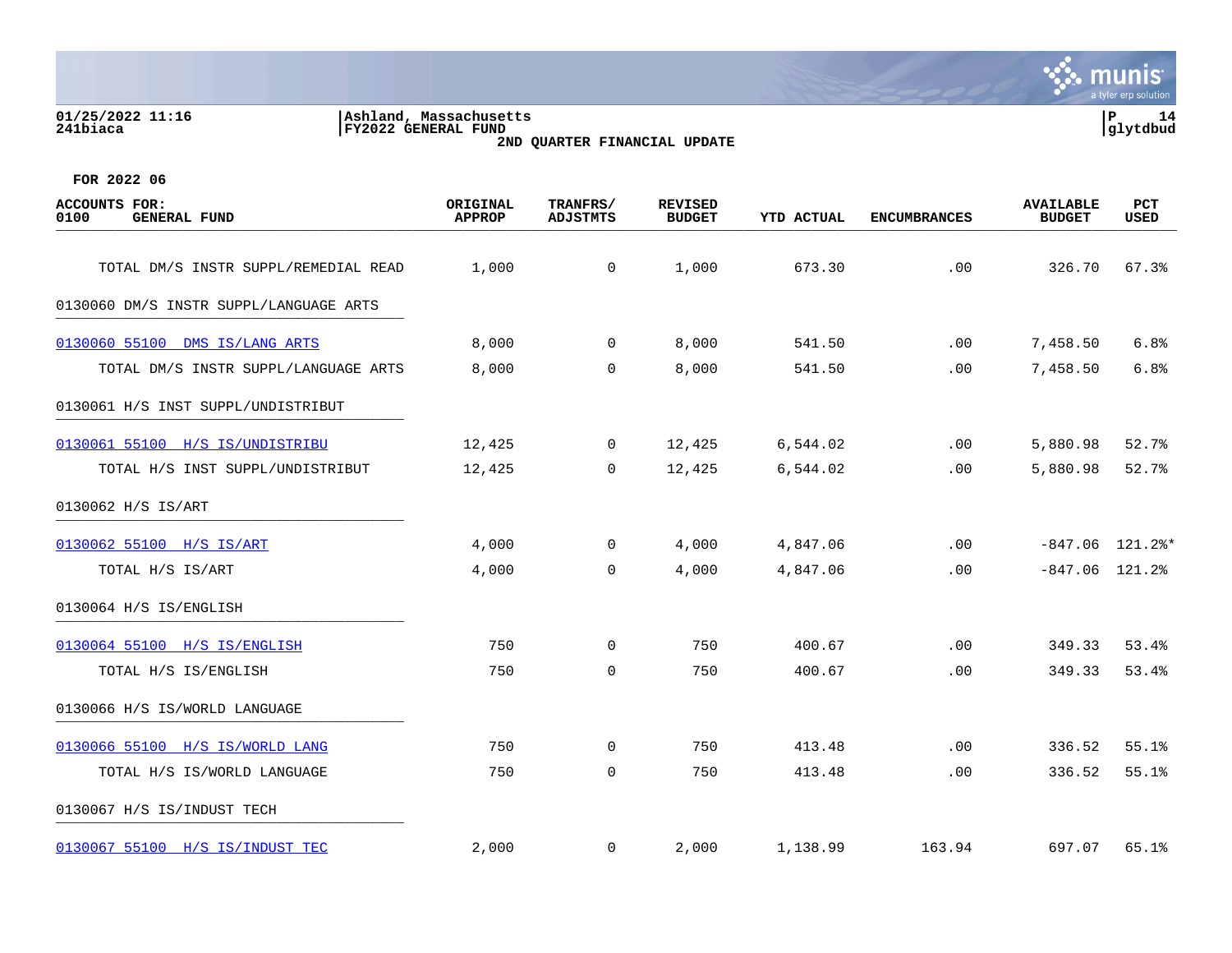| 01/25/2022 11:16<br>241biaca                        | Ashland, Massachusetts<br>FY2022 GENERAL FUND | 2ND QUARTER FINANCIAL UPDATE |                                 |            |                     |                                   | P<br>15<br>glytdbud |
|-----------------------------------------------------|-----------------------------------------------|------------------------------|---------------------------------|------------|---------------------|-----------------------------------|---------------------|
| FOR 2022 06                                         |                                               |                              |                                 |            |                     |                                   |                     |
| <b>ACCOUNTS FOR:</b><br><b>GENERAL FUND</b><br>0100 | ORIGINAL<br><b>APPROP</b>                     | TRANFRS/<br><b>ADJSTMTS</b>  | <b>REVISED</b><br><b>BUDGET</b> | YTD ACTUAL | <b>ENCUMBRANCES</b> | <b>AVAILABLE</b><br><b>BUDGET</b> | PCT<br><b>USED</b>  |
| TOTAL H/S IS/INDUST TECH                            | 2,000                                         | $\mathbf 0$                  | 2,000                           | 1,138.99   | 163.94              | 697.07                            | 65.1%               |
| 0130068 H/S IS/MATH                                 |                                               |                              |                                 |            |                     |                                   |                     |
| 0130068 55100 H/S IS/MATH                           | 500                                           | $\Omega$                     | 500                             | 294.21     | .00                 | 205.79                            | 58.8%               |
| TOTAL H/S IS/MATH                                   | 500                                           | 0                            | 500                             | 294.21     | .00                 | 205.79                            | 58.8%               |
| 0130070 H/S IS/CHORUS                               |                                               |                              |                                 |            |                     |                                   |                     |
| 0130070 55100 H/S IS/CHORUS                         | 2,750                                         | 0                            | 2,750                           | 2,741.07   | 2,637.53            | $-2,628.60$ 195.6%*               |                     |
| TOTAL H/S IS/CHORUS                                 | 2,750                                         | 0                            | 2,750                           | 2,741.07   | 2,637.53            | $-2,628.60$ 195.6%                |                     |
| 0130071 H/S IS/PHYS EDUCAT                          |                                               |                              |                                 |            |                     |                                   |                     |
| 0130071 55100 H/S IS/PHYS EDUCA                     | 1,000                                         | $\overline{0}$               | 1,000                           | 1,951.64   | 21.49               |                                   | $-973.13$ 197.3%*   |
| TOTAL H/S IS/PHYS EDUCAT                            | 1,000                                         | $\mathbf 0$                  | 1,000                           | 1,951.64   | 21.49               |                                   | $-973.13$ 197.3%    |
| 0130072 H/S IS/SCIENCE                              |                                               |                              |                                 |            |                     |                                   |                     |
| 0130072 55100 H/S IS/SCIENCE                        | 7,550                                         | 0                            | 7,550                           | 3,925.95   | 1,364.76            | 2,259.29                          | 70.1%               |
| TOTAL H/S IS/SCIENCE                                | 7,550                                         | $\mathbf 0$                  | 7,550                           | 3,925.95   | 1,364.76            | 2,259.29                          | 70.1%               |
| 0130073 H/S IS/SOCIAL STUDIES                       |                                               |                              |                                 |            |                     |                                   |                     |
| 0130073 55100 H/S IS/SOCIAL STU                     | 1,000                                         | $\overline{0}$               | 1,000                           | 197.16     | 442.25              | 360.59                            | 63.9%               |
| TOTAL H/S IS/SOCIAL STUDIES                         | 1,000                                         | 0                            | 1,000                           | 197.16     | 442.25              | 360.59                            | 63.9%               |
|                                                     |                                               |                              |                                 |            |                     |                                   |                     |

0130075 C/O TECHNOLOGY SUPPLIES \_\_\_\_\_\_\_\_\_\_\_\_\_\_\_\_\_\_\_\_\_\_\_\_\_\_\_\_\_\_\_\_\_\_\_\_\_\_\_\_\_

[0130075 54100 C/O TECHNOLOGY SU](https://yvwlndash063.tylertech.com/sites/mu0241/LIVE/_layouts/15/DashboardMunisV6.3/PassThru.aspx?-E=52Fejah01Nrwkm1BBQallenOwTpfp%2BOD1ADQ9WpHaDmmndb3tWp/wzVL3VoAROoz&) 0 0 0 0 0 0 0 323.35 -323.35 100.0%\*

**Second Munity**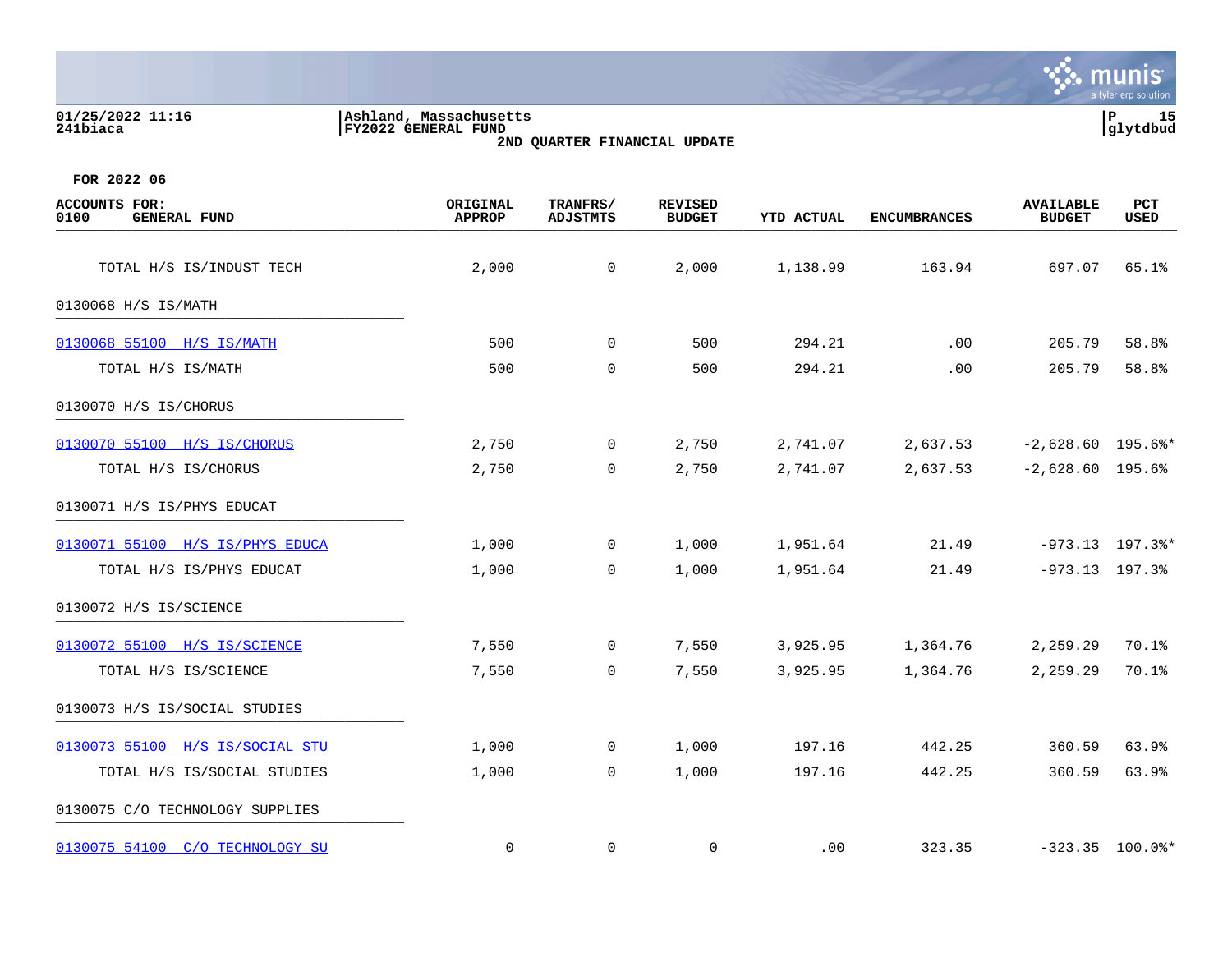| 01/25/2022 11:16<br>241biaca                        | Ashland, Massachusetts<br><b>FY2022 GENERAL FUND</b><br>2ND QUARTER FINANCIAL UPDATE |                             |                                 |            |                     |                                   | 16<br>P<br>glytdbud       |  |
|-----------------------------------------------------|--------------------------------------------------------------------------------------|-----------------------------|---------------------------------|------------|---------------------|-----------------------------------|---------------------------|--|
| FOR 2022 06                                         |                                                                                      |                             |                                 |            |                     |                                   |                           |  |
| <b>ACCOUNTS FOR:</b><br>0100<br><b>GENERAL FUND</b> | ORIGINAL<br><b>APPROP</b>                                                            | TRANFRS/<br><b>ADJSTMTS</b> | <b>REVISED</b><br><b>BUDGET</b> | YTD ACTUAL | <b>ENCUMBRANCES</b> | <b>AVAILABLE</b><br><b>BUDGET</b> | <b>PCT</b><br><b>USED</b> |  |
| TOTAL C/O TECHNOLOGY SUPPLIES                       | 0                                                                                    | $\mathbf 0$                 | 0                               | .00        | 323.35              | $-323.35$                         | 100.0%                    |  |
| 0130076 PROF DEV/CONTRACTED SERVICES                |                                                                                      |                             |                                 |            |                     |                                   |                           |  |
| 0130076 53910<br>PROF DEV/CONTRACT                  | 46,000                                                                               | $\overline{0}$              | 46,000                          | .00        | 16,000.00           | 30,000.00                         | 34.8%                     |  |
| TOTAL PROF DEV/CONTRACTED SERVICES                  | 46,000                                                                               | $\mathbf 0$                 | 46,000                          | .00        | 16,000.00           | 30,000.00                         | 34.8%                     |  |
| 0130077 C/O TRAVEL & CONF                           |                                                                                      |                             |                                 |            |                     |                                   |                           |  |
| 0130077 57170<br>$C/O$ TRAVEL & $CONF$              | 2,850                                                                                | $\overline{0}$              | 2,850                           | .00        | .00                 | 2,850.00                          | .0 <sub>8</sub>           |  |
| TOTAL C/O TRAVEL & CONF                             | 2,850                                                                                | $\mathbf 0$                 | 2,850                           | .00        | .00                 | 2,850.00                          | .0%                       |  |
| 0130079 S/W COMPUTER SERVICES                       |                                                                                      |                             |                                 |            |                     |                                   |                           |  |
| 0130079 53910<br>S/W COMPUTER SERV                  | 30,600                                                                               | 0                           | 30,600                          | .00        | .00                 | 30,600.00                         | $.0\%$                    |  |
| TOTAL S/W COMPUTER SERVICES                         | 30,600                                                                               | 0                           | 30,600                          | .00        | .00                 | 30,600.00                         | .0%                       |  |

| 0130080 K TEACH SALARIES           |         |             |         |            |            |                     |                   |
|------------------------------------|---------|-------------|---------|------------|------------|---------------------|-------------------|
| 0130080 51170 K TEACHER SALARIE    | 857,177 | $-207.791$  | 649,386 | 265,921.33 | 395,867.68 | $-12.403.01$        | 101.9%*           |
| TOTAL K TEACH SALARIES             | 857,177 | $-207,791$  | 649,386 | 265,921.33 | 395,867.68 | $-12,403.01$ 101.9% |                   |
| 0130081 K PO SUBS TEACHER SALS     |         |             |         |            |            |                     |                   |
| 0130081 51170 K PO SUBS TEACHER    | 5,000   | 0           | 5,000   | .00        | $.00 \,$   | 5,000.00            | $.0\%$            |
| TOTAL K PO SUBS TEACHER SALS       | 5,000   | $\mathbf 0$ | 5,000   | .00        | $.00 \,$   | 5,000.00            | $.0\%$            |
| 0130082 WS KINDERGARTEN ESP SALS   |         |             |         |            |            |                     |                   |
| 0130082 51170<br>WS KINDERGARTEN E | 266,285 | $-3,127$    | 263,158 | 105,618.96 | 158,712.64 | $-1.173.60$         | $100.4\mathrm{*}$ |

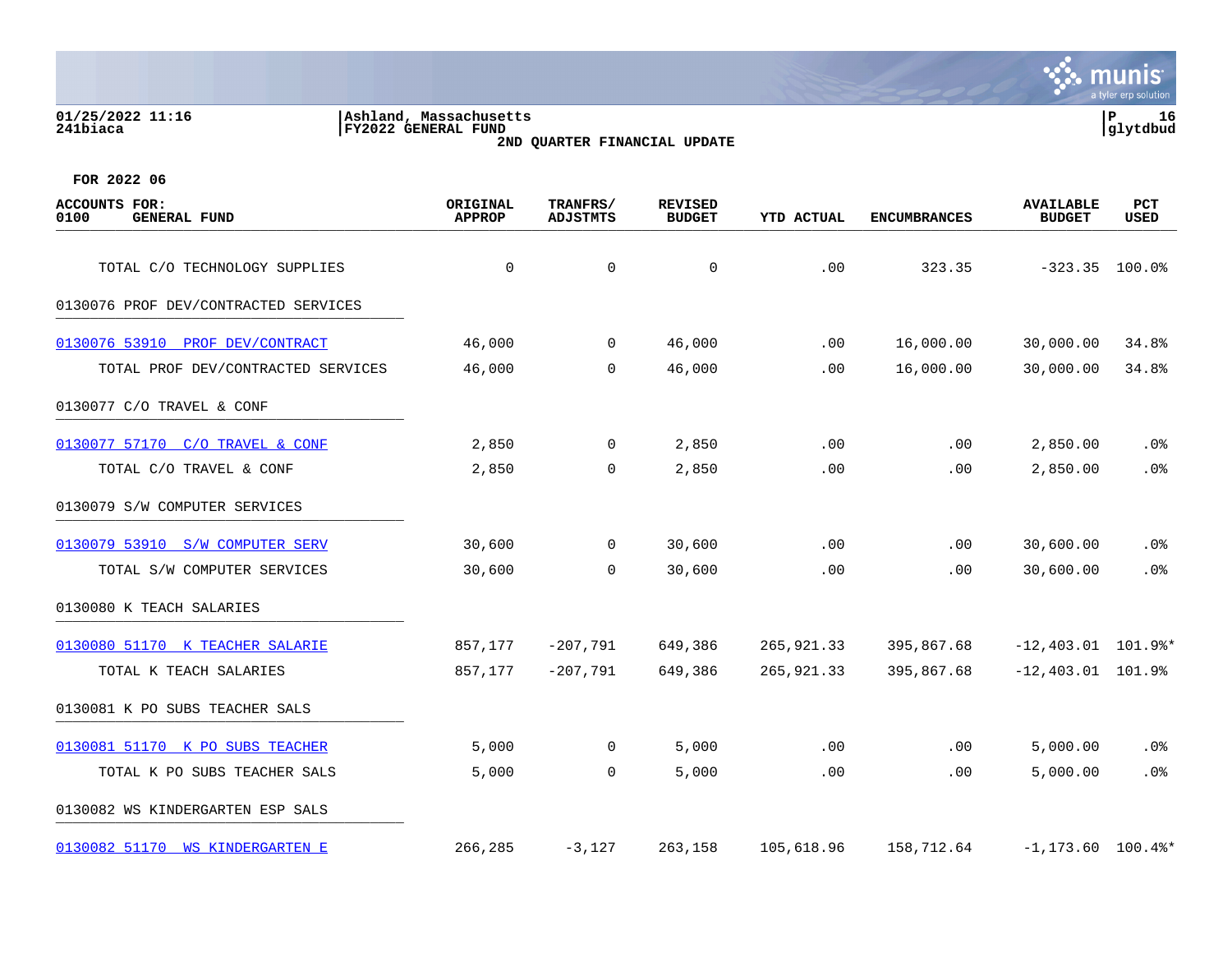| 01/25/2022 11:16<br>241biaca                        | Ashland, Massachusetts<br><b>FY2022 GENERAL FUND</b> | 2ND QUARTER FINANCIAL UPDATE |                                 |                   |                     |                                   | P<br>17<br>glytdbud |
|-----------------------------------------------------|------------------------------------------------------|------------------------------|---------------------------------|-------------------|---------------------|-----------------------------------|---------------------|
| FOR 2022 06                                         |                                                      |                              |                                 |                   |                     |                                   |                     |
| <b>ACCOUNTS FOR:</b><br>0100<br><b>GENERAL FUND</b> | ORIGINAL<br><b>APPROP</b>                            | TRANFRS/<br><b>ADJSTMTS</b>  | <b>REVISED</b><br><b>BUDGET</b> | <b>YTD ACTUAL</b> | <b>ENCUMBRANCES</b> | <b>AVAILABLE</b><br><b>BUDGET</b> | PCT<br>USED         |
| TOTAL WS KINDERGARTEN ESP SALS                      | 266,285                                              | $-3,127$                     | 263,158                         | 105,618.96        | 158,712.64          | $-1, 173.60$                      | 100.4%              |
| 0130083 DM/S SALARIES TEACHERS                      |                                                      |                              |                                 |                   |                     |                                   |                     |
| 0130083 51170 DM/S SALARIES TEA                     | 2,801,810                                            | $-78,360$                    | 2,723,450                       | 1,040,573.65      | 1,658,278.43        | 24,597.92                         | 99.1%               |
| TOTAL DM/S SALARIES TEACHERS                        | 2,801,810                                            | $-78,360$                    | 2,723,450                       | 1,040,573.65      | 1,658,278.43        | 24,597.92                         | 99.1%               |
| 0130084 DM/S PO SUB TEACHERS SALS                   |                                                      |                              |                                 |                   |                     |                                   |                     |
| 0130084 51170 DM/S PO SUB TEACH                     | 18,000                                               | 0                            | 18,000                          | 3,780.00          | .00                 | 14,220.00                         | 21.0%               |
| TOTAL DM/S PO SUB TEACHERS SALS                     | 18,000                                               | $\mathbf 0$                  | 18,000                          | 3,780.00          | .00                 | 14,220.00                         | 21.0%               |
| 0130085 DM/S EXTRACURRICULAR SALARIES               |                                                      |                              |                                 |                   |                     |                                   |                     |
| 0130085 51190 DM/S EXTRACURRICU                     | 4,000                                                | 0                            | 4,000                           | .00               | .00                 | 4,000.00                          | .0%                 |
| TOTAL DM/S EXTRACURRICULAR SALARIES                 | 4,000                                                | 0                            | 4,000                           | .00               | .00                 | 4,000.00                          | .0%                 |
| 0130087 DM/S INSTR SUPP/HEALTH CURRICU              |                                                      |                              |                                 |                   |                     |                                   |                     |
| 0130087 55100 DMS IS/HEALTH CUR                     | 100                                                  | 0                            | 100                             | 149.00            | .00                 | $-49.00$                          | 149.0%*             |
| TOTAL DM/S INSTR SUPP/HEALTH CURRICU                | 100                                                  | 0                            | 100                             | 149.00            | .00                 |                                   | $-49.00$ 149.0%     |
| 0130088 H/S SALARIES TEACHERS                       |                                                      |                              |                                 |                   |                     |                                   |                     |
| 0130088 51170 H/S SALARIES TEAC                     | 4, 413, 024                                          | $-54, 245$                   | 4,358,779                       | 1,712,743.76      | 2,717,880.12        | $-71,844.88$ 101.6%*              |                     |
| TOTAL H/S SALARIES TEACHERS                         | 4,413,024                                            | $-54, 245$                   | 4,358,779                       | 1,712,743.76      | 2,717,880.12        | $-71,844.88$ 101.6%               |                     |
| 0130089 H/S PO SUB TEACHERS SALS                    |                                                      |                              |                                 |                   |                     |                                   |                     |
| 0130089 51170 H/S PO SUB TEACHE                     | 20,000                                               | 0                            | 20,000                          | 6,993.00          | .00                 | 13,007.00                         | 35.0%               |

**BASE** 

 $\overline{\mathsf{nis}}$ 

a tyler erp solution

m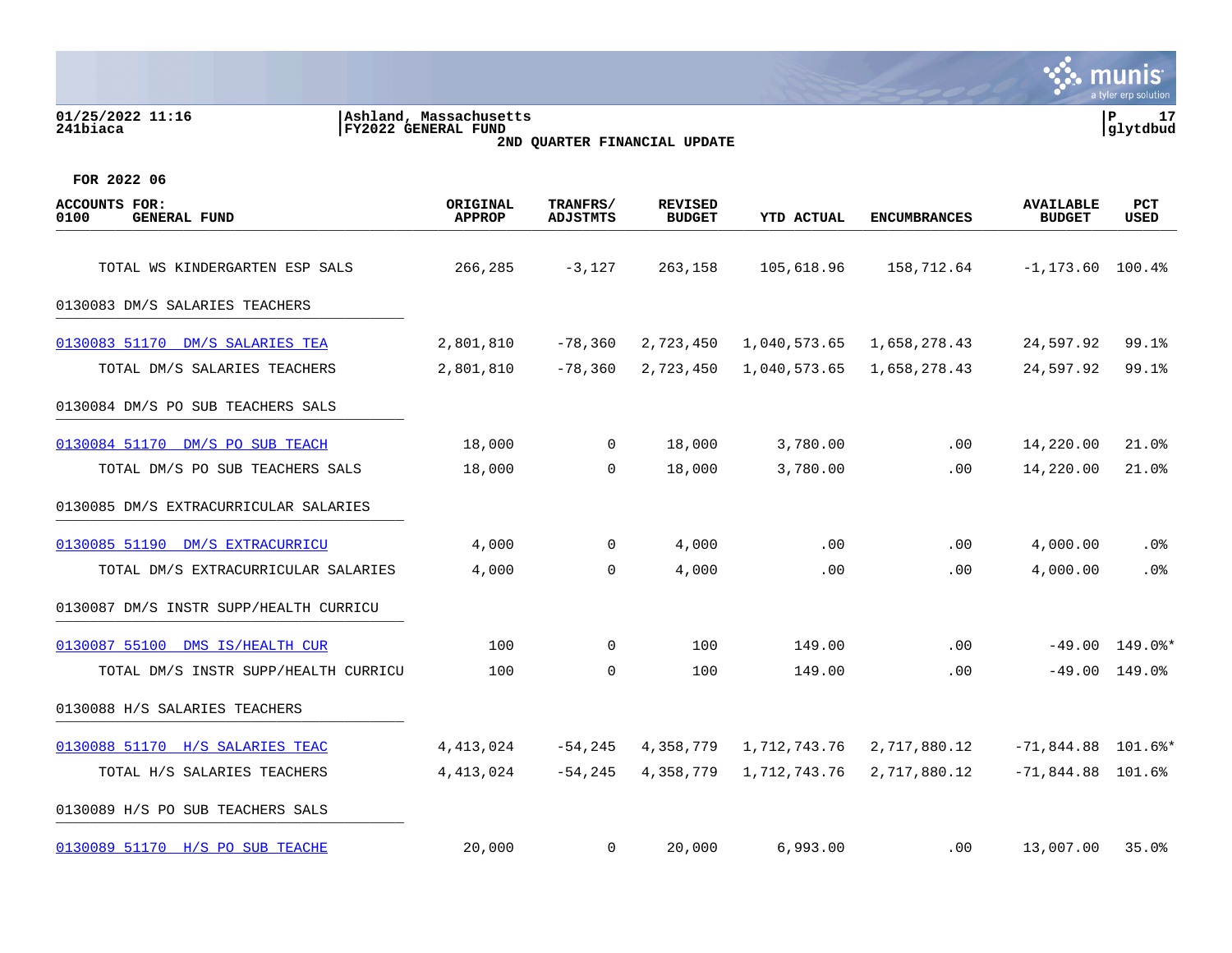**01/25/2022 11:16 |Ashland, Massachusetts |P 18 241biaca |FY2022 GENERAL FUND |glytdbud 2ND QUARTER FINANCIAL UPDATE**



| <b>ACCOUNTS FOR:</b><br>0100<br><b>GENERAL FUND</b> | ORIGINAL<br><b>APPROP</b> | TRANFRS/<br><b>ADJSTMTS</b> | <b>REVISED</b><br><b>BUDGET</b> | <b>YTD ACTUAL</b> | <b>ENCUMBRANCES</b> | <b>AVAILABLE</b><br><b>BUDGET</b> | <b>PCT</b><br><b>USED</b> |
|-----------------------------------------------------|---------------------------|-----------------------------|---------------------------------|-------------------|---------------------|-----------------------------------|---------------------------|
| TOTAL H/S PO SUB TEACHERS SALS                      | 20,000                    | 0                           | 20,000                          | 6,993.00          | .00                 | 13,007.00                         | 35.0%                     |
| 0130090 H/S ELL INSTRUCT SPECIALIST SA              |                           |                             |                                 |                   |                     |                                   |                           |
| 0130090 51170 H/S ELL INSTRUCT                      | 98,094                    | $\overline{0}$              | 98,094                          | 37,728.50         | 60,365.60           | $-.10$                            | $100.0$ $*$               |
| TOTAL H/S ELL INSTRUCT SPECIALIST SA                | 98,094                    | $\mathbf 0$                 | 98,094                          | 37,728.50         | 60,365.60           | $-.10$                            | 100.0%                    |
| 0130091 W/S TEACHER SALARIES                        |                           |                             |                                 |                   |                     |                                   |                           |
| 0130091 51170 W/S TEACHER SALAR                     | 2,060,721                 | 11,158                      | 2,071,879                       | 844, 912.85       | 1,329,977.34        | $-103,011.19$ 105.0%*             |                           |
| TOTAL W/S TEACHER SALARIES                          | 2,060,721                 | 11,158                      | 2,071,879                       | 844, 912.85       | 1,329,977.34        | $-103, 011.19$ 105.0%             |                           |
| 0130094 DM/S TEXTBOOKS                              |                           |                             |                                 |                   |                     |                                   |                           |
| 0130094 55100 DMS TEXTBOOKS                         | 7,000                     | $\overline{0}$              | 7,000                           | .00               | .00                 | 7,000.00                          | .0%                       |
| TOTAL DM/S TEXTBOOKS                                | 7,000                     | $\mathbf 0$                 | 7,000                           | .00               | .00                 | 7,000.00                          | .0%                       |
| 0130099 W/S PO SUBS TEACHER SALS                    |                           |                             |                                 |                   |                     |                                   |                           |
| 0130099 51170 W/S PO SUBS TEACH                     | 20,000                    | $\overline{0}$              | 20,000                          | 5,292.00          | .00                 | 14,708.00                         | 26.5%                     |
| TOTAL W/S PO SUBS TEACHER SALS                      | 20,000                    | $\mathbf 0$                 | 20,000                          | 5,292.00          | .00                 | 14,708.00                         | 26.5%                     |
| 0130101 W/S LIBRARY BOOKS & SUPPLIES                |                           |                             |                                 |                   |                     |                                   |                           |
| 0130101 55100 W/S LIBRARY BKS/S                     | 1,700                     | $\mathbf{0}$                | 1,700                           | 44.32             | .00                 | 1,655.68                          | 2.6%                      |
| TOTAL W/S LIBRARY BOOKS & SUPPLIES                  | 1,700                     | $\mathbf 0$                 | 1,700                           | 44.32             | .00                 | 1,655.68                          | 2.6%                      |
| 0130104 DM/S LIBRARY BOOKS/SUPPLIES                 |                           |                             |                                 |                   |                     |                                   |                           |
| 0130104 55100 DMS LIBR BKS/SUPP                     | 2,050                     | 0                           | 2,050                           | 572.00            | 847.28              | 630.72                            | 69.2%                     |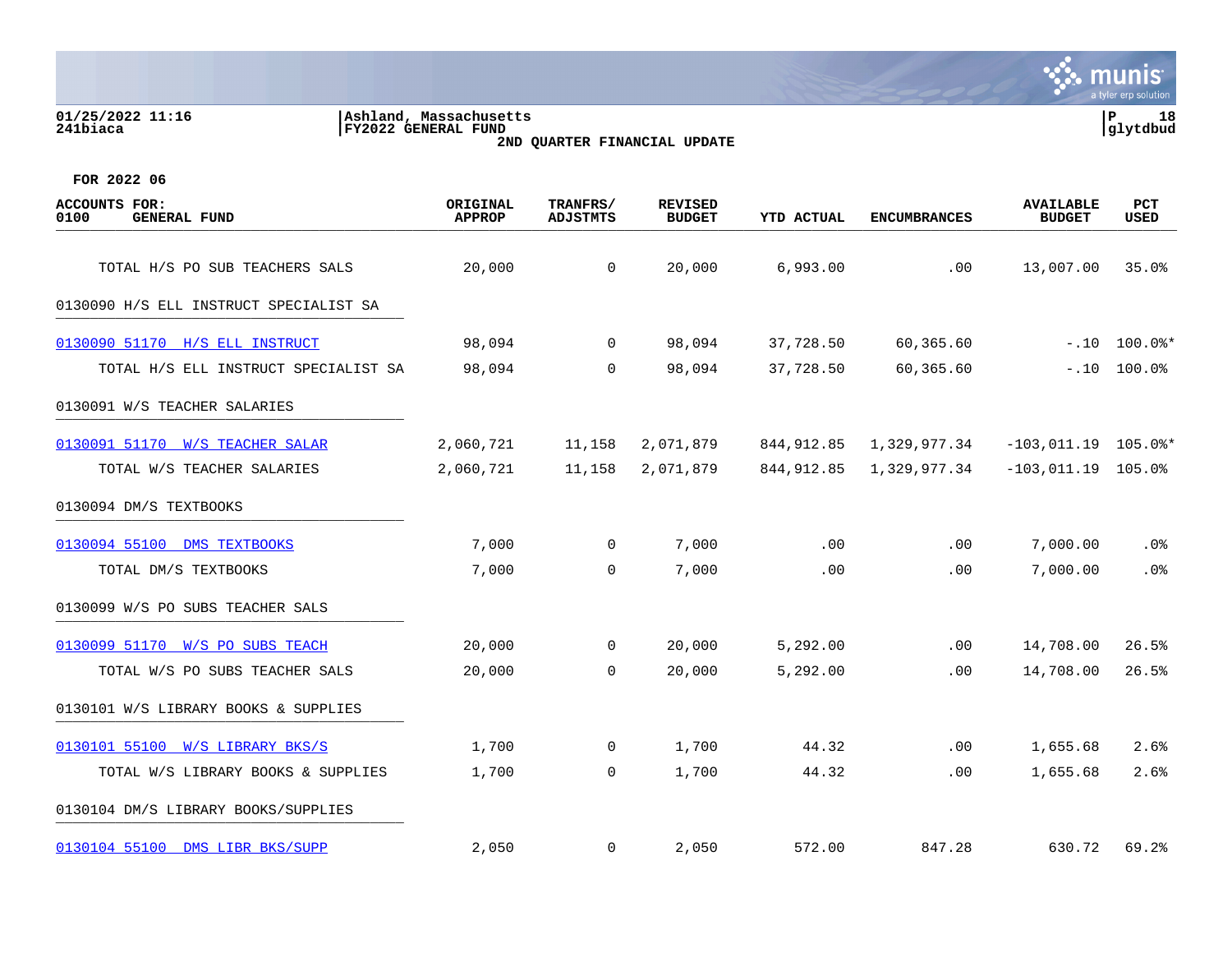| 01/25/2022 11:16<br>241biaca                        | Ashland, Massachusetts<br>FY2022 GENERAL FUND | 2ND QUARTER FINANCIAL UPDATE |                                 |                   |                     |                                   |                    |
|-----------------------------------------------------|-----------------------------------------------|------------------------------|---------------------------------|-------------------|---------------------|-----------------------------------|--------------------|
| FOR 2022 06                                         |                                               |                              |                                 |                   |                     |                                   |                    |
| <b>ACCOUNTS FOR:</b><br>0100<br><b>GENERAL FUND</b> | ORIGINAL<br><b>APPROP</b>                     | TRANFRS/<br><b>ADJSTMTS</b>  | <b>REVISED</b><br><b>BUDGET</b> | <b>YTD ACTUAL</b> | <b>ENCUMBRANCES</b> | <b>AVAILABLE</b><br><b>BUDGET</b> | <b>PCT</b><br>USED |
| TOTAL DM/S LIBRARY BOOKS/SUPPLIES                   | 2,050                                         | 0                            | 2,050                           | 572.00            | 847.28              | 630.72                            | 69.2%              |
| 0130105 H/S SALARY LIBRARIAN                        |                                               |                              |                                 |                   |                     |                                   |                    |
| 0130105 51170<br>H/S SALARY LIBRAR                  | 102,273                                       | $\overline{0}$               | 102,273                         | 40,258.80         | 62,014.08           | .12                               | $100.0$ %          |
| TOTAL H/S SALARY LIBRARIAN                          | 102,273                                       | $\mathbf 0$                  | 102,273                         | 40,258.80         | 62,014.08           | .12                               | $100.0$ %          |
| 0130107 H/S LIBR BOOKS/SUPPLIES                     |                                               |                              |                                 |                   |                     |                                   |                    |
| 0130107 55100<br>H/S LIBRARY BKS/S                  | 7,000                                         | 0                            | 7,000                           | 1,812.72          | .00                 | 5,187.28                          | 25.9%              |
| TOTAL H/S LIBR BOOKS/SUPPLIES                       | 7,000                                         | 0                            | 7,000                           | 1,812.72          | .00                 | 5,187.28                          | 25.9%              |
| 0130114 DM/S SALARY MCAS TUTORS                     |                                               |                              |                                 |                   |                     |                                   |                    |

[0130114 51170 DM/S SALARY MCAS](https://yvwlndash063.tylertech.com/sites/mu0241/LIVE/_layouts/15/DashboardMunisV6.3/PassThru.aspx?-E=chWzxfojuTGWPmMFvD/TcHvUlqT5yHroDiKpI5dZQwPOfFLPXDECaYQ/xDpYhI3N&) 1,600 0 1,600 .00 .00 1,600.00 .0% TOTAL DM/S SALARY MCAS TUTORS 1,600 0 1,600 .00 .00 1,600.00 .0% 0130118 W/S SALARY GUIDANCE COUNSELOR

# [0130118 51170 W/S SALARY GUIDAN](https://yvwlndash063.tylertech.com/sites/mu0241/LIVE/_layouts/15/DashboardMunisV6.3/PassThru.aspx?-E=2nLSKPgd5O3QeO7CeCeBqq9SquReYfTEm5bBsIPCT9juJknlc0zo4FYC40s62fbS&) 194,094 -36,571 157,523 63,895.35 115,551.36 -21,923.71 113.9%\* TOTAL W/S SALARY GUIDANCE COUNSELOR 194,094 -36,571 157,523 63,895.35 115,551.36 -21,923.71 113.9% 0130123 DM/S SALARY GUIDANCE COUNSELOR [0130123 51170 DM/S SALARY GUIDA](https://yvwlndash063.tylertech.com/sites/mu0241/LIVE/_layouts/15/DashboardMunisV6.3/PassThru.aspx?-E=bYmVNJlorO1fqK72eyGCqDNHo/FEoSJMLXwX4TUOvk6iPNItZAj6EOm5%2B58QfqZo&) 294,700 -42,844 251,856 106,877.09 140,439.11 4,539.80 98.2% TOTAL DM/S SALARY GUIDANCE COUNSELOR 294,700 -42,844 251,856 106,877.09 140,439.11 4,539.80 98.2% 0130124 DM/S SALARY GUIDANCE SECRETARY [0130124 51170 DM/S SALARY GUIDA](https://yvwlndash063.tylertech.com/sites/mu0241/LIVE/_layouts/15/DashboardMunisV6.3/PassThru.aspx?-E=RSVNpaOUDT9QsHVkkBTH%2B4g/yox34YaJoaUfrXziBSUpUdDcs1XyRUAG/x0trvkd&) 50,410 0 50,410 19,471.50 29,514.50 1,424.00 97.2%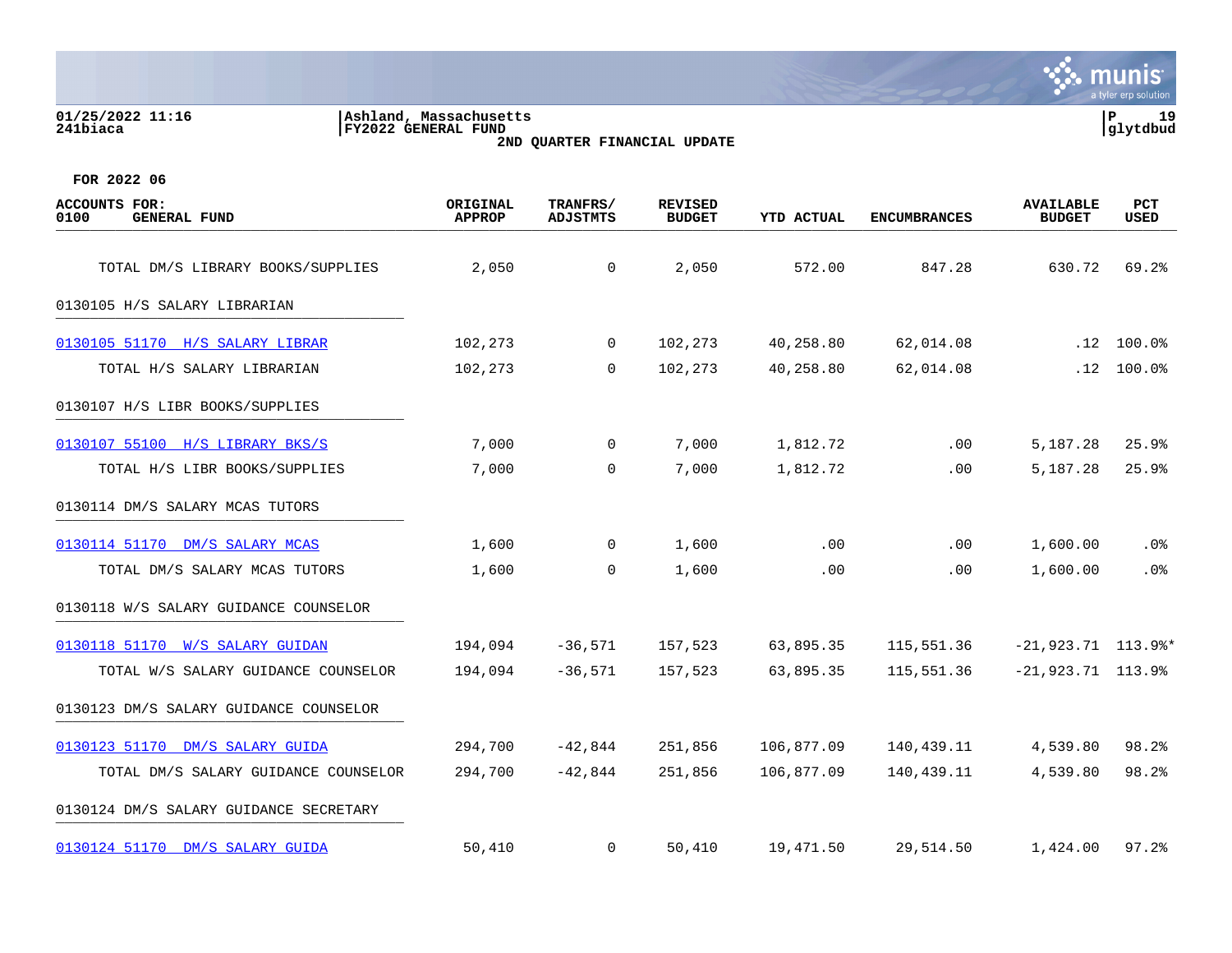| <b>PCT</b><br><b>USED</b>                                                                                                   |
|-----------------------------------------------------------------------------------------------------------------------------|
| 97.2%                                                                                                                       |
|                                                                                                                             |
| $.0\%$                                                                                                                      |
| .0%                                                                                                                         |
|                                                                                                                             |
| 98.2%                                                                                                                       |
| 98.2%                                                                                                                       |
|                                                                                                                             |
| 100.0%                                                                                                                      |
| 100.0%                                                                                                                      |
|                                                                                                                             |
| 17.7%                                                                                                                       |
| 17.7%                                                                                                                       |
| <b>AVAILABLE</b><br><b>BUDGET</b><br>1,424.00<br>600.00<br>600.00<br>6,673.94<br>6,673.94<br>.08<br>.08<br>617.34<br>617.34 |

[0130130 51190 K SALARY NURSE](https://yvwlndash063.tylertech.com/sites/mu0241/LIVE/_layouts/15/DashboardMunisV6.3/PassThru.aspx?-E=DVJoijc%2B3aStDbLvxhflkYpX/wHgeI%2BP0lVbjFspSIfSnDcdMZhtdpf2iSnePBnA&) 138,518 45 138,563 56,182.16 83,977.20 -1,596.36 101.2%\* TOTAL K SALARY NURSE 138,518 45 138,563 56,182.16 83,977.20 -1,596.36 101.2%

[0130132 51190 DM/S SALARY NURSE](https://yvwlndash063.tylertech.com/sites/mu0241/LIVE/_layouts/15/DashboardMunisV6.3/PassThru.aspx?-E=1AH8dba7R54Nib9ORoCY1ZQGkOBBBHemLVXakmYlce3UH%2BhhxQmG13WV2AMs3Inw&) 113,748 42,090 155,838 62,379.54 95,284.94 -1,826.48 101.2%\*

0130130 K SALARY NURSE \_\_\_\_\_\_\_\_\_\_\_\_\_\_\_\_\_\_\_\_\_\_\_\_\_\_\_\_\_\_\_\_\_\_\_\_\_\_\_\_\_

0130132 DM/S SALARY NURSE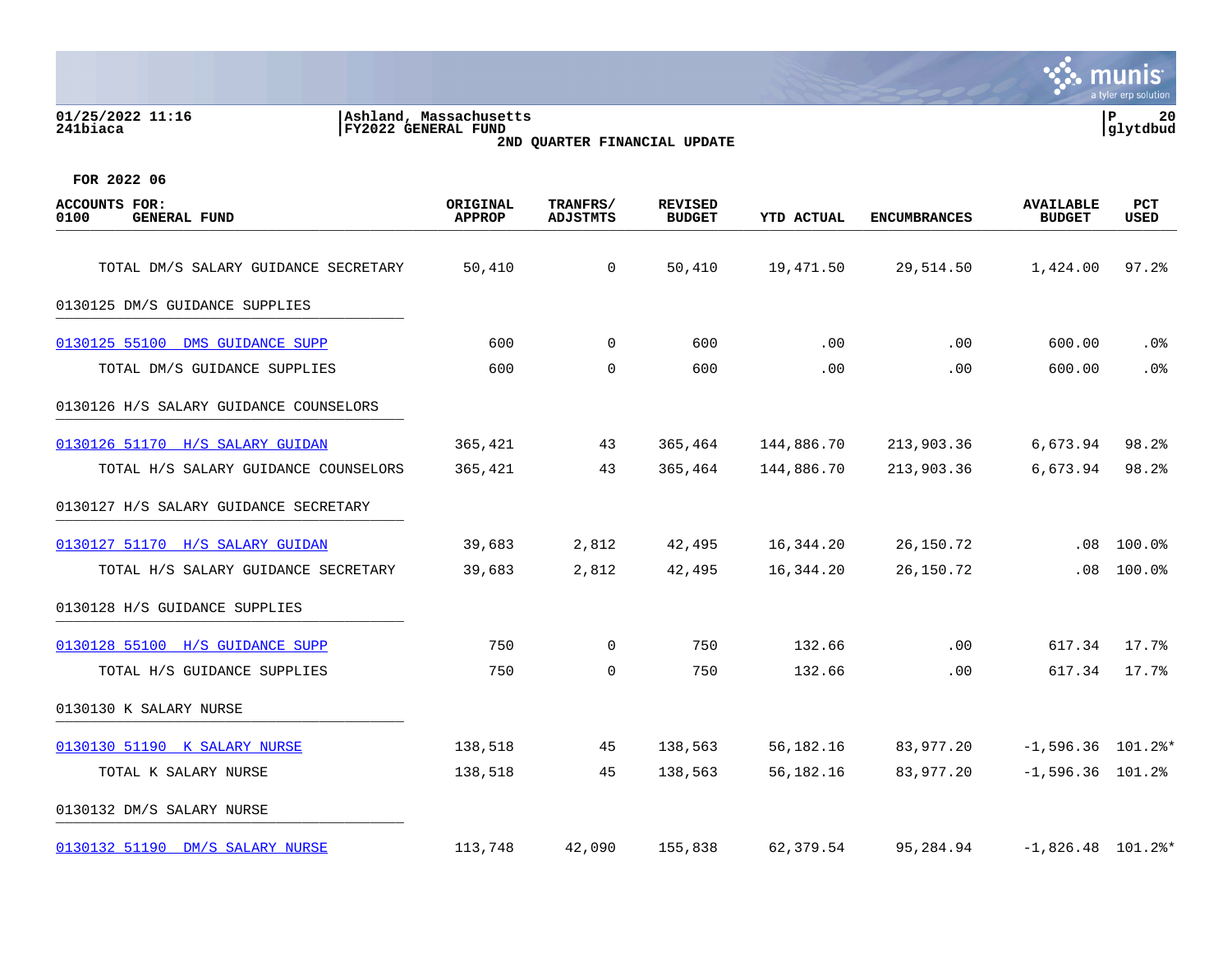| 01/25/2022 11:16<br>241biaca                        | Ashland, Massachusetts <br><b>FY2022 GENERAL FUND</b> |                             | 2ND QUARTER FINANCIAL UPDATE    |            |                     |                                   | lР<br>21<br>glytdbud |
|-----------------------------------------------------|-------------------------------------------------------|-----------------------------|---------------------------------|------------|---------------------|-----------------------------------|----------------------|
| FOR 2022 06                                         |                                                       |                             |                                 |            |                     |                                   |                      |
| <b>ACCOUNTS FOR:</b><br><b>GENERAL FUND</b><br>0100 | ORIGINAL<br><b>APPROP</b>                             | TRANFRS/<br><b>ADJSTMTS</b> | <b>REVISED</b><br><b>BUDGET</b> | YTD ACTUAL | <b>ENCUMBRANCES</b> | <b>AVAILABLE</b><br><b>BUDGET</b> | PCT<br>USED          |
| TOTAL DM/S SALARY NURSE                             | 113,748                                               | 42,090                      | 155,838                         | 62,379.54  | 95,284.94           | $-1,826.48$ 101.2%                |                      |
| 0130133 H/S SALARY NURSE                            |                                                       |                             |                                 |            |                     |                                   |                      |
| 0130133 51190 H/S SALARY NURSE                      | 109,123                                               | $-6,988$                    | 102,135                         | 46,795.80  | 64, 427.50          | $-9,088.30$ 108.9%*               |                      |
| TOTAL H/S SALARY NURSE                              | 109,123                                               | $-6,988$                    | 102,135                         | 46,795.80  | 64, 427.50          | $-9,088.30$                       | 108.9%               |
| 0130134 O/S/S/ SCHOOL PHYSICIAN                     |                                                       |                             |                                 |            |                     |                                   |                      |
| 0130134 51190 0/S/S/ SCHOOL PHY                     | 6,000                                                 | 0                           | 6,000                           | 3,000.00   | 3,000.00            | .00                               | 100.0%               |
| TOTAL 0/S/S/ SCHOOL PHYSICIAN                       | 6,000                                                 | 0                           | 6,000                           | 3,000.00   | 3,000.00            | .00                               | $100.0$ %            |
| 0130137 TRANSPORTATION/REGULAR DAY                  |                                                       |                             |                                 |            |                     |                                   |                      |
| 0130137 53310 TRANSPORTATION/RE                     | 1,360,302                                             | 0                           | 1,360,302                       | 387,095.84 | 901,570.06          | 71,636.10                         | 94.7%                |
| TOTAL TRANSPORTATION/REGULAR DAY                    | 1,360,302                                             | 0                           | 1,360,302                       | 387,095.84 | 901,570.06          | 71,636.10                         | 94.7%                |
| 0130139 TRANSPORTATION/OFFSETS                      |                                                       |                             |                                 |            |                     |                                   |                      |
| 0130139 53310 TRANSPORTATION/OF                     | $-300,000$                                            | 0                           | $-300,000$                      | .00        | .00                 | $-300,000.00$                     | $.0$ %*              |
| TOTAL TRANSPORTATION/OFFSETS                        | $-300,000$                                            | 0                           | $-300,000$                      | .00        | .00                 | $-300,000.00$                     | .0%                  |
| 0130140 TRANSPORTATION/ATHLETIC BUSES               |                                                       |                             |                                 |            |                     |                                   |                      |
| 0130140 53310 TRANSPORTATION/AT                     | 60,000                                                | $\mathbf 0$                 | 60,000                          | .00        | 60,000.00           | .00                               | 100.0%               |
| TOTAL TRANSPORTATION/ATHLETIC BUSES                 | 60,000                                                | $\mathbf 0$                 | 60,000                          | .00        | 60,000.00           | .00                               | 100.0%               |
| 0130143 H/S ATHLETIC COACHING SALARIES              |                                                       |                             |                                 |            |                     |                                   |                      |
| 0130143 51190 H/S ATHLETIC COAC                     | 150,000                                               | 0                           | 150,000                         | 135,941.50 | 37,944.00           | $-23,885.50$ 115.9%*              |                      |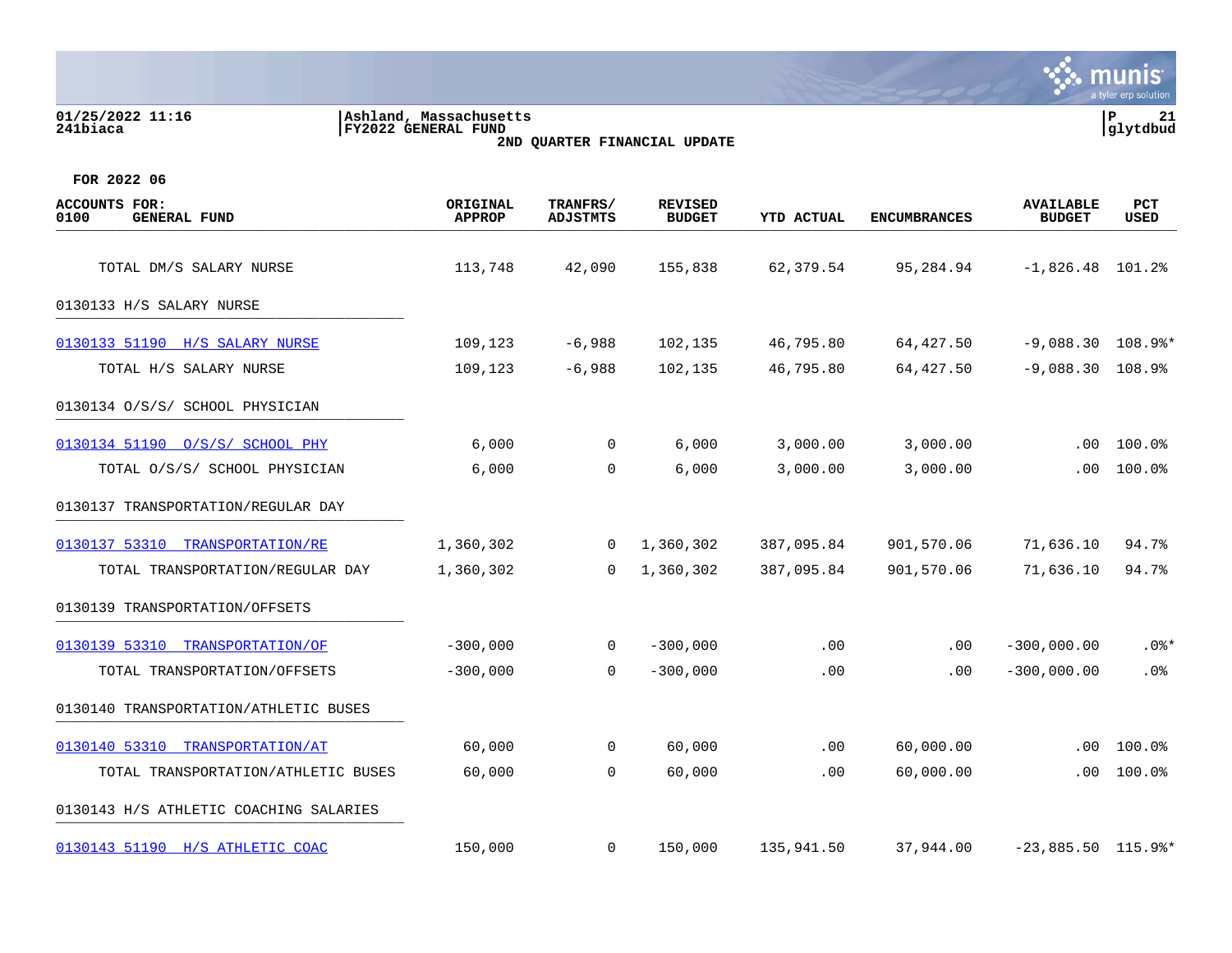| 01/25/2022 11:16<br>241biaca | Ashland, Massachusetts <br>FY2022 GENERAL FUND | 22<br> glytdbud |
|------------------------------|------------------------------------------------|-----------------|
|                              | 2ND QUARTER FINANCIAL UPDATE                   |                 |
|                              |                                                |                 |
|                              |                                                |                 |
| FOR 2022 06                  |                                                |                 |

| <b>ACCOUNTS FOR:</b><br>0100<br><b>GENERAL FUND</b> | ORIGINAL<br><b>APPROP</b> | TRANFRS/<br><b>ADJSTMTS</b> | <b>REVISED</b><br><b>BUDGET</b> | <b>YTD ACTUAL</b> | <b>ENCUMBRANCES</b> | <b>AVAILABLE</b><br><b>BUDGET</b> | <b>PCT</b><br><b>USED</b> |
|-----------------------------------------------------|---------------------------|-----------------------------|---------------------------------|-------------------|---------------------|-----------------------------------|---------------------------|
| TOTAL H/S ATHLETIC COACHING SALARIES                | 150,000                   | $\mathbf 0$                 | 150,000                         | 135,941.50        | 37,944.00           | $-23,885.50$ 115.9%               |                           |
| 0130146 H/S EXTRA-CURRICULAR SALARIES               |                           |                             |                                 |                   |                     |                                   |                           |
|                                                     |                           |                             |                                 |                   |                     |                                   |                           |
| 0130146 51190 H/S EXTRA-CURRICU                     | 90,000                    | $\mathbf 0$                 | 90,000                          | 40,808.50         | 47,667.50           | 1,524.00                          | 98.3%                     |
| TOTAL H/S EXTRA-CURRICULAR SALARIES                 | 90,000                    | 0                           | 90,000                          | 40,808.50         | 47,667.50           | 1,524.00                          | 98.3%                     |
| 0130147 H/S AWARDS                                  |                           |                             |                                 |                   |                     |                                   |                           |
| 0130147 55800 H/S AWARDS                            | 1,250                     | $\mathbf 0$                 | 1,250                           | .00               | .00                 | 1,250.00                          | .0%                       |
| TOTAL H/S AWARDS                                    | 1,250                     | $\mathbf 0$                 | 1,250                           | .00               | .00                 | 1,250.00                          | .0%                       |
| 0130148 CUSTODIAL SALARIES                          |                           |                             |                                 |                   |                     |                                   |                           |
| 0130148 51160 CUSTODIAL SALARIE                     | 830,709                   | $-1,442$                    | 829,267                         | 393,776.34        | 435,074.92          | 415.74                            | 99.9%                     |
| TOTAL CUSTODIAL SALARIES                            | 830,709                   | $-1,442$                    | 829,267                         | 393,776.34        | 435,074.92          | 415.74                            | 99.9%                     |
| 0130149 CUST SALARIES/OT                            |                           |                             |                                 |                   |                     |                                   |                           |
| 0130149 51160<br><b>CUST SALARIES/OT</b>            | 93,840                    | $\mathbf 0$                 | 93,840                          | 60,876.83         | .00                 | 32,963.17                         | 64.9%                     |
| TOTAL CUST SALARIES/OT                              | 93,840                    | $\Omega$                    | 93,840                          | 60,876.83         | .00                 | 32,963.17                         | 64.9%                     |
| 0130150 RESERVE TRANSFER/SALARIES                   |                           |                             |                                 |                   |                     |                                   |                           |
| 0130150 51170 RESERVE TRANSFER/                     | 273,238                   | 504,709                     | 777,947                         | .00               | $.00 \,$            | 777,947.00                        | .0%                       |
| TOTAL RESERVE TRANSFER/SALARIES                     | 273,238                   | 504,709                     | 777,947                         | .00               | .00                 | 777,947.00                        | .0%                       |
| 0130156 MAINT P/S HEAT                              |                           |                             |                                 |                   |                     |                                   |                           |
| 0130156 52100 MAINT P/S HEAT                        | 4,000                     | $\mathbf 0$                 | 4,000                           | 4,000.00          | .00                 |                                   | $.00 100.0$ <sup>8</sup>  |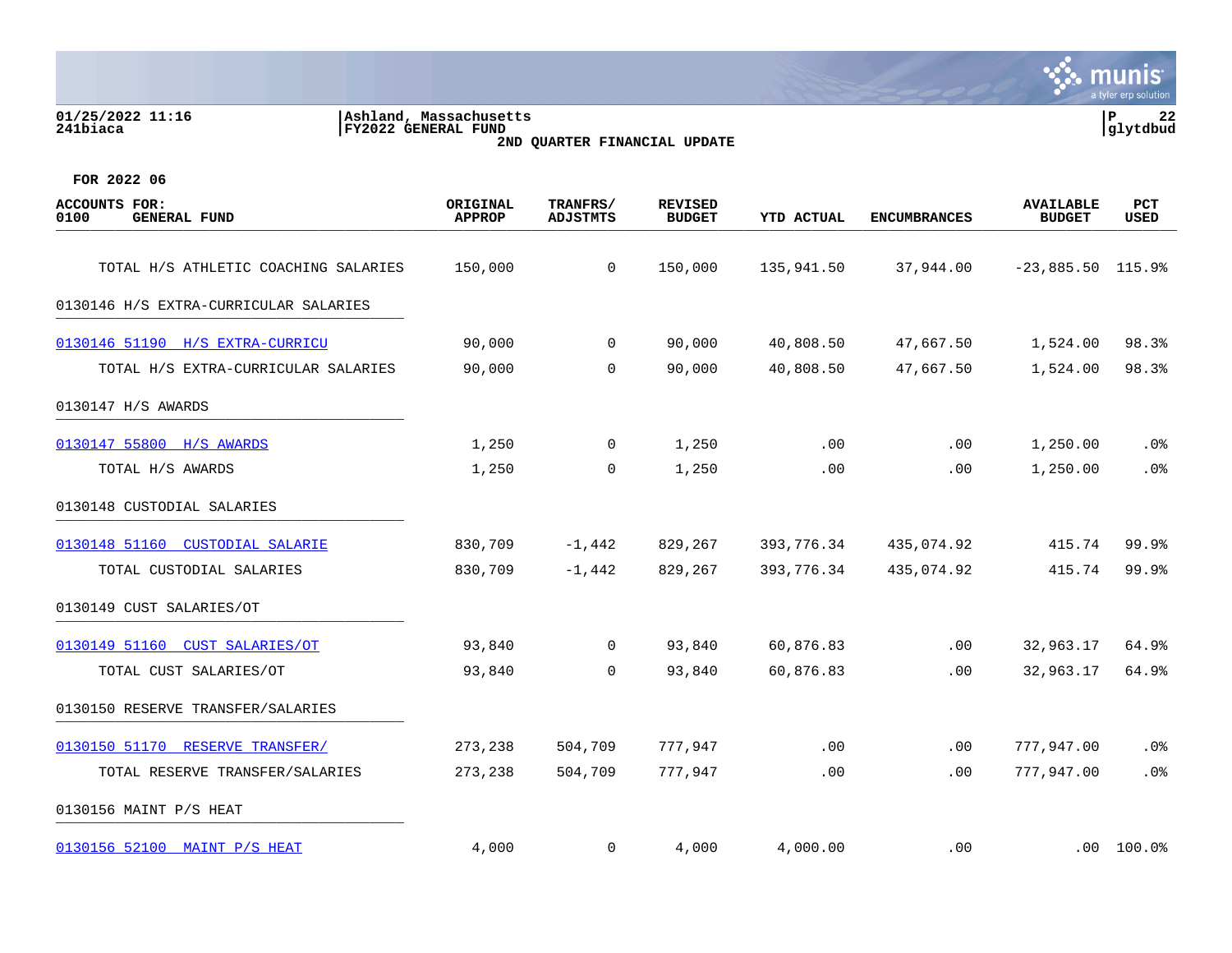| 01/25/2022 11:16<br>241biaca | , Massachusetts<br> Ashland,<br>FY2022 GENERAL FUND | l P<br> glytdbud | $\sim$ |
|------------------------------|-----------------------------------------------------|------------------|--------|
|                              |                                                     |                  |        |

**2ND QUARTER FINANCIAL UPDATE**



| <b>ACCOUNTS FOR:</b><br>0100<br><b>GENERAL FUND</b> | ORIGINAL<br><b>APPROP</b> | TRANFRS/<br><b>ADJSTMTS</b> | <b>REVISED</b><br><b>BUDGET</b> | <b>YTD ACTUAL</b> | <b>ENCUMBRANCES</b> | <b>AVAILABLE</b><br><b>BUDGET</b> | PCT<br><b>USED</b> |
|-----------------------------------------------------|---------------------------|-----------------------------|---------------------------------|-------------------|---------------------|-----------------------------------|--------------------|
| TOTAL MAINT P/S HEAT                                | 4,000                     | $\mathsf{O}$                | 4,000                           | 4,000.00          | .00                 | .00                               | 100.0%             |
| 0130157 MAINT W/S HEAT                              |                           |                             |                                 |                   |                     |                                   |                    |
|                                                     |                           |                             |                                 |                   |                     |                                   |                    |
| 0130157 52100 MAINT W/S HEAT                        | 24,000                    | $\overline{0}$              | 24,000                          | 7,479.87          | 16,520.13           | .00                               | 100.0%             |
| TOTAL MAINT W/S HEAT                                | 24,000                    | $\mathsf{O}$                | 24,000                          | 7,479.87          | 16,520.13           | .00                               | 100.0%             |
| 0130158 MAINT DM/S HEAT                             |                           |                             |                                 |                   |                     |                                   |                    |
| 0130158 52100 MAINT DM/S HEAT                       | 8,000                     | $\mathbf 0$                 | 8,000                           | 8,000.00          | .00                 | .00                               | 100.0%             |
| TOTAL MAINT DM/S HEAT                               | 8,000                     | $\mathbf 0$                 | 8,000                           | 8,000.00          | .00                 | .00.                              | 100.0%             |
| 0130159 MAINT H/S HEAT                              |                           |                             |                                 |                   |                     |                                   |                    |
| 0130159 52100 MAINT H/S HEAT                        | 75,000                    | $\mathsf{O}$                | 75,000                          | 22,624.50         | 52,375.50           | .00                               | 100.0%             |
| TOTAL MAINT H/S HEAT                                | 75,000                    | $\Omega$                    | 75,000                          | 22,624.50         | 52,375.50           | .00                               | 100.0%             |
| 0130160 P/S ELECTICITY                              |                           |                             |                                 |                   |                     |                                   |                    |
| 0130160 52100 P/S ELECTICITY                        | 27,000                    | 0                           | 27,000                          | 10,613.33         | 16,386.67           | .00                               | 100.0%             |
| TOTAL P/S ELECTICITY                                | 27,000                    | $\mathbf 0$                 | 27,000                          | 10,613.33         | 16,386.67           | .00                               | 100.0%             |
| 0130161 W/S ELECTRICITY                             |                           |                             |                                 |                   |                     |                                   |                    |
| 0130161 52100 W/S ELECTRICITY                       | 123,000                   | 0                           | 123,000                         | 52, 244.52        | 92,755.48           | $-22,000.00$ 117.9%*              |                    |
| TOTAL W/S ELECTRICITY                               | 123,000                   | $\mathbf 0$                 | 123,000                         | 52, 244.52        | 92,755.48           | $-22,000.00$ 117.9%               |                    |
| 0130162 P/S TELEPHONE                               |                           |                             |                                 |                   |                     |                                   |                    |
| 0130162 53410 P/S TELEPHONE                         | 450                       | $\mathbf 0$                 | 450                             | 166.08            | 339.96              |                                   | $-56.04$ 112.5%*   |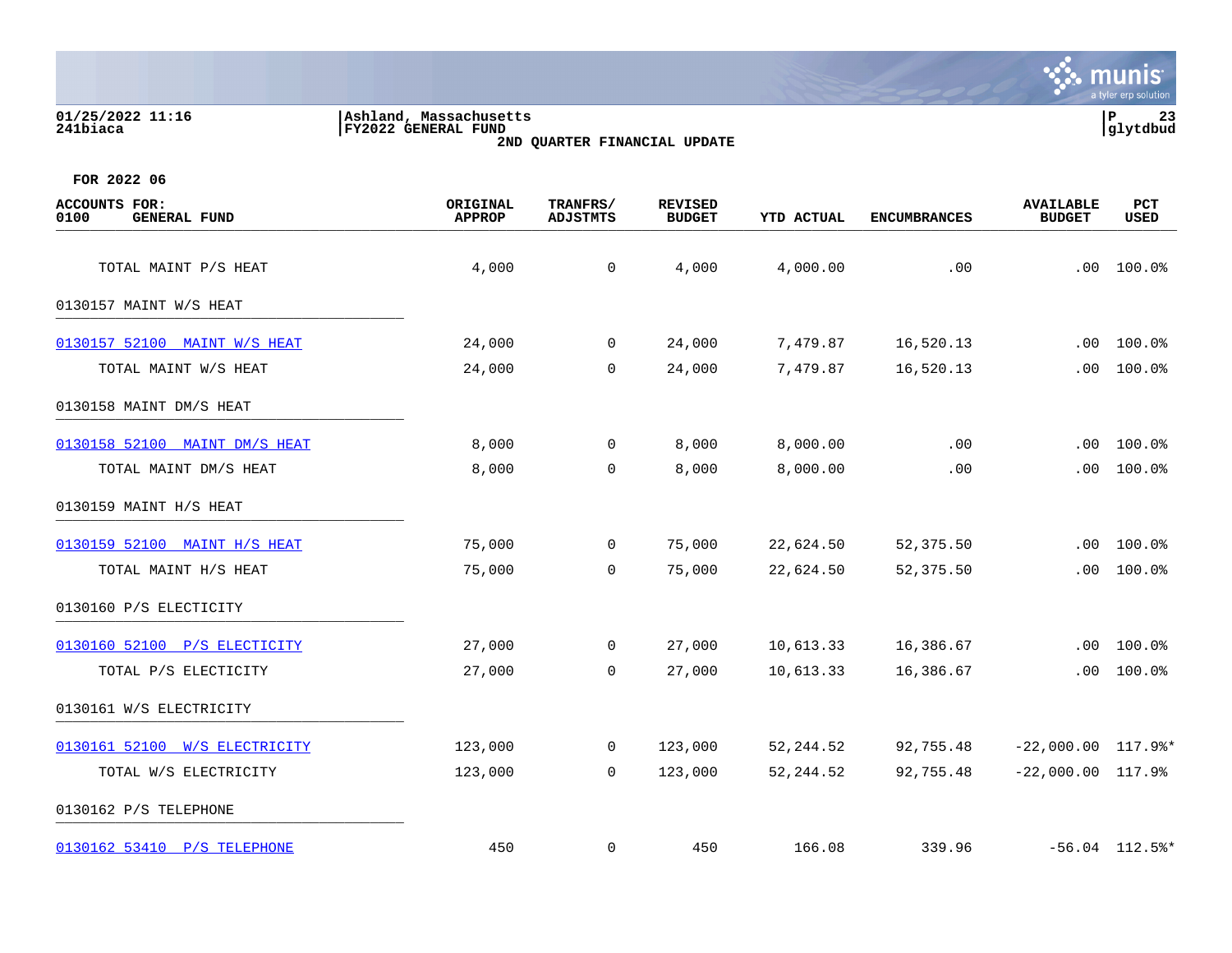| 01/25/2022 11:16<br>241biaca                        | Ashland, Massachusetts<br>FY2022 GENERAL FUND | 2ND QUARTER FINANCIAL UPDATE |                                 |                   |                     |                                   | P<br>24<br>glytdbud |
|-----------------------------------------------------|-----------------------------------------------|------------------------------|---------------------------------|-------------------|---------------------|-----------------------------------|---------------------|
| FOR 2022 06                                         |                                               |                              |                                 |                   |                     |                                   |                     |
| <b>ACCOUNTS FOR:</b><br><b>GENERAL FUND</b><br>0100 | ORIGINAL<br><b>APPROP</b>                     | TRANFRS/<br>ADJSTMTS         | <b>REVISED</b><br><b>BUDGET</b> | <b>YTD ACTUAL</b> | <b>ENCUMBRANCES</b> | <b>AVAILABLE</b><br><b>BUDGET</b> | PCT<br>USED         |
| TOTAL P/S TELEPHONE                                 | 450                                           | $\mathbf 0$                  | 450                             | 166.08            | 339.96              |                                   | $-56.04$ 112.5%     |
| 0130164 DM/S ELECTRICITY                            |                                               |                              |                                 |                   |                     |                                   |                     |
| 0130164 52100 DM/S ELECTRICITY                      | 62,000                                        | 0                            | 62,000                          | 35,742.86         | 29, 257. 14         | $-3,000.00$                       | $104.8$ $*$         |
| TOTAL DM/S ELECTRICITY                              | 62,000                                        | $\mathbf 0$                  | 62,000                          | 35,742.86         | 29, 257. 14         | $-3,000.00$                       | 104.8%              |
| 0130165 MAINT DM/S TELEPHONE                        |                                               |                              |                                 |                   |                     |                                   |                     |
| 0130165 53410 MAINT DM/S TELEPH                     | 450                                           | $\mathsf{O}$                 | 450                             | .00               | .00                 | 450.00                            | .0 <sub>8</sub>     |
| TOTAL MAINT DM/S TELEPHONE                          | 450                                           | $\mathbf 0$                  | 450                             | .00               | .00                 | 450.00                            | .0%                 |
| 0130166 C/O TELEPHONE                               |                                               |                              |                                 |                   |                     |                                   |                     |
| 0130166 53410 C/O TELEPHONE                         | 18,000                                        | 0                            | 18,000                          | 7,119.12          | 14, 134. 35         | $-3, 253.47$ 118.1%*              |                     |
| TOTAL C/O TELEPHONE                                 | 18,000                                        | 0                            | 18,000                          | 7,119.12          | 14, 134. 35         | $-3, 253.47$ 118.1%               |                     |
| 0130167 H/S ELECTRICITY                             |                                               |                              |                                 |                   |                     |                                   |                     |
| 0130167 52100 H/S ELECTRICITY                       | 176,000                                       | 0                            | 176,000                         | 103,435.37        | 128,564.63          | $-56,000.00$ 131.8%*              |                     |
| TOTAL H/S ELECTRICITY                               | 176,000                                       | 0                            | 176,000                         | 103,435.37        | 128,564.63          | $-56,000.00$ 131.8%               |                     |
| 0130168 S/W TELEPHONE                               |                                               |                              |                                 |                   |                     |                                   |                     |
| 0130168 53410 H/S TELEPHONE                         | 2,000                                         | 0                            | 2,000                           | 449.48            | 621.20              | 929.32                            | 53.5%               |
| TOTAL S/W TELEPHONE                                 | 2,000                                         | $\mathbf 0$                  | 2,000                           | 449.48            | 621.20              | 929.32                            | 53.5%               |
| 0130169 MAINT P/S SUPPLIES GROUNDS                  |                                               |                              |                                 |                   |                     |                                   |                     |

**SASE MUNIS** 

[0130169 54300 MAINT P/S SUPPLIE](https://yvwlndash063.tylertech.com/sites/mu0241/LIVE/_layouts/15/DashboardMunisV6.3/PassThru.aspx?-E=Yh7G2kJS6Bar1NOz9/ozvKIxRt7MsIaiFw2ykNWBuTvg%2BlGhsCXclFo0hqUS7Y38&) 4,200 0 4,200 2,394.56 2,238.84 -433.40 110.3%\*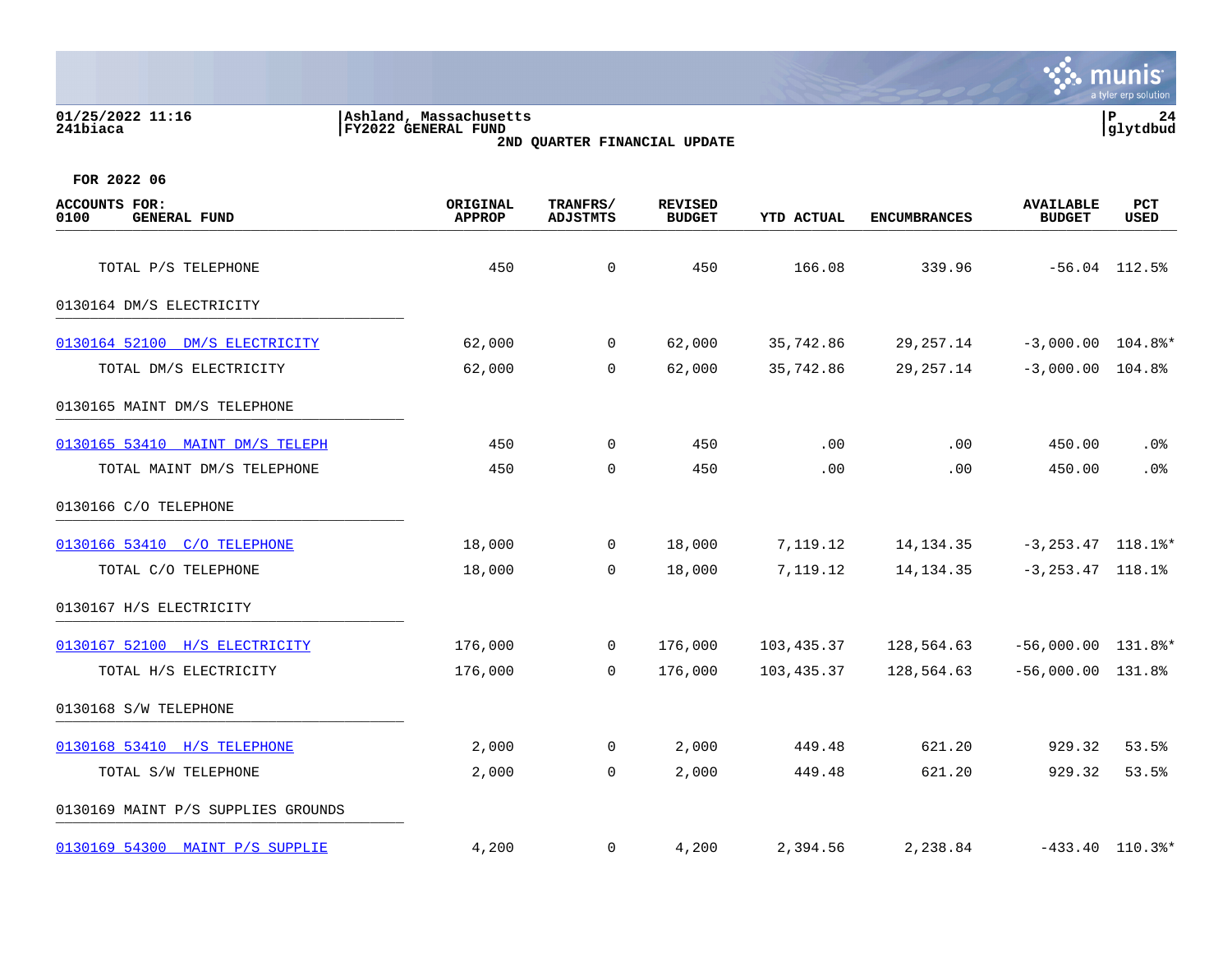### **01/25/2022 11:16 |Ashland, Massachusetts |P 25 241biaca |FY2022 GENERAL FUND |glytdbud 2ND QUARTER FINANCIAL UPDATE**



| <b>ACCOUNTS FOR:</b><br><b>GENERAL FUND</b><br>0100 | ORIGINAL<br><b>APPROP</b> | TRANFRS/<br><b>ADJSTMTS</b> | <b>REVISED</b><br><b>BUDGET</b> | <b>YTD ACTUAL</b> | <b>ENCUMBRANCES</b> | <b>AVAILABLE</b><br><b>BUDGET</b> | <b>PCT</b><br><b>USED</b> |
|-----------------------------------------------------|---------------------------|-----------------------------|---------------------------------|-------------------|---------------------|-----------------------------------|---------------------------|
| TOTAL MAINT P/S SUPPLIES GROUNDS                    | 4,200                     | $\mathbf 0$                 | 4,200                           | 2,394.56          | 2,238.84            |                                   | $-433.40$ 110.3%          |
| 0130170 MAINT W/S SUPPLIES GROUNDS                  |                           |                             |                                 |                   |                     |                                   |                           |
| 0130170 54300 MAINT W/S SUPPLIE                     | 4,300                     | $\mathbf 0$                 | 4,300                           | 2,040.46          | 2,287.88            |                                   | $-28.34$ 100.7%*          |
| TOTAL MAINT W/S SUPPLIES GROUNDS                    | 4,300                     | 0                           | 4,300                           | 2,040.46          | 2,287.88            |                                   | $-28.34$ 100.7%           |
| 0130171 MAINT DM/S SUPPLIES GROUNDS                 |                           |                             |                                 |                   |                     |                                   |                           |
| 0130171 54300 MAINT DM/S SUPPLI                     | 4,000                     | $\overline{0}$              | 4,000                           | 1,767.16          | 2,389.36            |                                   | $-156.52$ 103.9%*         |
| TOTAL MAINT DM/S SUPPLIES GROUNDS                   | 4,000                     | $\mathbf 0$                 | 4,000                           | 1,767.16          | 2,389.36            |                                   | $-156.52$ 103.9%          |
| 0130172 MAINT H/S SUPPLIES GROUNDS                  |                           |                             |                                 |                   |                     |                                   |                           |
| 0130172 54300 MAINT H/S SUPPLIE                     | 3,900                     | 0                           | 3,900                           | 2,202.39          | 2,047.61            |                                   | $-350.00$ 109.0%*         |
| TOTAL MAINT H/S SUPPLIES GROUNDS                    | 3,900                     | $\Omega$                    | 3,900                           | 2,202.39          | 2,047.61            |                                   | $-350.00$ 109.0%          |
| 0130173 MAINT ALL BLDGS/PAINT & SUPPLI              |                           |                             |                                 |                   |                     |                                   |                           |
| 0130173 54300 MAINT ALL BLDGS/P                     | 1,000                     | $\overline{0}$              | 1,000                           | 25,569.39         | 1,491.16            | $-26,060.55$ 2706.1%*             |                           |
| TOTAL MAINT ALL BLDGS/PAINT & SUPPLI                | 1,000                     | 0                           | 1,000                           | 25,569.39         | 1,491.16            | $-26,060.55$ 2706.1%              |                           |
| 0130174 MAINT P/S BURNER SERVICE                    |                           |                             |                                 |                   |                     |                                   |                           |
| 0130174 52410 MAINT P/S BURNER                      | 2,000                     | $\mathbf 0$                 | 2,000                           | .00               | .00                 | 2,000.00                          | $.0\%$                    |
| TOTAL MAINT P/S BURNER SERVICE                      | 2,000                     | $\mathbf 0$                 | 2,000                           | .00               | .00                 | 2,000.00                          | .0%                       |
| 0130175 MAINT W/S BURNER SERVICE                    |                           |                             |                                 |                   |                     |                                   |                           |
| 0130175 52410 MAINT W/S BURNER                      | 2,000                     | $\mathbf 0$                 | 2,000                           | .00               | $.00 \,$            | 2,000.00                          | .0%                       |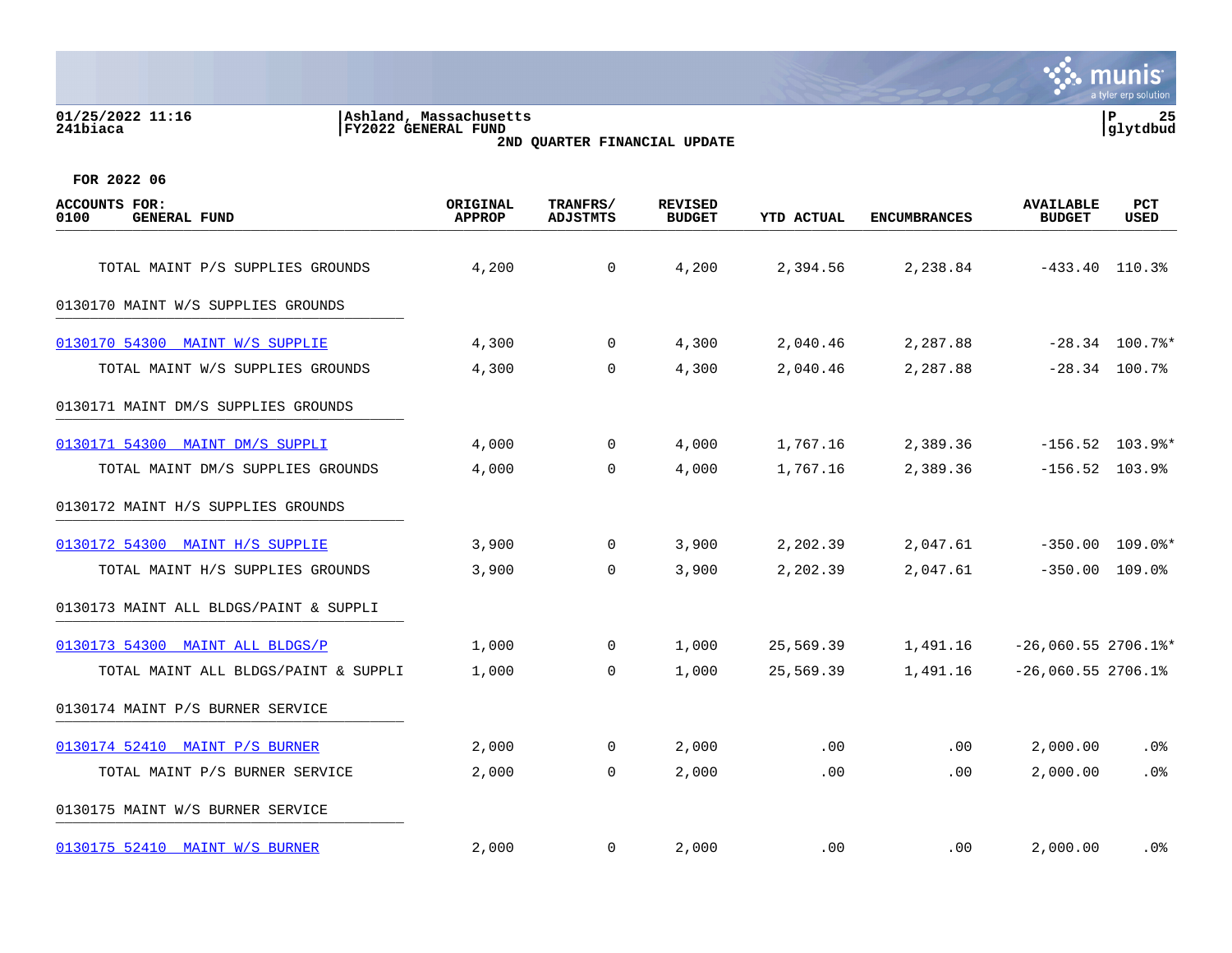### **01/25/2022 11:16 |Ashland, Massachusetts |P 26 241biaca |FY2022 GENERAL FUND |glytdbud 2ND QUARTER FINANCIAL UPDATE**



| ACCOUNTS FOR:<br>0100<br><b>GENERAL FUND</b> | ORIGINAL<br><b>APPROP</b> | TRANFRS/<br><b>ADJSTMTS</b> | <b>REVISED</b><br><b>BUDGET</b> | <b>YTD ACTUAL</b> | <b>ENCUMBRANCES</b> | <b>AVAILABLE</b><br><b>BUDGET</b> | PCT<br>USED     |
|----------------------------------------------|---------------------------|-----------------------------|---------------------------------|-------------------|---------------------|-----------------------------------|-----------------|
| TOTAL MAINT W/S BURNER SERVICE               | 2,000                     | $\mathsf{O}$                | 2,000                           | .00               | .00                 | 2,000.00                          | .0%             |
| 0130178 MAINT P/S BLDG REPAIR & SUPPLI       |                           |                             |                                 |                   |                     |                                   |                 |
|                                              |                           |                             |                                 |                   |                     |                                   |                 |
| 0130178 52410 MAINT P/S BLDG RE              | 9,000                     | $\mathbf 0$                 | 9,000                           | .00               | .00                 | 9,000.00                          | .0%             |
| TOTAL MAINT P/S BLDG REPAIR & SUPPLI         | 9,000                     | $\mathbf 0$                 | 9,000                           | .00               | .00                 | 9,000.00                          | .0%             |
| 0130179 MAINT W/S BLDG REPAIR & SUPPLI       |                           |                             |                                 |                   |                     |                                   |                 |
| 0130179 52410 MAINT W/S BLDG RE              | 13,000                    | $\mathbf 0$                 | 13,000                          | 6,750.00          | .00                 | 6, 250.00                         | 51.9%           |
| TOTAL MAINT W/S BLDG REPAIR & SUPPLI         | 13,000                    | $\Omega$                    | 13,000                          | 6,750.00          | .00                 | 6, 250.00                         | 51.9%           |
| 0130180 MAINT DM/S BURNER SERVICE            |                           |                             |                                 |                   |                     |                                   |                 |
| 0130180 52410 MAINT DM/S BURNER              | 2,000                     | 0                           | 2,000                           | .00               | .00                 | 2,000.00                          | .0%             |
| TOTAL MAINT DM/S BURNER SERVICE              | 2,000                     | $\Omega$                    | 2,000                           | .00               | .00                 | 2,000.00                          | .0 <sub>8</sub> |
| 0130183 MAINT DM/S BLDG REPAIR & SUPPL       |                           |                             |                                 |                   |                     |                                   |                 |
| 0130183 52410 MAINT DM/S BLDG R              | 5,000                     | $\mathbf 0$                 | 5,000                           | 3,491.00          | .00                 | 1,509.00                          | 69.8%           |
| TOTAL MAINT DM/S BLDG REPAIR & SUPPL         | 5,000                     | $\mathbf 0$                 | 5,000                           | 3,491.00          | .00                 | 1,509.00                          | 69.8%           |
| 0130184 MAINT H/S BURNER SERVICE             |                           |                             |                                 |                   |                     |                                   |                 |
| 0130184 52410 MAINT H/S BURNER               | 2,300                     | 0                           | 2,300                           | .00               | .00                 | 2,300.00                          | $.0\%$          |
| TOTAL MAINT H/S BURNER SERVICE               | 2,300                     | $\mathbf 0$                 | 2,300                           | .00               | .00                 | 2,300.00                          | .0%             |
| 0130188 MAINT H/S BLDG REPAIR & SUPPLI       |                           |                             |                                 |                   |                     |                                   |                 |
| 0130188 52410 MAINT H/S BLDG RE              | 18,000                    | $\mathbf 0$                 | 18,000                          | .00               | $.00 \,$            | 18,000.00                         | . 0%            |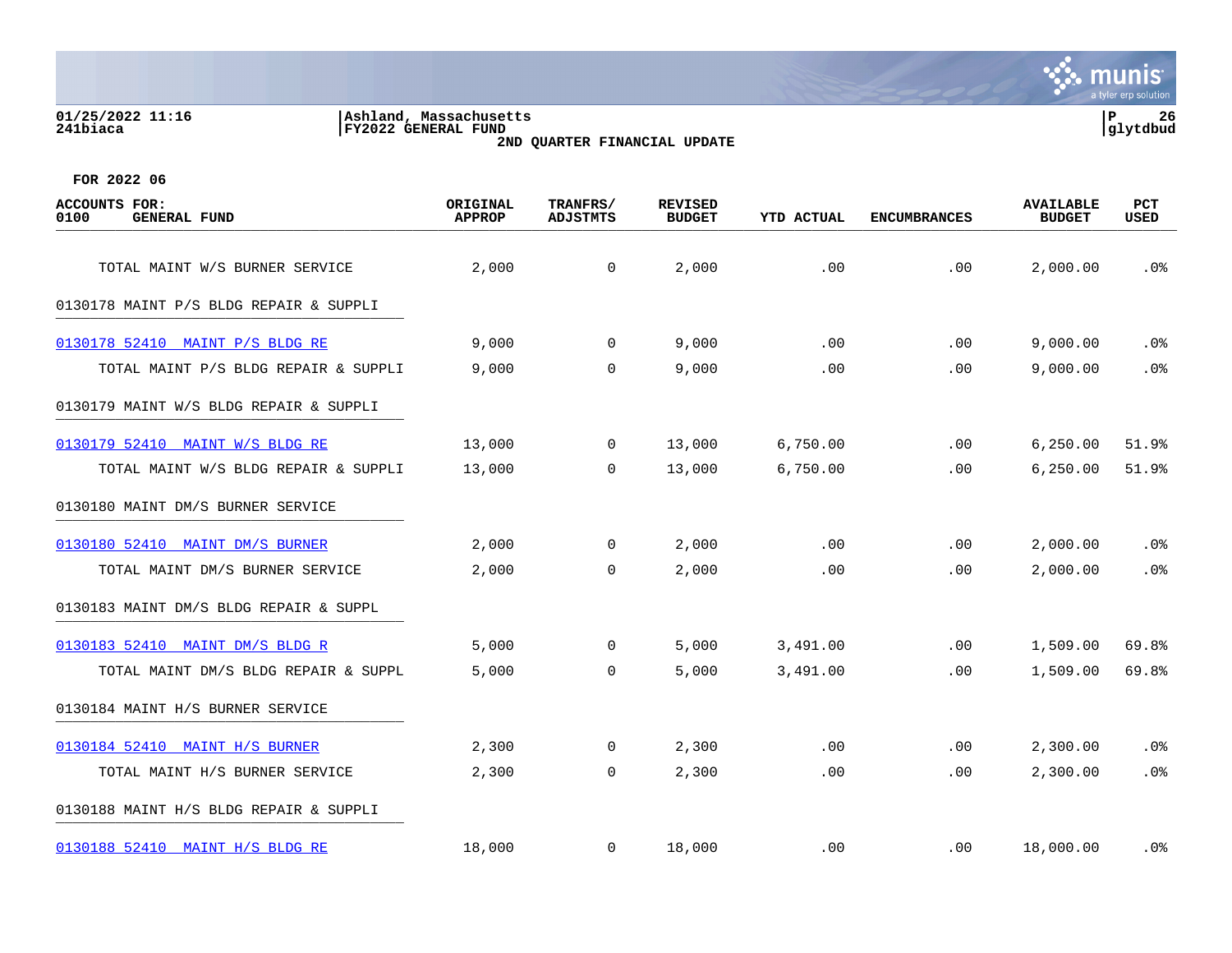### **01/25/2022 11:16 |Ashland, Massachusetts |P 27 241biaca |FY2022 GENERAL FUND |glytdbud 2ND QUARTER FINANCIAL UPDATE**



| <b>ACCOUNTS FOR:</b><br><b>GENERAL FUND</b><br>0100 | ORIGINAL<br><b>APPROP</b> | TRANFRS/<br><b>ADJSTMTS</b> | <b>REVISED</b><br><b>BUDGET</b> | YTD ACTUAL | <b>ENCUMBRANCES</b> | <b>AVAILABLE</b><br><b>BUDGET</b> | PCT<br>USED       |
|-----------------------------------------------------|---------------------------|-----------------------------|---------------------------------|------------|---------------------|-----------------------------------|-------------------|
| TOTAL MAINT H/S BLDG REPAIR & SUPPLI                | 18,000                    | $\mathbf 0$                 | 18,000                          | .00        | .00                 | 18,000.00                         | .0%               |
| 0130190 MNT EQUIPMENT REPAIRS                       |                           |                             |                                 |            |                     |                                   |                   |
| 0130190 52410 MNT EOUIPMENT REP                     | 4,200                     | 0                           | 4,200                           | 459.94     | 565.06              | 3,175.00                          | 24.4%             |
| TOTAL MNT EQUIPMENT REPAIRS                         | 4,200                     | $\mathbf 0$                 | 4,200                           | 459.94     | 565.06              | 3,175.00                          | 24.4%             |
| 0130191 P/S EQUIPMENT REPAIRS                       |                           |                             |                                 |            |                     |                                   |                   |
| 0130191 52410 P/S EQUIPMENT REP                     | 3,000                     | 0                           | 3,000                           | 500.00     | 1,200.00            | 1,300.00                          | 56.7%             |
| TOTAL P/S EQUIPMENT REPAIRS                         | 3,000                     | $\Omega$                    | 3,000                           | 500.00     | 1,200.00            | 1,300.00                          | 56.7%             |
| 0130192 W/S EQUIPMENT REPAIRS                       |                           |                             |                                 |            |                     |                                   |                   |
| 0130192 52410 W/S EOUIPMENT REP                     | 7,000                     | 0                           | 7,000                           | 2,155.75   | 1,740.25            | 3,104.00                          | 55.7%             |
| TOTAL W/S EQUIPMENT REPAIRS                         | 7,000                     | $\Omega$                    | 7,000                           | 2,155.75   | 1,740.25            | 3,104.00                          | 55.7%             |
| 0130193 DM/S EQUIPMENT REPAIRS                      |                           |                             |                                 |            |                     |                                   |                   |
| 0130193 52410 DM/S EQUIPMENT RE                     | 6,000                     | $\mathbf{0}$                | 6,000                           | 1,000.00   | 2,400.00            | 2,600.00                          | 56.7%             |
| TOTAL DM/S EQUIPMENT REPAIRS                        | 6,000                     | $\mathbf 0$                 | 6,000                           | 1,000.00   | 2,400.00            | 2,600.00                          | 56.7%             |
| 0130194 H/S EQUIPMENT REPAIRS/UNDISTRI              |                           |                             |                                 |            |                     |                                   |                   |
| 0130194 52410 H/S EOUIPMENT REP                     | 7,000                     | $\mathbf 0$                 | 7,000                           | 3,906.45   | 3,625.55            |                                   | $-532.00$ 107.6%* |
| TOTAL H/S EQUIPMENT REPAIRS/UNDISTRI                | 7,000                     | 0                           | 7,000                           | 3,906.45   | 3,625.55            | $-532.00$ 107.6%                  |                   |
| 0130196 W/S ACQUISITON FIXED ASSETS                 |                           |                             |                                 |            |                     |                                   |                   |
| 0130196 58500 W/S FURNITURE, FIX                    | $\mathbf 0$               | 0                           | $\mathbf 0$                     | 5,292.27   | .00                 | $-5,292.27$ 100.0%*               |                   |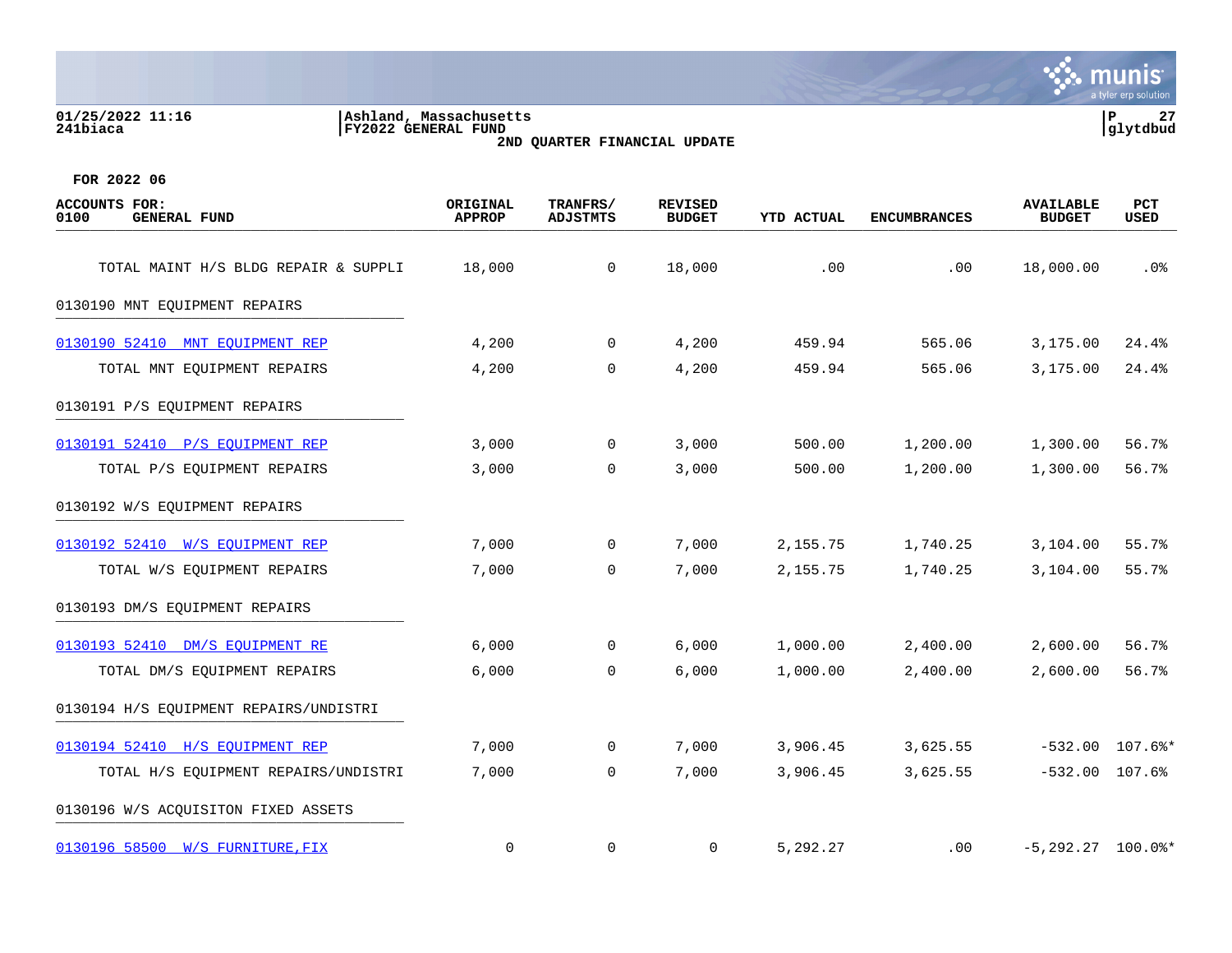**01/25/2022 11:16 |Ashland, Massachusetts |P 28 241biaca |FY2022 GENERAL FUND |glytdbud**

**2ND QUARTER FINANCIAL UPDATE**



| <b>ACCOUNTS FOR:</b><br>0100<br><b>GENERAL FUND</b> | ORIGINAL<br><b>APPROP</b> | TRANFRS/<br>ADJSTMTS | <b>REVISED</b><br><b>BUDGET</b> | <b>YTD ACTUAL</b> | <b>ENCUMBRANCES</b> | <b>AVAILABLE</b><br><b>BUDGET</b> | <b>PCT</b><br>USED |
|-----------------------------------------------------|---------------------------|----------------------|---------------------------------|-------------------|---------------------|-----------------------------------|--------------------|
| TOTAL W/S ACQUISITON FIXED ASSETS                   | $\mathbf 0$               | $\mathbf 0$          | $\mathbf 0$                     | 5,292.27          | .00                 | $-5, 292.27$ 100.0%               |                    |
| 0130201 MAINT ACQUISITION OF EQUIPMENT              |                           |                      |                                 |                   |                     |                                   |                    |
| 0130201 58500 MAINT ACOUISITION                     | 6,500                     | 0                    | 6,500                           | 717.18            | .00                 | 5,782.82                          | 11.0%              |
| TOTAL MAINT ACQUISITION OF EQUIPMENT                | 6,500                     | 0                    | 6,500                           | 717.18            | .00                 | 5,782.82                          | 11.0%              |
| 0130209 MAINT REPLACEMENT EQUIPMENT                 |                           |                      |                                 |                   |                     |                                   |                    |
| 0130209 58500 MAINT REPLACEMENT                     | 10,000                    | 0                    | 10,000                          | .00               | .00                 | 10,000.00                         | .0%                |
| TOTAL MAINT REPLACEMENT EQUIPMENT                   | 10,000                    | $\Omega$             | 10,000                          | .00               | .00                 | 10,000.00                         | .0%                |
| 0130210 S/W NEW PROGRAMS                            |                           |                      |                                 |                   |                     |                                   |                    |
| 0130210 55100 S/W NEW PROGRAMS                      | 14,000                    | $\mathbf 0$          | 14,000                          | .00               | .00                 | 14,000.00                         | .0%                |
| TOTAL S/W NEW PROGRAMS                              | 14,000                    | $\Omega$             | 14,000                          | .00               | .00.                | 14,000.00                         | .0%                |
| 0130211 SPED VOCATIONAL TUITION                     |                           |                      |                                 |                   |                     |                                   |                    |
| 0130211 53920 SPED VOCATIONAL T                     | $\mathbf 0$               | $\mathbf 0$          | 0                               | 2,651.00          | 2,651.00            | $-5,302.00$ 100.0%*               |                    |
| TOTAL SPED VOCATIONAL TUITION                       | $\mathbf 0$               | $\mathbf 0$          | 0                               | 2,651.00          | 2,651.00            | $-5,302.00$                       | 100.0%             |
| 0130215 SPED RES/EVERGREEN                          |                           |                      |                                 |                   |                     |                                   |                    |
| 0130215 53920 SPED RES/EVERGREE                     | 52,800                    | 0                    | 52,800                          | .00               | .00                 | 52,800.00                         | $.0\%$             |
| TOTAL SPED RES/EVERGREEN                            | 52,800                    | $\mathbf 0$          | 52,800                          | .00               | .00                 | 52,800.00                         | .0%                |
| 0130220 SPED DAY/DR. FRANKLIN PERKINS               |                           |                      |                                 |                   |                     |                                   |                    |
| 0130220 53920 SPED DAY/DR. FRAN                     | 154,000                   | $\mathbf 0$          | 154,000                         | 21,309.03         | 45,868.59           | 86,822.38                         | 43.6%              |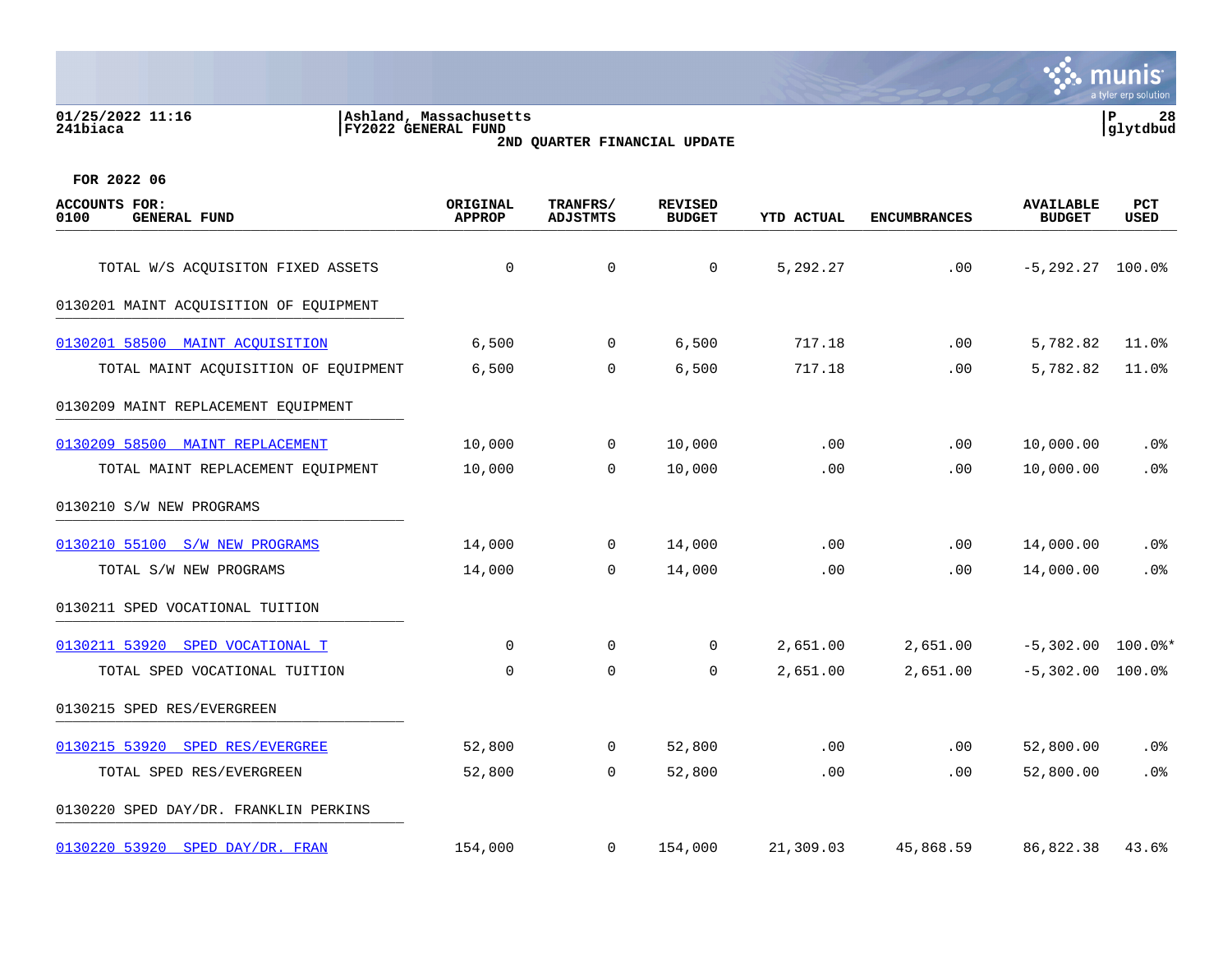### **01/25/2022 11:16 |Ashland, Massachusetts |P 29 241biaca |FY2022 GENERAL FUND |glytdbud 2ND QUARTER FINANCIAL UPDATE**



| <b>ACCOUNTS FOR:</b><br>0100<br><b>GENERAL FUND</b> | ORIGINAL<br><b>APPROP</b> | TRANFRS/<br><b>ADJSTMTS</b> | <b>REVISED</b><br><b>BUDGET</b> | <b>YTD ACTUAL</b> | <b>ENCUMBRANCES</b> | <b>AVAILABLE</b><br><b>BUDGET</b> | PCT<br><b>USED</b> |
|-----------------------------------------------------|---------------------------|-----------------------------|---------------------------------|-------------------|---------------------|-----------------------------------|--------------------|
| TOTAL SPED DAY/DR. FRANKLIN PERKINS                 | 154,000                   | $\mathbf 0$                 | 154,000                         | 21,309.03         | 45,868.59           | 86,822.38                         | 43.6%              |
|                                                     |                           |                             |                                 |                   |                     |                                   |                    |
| 0130223 SPED DAY/LEARNING PREP                      |                           |                             |                                 |                   |                     |                                   |                    |
| 0130223 53920 SPED DAY/LEARNING                     | 58,000                    | $\mathbf 0$                 | 58,000                          | .00               | .00                 | 58,000.00                         | $.0\%$             |
| TOTAL SPED DAY/LEARNING PREP                        | 58,000                    | $\mathbf 0$                 | 58,000                          | .00               | .00                 | 58,000.00                         | .0%                |
| 0130227 SPED/ACCEPT COLLAB TRANSPORTAT              |                           |                             |                                 |                   |                     |                                   |                    |
| 0130227 53921<br>SPED ACCEPT/TRANS                  | 813,372                   | 0                           | 813,372                         | 152,388.34        | 311,821.36          | 349,162.30                        | 57.1%              |
| TOTAL SPED/ACCEPT COLLAB TRANSPORTAT                | 813,372                   | $\mathbf 0$                 | 813,372                         | 152,388.34        | 311,821.36          | 349,162.30                        | 57.1%              |
| 0130228 SPED/ACCEPT COLLAB MEMBERSHIP               |                           |                             |                                 |                   |                     |                                   |                    |
| 0130228 53921 SPED/ACCEPT/MEMBE                     | 4,000                     | 0                           | 4,000                           | 4,000.00          | .00                 | .00.                              | 100.0%             |
| TOTAL SPED/ACCEPT COLLAB MEMBERSHIP                 | 4,000                     | 0                           | 4,000                           | 4,000.00          | .00                 | .00.                              | 100.0%             |
| 0130229 SPED/ACCEPT COLLAB TUITION                  |                           |                             |                                 |                   |                     |                                   |                    |
| 0130229 53920 SPED/ACCEPT TUIT                      | 749,500                   | $\mathbf 0$                 | 749,500                         | 134,763.11        | 291,685.87          | 323,051.02                        | 56.9%              |
| TOTAL SPED/ACCEPT COLLAB TUITION                    | 749,500                   | $\mathbf 0$                 | 749,500                         | 134,763.11        | 291,685.87          | 323,051.02                        | 56.9%              |
| 0130230 SPED/ACCEPT COLLAB CONTR SERVI              |                           |                             |                                 |                   |                     |                                   |                    |
| 0130230 53921 SPED ACCEPT/CS                        | 10,000                    | 0                           | 10,000                          | 1,100.00          | 4,060.00            | 4,840.00                          | 51.6%              |
| TOTAL SPED/ACCEPT COLLAB CONTR SERVI                | 10,000                    | 0                           | 10,000                          | 1,100.00          | 4,060.00            | 4,840.00                          | 51.6%              |
| 0130234 SPED/INDEPENDENT EVALUATIONS                |                           |                             |                                 |                   |                     |                                   |                    |
| 0130234 53921 SPED/INDEPENDENT                      | 6,000                     | 0                           | 6,000                           | .00               | .00                 | 6,000.00                          | . 0%               |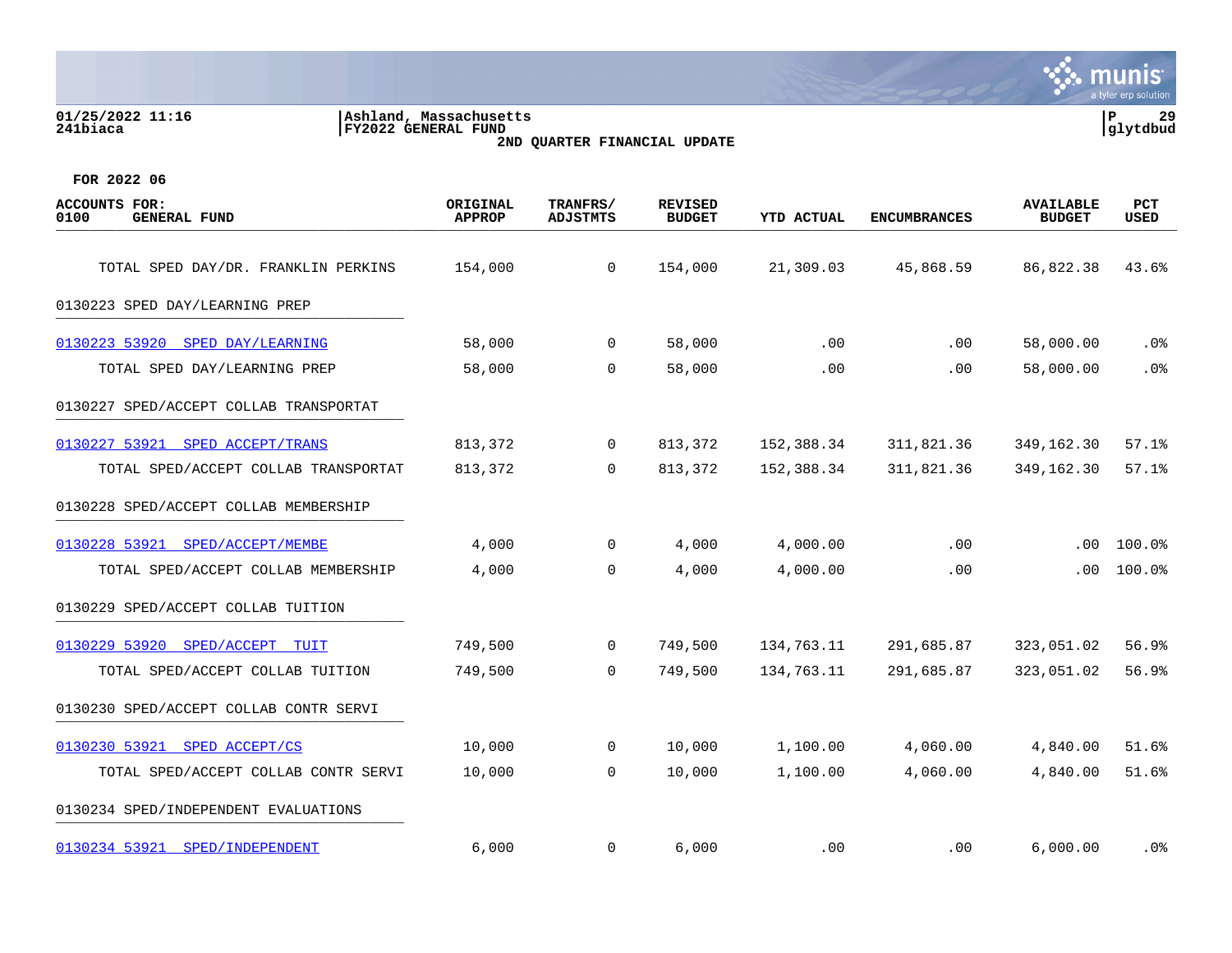| 01/25/2022 11:16<br>241biaca                        | Ashland, Massachusetts<br><b>FY2022 GENERAL FUND</b> | 2ND QUARTER FINANCIAL UPDATE |                                 |                   |                     |                                   | P<br>30<br>glytdbud |
|-----------------------------------------------------|------------------------------------------------------|------------------------------|---------------------------------|-------------------|---------------------|-----------------------------------|---------------------|
| FOR 2022 06                                         |                                                      |                              |                                 |                   |                     |                                   |                     |
| <b>ACCOUNTS FOR:</b><br>0100<br><b>GENERAL FUND</b> | ORIGINAL<br><b>APPROP</b>                            | TRANFRS/<br><b>ADJSTMTS</b>  | <b>REVISED</b><br><b>BUDGET</b> | <b>YTD ACTUAL</b> | <b>ENCUMBRANCES</b> | <b>AVAILABLE</b><br><b>BUDGET</b> | PCT<br>USED         |
| TOTAL SPED/INDEPENDENT EVALUATIONS                  | 6,000                                                | 0                            | 6,000                           | .00               | .00                 | 6,000.00                          | .0%                 |
| 0130235 SPED ADMIN/PROFESSIONAL SAL                 |                                                      |                              |                                 |                   |                     |                                   |                     |
| 0130235 51180 SPED ADMIN/PROFES                     | 122,479                                              | 21,521                       | 144,000                         | 74,698.60         | 71,999.98           | $-2,698.58$ 101.9%*               |                     |
| TOTAL SPED ADMIN/PROFESSIONAL SAL                   | 122,479                                              | 21,521                       | 144,000                         | 74,698.60         | 71,999.98           | $-2,698.58$ 101.9%                |                     |
| 0130236 SPED SALARY SECRETARY                       |                                                      |                              |                                 |                   |                     |                                   |                     |
| 0130236 51180 SPED SALARY SECRE                     | 0                                                    | 0                            | $\mathbf 0$                     | 1,300.00          | .00                 | $-1,300.00$ 100.0%*               |                     |
| TOTAL SPED SALARY SECRETARY                         | 0                                                    | $\mathbf 0$                  | 0                               | 1,300.00          | .00                 | $-1,300.00$ 100.0%                |                     |
| 0130237 SPED OFFICE SUPPLIES                        |                                                      |                              |                                 |                   |                     |                                   |                     |
| 0130237 55150 SPED OFFICE SUPPL                     | 6,000                                                | 0                            | 6,000                           | 687.02            | 3,617.84            | 1,695.14                          | 71.7%               |
| TOTAL SPED OFFICE SUPPLIES                          | 6,000                                                | 0                            | 6,000                           | 687.02            | 3,617.84            | 1,695.14                          | 71.7%               |
| 0130238 SPED COORDINATORS EXPENSE                   |                                                      |                              |                                 |                   |                     |                                   |                     |
| 0130238 55150<br>SPED COORDINATORS                  | 335                                                  | 0                            | 335                             | .00               | .00                 | 335.00                            | .0%                 |
| TOTAL SPED COORDINATORS EXPENSE                     | 335                                                  | 0                            | 335                             | .00               | .00                 | 335.00                            | .0%                 |
| 0130239 SPED/PROFESSIONAL IMPROVEMENT               |                                                      |                              |                                 |                   |                     |                                   |                     |
| 0130239 55150<br>SPED/PROFESSIONAL                  | 1,200                                                | 0                            | 1,200                           | .00               | .00                 | 1,200.00                          | .0%                 |
| TOTAL SPED/PROFESSIONAL IMPROVEMENT                 | 1,200                                                | 0                            | 1,200                           | .00               | .00                 | 1,200.00                          | .0%                 |
| 0130240 SPED I/S SUPPLIES - UNDISTRIB               |                                                      |                              |                                 |                   |                     |                                   |                     |
| 0130240 55150 SPED I/S -UNDISTR                     | 18,586                                               | 0                            | 18,586                          | 17,216.21         | 488.25              | 881.54                            | 95.3%               |

**SASE MUNIS**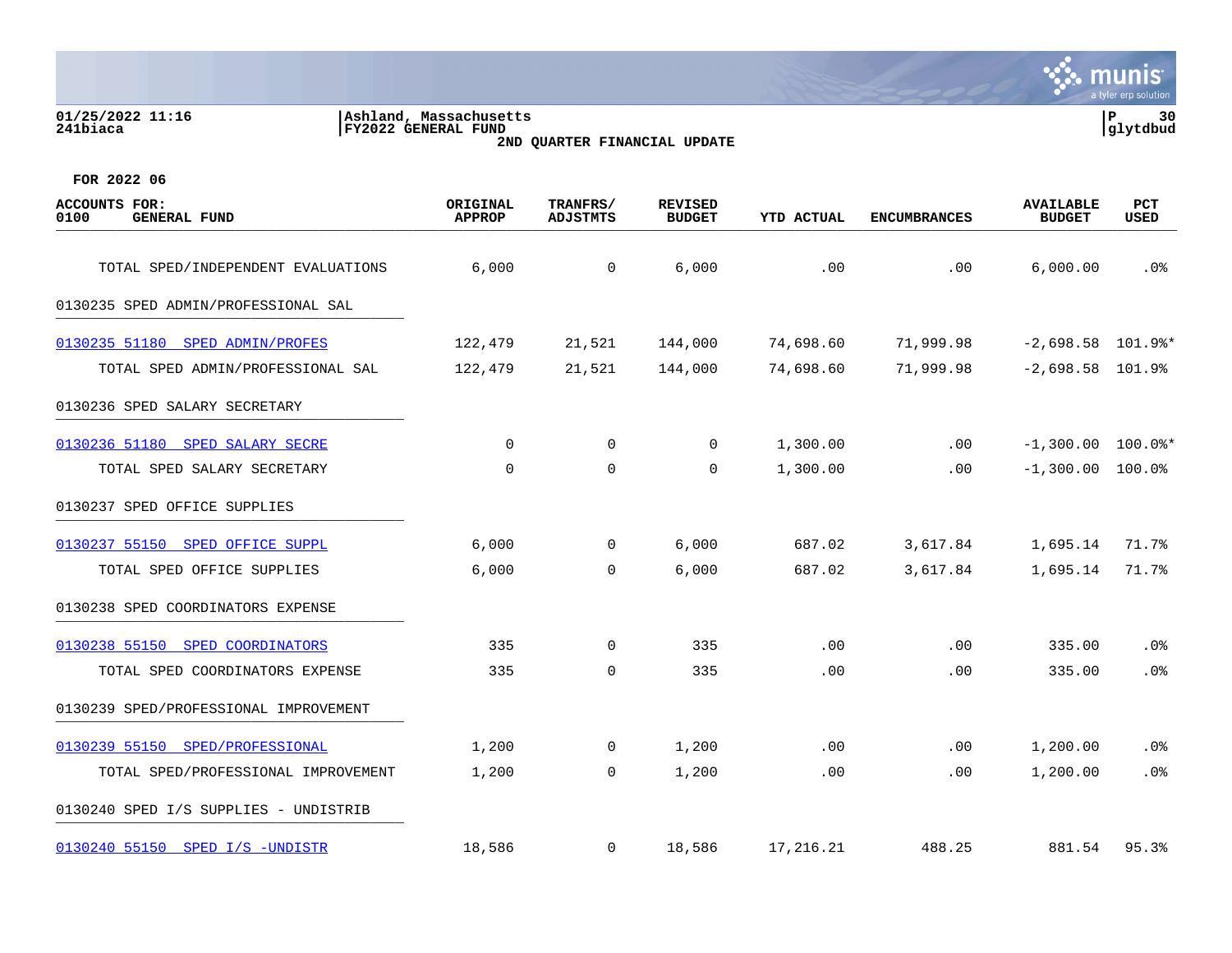| 01/25/2022 11:16<br>241biaca                        | Ashland, Massachusetts<br>FY2022 GENERAL FUND | 2ND QUARTER FINANCIAL UPDATE |                                 |                   |                     |                                   | ${\bf P}$<br>31<br>glytdbud |
|-----------------------------------------------------|-----------------------------------------------|------------------------------|---------------------------------|-------------------|---------------------|-----------------------------------|-----------------------------|
| FOR 2022 06                                         |                                               |                              |                                 |                   |                     |                                   |                             |
| <b>ACCOUNTS FOR:</b><br><b>GENERAL FUND</b><br>0100 | ORIGINAL<br><b>APPROP</b>                     | TRANFRS/<br><b>ADJSTMTS</b>  | <b>REVISED</b><br><b>BUDGET</b> | <b>YTD ACTUAL</b> | <b>ENCUMBRANCES</b> | <b>AVAILABLE</b><br><b>BUDGET</b> | <b>PCT</b><br><b>USED</b>   |
| TOTAL SPED I/S SUPPLIES - UNDISTRIB                 | 18,586                                        | $\mathbf 0$                  | 18,586                          | 17,216.21         | 488.25              | 881.54                            | 95.3%                       |
| 0130243 SPED H/S TEACHER SALARIES                   |                                               |                              |                                 |                   |                     |                                   |                             |
| 0130243 51180<br>SPED H/S TEACHER                   | 523,272                                       | 143                          | 523,415                         | 201,877.30        | 323,643.68          | $-2,105.98$ 100.4%*               |                             |
| TOTAL SPED H/S TEACHER SALARIES                     | 523,272                                       | 143                          | 523,415                         | 201,877.30        | 323,643.68          | $-2, 105.98$ 100.4%               |                             |
| 0130244 SPED H/S SUB TEACHER SALARIES               |                                               |                              |                                 |                   |                     |                                   |                             |
| 0130244 51180 SPED H/S SUB TEAC                     | 2,500                                         | 0                            | 2,500                           | 283.50            | .00                 | 2,216.50                          | 11.3%                       |
| TOTAL SPED H/S SUB TEACHER SALARIES                 | 2,500                                         | $\Omega$                     | 2,500                           | 283.50            | .00                 | 2,216.50                          | 11.3%                       |
| 0130245 SPED PYRL ENC HOME TUTOR SALS               |                                               |                              |                                 |                   |                     |                                   |                             |
| 0130245 51180<br>SPED PYRL ENC HOM                  | 22,680                                        | $\mathbf 0$                  | 22,680                          | 8,395.15          | 14,678.56           | $-393.71$                         | $101.7$ $*$                 |
| TOTAL SPED PYRL ENC HOME TUTOR SALS                 | 22,680                                        | 0                            | 22,680                          | 8,395.15          | 14,678.56           |                                   | $-393.71$ 101.7%            |
| 0130246 SPED H/S TEACHER AIDES                      |                                               |                              |                                 |                   |                     |                                   |                             |
| 0130246 51180 SPED H/S TEACHER                      | 162,172                                       | 2,535                        | 164,707                         | 49,399.14         | 80,371.60           | 34,936.26                         | 78.8%                       |
| TOTAL SPED H/S TEACHER AIDES                        | 162,172                                       | 2,535                        | 164,707                         | 49,399.14         | 80,371.60           | 34,936.26                         | 78.8%                       |
| 0130247 H/S ELL TUTORS                              |                                               |                              |                                 |                   |                     |                                   |                             |
| 0130247 51170 H/S ELL TUTORS                        | 25,836                                        | $-3,446$                     | 22,390                          | 7,143.40          | 13,778.40           | 1,468.20                          | 93.4%                       |
| TOTAL H/S ELL TUTORS                                | 25,836                                        | $-3,446$                     | 22,390                          | 7,143.40          | 13,778.40           | 1,468.20                          | 93.4%                       |
| 0130248 D/W EXTRACURRICULAR SALS                    |                                               |                              |                                 |                   |                     |                                   |                             |

[0130248 51190 D/W EXTRACURRICUL](https://yvwlndash063.tylertech.com/sites/mu0241/LIVE/_layouts/15/DashboardMunisV6.3/PassThru.aspx?-E=Umf5g3vNbSMgEGDpLFAxpyBTGkStiimye7JiaCPJCrisXeCXvI8BpJFEi6GYiWHz&) 1,500 0 1,500 .00 .00 1,500.00 .0%

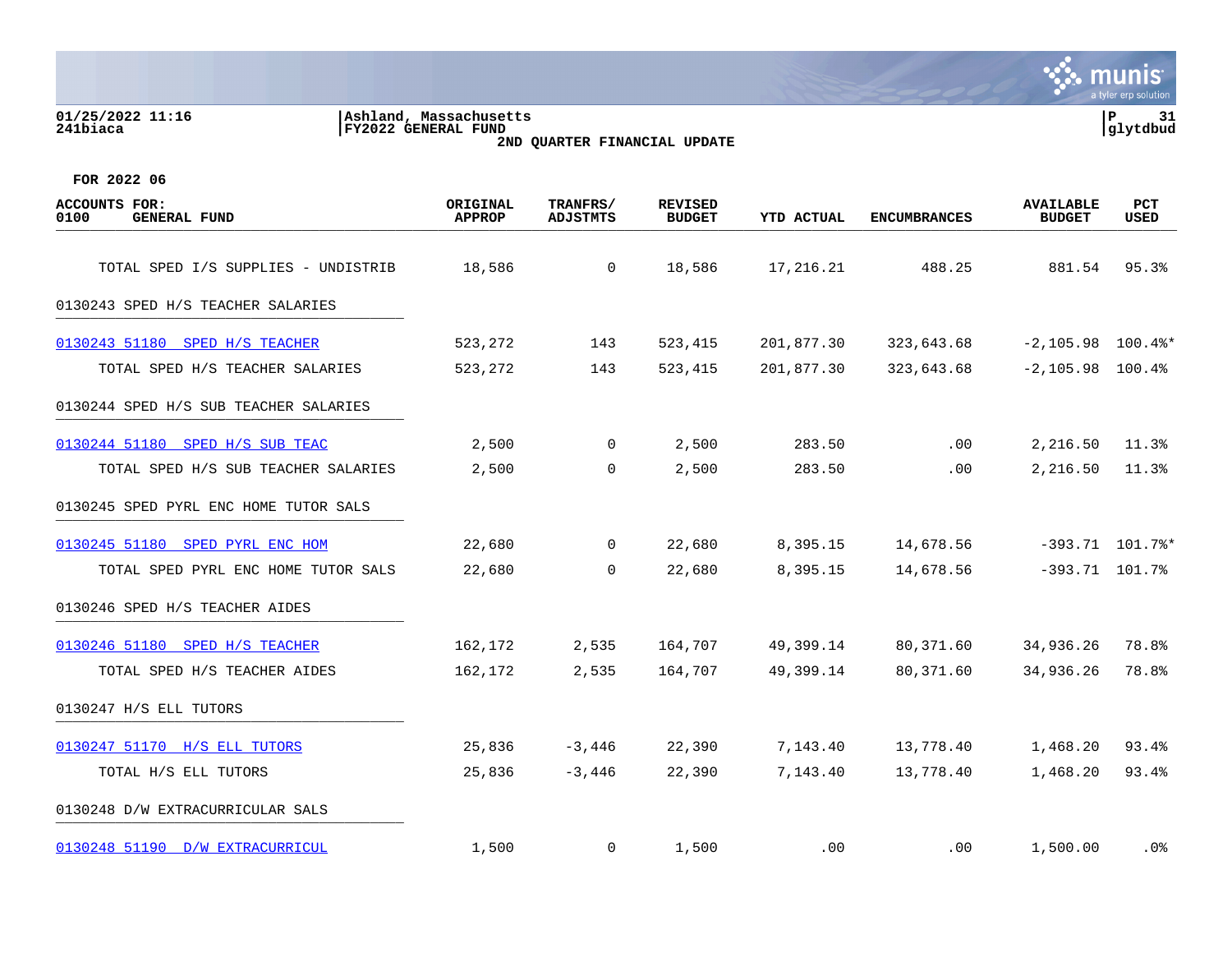**01/25/2022 11:16 |Ashland, Massachusetts |P 32 241biaca |FY2022 GENERAL FUND |glytdbud 2ND QUARTER FINANCIAL UPDATE**



| <b>ACCOUNTS FOR:</b><br>0100<br><b>GENERAL FUND</b> | ORIGINAL<br><b>APPROP</b> | TRANFRS/<br><b>ADJSTMTS</b> | <b>REVISED</b><br><b>BUDGET</b> | <b>YTD ACTUAL</b> | <b>ENCUMBRANCES</b> | <b>AVAILABLE</b><br><b>BUDGET</b> | PCT<br><b>USED</b> |
|-----------------------------------------------------|---------------------------|-----------------------------|---------------------------------|-------------------|---------------------|-----------------------------------|--------------------|
| TOTAL D/W EXTRACURRICULAR SALS                      | 1,500                     | $\mathsf{O}$                | 1,500                           | .00               | .00                 | 1,500.00                          | .0%                |
| 0130249 TRANSPORTATION BUS MONITORS                 |                           |                             |                                 |                   |                     |                                   |                    |
| 0130249 51190 TRANSPORTATION BU                     | $\Omega$                  | $\mathbf 0$                 | $\Omega$                        | 630.00            | .00                 | $-630.00$                         | $100.0$ $*$        |
| TOTAL TRANSPORTATION BUS MONITORS                   | 0                         | $\mathbf 0$                 | 0                               | 630.00            | .00                 | $-630.00$                         | 100.0%             |
| 0130252 VOCATIONAL TUITIONS/SECONDARY               |                           |                             |                                 |                   |                     |                                   |                    |
| 0130252 53210 VOCATIONAL TUITIO                     | 70,000                    | $\mathbf 0$                 | 70,000                          | 24,100.00         | 24,100.00           | 21,800.00                         | 68.9%              |
| TOTAL VOCATIONAL TUITIONS/SECONDARY                 | 70,000                    | $\Omega$                    | 70,000                          | 24,100.00         | 24,100.00           | 21,800.00                         | 68.9%              |
| 0130253 VOC ED TRANSPORTATION                       |                           |                             |                                 |                   |                     |                                   |                    |
| 0130253 53310 VOC ED TRANSPORTA                     | 20,000                    | $\mathsf{O}$                | 20,000                          | 2,160.00          | 2,160.00            | 15,680.00                         | 21.6%              |
| TOTAL VOC ED TRANSPORTATION                         | 20,000                    | $\Omega$                    | 20,000                          | 2,160.00          | 2,160.00            | 15,680.00                         | 21.6%              |
| 0130254 DM/S ELL SUPPLIES                           |                           |                             |                                 |                   |                     |                                   |                    |
| 0130254 55100 DMS ELL SUPPLIES                      | 600                       | 0                           | 600                             | .00               | .00                 | 600.00                            | .0%                |
| TOTAL DM/S ELL SUPPLIES                             | 600                       | $\mathbf 0$                 | 600                             | .00               | .00                 | 600.00                            | .0%                |
| 0130257 DM/S INSTR SUPPL/READING                    |                           |                             |                                 |                   |                     |                                   |                    |
| 0130257 55100 DMS IS/READING                        | 4,850                     | 0                           | 4,850                           | 2,338.60          | 747.50              | 1,763.90                          | 63.6%              |
| TOTAL DM/S INSTR SUPPL/READING                      | 4,850                     | $\mathbf 0$                 | 4,850                           | 2,338.60          | 747.50              | 1,763.90                          | 63.6%              |
| 0130258 DM/S INSTR SUPPL/SOCIAL STUDIE              |                           |                             |                                 |                   |                     |                                   |                    |
| 0130258 55100 DMS IS/SOCIAL STU                     | 3,000                     | $\mathbf 0$                 | 3,000                           | 747.88            | $.00 \,$            | 2,252.12                          | 24.9%              |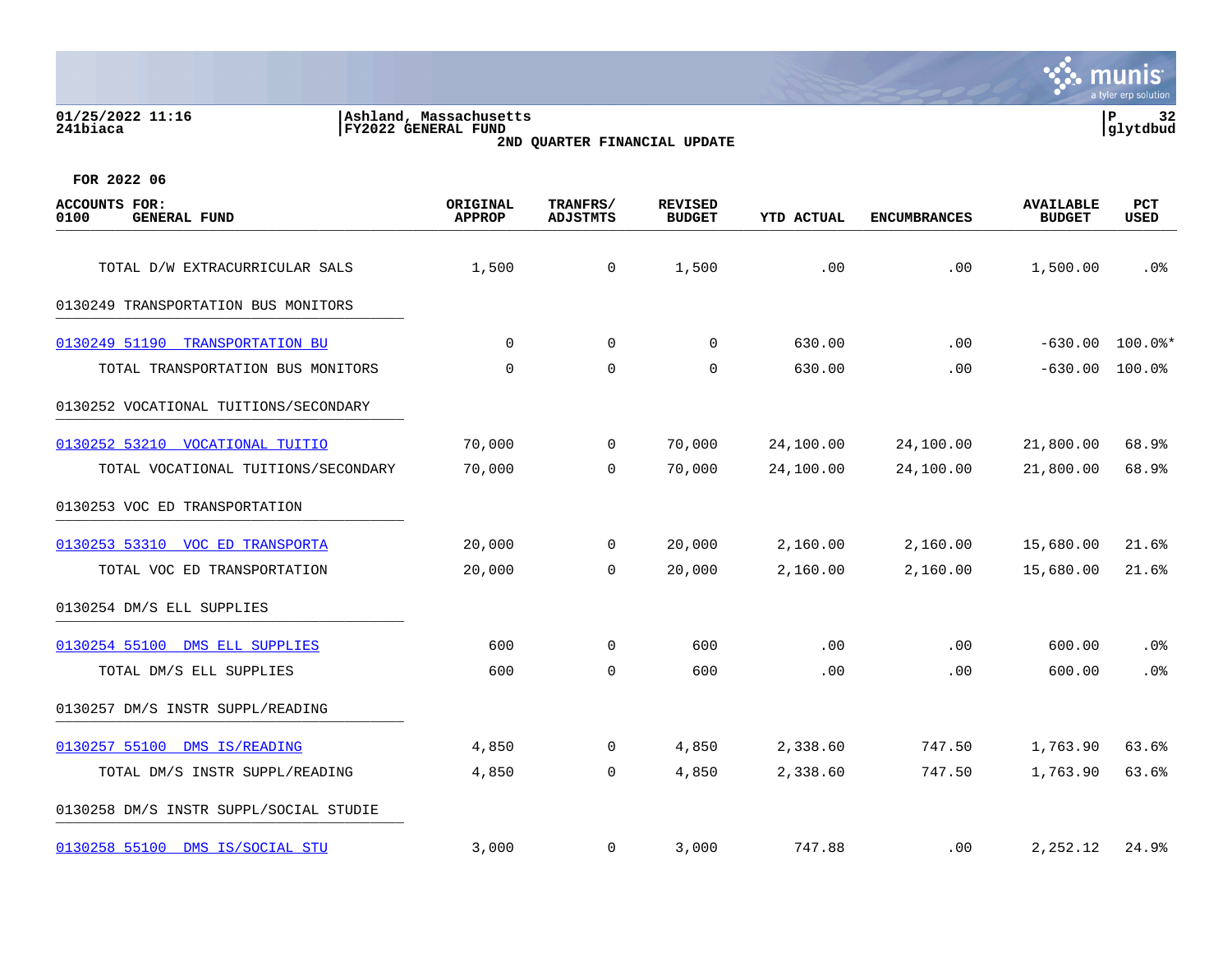### **01/25/2022 11:16 |Ashland, Massachusetts |P 33 241biaca |FY2022 GENERAL FUND |glytdbud 2ND QUARTER FINANCIAL UPDATE**



| <b>ACCOUNTS FOR:</b><br>0100<br><b>GENERAL FUND</b> | ORIGINAL<br><b>APPROP</b> | TRANFRS/<br><b>ADJSTMTS</b> | <b>REVISED</b><br><b>BUDGET</b> | <b>YTD ACTUAL</b> | <b>ENCUMBRANCES</b> | <b>AVAILABLE</b><br><b>BUDGET</b> | PCT<br><b>USED</b> |
|-----------------------------------------------------|---------------------------|-----------------------------|---------------------------------|-------------------|---------------------|-----------------------------------|--------------------|
| TOTAL DM/S INSTR SUPPL/SOCIAL STUDIE                | 3,000                     | $\mathbf 0$                 | 3,000                           | 747.88            | .00                 | 2,252.12                          | 24.9%              |
| 0130259 DM/S INSTR SUPPL/MATH                       |                           |                             |                                 |                   |                     |                                   |                    |
| 0130259 55100 DMS IS/MATH                           | 8,000                     | $\mathbf{0}$                | 8,000                           | .00               | .00                 | 8,000.00                          | $.0\%$             |
| TOTAL DM/S INSTR SUPPL/MATH                         | 8,000                     | 0                           | 8,000                           | .00               | .00                 | 8,000.00                          | .0%                |
| 0130260 DM/S INSTR SUPPL/SCIENCE                    |                           |                             |                                 |                   |                     |                                   |                    |
| 0130260 55100 DMS IS/SCIENCE                        | 4,000                     | $\mathbf 0$                 | 4,000                           | 2,405.59          | 88.41               | 1,506.00                          | 62.4%              |
| TOTAL DM/S INSTR SUPPL/SCIENCE                      | 4,000                     | $\overline{0}$              | 4,000                           | 2,405.59          | 88.41               | 1,506.00                          | 62.4%              |
| 0130263 DM/S OUTDOOR CLASSROOM                      |                           |                             |                                 |                   |                     |                                   |                    |
| 0130263 53310 DM/S OUTDOOR CLAS                     | 5,500                     | 0                           | 5,500                           | .00               | .00                 | 5,500.00                          | $.0\%$             |
| TOTAL DM/S OUTDOOR CLASSROOM                        | 5,500                     | $\Omega$                    | 5,500                           | .00               | .00                 | 5,500.00                          | .0%                |
| 0130264 H/S INSTRUCTIONAL FIELD TRIPS               |                           |                             |                                 |                   |                     |                                   |                    |
| 0130264 53310 H/S INSTRUCTIONAL                     | 11,000                    | $\mathbf{0}$                | 11,000                          | .00               | .00                 | 11,000.00                         | .0%                |
| TOTAL H/S INSTRUCTIONAL FIELD TRIPS                 | 11,000                    | 0                           | 11,000                          | .00               | .00                 | 11,000.00                         | .0%                |
| 0130267 SPED COORDINATOR/DMS                        |                           |                             |                                 |                   |                     |                                   |                    |
| 0130267 51180 SPED COORDINATOR                      | 45,900                    | 1,600                       | 47,500                          | 30,873.02         | 21,923.06           | $-5,296.08$ 111.1%*               |                    |
| TOTAL SPED COORDINATOR/DMS                          | 45,900                    | 1,600                       | 47,500                          | 30,873.02         | 21,923.06           | $-5, 296.08$ 111.1%               |                    |
| 0130268 SPED COORDINATOR/AHS                        |                           |                             |                                 |                   |                     |                                   |                    |
| 0130268 51180 SPED COORDINATOR                      | 77,520                    | 2,480                       | 80,000                          | 42,527.30         | 39,999.96           | $-2,527.26$ 103.2%*               |                    |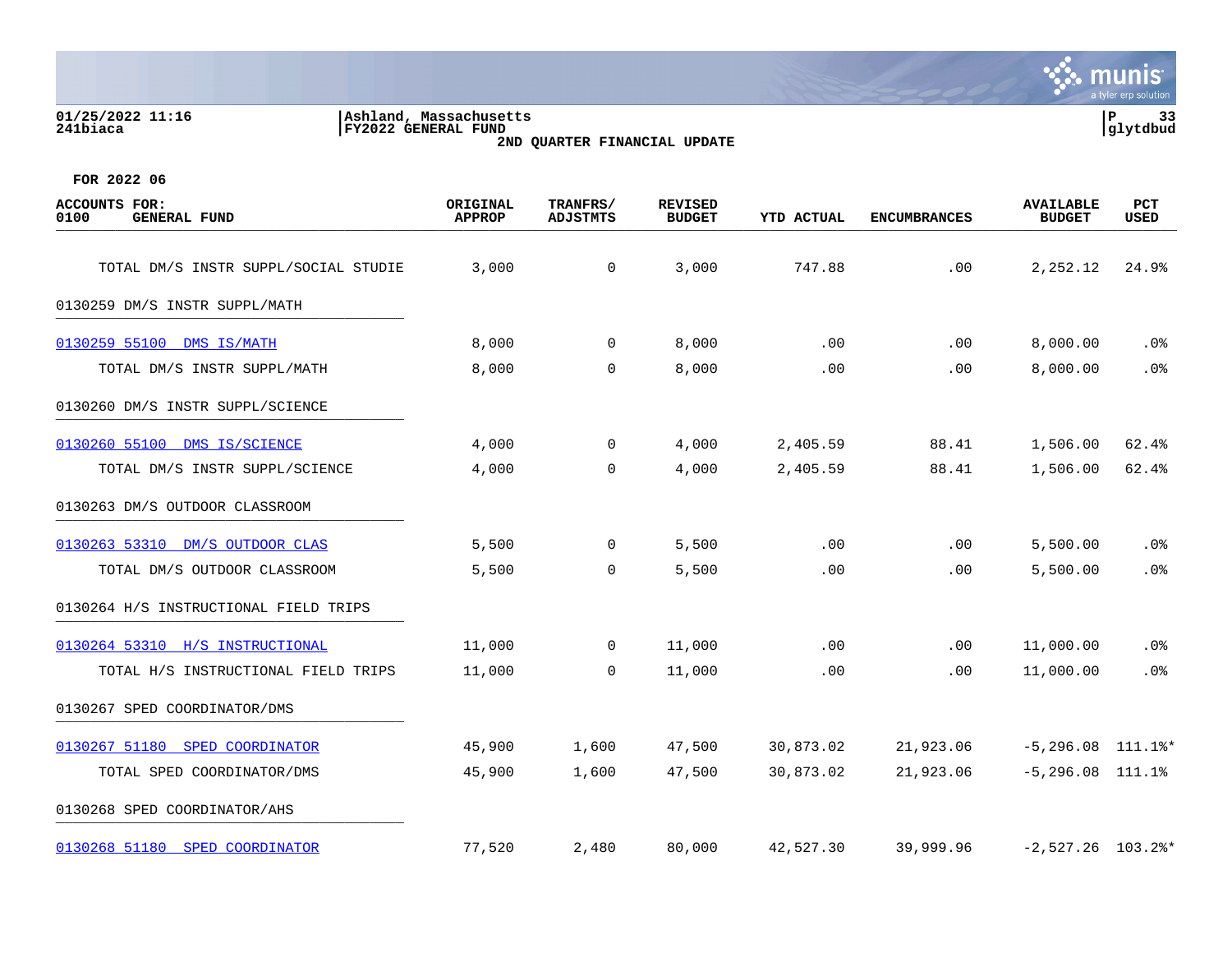| 01/25/2022 11:16<br>241biaca                        | Ashland, Massachusetts<br>FY2022 GENERAL FUND | 2ND QUARTER FINANCIAL UPDATE       |                                 |                   |                     |                                   | P<br>34<br>glytdbud |  |
|-----------------------------------------------------|-----------------------------------------------|------------------------------------|---------------------------------|-------------------|---------------------|-----------------------------------|---------------------|--|
| FOR 2022 06                                         |                                               |                                    |                                 |                   |                     |                                   |                     |  |
| <b>ACCOUNTS FOR:</b><br>0100<br><b>GENERAL FUND</b> | ORIGINAL<br><b>APPROP</b>                     | <b>TRANFRS/</b><br><b>ADJSTMTS</b> | <b>REVISED</b><br><b>BUDGET</b> | <b>YTD ACTUAL</b> | <b>ENCUMBRANCES</b> | <b>AVAILABLE</b><br><b>BUDGET</b> | PCT<br><b>USED</b>  |  |
| TOTAL SPED COORDINATOR/AHS                          | 77,520                                        | 2,480                              | 80,000                          | 42,527.30         | 39,999.96           | $-2,527.26$ 103.2%                |                     |  |
| 0130275 IN-SERVICE TRAINING PROGRAMS                |                                               |                                    |                                 |                   |                     |                                   |                     |  |
| 0130275 53910 IN-SERVICE TRAINI                     | 2,000                                         | $\overline{0}$                     | 2,000                           | 1,624.80          | 611.87              |                                   | $-236.67$ 111.8%*   |  |
| TOTAL IN-SERVICE TRAINING PROGRAMS                  | 2,000                                         | $\mathbf 0$                        | 2,000                           | 1,624.80          | 611.87              |                                   | $-236.67$ 111.8%    |  |
| 0130276 CURRICULUM DEVELOPMENT K-12                 |                                               |                                    |                                 |                   |                     |                                   |                     |  |
| 0130276 53910<br>CURRICULUM DEVELO                  | $\mathbf 0$                                   | $\Omega$                           | $\Omega$                        | 2,397.02          | .00                 | $-2,397.02$ 100.0%*               |                     |  |
| TOTAL CURRICULUM DEVELOPMENT K-12                   | $\mathbf 0$                                   | $\Omega$                           | $\Omega$                        | 2,397.02          | $.00 \,$            | $-2,397.02$ 100.0%                |                     |  |
| 0130277 SPED W/S SUB TEACHER SALARIES               |                                               |                                    |                                 |                   |                     |                                   |                     |  |
| 0130277 51180 SPED W/S SUB TEAC                     | 5,600                                         | $\Omega$                           | 5,600                           | 1,181.25          | .00                 | 4,418.75                          | 21.1%               |  |
| TOTAL SPED W/S SUB TEACHER SALARIES                 | 5,600                                         | 0                                  | 5,600                           | 1,181.25          | .00                 | 4,418.75                          | 21.1%               |  |
| 0130278 SPED DM/S SUB TEACHER SALARIES              |                                               |                                    |                                 |                   |                     |                                   |                     |  |
| 0130278 51180 SPED DM/S SUB TEA                     | 4,500                                         | $\overline{0}$                     | 4,500                           | 1,606.50          | .00                 | 2,893.50                          | 35.7%               |  |
| TOTAL SPED DM/S SUB TEACHER SALARIES                | 4,500                                         | $\mathbf 0$                        | 4,500                           | 1,606.50          | .00                 | 2,893.50                          | 35.7%               |  |
| 0130279 H/S ATHLETIC SALARIES/SECRETAR              |                                               |                                    |                                 |                   |                     |                                   |                     |  |
| 0130279 51190 H/S ATHLETIC SALA                     | 24,991                                        | $-511$                             | 24,480                          | 9,735.81          | 14,757.25           |                                   | $-13.06$ 100.1%*    |  |
| TOTAL H/S ATHLETIC SALARIES/SECRETAR                | 24,991                                        | $-511$                             | 24,480                          | 9,735.81          | 14,757.25           | $-13.06$                          | 100.1%              |  |
|                                                     |                                               |                                    |                                 |                   |                     |                                   |                     |  |

0130282 SPED PRE TEACHER SALARIES

[0130282 51180 SPED PRE TEACHER](https://yvwlndash063.tylertech.com/sites/mu0241/LIVE/_layouts/15/DashboardMunisV6.3/PassThru.aspx?-E=C1AvaFgYYAHic2PHFPSUPkRmiJ5SUtrNd4w317qqm1Kdm/c6Ks76113lsSe/qRtY&) 466,583 -9,457 457,126 149,727.27 217,154.29 90,244.44 80.3%

**Second Munity**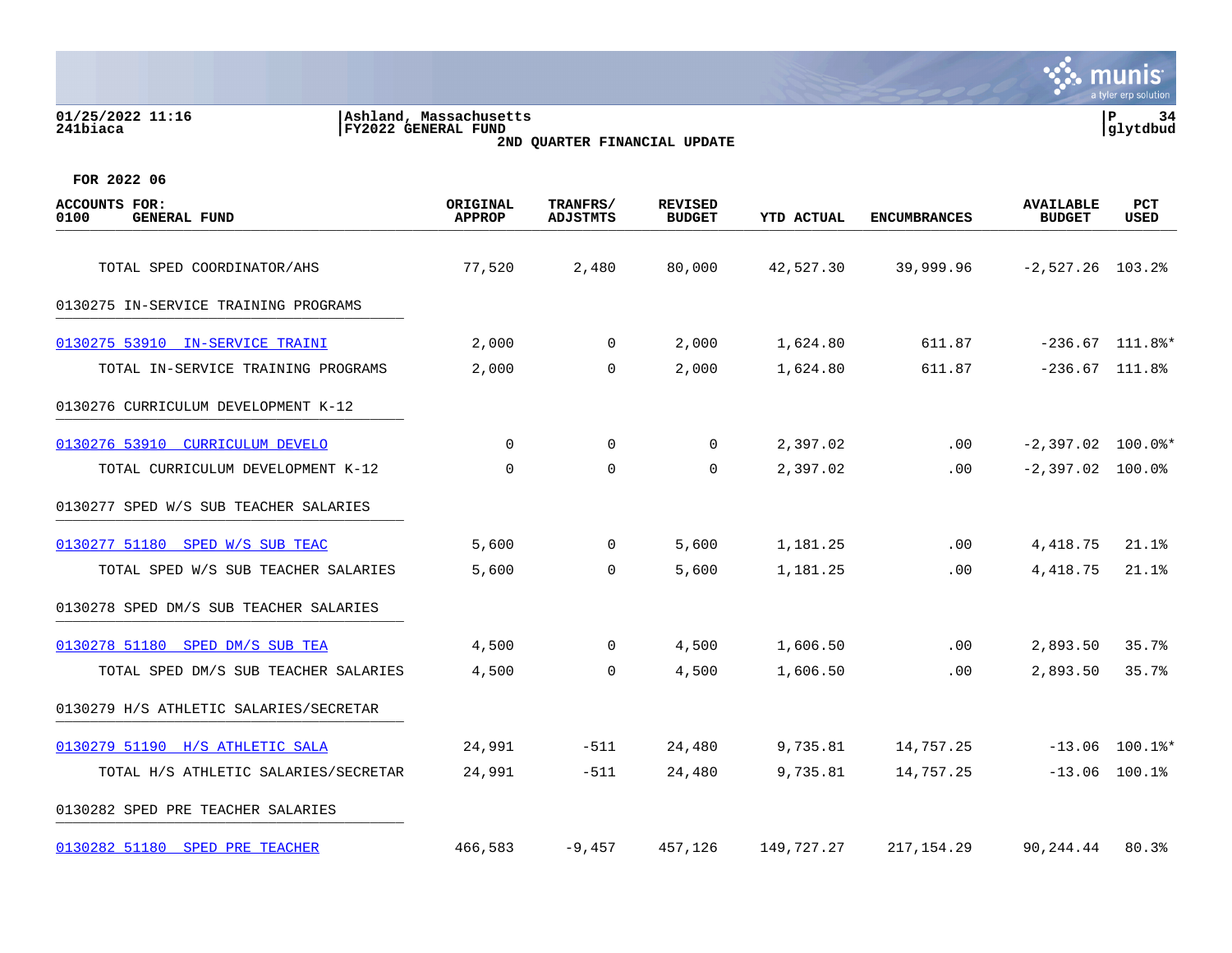**01/25/2022 11:16 |Ashland, Massachusetts |P 35 241biaca |FY2022 GENERAL FUND |glytdbud**





| <b>ACCOUNTS FOR:</b><br>0100<br><b>GENERAL FUND</b> | ORIGINAL<br><b>APPROP</b> | TRANFRS/<br><b>ADJSTMTS</b> | <b>REVISED</b><br><b>BUDGET</b> | YTD ACTUAL | <b>ENCUMBRANCES</b> | <b>AVAILABLE</b><br><b>BUDGET</b> | PCT<br>USED |
|-----------------------------------------------------|---------------------------|-----------------------------|---------------------------------|------------|---------------------|-----------------------------------|-------------|
| TOTAL SPED PRE TEACHER SALARIES                     | 466,583                   | $-9,457$                    | 457,126                         | 149,727.27 | 217, 154.29         | 90,244.44                         | 80.3%       |
| 0130283 SPED W/S TEACHER SALARIES                   |                           |                             |                                 |            |                     |                                   |             |
| 0130283 51180 SPED W/S TEACHER                      | 712,042                   | 53,165                      | 765,207                         | 310,229.30 | 449,026.60          | 5,951.10                          | 99.2%       |
| TOTAL SPED W/S TEACHER SALARIES                     | 712,042                   | 53,165                      | 765,207                         | 310,229.30 | 449,026.60          | 5,951.10                          | 99.2%       |
| 0130284 SPED DM/S TEACHER SALARIES                  |                           |                             |                                 |            |                     |                                   |             |
| 0130284 51180 SPED DM/S TEACHER                     | 1,069,887                 | $-109,893$                  | 959,994                         | 379,992.90 | 585,019.82          | $-5,018.72$ 100.5%*               |             |
| TOTAL SPED DM/S TEACHER SALARIES                    | 1,069,887                 | $-109,893$                  | 959,994                         | 379,992.90 | 585,019.82          | $-5,018.72$ 100.5%                |             |
| 0130297 SPED PS SUB TEACHER SALARIES                |                           |                             |                                 |            |                     |                                   |             |
| 0130297 51180 SPED PS SUB TEACH                     | 2,000                     | $\mathbf 0$                 | 2,000                           | 803.25     | .00                 | 1,196.75                          | 40.2%       |
| TOTAL SPED PS SUB TEACHER SALARIES                  | 2,000                     | $\Omega$                    | 2,000                           | 803.25     | .00                 | 1,196.75                          | 40.2%       |
| 0130298 MAINT - H/S WATER & SEWER                   |                           |                             |                                 |            |                     |                                   |             |
| 0130298 52100 MAINT - H/S WATER                     | 32,000                    | 0                           | 32,000                          | 4,210.15   | 27,789.85           | $.00 \,$                          | 100.0%      |
| TOTAL MAINT - H/S WATER & SEWER                     | 32,000                    | $\mathbf 0$                 | 32,000                          | 4,210.15   | 27,789.85           | .00                               | 100.0%      |
| 0130299 MAINT DM/S WATER & SEWER                    |                           |                             |                                 |            |                     |                                   |             |
| 0130299 52100 MAINT DM/S WATER                      | 25,000                    | 0                           | 25,000                          | 2,208.36   | 22,791.64           | $.00 \,$                          | 100.0%      |
| TOTAL MAINT DM/S WATER & SEWER                      | 25,000                    | $\mathbf 0$                 | 25,000                          | 2,208.36   | 22,791.64           | .00                               | 100.0%      |
| 0130300 MAINT - W/S WATER & SEWER                   |                           |                             |                                 |            |                     |                                   |             |
| 0130300 52100 MAINT - W/S WATER                     | 14,000                    | $\mathbf 0$                 | 14,000                          | 3,281.83   | 10,718.17           |                                   | .00 100.0   |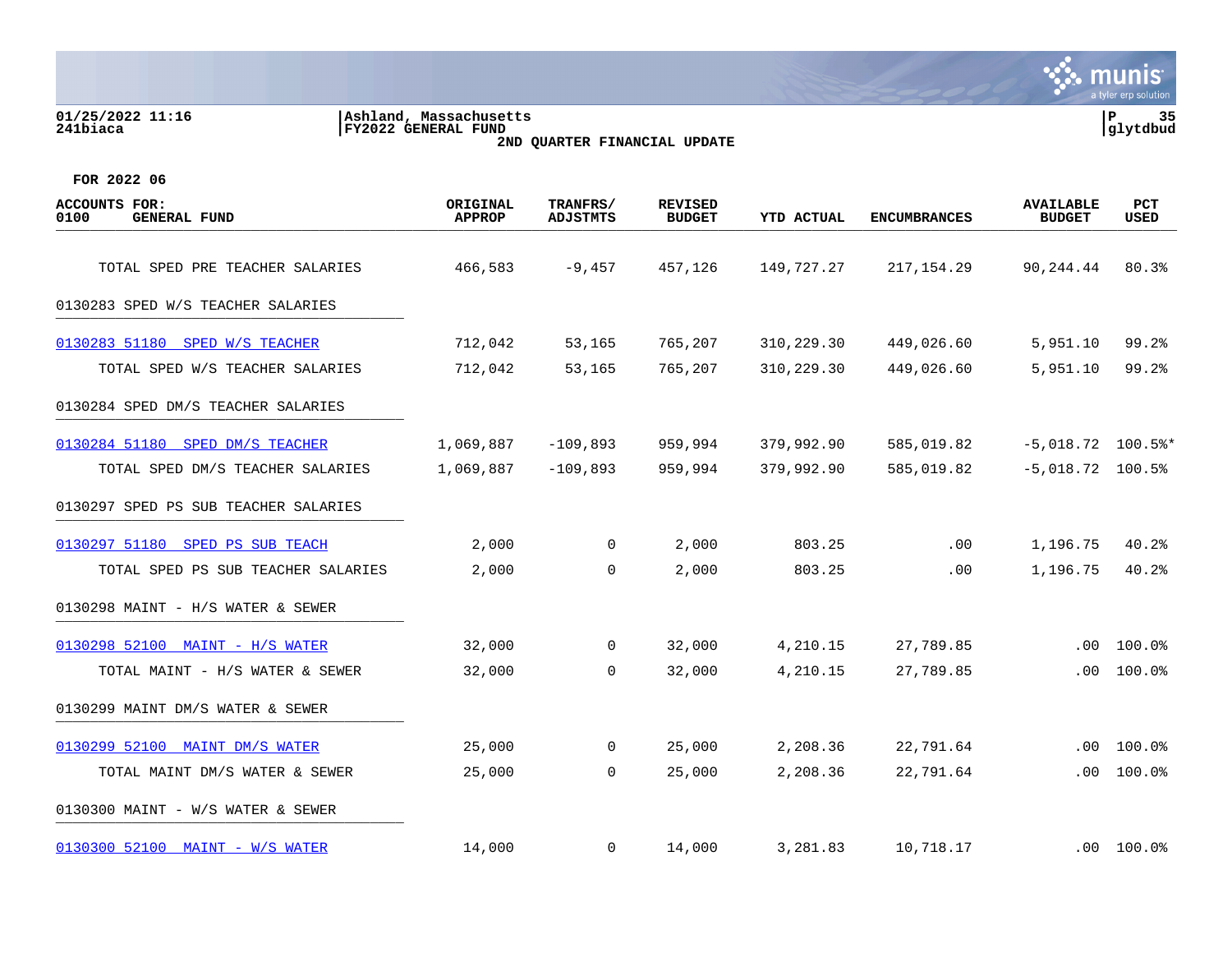| 01/25/2022 11:16<br>241biaca                 | Ashland, Massachusetts<br>FY2022 GENERAL FUND<br>2ND QUARTER FINANCIAL UPDATE |                             |                                 |            |                     |                                   | ΙP<br>36<br>glytdbud             |  |
|----------------------------------------------|-------------------------------------------------------------------------------|-----------------------------|---------------------------------|------------|---------------------|-----------------------------------|----------------------------------|--|
| FOR 2022 06                                  |                                                                               |                             |                                 |            |                     |                                   |                                  |  |
| ACCOUNTS FOR:<br><b>GENERAL FUND</b><br>0100 | ORIGINAL<br><b>APPROP</b>                                                     | TRANFRS/<br><b>ADJSTMTS</b> | <b>REVISED</b><br><b>BUDGET</b> | YTD ACTUAL | <b>ENCUMBRANCES</b> | <b>AVAILABLE</b><br><b>BUDGET</b> | <b>PCT</b><br><b>USED</b>        |  |
| TOTAL MAINT - W/S WATER & SEWER              | 14,000                                                                        | 0                           | 14,000                          | 3,281.83   | 10,718.17           | .00                               | 100.0%                           |  |
| 0130303 SPED DM/S PSYCHOLOGICAL SALARY       |                                                                               |                             |                                 |            |                     |                                   |                                  |  |
| 0130303 51180 SPED DM/S PSYCHOL              | 126,165                                                                       | 16,087                      | 142,252                         | 54,712.20  | 87,539.59           | . 21                              | $100.0$ $^{\circ}$               |  |
| TOTAL SPED DM/S PSYCHOLOGICAL SALARY         | 126,165                                                                       | 16,087                      | 142,252                         | 54,712.20  | 87,539.59           | .21                               | 100.0%                           |  |
| 0130307 SPED H/S PSYCHOLOGICAL SALARY        |                                                                               |                             |                                 |            |                     |                                   |                                  |  |
| 0130307 51180 SPED H/S PSYCHOLO              | 261,837                                                                       | $-14, 125$                  | 247,712                         | 95,302.70  | 152,484.28          |                                   | $-74.98$ 100.0%*                 |  |
| TOTAL SPED H/S PSYCHOLOGICAL SALARY          | 261,837                                                                       | $-14, 125$                  | 247,712                         | 95,302.70  | 152,484.28          |                                   | $-74.98$ 100.0%                  |  |
| 0130308 WS ASST PRINCIPAL                    |                                                                               |                             |                                 |            |                     |                                   |                                  |  |
| 0130308 51170 WARREN ASST PRINC              | 91,035                                                                        | 11,965                      | 103,000                         | 53,699.57  | 51,500.02           |                                   | $-2,199.59$ $102.1$ <sup>*</sup> |  |
| TOTAL WS ASST PRINCIPAL                      | 91,035                                                                        | 11,965                      | 103,000                         | 53,699.57  | 51,500.02           | $-2,199.59$ $102.1%$              |                                  |  |
| 0130311 H/S SALARY DEAN OF STUDENTS          |                                                                               |                             |                                 |            |                     |                                   |                                  |  |
| 0130311 51170 H/S SALARY DEAN O              | 179,933                                                                       | 9,014                       | 188,947                         | 102,188.03 | 91,050.16           | $-4, 291.19$                      | $102.3$ %*                       |  |
| TOTAL H/S SALARY DEAN OF STUDENTS            | 179,933                                                                       | 9,014                       | 188,947                         | 102,188.03 | 91,050.16           | $-4, 291.19$ 102.3%               |                                  |  |
| 0130313 C/O HR COORDINATOR                   |                                                                               |                             |                                 |            |                     |                                   |                                  |  |
| 0130313 51110 C/O HR COORDINATO              | 68,345                                                                        | $-63,345$                   | 5,000                           | 4,527.12   | .00                 | 472.88                            | 90.5%                            |  |
| TOTAL C/O HR COORDINATOR                     | 68,345                                                                        | $-63, 345$                  | 5,000                           | 4,527.12   | .00                 | 472.88                            | 90.5%                            |  |

0130335 ASSISTANT SUPER OF CURRICULUM

[0130335 51110 ASST SUPER CURR S](https://yvwlndash063.tylertech.com/sites/mu0241/LIVE/_layouts/15/DashboardMunisV6.3/PassThru.aspx?-E=%2ByWv1csi4Io8eMzCNbpDRcfpD8NKc%2B0hfN0UmRWNVnHxx9NWGbBZvtoHT21I7CQs&) 131,000 18,000 149,000 77,965.38 74,500.01 -3,465.39 102.3%\*

mu

**nis** a tyler erp solution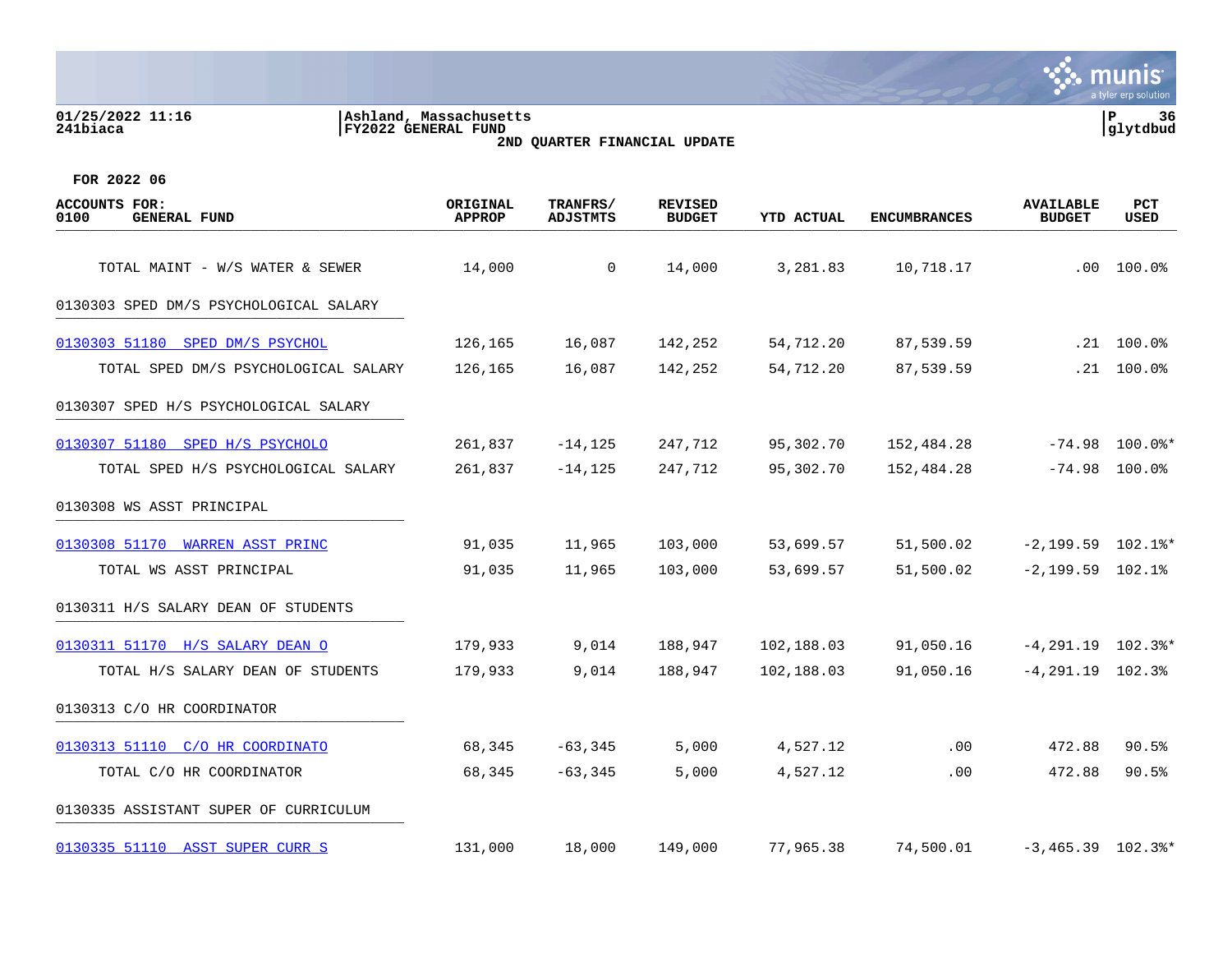**01/25/2022 11:16 |Ashland, Massachusetts |P 37 241biaca |FY2022 GENERAL FUND |glytdbud 2ND QUARTER FINANCIAL UPDATE**



| <b>ACCOUNTS FOR:</b><br>0100<br><b>GENERAL FUND</b> | ORIGINAL<br><b>APPROP</b> | TRANFRS/<br><b>ADJSTMTS</b> | <b>REVISED</b><br><b>BUDGET</b> | <b>YTD ACTUAL</b> | <b>ENCUMBRANCES</b> | <b>AVAILABLE</b><br><b>BUDGET</b> | PCT<br>USED |
|-----------------------------------------------------|---------------------------|-----------------------------|---------------------------------|-------------------|---------------------|-----------------------------------|-------------|
| TOTAL ASSISTANT SUPER OF CURRICULUM                 | 131,000                   | 18,000                      | 149,000                         | 77,965.38         | 74,500.01           | $-3,465.39$ 102.3%                |             |
| 0130359 W/S PYRL ESP SUB SALARIES                   |                           |                             |                                 |                   |                     |                                   |             |
| 0130359 51170 WS PYRL ESP SUB S                     | 7,500                     | 0                           | 7,500                           | .00               | .00                 | 7,500.00                          | .0%         |
| TOTAL W/S PYRL ESP SUB SALARIES                     | 7,500                     | 0                           | 7,500                           | .00               | .00                 | 7,500.00                          | .0%         |
| 0130360 DMS PO ESP SUB SALARIES                     |                           |                             |                                 |                   |                     |                                   |             |
| 0130360 51170 DMS PO ESP SUB SA                     | 500                       | 0                           | 500                             | 378.00            | .00                 | 122.00                            | 75.6%       |
| TOTAL DMS PO ESP SUB SALARIES                       | 500                       | $\mathbf 0$                 | 500                             | 378.00            | .00                 | 122.00                            | 75.6%       |
| 0130361 AMS PO ESP SUB SALARIES                     |                           |                             |                                 |                   |                     |                                   |             |
| 0130361 51170 AMS PO ESP SUB SA                     | 600                       | $\mathsf{O}$                | 600                             | .00               | .00                 | 600.00                            | .0%         |
| TOTAL AMS PO ESP SUB SALARIES                       | 600                       | $\mathbf 0$                 | 600                             | .00               | .00                 | 600.00                            | .0%         |
| 0130362 AHS PO ESP SUB SALARIES                     |                           |                             |                                 |                   |                     |                                   |             |
| 0130362 51170 AHS ESP SUB SALAR                     | 500                       | $\mathbf 0$                 | 500                             | .00               | .00                 | 500.00                            | .0%         |
| TOTAL AHS PO ESP SUB SALARIES                       | 500                       | $\mathbf 0$                 | 500                             | .00               | .00                 | 500.00                            | .0%         |
| 0130365 SPED PO WS ESP SUB SALS                     |                           |                             |                                 |                   |                     |                                   |             |
| 0130365 51180 SPED PO WS ESP SU                     | 10,030                    | 0                           | 10,030                          | 2,220.75          | .00                 | 7,809.25                          | 22.1%       |
| TOTAL SPED PO WS ESP SUB SALS                       | 10,030                    | $\mathbf 0$                 | 10,030                          | 2,220.75          | .00                 | 7,809.25                          | 22.1%       |
| 0130366 SPED PO DMS ESP SUB SALS                    |                           |                             |                                 |                   |                     |                                   |             |
| 0130366 51180 SPED PO DMS ESP S                     | 7,900                     | $\mathbf 0$                 | 7,900                           | 2,976.75          | $.00 \,$            | 4,923.25                          | 37.7%       |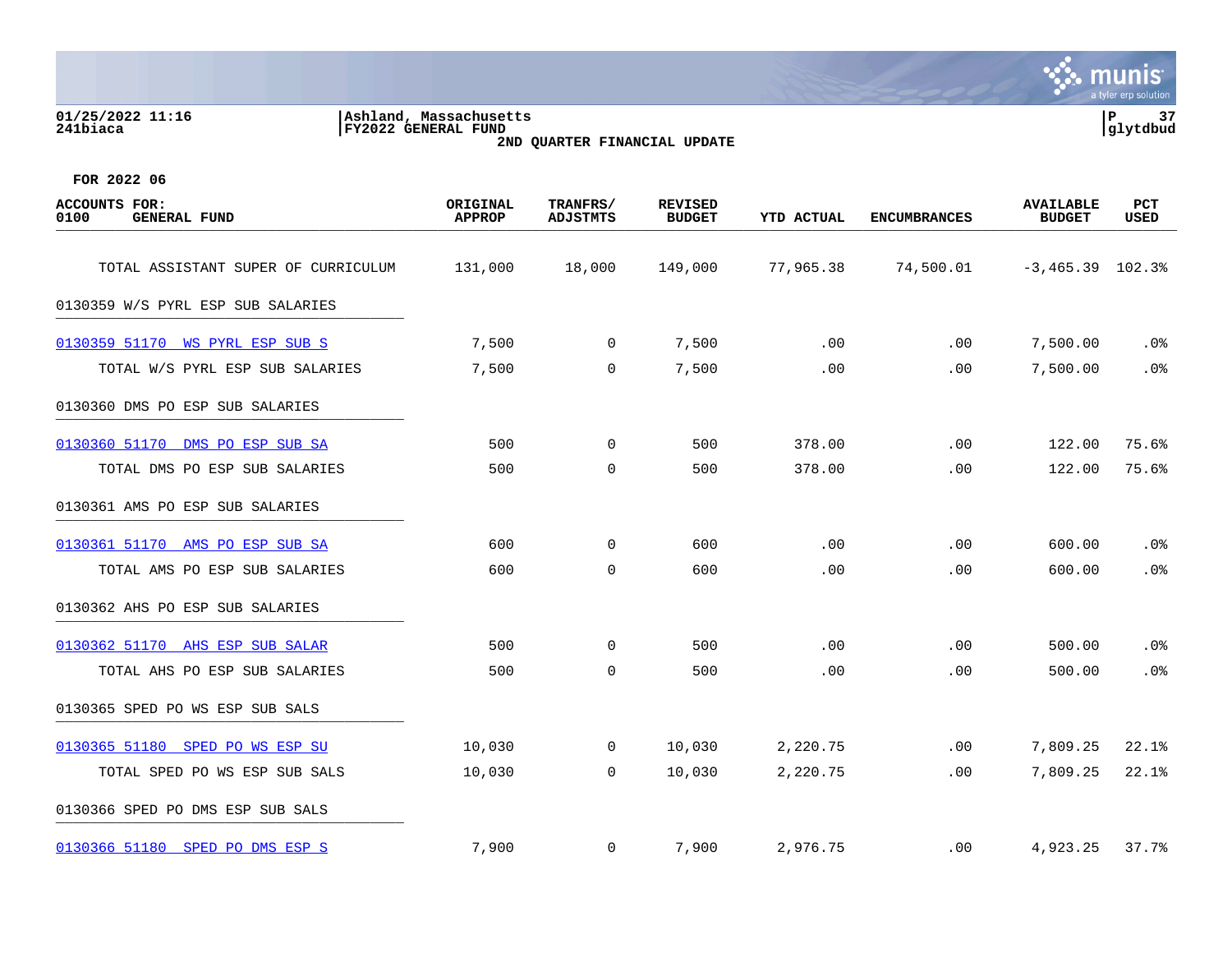# **01/25/2022 11:16 |Ashland, Massachusetts |P 38 241biaca |FY2022 GENERAL FUND |glytdbud 2ND QUARTER FINANCIAL UPDATE**



| <b>ACCOUNTS FOR:</b><br>0100<br><b>GENERAL FUND</b> | ORIGINAL<br><b>APPROP</b> | TRANFRS/<br><b>ADJSTMTS</b> | <b>REVISED</b><br><b>BUDGET</b> | <b>YTD ACTUAL</b> | <b>ENCUMBRANCES</b> | <b>AVAILABLE</b><br><b>BUDGET</b> | PCT<br><b>USED</b> |
|-----------------------------------------------------|---------------------------|-----------------------------|---------------------------------|-------------------|---------------------|-----------------------------------|--------------------|
| TOTAL SPED PO DMS ESP SUB SALS                      | 7,900                     | 0                           | 7,900                           | 2,976.75          | .00                 | 4,923.25                          | 37.7%              |
| 0130367 SPED PO AMS ESP SUB SALS                    |                           |                             |                                 |                   |                     |                                   |                    |
| 0130367 51180 SPED PO AMS ESP S                     | 6,000                     | $\overline{0}$              | 6,000                           | 189.00            | .00                 | 5,811.00                          | 3.2%               |
| TOTAL SPED PO AMS ESP SUB SALS                      | 6,000                     | $\mathbf 0$                 | 6,000                           | 189.00            | .00                 | 5,811.00                          | 3.2%               |
| 0130368 SPED PO AHS ESP SUB SALS                    |                           |                             |                                 |                   |                     |                                   |                    |
| 0130368 51180 SPED PO AHS ESP S                     | 550                       | $\overline{0}$              | 550                             | 378.00            | .00                 | 172.00                            | 68.7%              |
| TOTAL SPED PO AHS ESP SUB SALS                      | 550                       | $\mathbf 0$                 | 550                             | 378.00            | .00                 | 172.00                            | 68.7%              |
| 0130369 MAINT/DW/GENERATOR SVC CONTR                |                           |                             |                                 |                   |                     |                                   |                    |
| 0130369 52410 MAINT/DW/GENERATO                     | 4,000                     | $\mathsf{O}$                | 4,000                           | .00               | .00                 | 4,000.00                          | .0%                |
| TOTAL MAINT/DW/GENERATOR SVC CONTR                  | 4,000                     | $\Omega$                    | 4,000                           | .00               | .00                 | 4,000.00                          | .0%                |
| 0130425 EMPLOYEE SEPARATION COSTS                   |                           |                             |                                 |                   |                     |                                   |                    |
| 0130425 51170 EMPLOYEE SEPARATI                     | 40,000                    | $\mathbf 0$                 | 40,000                          | .00               | .00                 | 40,000.00                         | .0%                |
| TOTAL EMPLOYEE SEPARATION COSTS                     | 40,000                    | $\mathbf 0$                 | 40,000                          | .00               | .00                 | 40,000.00                         | .0%                |
| 0130432 MNT C/O EQUIPMENT REPAIRS                   |                           |                             |                                 |                   |                     |                                   |                    |
| 0130432 52410 MNT C/O EQUIPMENT                     | 7,000                     | $\mathbf 0$                 | 7,000                           | 1,505.00          | 1,031.00            | 4,464.00                          | 36.2%              |
| TOTAL MNT C/O EQUIPMENT REPAIRS                     | 7,000                     | $\mathbf 0$                 | 7,000                           | 1,505.00          | 1,031.00            | 4,464.00                          | 36.2%              |
| 0130434 H/S IS/DRAMATICS                            |                           |                             |                                 |                   |                     |                                   |                    |
| 0130434 55100 H/S IS/DRAMATICS                      | 1,400                     | $\mathbf{0}$                | 1,400                           | 1,377.15          | $.00 \,$            | 22.85                             | 98.4%              |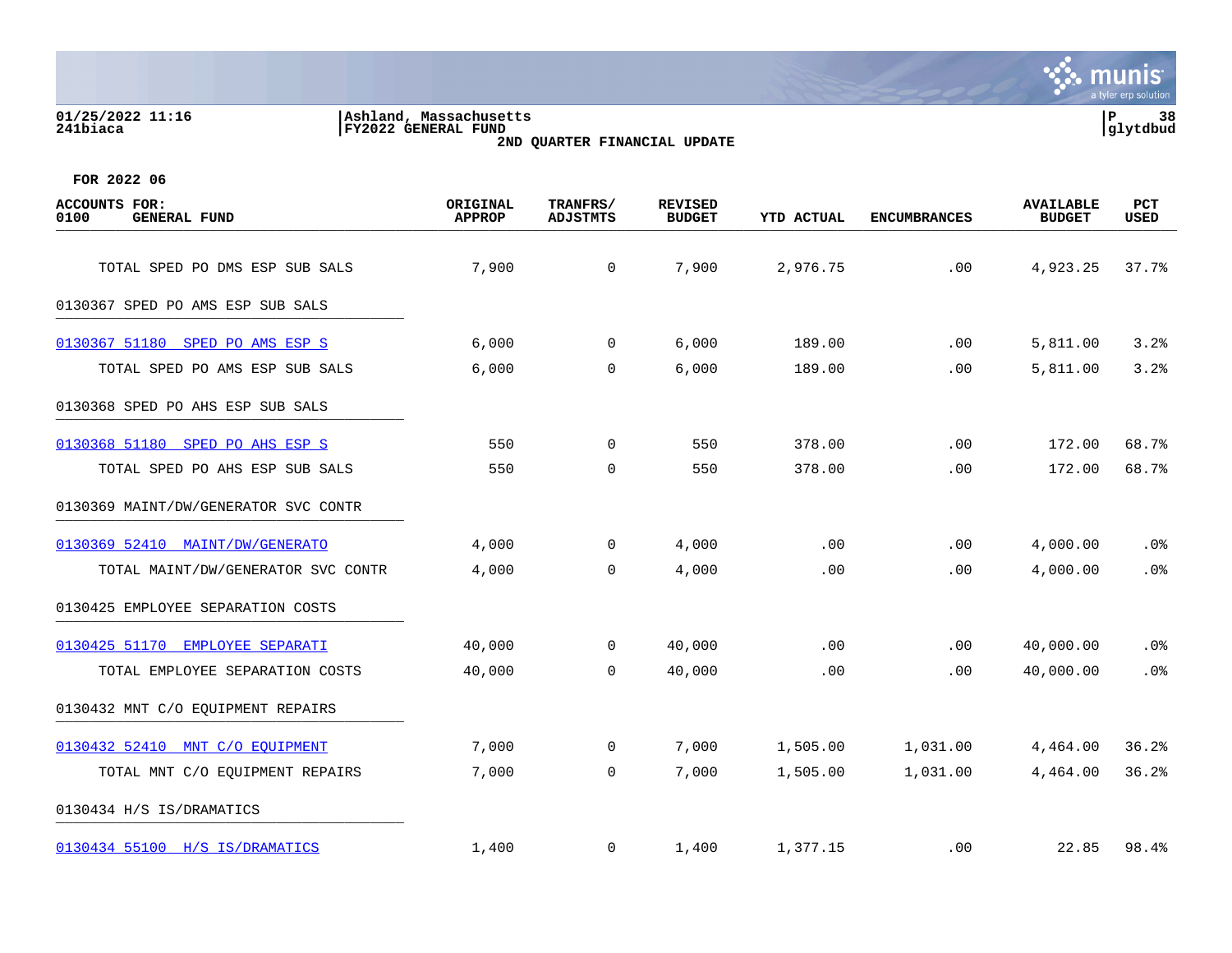| 01/25/2022 11:16<br>241biaca                        | Ashland, Massachusetts<br>FY2022 GENERAL FUND<br>2ND QUARTER FINANCIAL UPDATE |                             | P<br>39<br>glytdbud             |                   |                     |                                   |                      |
|-----------------------------------------------------|-------------------------------------------------------------------------------|-----------------------------|---------------------------------|-------------------|---------------------|-----------------------------------|----------------------|
| FOR 2022 06                                         |                                                                               |                             |                                 |                   |                     |                                   |                      |
| <b>ACCOUNTS FOR:</b><br><b>GENERAL FUND</b><br>0100 | ORIGINAL<br><b>APPROP</b>                                                     | TRANFRS/<br><b>ADJSTMTS</b> | <b>REVISED</b><br><b>BUDGET</b> | <b>YTD ACTUAL</b> | <b>ENCUMBRANCES</b> | <b>AVAILABLE</b><br><b>BUDGET</b> | PCT<br>USED          |
| TOTAL H/S IS/DRAMATICS                              | 1,400                                                                         | 0                           | 1,400                           | 1,377.15          | .00                 | 22.85                             | 98.4%                |
| 0130436 FOOD SERVICE/FOOD EXPENSE                   |                                                                               |                             |                                 |                   |                     |                                   |                      |
| 0130436 55800<br>FOOD SERVICE/FOOD                  | 3,000                                                                         | 0                           | 3,000                           | .00               | .00                 | 3,000.00                          | $.0\%$               |
| TOTAL FOOD SERVICE/FOOD EXPENSE                     | 3,000                                                                         | $\mathbf 0$                 | 3,000                           | .00               | .00                 | 3,000.00                          | .0%                  |
| 0130442 C/O CURR A/SUPT DUES & MEMB                 |                                                                               |                             |                                 |                   |                     |                                   |                      |
| 0130442 57300 C/O CURR A/SUPT D                     | 1,500                                                                         | $\overline{0}$              | 1,500                           | 1,840.00          | 100.00              | $-440.00$                         | $129.3$ <sup>*</sup> |
| TOTAL C/O CURR A/SUPT DUES & MEMB                   | 1,500                                                                         | 0                           | 1,500                           | 1,840.00          | 100.00              | $-440.00$                         | 129.3%               |
| 0130448 SPED RES/DEVEREUX                           |                                                                               |                             |                                 |                   |                     |                                   |                      |
| 0130448 53920<br>SPED RES/DEVEREUX                  | 205,100                                                                       | $\mathbf 0$                 | 205,100                         | .00               | .00                 | 205,100.00                        | $.0\%$               |
| TOTAL SPED RES/DEVEREUX                             | 205,100                                                                       | 0                           | 205,100                         | .00               | .00                 | 205,100.00                        | $.0\%$               |
| 0130457 SPED RES/N E CENTER FOR CHILDR              |                                                                               |                             |                                 |                   |                     |                                   |                      |
| 0130457 53920 SPED RES/N E CENT                     | 365,000                                                                       | $\Omega$                    | 365,000                         | 3,055.55          | 216, 125.79         | 145,818.66                        | 60.0%                |
| TOTAL SPED RES/N E CENTER FOR CHILDR                | 365,000                                                                       | 0                           | 365,000                         | 3,055.55          | 216, 125.79         | 145,818.66                        | 60.0%                |
| 0130473 SPED/BICO COLLABORATIVE                     |                                                                               |                             |                                 |                   |                     |                                   |                      |

[0130473 53920 SPED/BICO COLLABO](https://yvwlndash063.tylertech.com/sites/mu0241/LIVE/_layouts/15/DashboardMunisV6.3/PassThru.aspx?-E=L7RDHJ0Tf%2BmEdxBNVaX1zE4x0wiWxZty9wSeq32TeKIl088lhN22%2BTvhzuBfMFPV&) 126,000 0 126,000 7,836.00 31,674.59 86,489.41 31.4%

[0130481 57110 C/O CURR A/SUPT T](https://yvwlndash063.tylertech.com/sites/mu0241/LIVE/_layouts/15/DashboardMunisV6.3/PassThru.aspx?-E=%2B3XZcziBDWuhY7b7kS3Pmwy4FsK5CgJunBR1hoyfqlxw64BlubCR2b3l%2Bok1wO0v&) 3,000 0 3,000 2,801.06 1,204.00 -1,005.06 133.5%\*

TOTAL SPED/BICO COLLABORATIVE 126,000 0 126,000 7,836.00 31,674.59 86,489.41 31.4%

0130481 C/O CURR A/SUPT TRAV EXP \_\_\_\_\_\_\_\_\_\_\_\_\_\_\_\_\_\_\_\_\_\_\_\_\_\_\_\_\_\_\_\_\_\_\_\_\_\_\_\_\_



**∵ munis**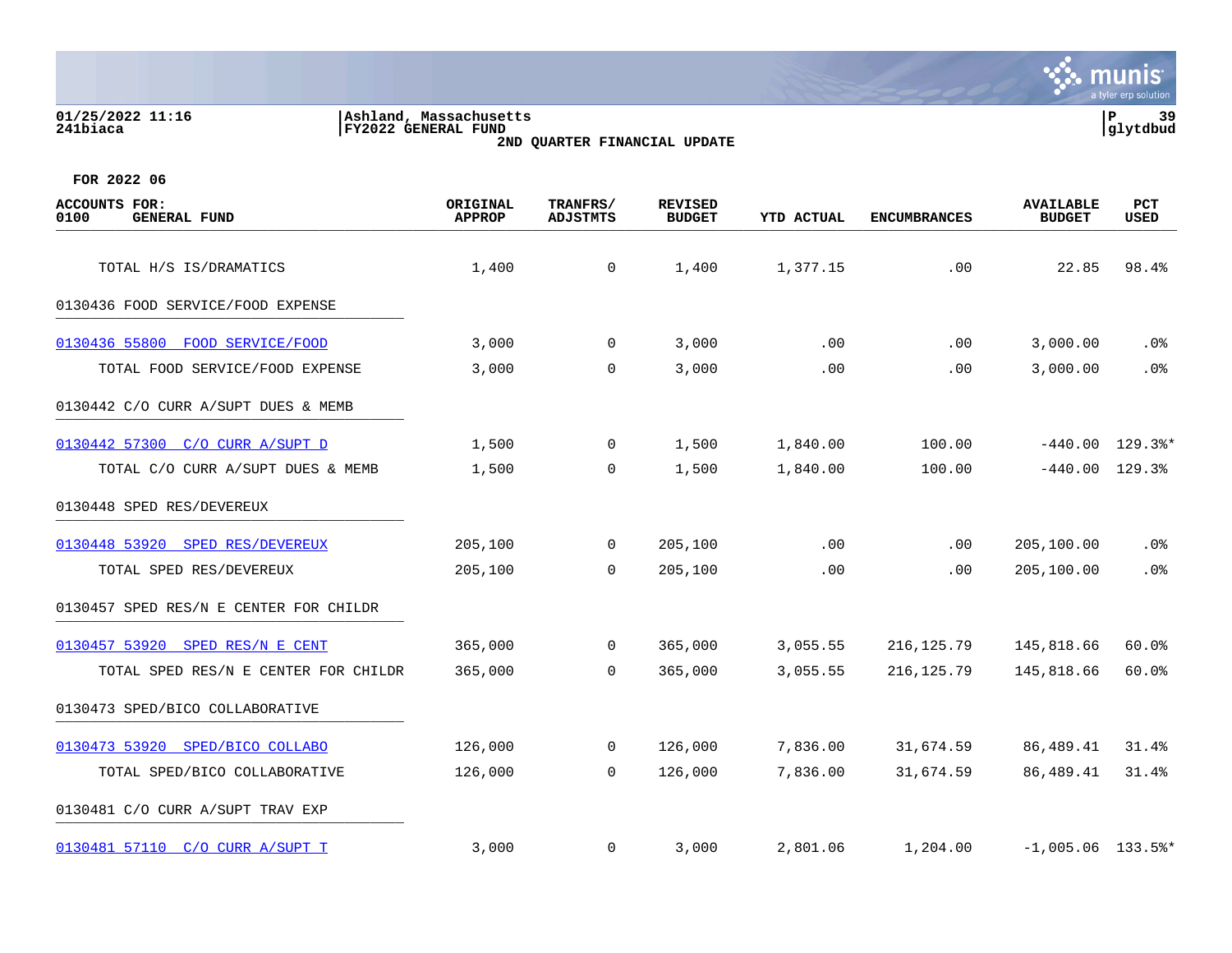| 01/25/2022 11:16<br>241biaca                        | Ashland, Massachusetts<br>FY2022 GENERAL FUND |                             | 2ND QUARTER FINANCIAL UPDATE    |                   |                     |                                   | P<br>40<br> glytdbud |
|-----------------------------------------------------|-----------------------------------------------|-----------------------------|---------------------------------|-------------------|---------------------|-----------------------------------|----------------------|
| FOR 2022 06                                         |                                               |                             |                                 |                   |                     |                                   |                      |
| <b>ACCOUNTS FOR:</b><br>0100<br><b>GENERAL FUND</b> | ORIGINAL<br><b>APPROP</b>                     | TRANFRS/<br><b>ADJSTMTS</b> | <b>REVISED</b><br><b>BUDGET</b> | <b>YTD ACTUAL</b> | <b>ENCUMBRANCES</b> | <b>AVAILABLE</b><br><b>BUDGET</b> | PCT<br>USED          |
| TOTAL C/O CURR A/SUPT TRAV EXP                      | 3,000                                         | 0                           | 3,000                           | 2,801.06          | 1,204.00            | $-1,005.06$ 133.5%                |                      |
| 0130486 SPED/CB REIMBURSEMENT                       |                                               |                             |                                 |                   |                     |                                   |                      |
| 0130486 53920 SPED/CB REIMBURSE                     | $-1,160,197$                                  |                             | $0 - 1,160,197$                 | .00               | $.00 \,$            | -1,160,197.00                     | $.0$ %*              |
| TOTAL SPED/CB REIMBURSEMENT                         | $-1,160,197$                                  | 0                           | -1,160,197                      | $.00 \,$          | .00                 | -1,160,197.00                     | .0%                  |
| 0130487 SPED W/S TEACHER AIDES                      |                                               |                             |                                 |                   |                     |                                   |                      |
| 0130487 51180 SPED W/S TEACHER                      | 607,048                                       | $-4,054$                    | 602,994                         | 218,570.03        | 377,739.48          | 6,684.49                          | 98.9%                |
| TOTAL SPED W/S TEACHER AIDES                        | 607,048                                       | $-4,054$                    | 602,994                         | 218,570.03        | 377,739.48          | 6,684.49                          | 98.9%                |
| 0130488 SPED DM/S TEACHER AIDES                     |                                               |                             |                                 |                   |                     |                                   |                      |
| 0130488 51180 SPED DM/S TEACHER                     | 560,576                                       | 5,001                       | 565,577                         | 217,233.81        | 310,715.24          | 37,627.95                         | 93.3%                |
| TOTAL SPED DM/S TEACHER AIDES                       | 560,576                                       | 5,001                       | 565,577                         | 217,233.81        | 310,715.24          | 37,627.95                         | 93.3%                |
| 0130491 S/C EXPENSES - OTHER                        |                                               |                             |                                 |                   |                     |                                   |                      |
| 0130491 57800 S/C EXPENSES - OT                     | 10,000                                        | 0                           | 10,000                          | 25,498.87         | 101.03              | $-15,599.90$                      | $256.0$ %*           |
| TOTAL S/C EXPENSES - OTHER                          | 10,000                                        | 0                           | 10,000                          | 25,498.87         | 101.03              | $-15,599.90$                      | 256.0%               |
| 0130492 MAINT - P/S WATER & SEWER                   |                                               |                             |                                 |                   |                     |                                   |                      |
| 0130492 52100 MAINT - P/S WATER                     | 3,000                                         | 0                           | 3,000                           | 511.91            | 2,488.09            | .00                               | 100.0%               |
| TOTAL MAINT - P/S WATER & SEWER                     | 3,000                                         | 0                           | 3,000                           | 511.91            | 2,488.09            | .00                               | 100.0%               |
| 0130499 W/S DUES & MEMBERSHIPS                      |                                               |                             |                                 |                   |                     |                                   |                      |
| 0130499 57300 W/S DUES & MEMBER                     | 1,200                                         | 0                           | 1,200                           | 600.00            | .00                 | 600.00                            | 50.0%                |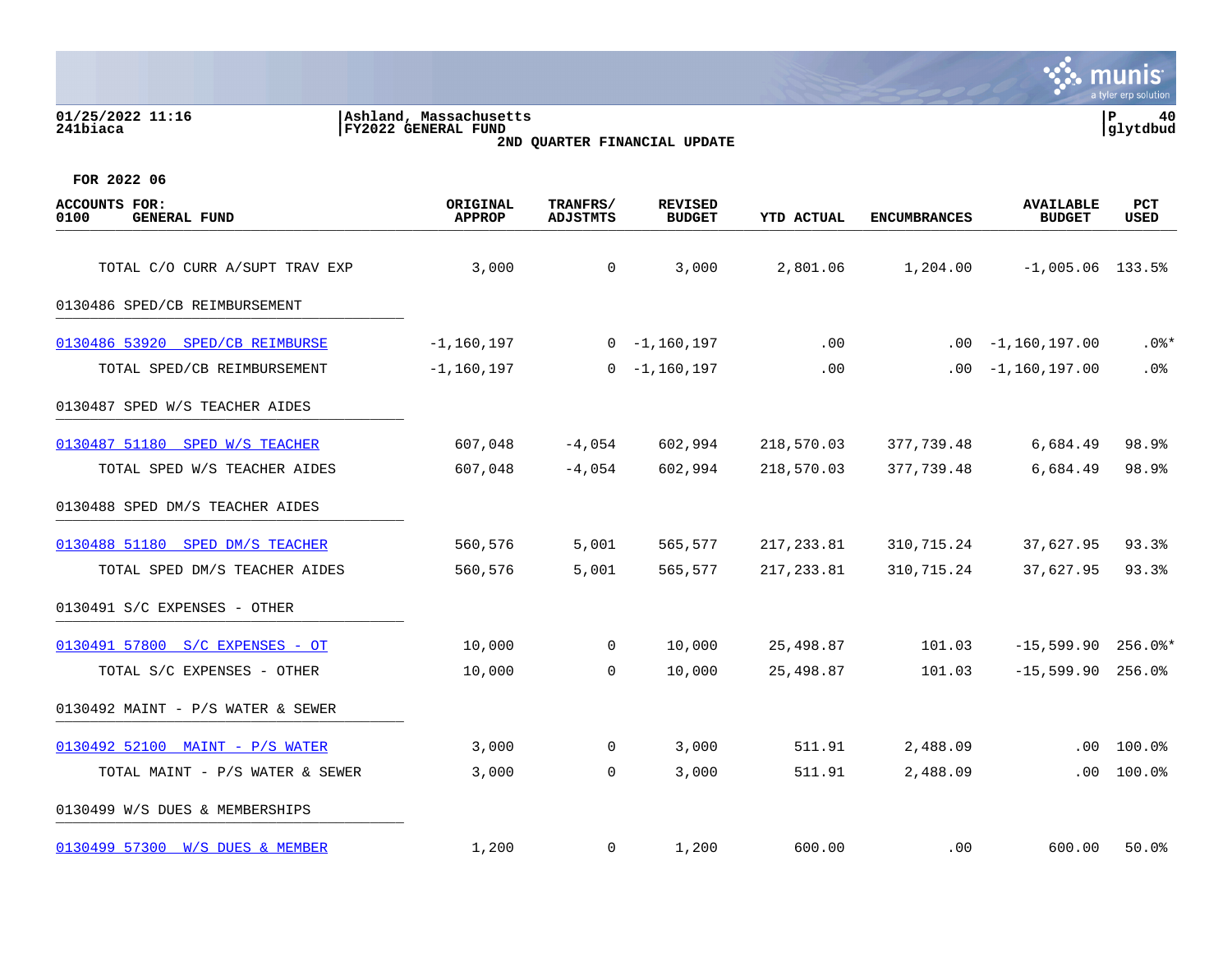## **01/25/2022 11:16 |Ashland, Massachusetts |P 41 241biaca |FY2022 GENERAL FUND |glytdbud 2ND QUARTER FINANCIAL UPDATE**



| <b>ACCOUNTS FOR:</b><br>0100<br><b>GENERAL FUND</b> | ORIGINAL<br><b>APPROP</b> | TRANFRS/<br>ADJSTMTS | <b>REVISED</b><br><b>BUDGET</b> | YTD ACTUAL | <b>ENCUMBRANCES</b> | <b>AVAILABLE</b><br><b>BUDGET</b> | <b>PCT</b><br>USED |
|-----------------------------------------------------|---------------------------|----------------------|---------------------------------|------------|---------------------|-----------------------------------|--------------------|
| TOTAL W/S DUES & MEMBERSHIPS                        | 1,200                     | 0                    | 1,200                           | 600.00     | .00                 | 600.00                            | 50.0%              |
| 0130500 DM/S DUES & MEMBERSHIPS                     |                           |                      |                                 |            |                     |                                   |                    |
| 0130500 57300 DMS DUES & MEMBER                     | 1,978                     | $\mathbf{0}$         | 1,978                           | 1,030.00   | .00                 | 948.00                            | 52.1%              |
| TOTAL DM/S DUES & MEMBERSHIPS                       | 1,978                     | $\mathbf 0$          | 1,978                           | 1,030.00   | .00                 | 948.00                            | 52.1%              |
| 0130501 H/S DUES & MEMBERSHIPS                      |                           |                      |                                 |            |                     |                                   |                    |
| 0130501 57300 H/S ADMIN DUES &                      | 2,860                     | $\mathbf 0$          | 2,860                           | 1,489.00   | 50.00               | 1,321.00                          | 53.8%              |
| TOTAL H/S DUES & MEMBERSHIPS                        | 2,860                     | $\mathbf 0$          | 2,860                           | 1,489.00   | 50.00               | 1,321.00                          | 53.8%              |
| 0130502 C/O SUPT DUES & MEMBERSHIPS                 |                           |                      |                                 |            |                     |                                   |                    |
| 0130502 57300 C/O SUPT DUES & M                     | 1,000                     | $\overline{0}$       | 1,000                           | 105.00     | .00                 | 895.00                            | 10.5%              |
| TOTAL C/O SUPT DUES & MEMBERSHIPS                   | 1,000                     | $\Omega$             | 1,000                           | 105.00     | .00                 | 895.00                            | 10.5%              |
| 0130503 C/O FIN ASST SUPER DUES & MEM               |                           |                      |                                 |            |                     |                                   |                    |
| 0130503 57300 C/O FIN A/SUPT DU                     | 2,000                     | $\mathbf 0$          | 2,000                           | 295.00     | .00                 | 1,705.00                          | 14.8%              |
| TOTAL C/O FIN ASST SUPER DUES & MEM                 | 2,000                     | $\mathbf 0$          | 2,000                           | 295.00     | .00                 | 1,705.00                          | 14.8%              |
| 0130526 SPED W/S PSYCHOLOGICAL SALARY               |                           |                      |                                 |            |                     |                                   |                    |
| 0130526 51180 SPED W/S PSYCHOLO                     | 123,594                   | 15,979               | 139,573                         | 53,682.01  | 85,891.12           |                                   | $-.13$ 100.0%*     |
| TOTAL SPED W/S PSYCHOLOGICAL SALARY                 | 123,594                   | 15,979               | 139,573                         | 53,682.01  | 85,891.12           |                                   | $-.13$ 100.0%      |
| 0130532 SCHOOL CHOICE OFFSET                        |                           |                      |                                 |            |                     |                                   |                    |
| 0130532 55100 SCHOOL CHOICE OFF                     | $-500,000$                | $\mathbf 0$          | $-500,000$                      | .00        | $.00 \,$            | $-500,000.00$                     | $.0$ %*            |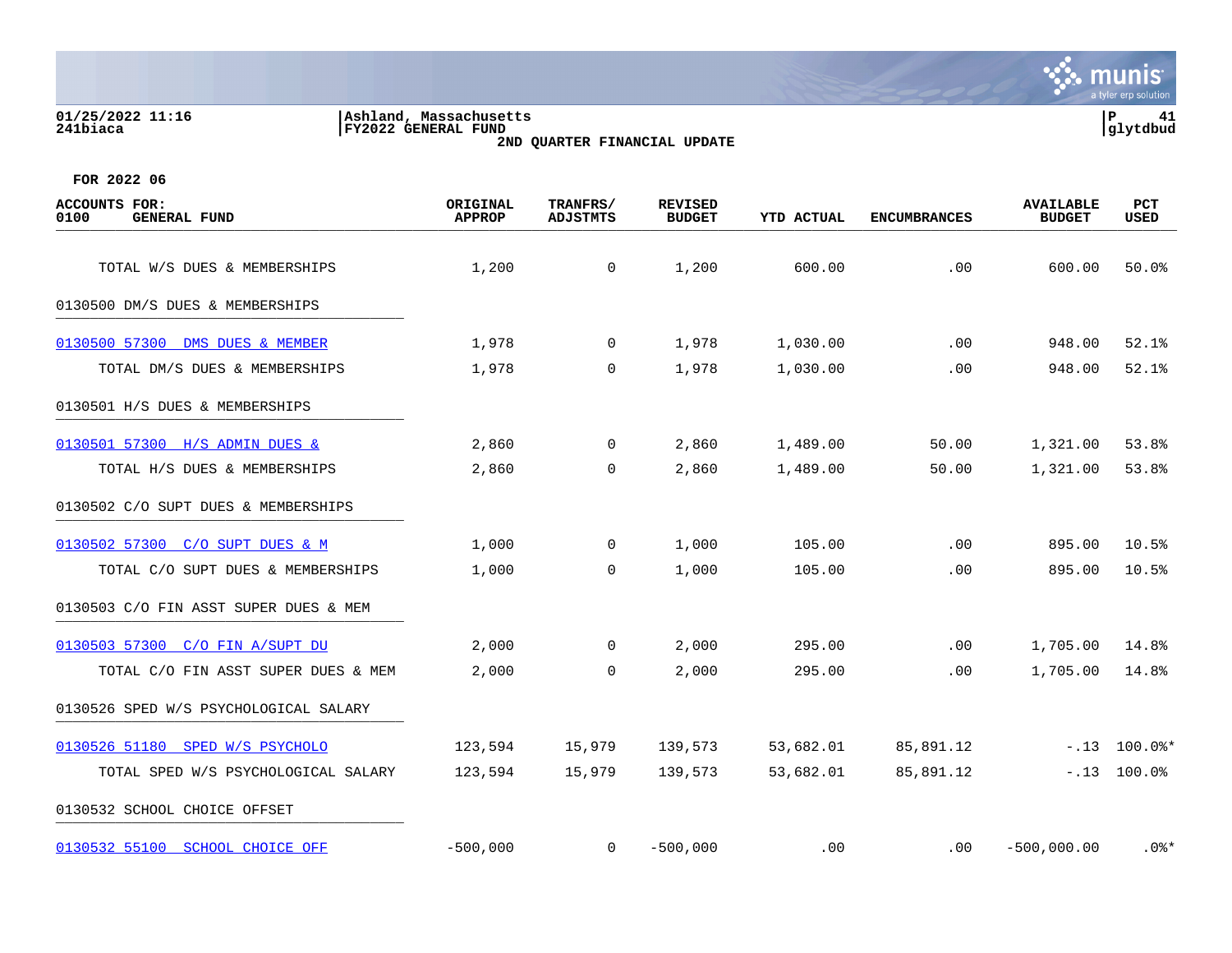| 01/25/2022 11:16<br>241biaca                        | Ashland, Massachusetts<br>FY2022 GENERAL FUND | 2ND QUARTER FINANCIAL UPDATE |                                 |                   |                     |                                   | ∣P<br>42<br>glytdbud |
|-----------------------------------------------------|-----------------------------------------------|------------------------------|---------------------------------|-------------------|---------------------|-----------------------------------|----------------------|
| FOR 2022 06                                         |                                               |                              |                                 |                   |                     |                                   |                      |
| <b>ACCOUNTS FOR:</b><br><b>GENERAL FUND</b><br>0100 | ORIGINAL<br><b>APPROP</b>                     | TRANFRS/<br><b>ADJSTMTS</b>  | <b>REVISED</b><br><b>BUDGET</b> | <b>YTD ACTUAL</b> | <b>ENCUMBRANCES</b> | <b>AVAILABLE</b><br><b>BUDGET</b> | <b>PCT</b><br>USED   |
| TOTAL SCHOOL CHOICE OFFSET                          | $-500,000$                                    | 0                            | $-500,000$                      | .00               | .00                 | $-500,000.00$                     | .0 <sub>8</sub>      |
| 0130533 K LITERACY ASST.<br>SALARIES                |                                               |                              |                                 |                   |                     |                                   |                      |
| 0130533 51170 K LITERACY ASST.                      | 26,786                                        | 602                          | 27,388                          | 1,069.63          | 16,854.20           | 9,464.17                          | 65.4%                |
| TOTAL K LITERACY ASST. SALARIES                     | 26,786                                        | 602                          | 27,388                          | 1,069.63          | 16,854.20           | 9,464.17                          | 65.4%                |
| 0130546 PS/SPECIALISTS                              |                                               |                              |                                 |                   |                     |                                   |                      |
| 0130546 51180 PS/SPECIALISTS                        | 23,050                                        | $-9,220$                     | 13,830                          | 7,711.01          | 8,510.85            | $-2,391.86$ 117.3%*               |                      |
| TOTAL PS/SPECIALISTS                                | 23,050                                        | $-9,220$                     | 13,830                          | 7,711.01          | 8,510.85            | $-2,391.86$ 117.3%                |                      |
| 0130559 H/S AFTER SCH<br>TUTOR/DETENTION            |                                               |                              |                                 |                   |                     |                                   |                      |
| 0130559 51170 H/S AFTER SCH TUT                     | 6,000                                         | $\Omega$                     | 6,000                           | 1,170.00          | 1,980.00            | 2,850.00                          | 52.5%                |
| TOTAL H/S AFTER SCH                                 | 6,000<br>TUTOR/DETENTION                      | 0                            | 6,000                           | 1,170.00          | 1,980.00            | 2,850.00                          | 52.5%                |

 $\mathbf{\ddot{.}}\mathbf{\ddot{.}}\mathbf{.}$  munis

0130560 SPED-AMS SOCIAL WORKER

[0130560 51180 SPED-AMS SOCIAL W](https://yvwlndash063.tylertech.com/sites/mu0241/LIVE/_layouts/15/DashboardMunisV6.3/PassThru.aspx?-E=5mJNXfRqVzYLNl0notzyLMjWAt0ykJzdw0A1V0IojD2S254gAbmFQs3%2BzikfPSR2&) 86,535 0 86,535 33,282.70 53,252.32 -.02 100.0%\* TOTAL SPED-AMS SOCIAL WORKER 86,535 0 86,535 33,282.70 53,252.32 -.02 100.0% 0130568 AMS/CONFERENCE & TRAVEL [0130568 57170 AMS/CONFERENCE &](https://yvwlndash063.tylertech.com/sites/mu0241/LIVE/_layouts/15/DashboardMunisV6.3/PassThru.aspx?-E=j7JWf7y75jDdT3gifKDFyAjvBXCbWTnxCXFkbGpvrgXZkM9B0JyTtuGo16OG4Ygd&) 2,000 0 2,000 .00 .00 2,000.00 .0% TOTAL AMS/CONFERENCE & TRAVEL 2,000 0 2,000 .00 .00 2,000.00 .0% 0130593 SPED PO P/S ESP SUB SALS [0130593 51180 SPED PO P/S ESP S](https://yvwlndash063.tylertech.com/sites/mu0241/LIVE/_layouts/15/DashboardMunisV6.3/PassThru.aspx?-E=E9LbTzRnANmDD%2BhQ5YzJfj02xzj1bJ9Vku3Pfo277IGlegxAyeex149t3x7Da8Vs&) 15,000 0 15,000 1,228.50 .00 13,771.50 8.2%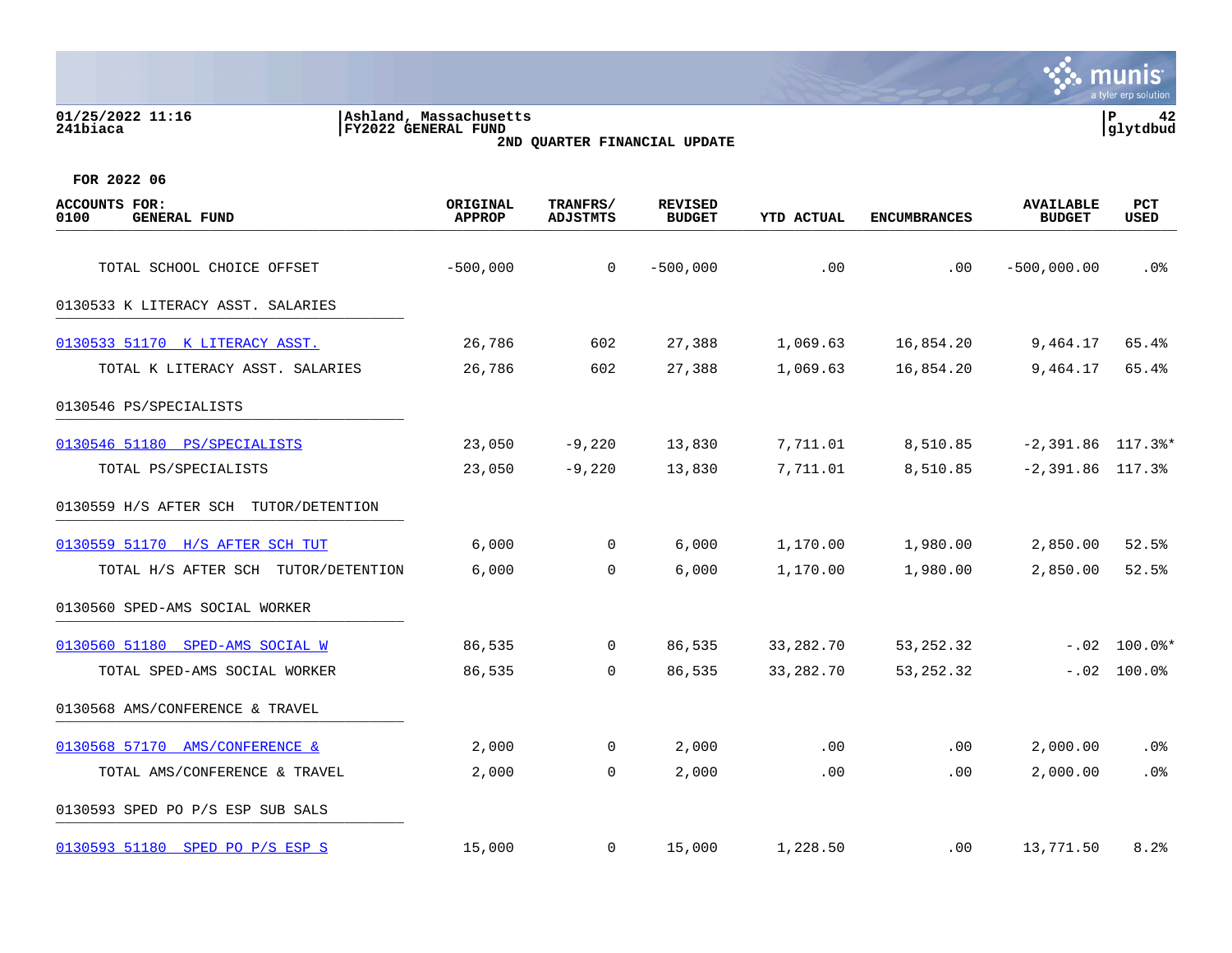## **01/25/2022 11:16 |Ashland, Massachusetts |P 43 241biaca |FY2022 GENERAL FUND |glytdbud 2ND QUARTER FINANCIAL UPDATE**



| <b>ACCOUNTS FOR:</b><br>0100<br><b>GENERAL FUND</b> | ORIGINAL<br><b>APPROP</b> | TRANFRS/<br><b>ADJSTMTS</b> | <b>REVISED</b><br><b>BUDGET</b> | <b>YTD ACTUAL</b> | <b>ENCUMBRANCES</b> | <b>AVAILABLE</b><br><b>BUDGET</b> | PCT<br>USED      |
|-----------------------------------------------------|---------------------------|-----------------------------|---------------------------------|-------------------|---------------------|-----------------------------------|------------------|
| TOTAL SPED PO P/S ESP SUB SALS                      | 15,000                    | $\overline{0}$              | 15,000                          | 1,228.50          | .00                 | 13,771.50                         | 8.2%             |
|                                                     |                           |                             |                                 |                   |                     |                                   |                  |
| 0130642 DM/S INSTR SUPPL/4TH GRADE                  |                           |                             |                                 |                   |                     |                                   |                  |
| 0130642 55100 DMS IS/4TH GRADE                      | 2,515                     | $\overline{0}$              | 2,515                           | 543.00            | .00                 | 1,972.00                          | 21.6%            |
| TOTAL DM/S INSTR SUPPL/4TH GRADE                    | 2,515                     | $\mathbf 0$                 | 2,515                           | 543.00            | .00                 | 1,972.00                          | 21.6%            |
| 0130643 PS/ADMIN ASST SAL                           |                           |                             |                                 |                   |                     |                                   |                  |
| 0130643 51170 PS/ADMIN ASST SAL                     | 24,211                    | 420                         | 24,631                          | 14,690.60         | 14,757.24           | $-4,816.84$ 119.6%*               |                  |
| TOTAL PS/ADMIN ASST SAL                             | 24,211                    | 420                         | 24,631                          | 14,690.60         | 14,757.24           | $-4,816.84$ 119.6%                |                  |
| 0130654 W/S INSTRUCTIONAL SPECIALISTS               |                           |                             |                                 |                   |                     |                                   |                  |
| 0130654 51170 W/S INSTRUCTIONAL                     | 250,095                   | 46                          | 250,141                         | 96,241.50         | 153,986.40          |                                   | $-86.90$ 100.0%* |
| TOTAL W/S INSTRUCTIONAL SPECIALISTS                 | 250,095                   | 46                          | 250,141                         | 96,241.50         | 153,986.40          |                                   | $-86.90$ 100.0%  |
| 0130655 W/S INSTR SUPPLIES/GRADE 2                  |                           |                             |                                 |                   |                     |                                   |                  |
| 0130655 55100 W/S IS/GRADE 2                        | 3,680                     | $\Omega$                    | 3,680                           | 6,870.29          | 7,328.66            | $-10,518.95$ 385.8%*              |                  |
| TOTAL W/S INSTR SUPPLIES/GRADE 2                    | 3,680                     | $\mathbf 0$                 | 3,680                           | 6,870.29          | 7,328.66            | $-10,518.95$ 385.8%               |                  |
| 0130656 W/S INSTR SUPPL/GRADE 1                     |                           |                             |                                 |                   |                     |                                   |                  |
| 0130656 55100 W/S IS/GRADE 1                        | 3,430                     | 0                           | 3,430                           | 13,488.88         | .00                 | $-10,058.88$ 393.3%*              |                  |
| TOTAL W/S INSTR SUPPL/GRADE 1                       | 3,430                     | 0                           | 3,430                           | 13,488.88         | .00                 | $-10,058.88$ 393.3%               |                  |
| 0130682 SPED DAY/LEARN CTR FOR DEAF                 |                           |                             |                                 |                   |                     |                                   |                  |
| 0130682 53920 SPED DAY/LEARN CT                     | 130,000                   | 0                           | 130,000                         | 14,344.73         | 122,865.87          | $-7,210.60$ 105.5%*               |                  |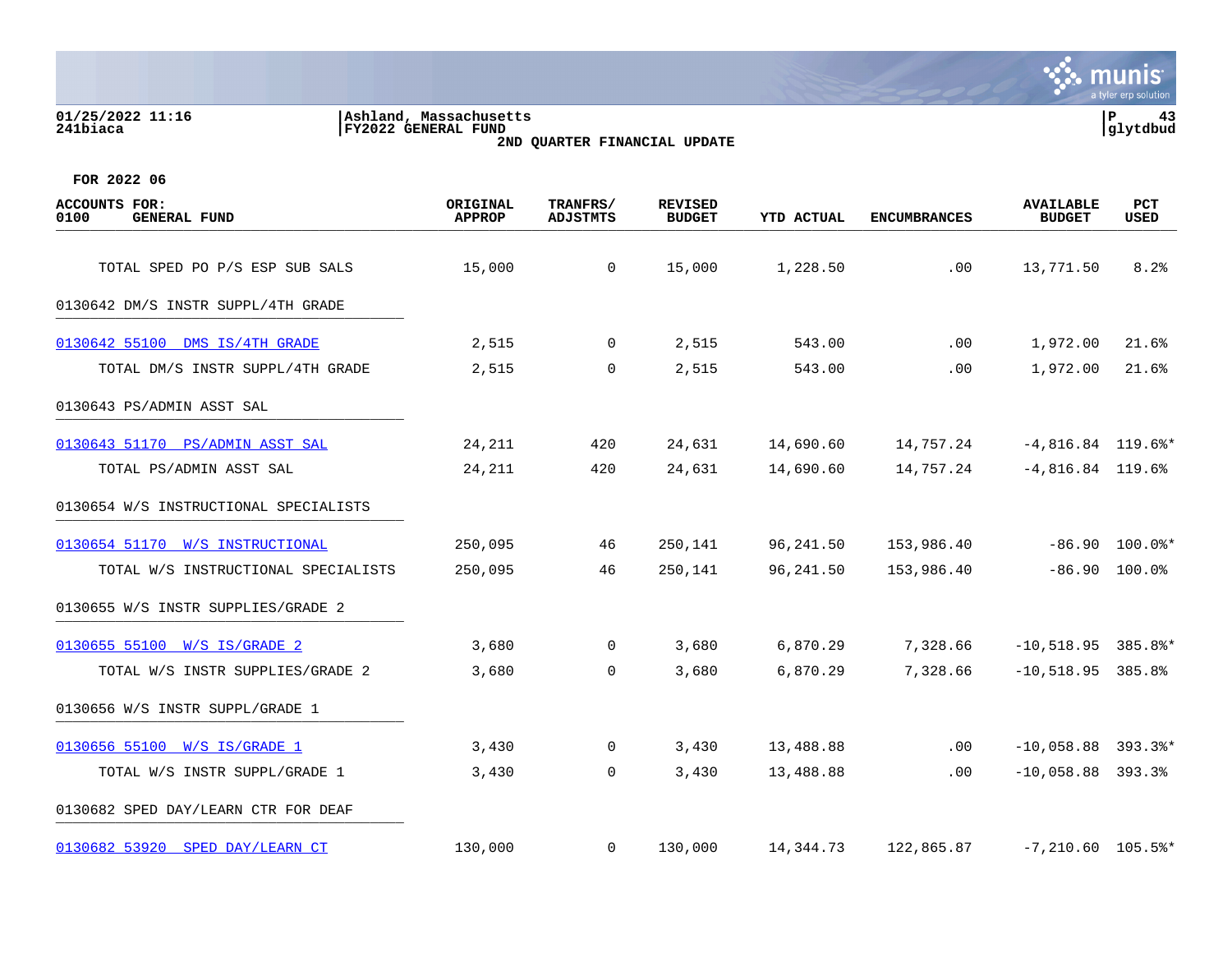| 01/25/2022 11:16<br>241biaca                        | Ashland, Massachusetts<br>FY2022 GENERAL FUND | 2ND QUARTER FINANCIAL UPDATE |                                 |                   |                     |                                   | P<br>44<br>glytdbud       |
|-----------------------------------------------------|-----------------------------------------------|------------------------------|---------------------------------|-------------------|---------------------|-----------------------------------|---------------------------|
| FOR 2022 06                                         |                                               |                              |                                 |                   |                     |                                   |                           |
| <b>ACCOUNTS FOR:</b><br><b>GENERAL FUND</b><br>0100 | ORIGINAL<br><b>APPROP</b>                     | TRANFRS/<br><b>ADJSTMTS</b>  | <b>REVISED</b><br><b>BUDGET</b> | <b>YTD ACTUAL</b> | <b>ENCUMBRANCES</b> | <b>AVAILABLE</b><br><b>BUDGET</b> | <b>PCT</b><br><b>USED</b> |
| TOTAL SPED DAY/LEARN CTR FOR DEAF                   | 130,000                                       | $\mathbf 0$                  | 130,000                         | 14,344.73         | 122,865.87          | $-7,210.60$ 105.5%                |                           |
| 0130695 SPED W/S THERAPISTS/OCC & SPEE              |                                               |                              |                                 |                   |                     |                                   |                           |
| 0130695 51180 SPED W/S THERAPIS                     | 297,313                                       | 16,840                       | 314,153                         | 121,819.41        | 193,324.82          |                                   | $-991.23$ 100.3%*         |
| TOTAL SPED W/S THERAPISTS/OCC & SPEE                | 297,313                                       | 16,840                       | 314,153                         | 121,819.41        | 193,324.82          |                                   | $-991.23$ 100.3%          |
| 0130696 MAINT/CONTRACT SERVICES                     |                                               |                              |                                 |                   |                     |                                   |                           |
| 0130696 52410 MAINT/ DW CONTRAC                     | 10,000                                        | 0                            | 10,000                          | 2,069.58          | 869.58              | 7,060.84                          | 29.4%                     |
| TOTAL MAINT/CONTRACT SERVICES                       | 10,000                                        | $\Omega$                     | 10,000                          | 2,069.58          | 869.58              | 7,060.84                          | 29.4%                     |
| 0130713 PS STAFF TRAVEL/CONF                        |                                               |                              |                                 |                   |                     |                                   |                           |
| 0130713 57170 PS STAFF TRAV/CON                     | 500                                           | $\mathbf 0$                  | 500                             | .00               | .00                 | 500.00                            | .0 <sub>8</sub>           |
| TOTAL PS STAFF TRAVEL/CONF                          | 500                                           | $\mathbf 0$                  | 500                             | .00               | .00                 | 500.00                            | .0 <sub>8</sub>           |
| 0130714 WS STAFF TRAV/CONF                          |                                               |                              |                                 |                   |                     |                                   |                           |
| 0130714 57170 WS STAFF TRAV/CON                     | 500                                           | $\mathbf 0$                  | 500                             | 650.00            | .00                 | $-150.00$                         | $130.0$ $*$               |
| TOTAL WS STAFF TRAV/CONF                            | 500                                           | $\mathbf 0$                  | 500                             | 650.00            | .00                 |                                   | $-150.00$ 130.0%          |
| 0130715 DMS STAFF TRAV/CONF                         |                                               |                              |                                 |                   |                     |                                   |                           |
| 0130715 57170 DM STAFF TRAV/CON                     | 500                                           | 0                            | 500                             | .00               | .00                 | 500.00                            | .0%                       |
| TOTAL DMS STAFF TRAV/CONF                           | 500                                           | $\mathbf 0$                  | 500                             | .00               | .00                 | 500.00                            | .0%                       |
| 0130716 HS STAFF TRAV/CONF                          |                                               |                              |                                 |                   |                     |                                   |                           |

[0130716 57170 HS STAFF TRAV/CON](https://yvwlndash063.tylertech.com/sites/mu0241/LIVE/_layouts/15/DashboardMunisV6.3/PassThru.aspx?-E=80gOmdYvsv/uKbpde%2BpwzwVvBJWDtvPiVF2eTpf%2BkyU8G9Hcqe%2B0o9buRKlR8PG2&) 500 500 0 500 .00 .00 .00 500.00 .0%

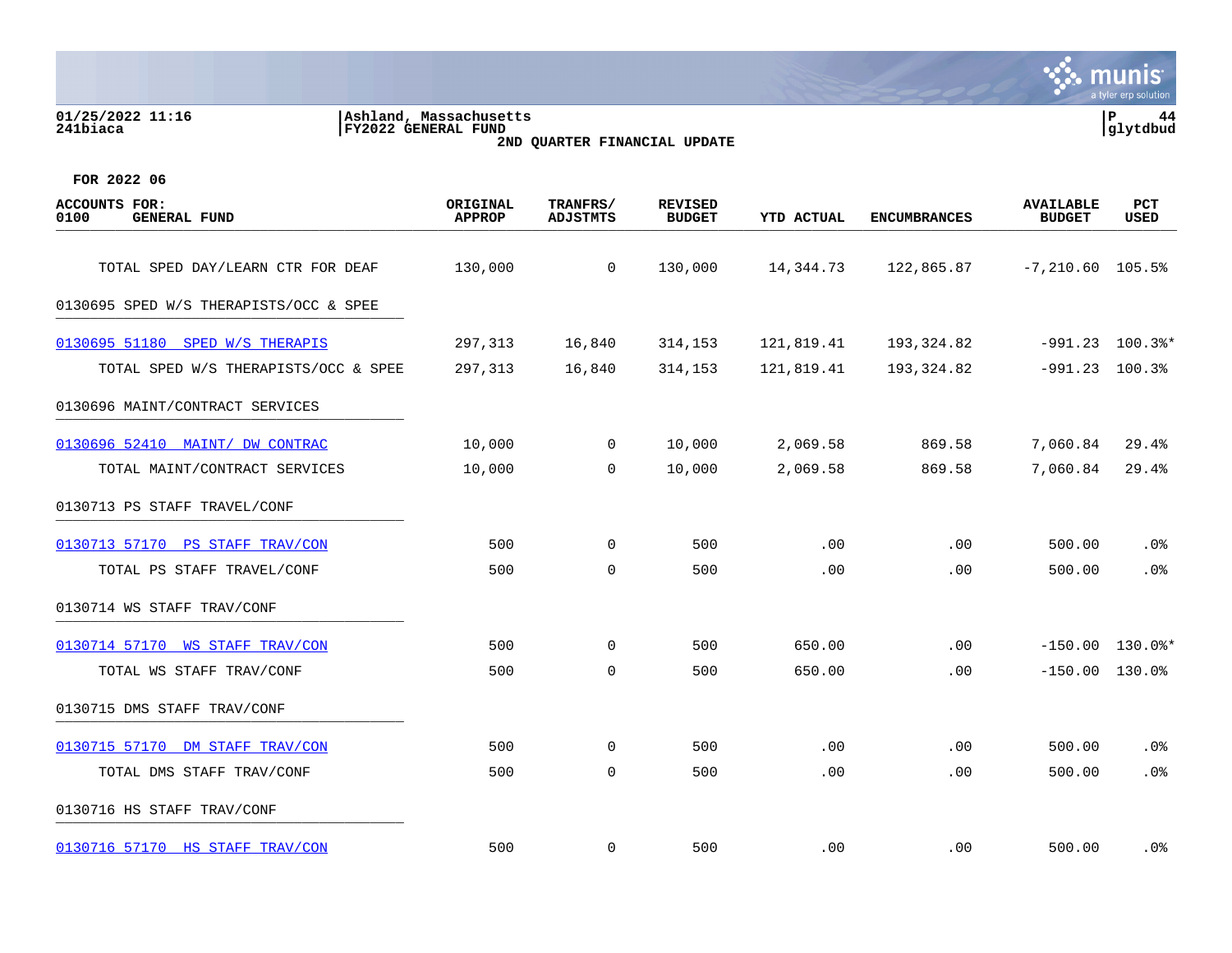## **01/25/2022 11:16 |Ashland, Massachusetts |P 45 241biaca |FY2022 GENERAL FUND |glytdbud 2ND QUARTER FINANCIAL UPDATE**



| ACCOUNTS FOR:<br>0100<br><b>GENERAL FUND</b> | ORIGINAL<br><b>APPROP</b> | TRANFRS/<br><b>ADJSTMTS</b> | <b>REVISED</b><br><b>BUDGET</b> | <b>YTD ACTUAL</b> | <b>ENCUMBRANCES</b> | <b>AVAILABLE</b><br><b>BUDGET</b> | PCT<br>USED       |
|----------------------------------------------|---------------------------|-----------------------------|---------------------------------|-------------------|---------------------|-----------------------------------|-------------------|
| TOTAL HS STAFF TRAV/CONF                     | 500                       | 0                           | 500                             | .00               | .00                 | 500.00                            | .0%               |
| 0130717 P/S PO SUBS/PROF DEVEL               |                           |                             |                                 |                   |                     |                                   |                   |
| 0130717 51170 P/S SUBSTITUTES/P              | 2,100                     | $\overline{0}$              | 2,100                           | .00               | .00                 | 2,100.00                          | $.0\%$            |
| TOTAL P/S PO SUBS/PROF DEVEL                 | 2,100                     | $\mathbf 0$                 | 2,100                           | .00               | .00                 | 2,100.00                          | .0%               |
| 0130718 W/S PO SUBS/PROF DEVEL               |                           |                             |                                 |                   |                     |                                   |                   |
| 0130718 51170 W/S SUBSTITUTES/P              | 3,200                     | 0                           | 3,200                           | 189.00            | .00                 | 3,011.00                          | 5.9%              |
| TOTAL W/S PO SUBS/PROF DEVEL                 | 3,200                     | 0                           | 3,200                           | 189.00            | .00                 | 3,011.00                          | 5.9%              |
| 0130719 DM/S PO SUBS/PROF DEVEL              |                           |                             |                                 |                   |                     |                                   |                   |
| 0130719 51170 DM/S SUBSTITUTES/              | 6,000                     | 0                           | 6,000                           | .00               | .00                 | 6,000.00                          | .0%               |
| TOTAL DM/S PO SUBS/PROF DEVEL                | 6,000                     | 0                           | 6,000                           | .00               | .00                 | 6,000.00                          | $.0\%$            |
| 0130720 H/S PO SUBS/PROF DEVEL               |                           |                             |                                 |                   |                     |                                   |                   |
| 0130720 51170 H/S SUBSTITUTES/P              | 3,500                     | 0                           | 3,500                           | 661.50            | .00                 | 2,838.50                          | 18.9%             |
| TOTAL H/S PO SUBS/PROF DEVEL                 | 3,500                     | $\mathbf 0$                 | 3,500                           | 661.50            | .00                 | 2,838.50                          | 18.9%             |
| 0130725 PRESCHOOL NURSE                      |                           |                             |                                 |                   |                     |                                   |                   |
| 0130725 51190 PRESCHOOL NURSE                | 69,681                    | $-8,578$                    | 61,103                          | 23,748.20         | 37,601.80           |                                   | $-247.00$ 100.4%* |
| TOTAL PRESCHOOL NURSE                        | 69,681                    | $-8,578$                    | 61,103                          | 23,748.20         | 37,601.80           | $-247.00$ 100.4%                  |                   |
| 0130729 WS/ESP PO SUB<br>SALS                |                           |                             |                                 |                   |                     |                                   |                   |
| 0130729 51170 WS/ESP PO SUB SAL              | 7,500                     | 0                           | 7,500                           | .00               | $.00 \,$            | 7,500.00                          | . 0%              |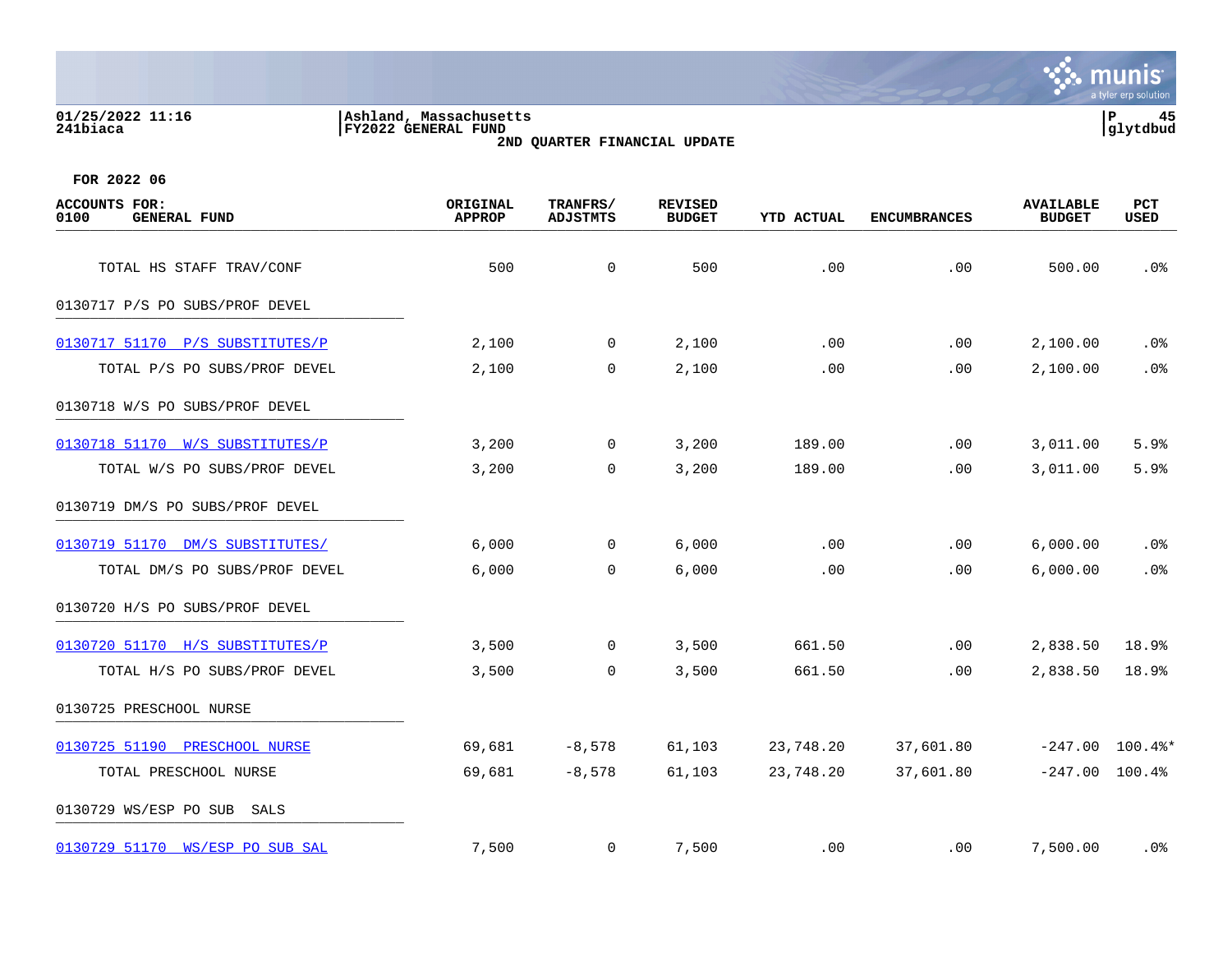### **01/25/2022 11:16 |Ashland, Massachusetts |P 46 241biaca |FY2022 GENERAL FUND |glytdbud 2ND QUARTER FINANCIAL UPDATE**



| <b>ACCOUNTS FOR:</b><br><b>GENERAL FUND</b><br>0100 | ORIGINAL<br><b>APPROP</b> | TRANFRS/<br><b>ADJSTMTS</b> | <b>REVISED</b><br><b>BUDGET</b> | YTD ACTUAL | <b>ENCUMBRANCES</b> | <b>AVAILABLE</b><br><b>BUDGET</b> | PCT<br>USED |
|-----------------------------------------------------|---------------------------|-----------------------------|---------------------------------|------------|---------------------|-----------------------------------|-------------|
| TOTAL WS/ESP PO SUB SALS                            | 7,500                     | $\overline{0}$              | 7,500                           | .00        | .00                 | 7,500.00                          | $.0\%$      |
| 0130740 H/S TECHNOLOGY HARDWARE                     |                           |                             |                                 |            |                     |                                   |             |
| 0130740 55100 H/S TECHNOLOGY HA                     | $\mathbf 0$               | $\overline{0}$              | 0                               | 1,736.00   | .00                 | $-1,736.00$ 100.0%*               |             |
| TOTAL H/S TECHNOLOGY HARDWARE                       | 0                         | $\mathbf 0$                 | 0                               | 1,736.00   | .00                 | $-1,736.00$ 100.0%                |             |
| 0130741 H/S TECHNOLOGY SOFTWARE                     |                           |                             |                                 |            |                     |                                   |             |
| 0130741 55100 H/S TECHNOLOGY SO                     | $\Omega$                  | $\mathbf 0$                 | 0                               | 5,200.00   | .00                 | $-5,200.00$ 100.0%*               |             |
| TOTAL H/S TECHNOLOGY SOFTWARE                       | $\Omega$                  | $\mathbf 0$                 | $\mathbf 0$                     | 5,200.00   | .00                 | $-5,200.00$ 100.0%                |             |
| 0130771 SPED DAY/ASSABET VALLEY COLL                |                           |                             |                                 |            |                     |                                   |             |
| 0130771 53920 SPED DAY/ASSABET                      | 273,000                   | $\overline{0}$              | 273,000                         | 4,134.00   | 22,228.39           | 246,637.61                        | 9.7%        |
| TOTAL SPED DAY/ASSABET VALLEY COLL                  | 273,000                   | $\overline{0}$              | 273,000                         | 4,134.00   | 22, 228.39          | 246,637.61                        | 9.7%        |
| 0130774 CURR & PROF DEV/TRAVEL & EXPEN              |                           |                             |                                 |            |                     |                                   |             |
| 0130774 57170 CURR & PROF DEV/T                     | 4,875                     | $\mathbf{0}$                | 4,875                           | 725.00     | 1,395.00            | 2,755.00                          | 43.5%       |
| TOTAL CURR & PROF DEV/TRAVEL & EXPEN                | 4,875                     | 0                           | 4,875                           | 725.00     | 1,395.00            | 2,755.00                          | 43.5%       |
| 0130775 AM STAFF TRAV/CONF                          |                           |                             |                                 |            |                     |                                   |             |
| 0130775 57170 AM STAFF TRAV/CON                     | 500                       | 0                           | 500                             | 75.00      | .00                 | 425.00                            | 15.0%       |
| TOTAL AM STAFF TRAV/CONF                            | 500                       | 0                           | 500                             | 75.00      | .00                 | 425.00                            | 15.0%       |
| 0130777 PROF DEV SUPPLIES & EXPENSES                |                           |                             |                                 |            |                     |                                   |             |
| 0130777 55100 PROF DEV SUPPLIES                     | 1,000                     | $\mathbf{0}$                | 1,000                           | 23.98      | $.00 \,$            | 976.02                            | 2.4%        |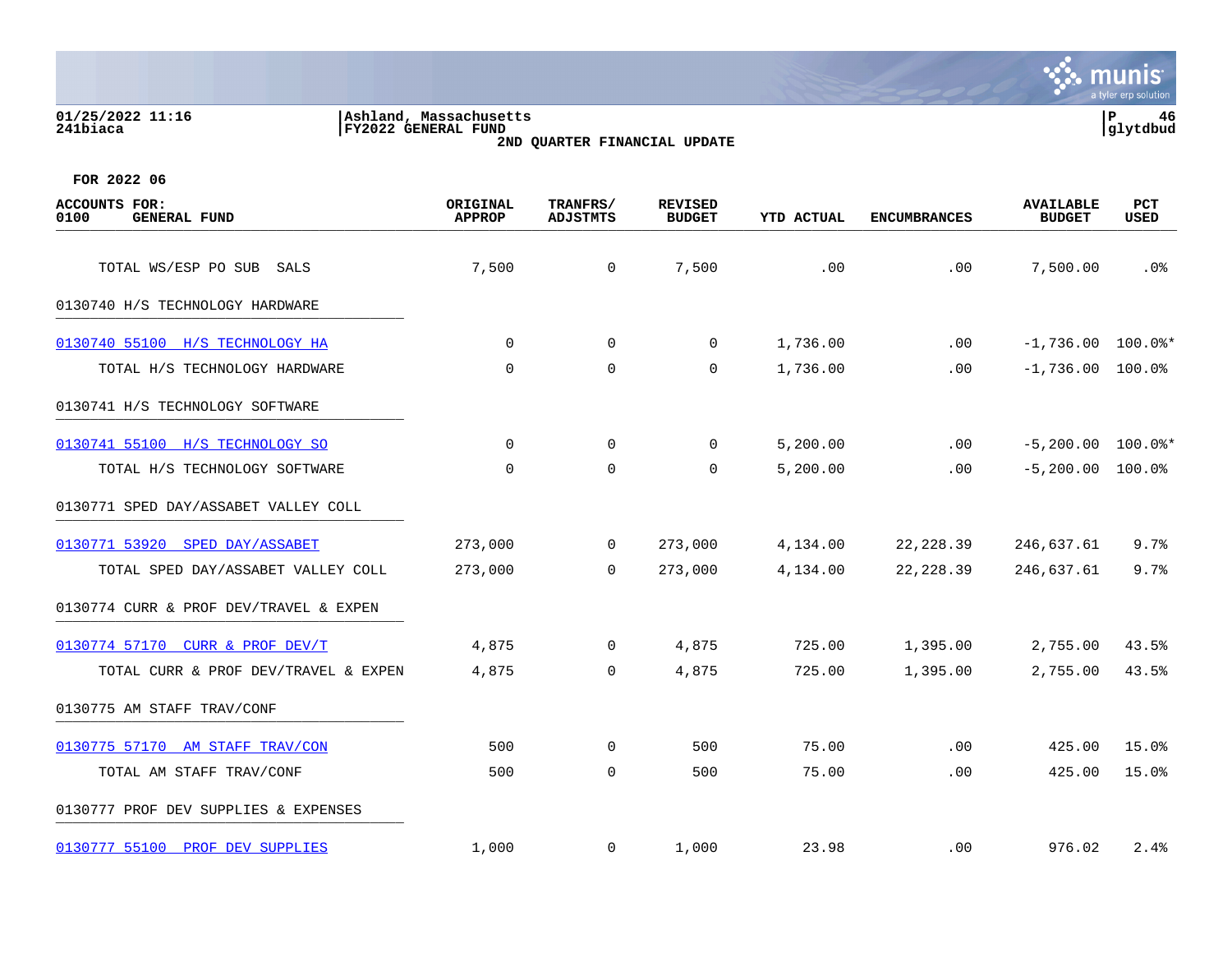### **01/25/2022 11:16 |Ashland, Massachusetts |P 47 241biaca |FY2022 GENERAL FUND |glytdbud 2ND QUARTER FINANCIAL UPDATE**



| <b>ACCOUNTS FOR:</b><br>0100<br><b>GENERAL FUND</b> | ORIGINAL<br><b>APPROP</b> | TRANFRS/<br><b>ADJSTMTS</b> | <b>REVISED</b><br><b>BUDGET</b> | YTD ACTUAL | <b>ENCUMBRANCES</b> | <b>AVAILABLE</b><br><b>BUDGET</b> | PCT<br><b>USED</b> |
|-----------------------------------------------------|---------------------------|-----------------------------|---------------------------------|------------|---------------------|-----------------------------------|--------------------|
| TOTAL PROF DEV SUPPLIES & EXPENSES                  | 1,000                     | 0                           | 1,000                           | 23.98      | .00                 | 976.02                            | 2.4%               |
| 0130780 PROF DEV/COORD/DUES & MEMBERSH              |                           |                             |                                 |            |                     |                                   |                    |
| 0130780 57300 PROF DEV/COORD/DU                     | 1,000                     | $\mathbf 0$                 | 1,000                           | .00        | .00                 | 1,000.00                          | .0%                |
| TOTAL PROF DEV/COORD/DUES & MEMBERSH                | 1,000                     | 0                           | 1,000                           | .00        | .00                 | 1,000.00                          | .0%                |
| 0130794 SPED DAY/DEARBORN SCHOOL                    |                           |                             |                                 |            |                     |                                   |                    |
| 0130794 53920 SPED DAY/DEARBORN                     | $\mathbf 0$               | $\mathbf 0$                 | $\mathbf 0$                     | 14,400.00  | 5,850.00            | $-20, 250.00$                     | $100.0$ *          |
| TOTAL SPED DAY/DEARBORN SCHOOL                      | $\Omega$                  | $\mathbf 0$                 | $\Omega$                        | 14,400.00  | 5,850.00            | $-20, 250.00$ 100.0%              |                    |
| 0130804 AM/S PRINCIPAL                              |                           |                             |                                 |            |                     |                                   |                    |
| 0130804 51170 AM/S PRINCIPAL                        | 133,900                   | 6,100                       | 140,000                         | 74,961.28  | 70,000.06           | $-4,961.34$ 103.5%*               |                    |
| TOTAL AM/S PRINCIPAL                                | 133,900                   | 6,100                       | 140,000                         | 74,961.28  | 70,000.06           | $-4,961.34$ 103.5%                |                    |
| 0130805 AM/S SECRETARY                              |                           |                             |                                 |            |                     |                                   |                    |
| 0130805 51170 AM/S SECRETARY                        | 59,366                    | $-7,856$                    | 51,510                          | 30,587.05  | 25,458.92           | $-4,535.97$ 108.8%*               |                    |
| TOTAL AM/S SECRETARY                                | 59,366                    | $-7,856$                    | 51,510                          | 30,587.05  | 25,458.92           | $-4,535.97$ 108.8%                |                    |
| 0130806 AM/S OFFICE SUPPLIES                        |                           |                             |                                 |            |                     |                                   |                    |
| 0130806 54100 AMS OFFICE SUPPLI                     | 8,900                     | $\mathbf 0$                 | 8,900                           | 2,625.30   | 1,000.00            | 5,274.70                          | 40.7%              |
| TOTAL AM/S OFFICE SUPPLIES                          | 8,900                     | $\mathbf 0$                 | 8,900                           | 2,625.30   | 1,000.00            | 5,274.70                          | 40.7%              |
| 0130808 AMS ADMIN DUES AND MEMBERSHIP               |                           |                             |                                 |            |                     |                                   |                    |
| 0130808 57300 AM/S DUES & MEMBE                     | 1,172                     | 0                           | 1,172                           | 600.00     | .00                 | 572.00                            | 51.2%              |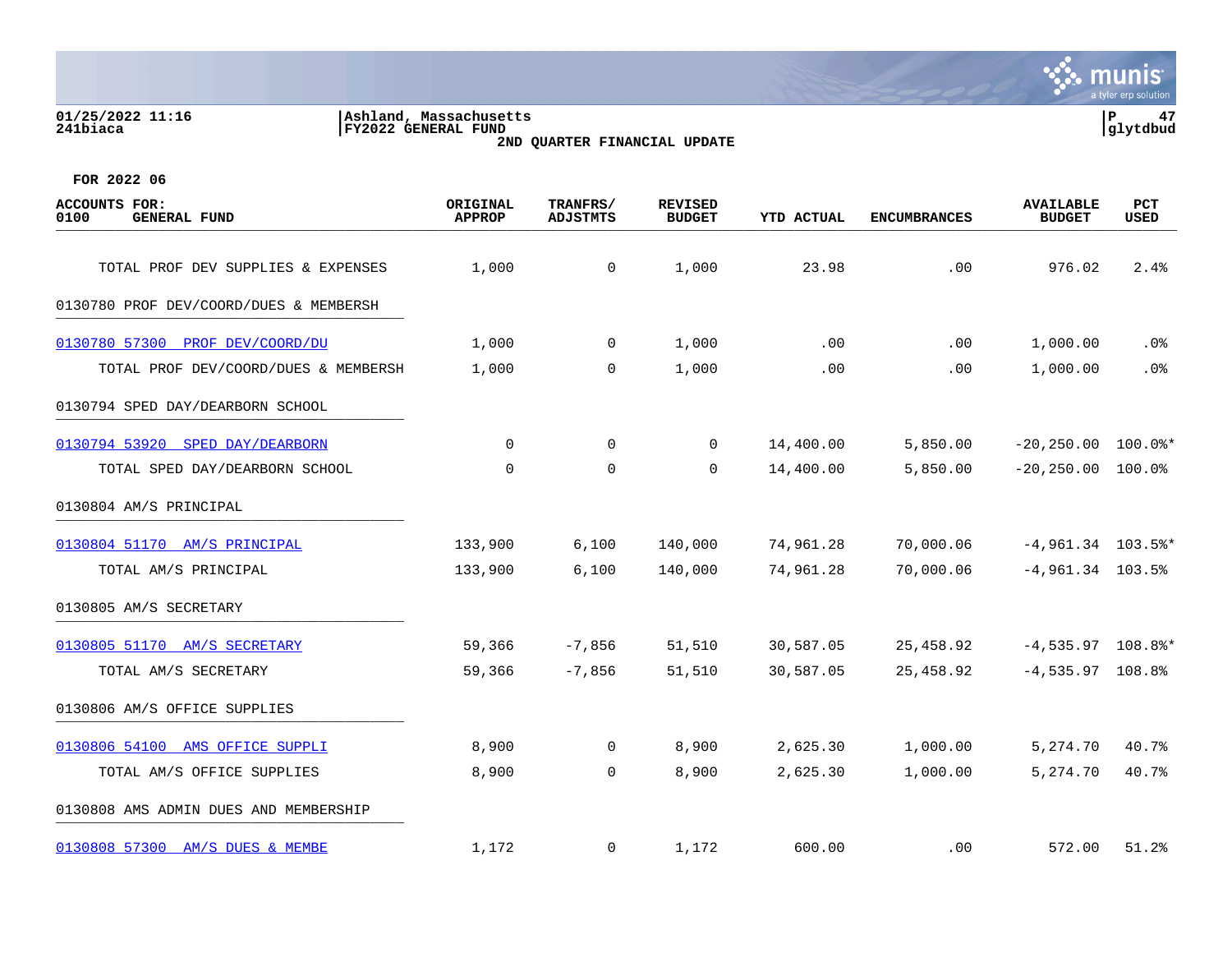| 01/25/2022 11:16<br>241biaca                 | Ashland, Massachusetts<br>FY2022 GENERAL FUND | 2ND QUARTER FINANCIAL UPDATE |                                 |              |                     |                                   | P<br>48<br>glytdbud |
|----------------------------------------------|-----------------------------------------------|------------------------------|---------------------------------|--------------|---------------------|-----------------------------------|---------------------|
| FOR 2022 06                                  |                                               |                              |                                 |              |                     |                                   |                     |
| ACCOUNTS FOR:<br><b>GENERAL FUND</b><br>0100 | ORIGINAL<br><b>APPROP</b>                     | TRANFRS/<br><b>ADJSTMTS</b>  | <b>REVISED</b><br><b>BUDGET</b> | YTD ACTUAL   | <b>ENCUMBRANCES</b> | <b>AVAILABLE</b><br><b>BUDGET</b> | <b>PCT</b><br>USED  |
| TOTAL AMS ADMIN DUES AND MEMBERSHIP          | 1,172                                         | 0                            | 1,172                           | 600.00       | .00                 | 572.00                            | 51.2%               |
| 0130809 AM/S INSTR SUPPLIES/UNDISTRIBU       |                                               |                              |                                 |              |                     |                                   |                     |
| 0130809 55100 AM/S IS/UNDISTRIB              | 7,260                                         | 0                            | 7,260                           | 5,443.27     | 470.62              | 1,346.11                          | 81.5%               |
| TOTAL AM/S INSTR SUPPLIES/UNDISTRIBU         | 7,260                                         | 0                            | 7,260                           | 5,443.27     | 470.62              | 1,346.11                          | 81.5%               |
| 0130813 AM/S SALARIES TEACHERS               |                                               |                              |                                 |              |                     |                                   |                     |
| 0130813 51170 AM/S SALARIES TEA              | 3, 115, 676                                   | $-172,576$                   | 2,943,100                       | 1,146,597.98 | 1,828,834.15        | $-32,332.13$ 101.1%*              |                     |
| TOTAL AM/S SALARIES TEACHERS                 | 3,115,676                                     | $-172,576$                   | 2,943,100                       | 1,146,597.98 | 1,828,834.15        | $-32,332.13$ 101.1%               |                     |
| 0130814 AM/S PO SUB SALARIES                 |                                               |                              |                                 |              |                     |                                   |                     |
| 0130814 51170 AM/S SALARIES SUB              | 20,000                                        | 0                            | 20,000                          | 1,039.50     | .00                 | 18,960.50                         | 5.2%                |
| TOTAL AM/S PO SUB SALARIES                   | 20,000                                        | $\mathbf 0$                  | 20,000                          | 1,039.50     | .00                 | 18,960.50                         | 5.2%                |
| 0130815 AM/S PO MCAS TUTORS SALS             |                                               |                              |                                 |              |                     |                                   |                     |
| 0130815 51170 AM/S PO MCAS TUTO              | 1,500                                         | 0                            | 1,500                           | .00          | .00                 | 1,500.00                          | .0%                 |
| TOTAL AM/S PO MCAS TUTORS SALS               | 1,500                                         | 0                            | 1,500                           | .00          | .00                 | 1,500.00                          | .0%                 |
| 0130817 AM/S INSTRUCTIONAL EQUIPMENT         |                                               |                              |                                 |              |                     |                                   |                     |
| 0130817 55100 AMS/INSTR EQUIP                | 9,300                                         | 0                            | 9,300                           | 2,425.70     | 190.36              | 6,683.94                          | 28.1%               |
| TOTAL AM/S INSTRUCTIONAL EQUIPMENT           | 9,300                                         | 0                            | 9,300                           | 2,425.70     | 190.36              | 6,683.94                          | 28.1%               |
| 0130818 AM/S PO SUBS/PROF DEVEL              |                                               |                              |                                 |              |                     |                                   |                     |
| 0130818 51170 AM/S SUBSTITUTES/              | 5,500                                         | 0                            | 5,500                           | .00          | .00                 | 5,500.00                          | .0 <sub>8</sub>     |

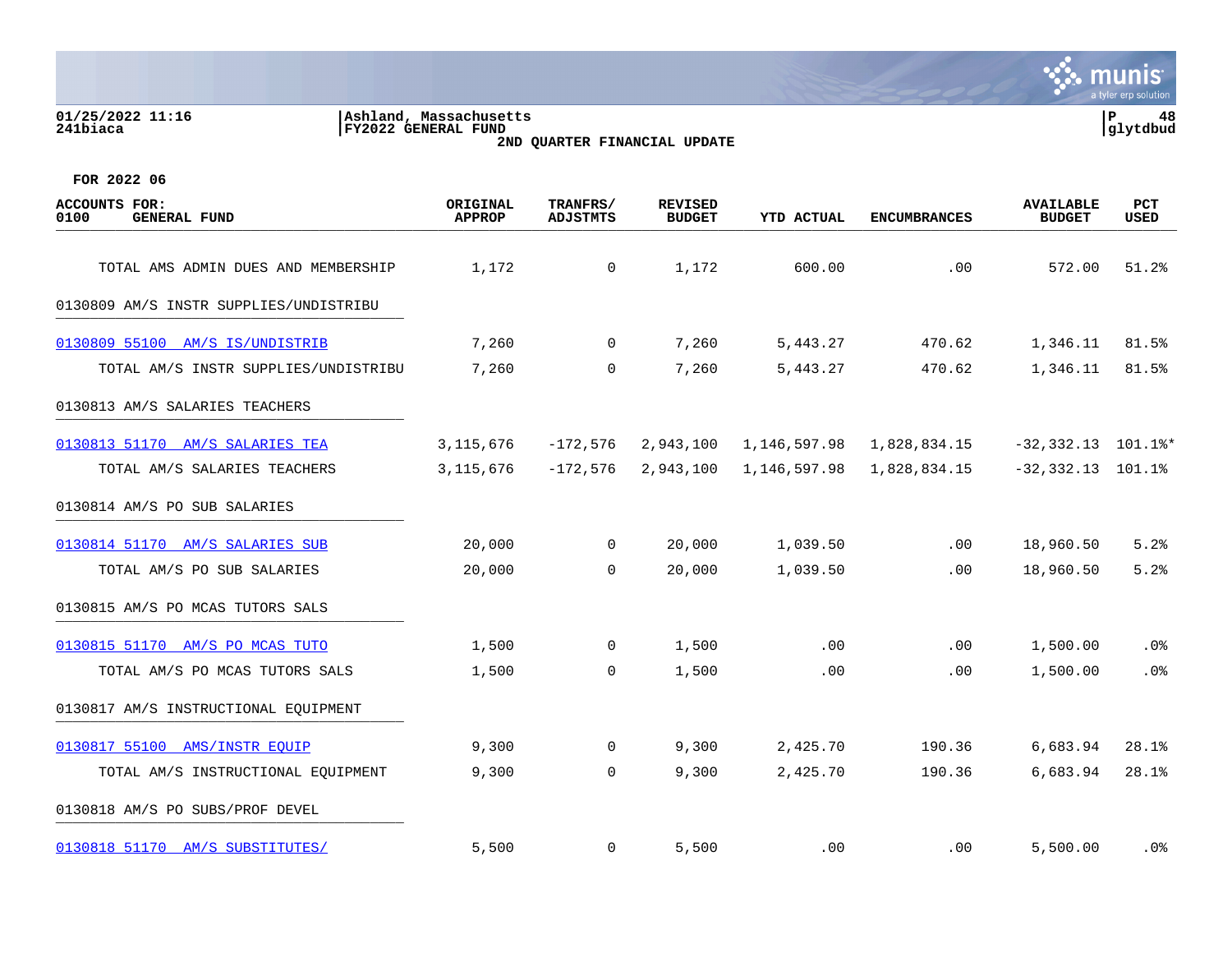**01/25/2022 11:16 |Ashland, Massachusetts |P 49 241biaca |FY2022 GENERAL FUND |glytdbud**





| <b>ACCOUNTS FOR:</b><br>0100<br><b>GENERAL FUND</b> | ORIGINAL<br><b>APPROP</b> | TRANFRS/<br><b>ADJSTMTS</b> | <b>REVISED</b><br><b>BUDGET</b> | <b>YTD ACTUAL</b> | <b>ENCUMBRANCES</b> | <b>AVAILABLE</b><br><b>BUDGET</b> | <b>PCT</b><br>USED |
|-----------------------------------------------------|---------------------------|-----------------------------|---------------------------------|-------------------|---------------------|-----------------------------------|--------------------|
| TOTAL AM/S PO SUBS/PROF DEVEL                       | 5,500                     | 0                           | 5,500                           | .00               | .00                 | 5,500.00                          | $.0\%$             |
| 0130824 AM/S GUIDANCE SECRETARY                     |                           |                             |                                 |                   |                     |                                   |                    |
| 0130824 51170 AM/S GUIDANCE SEC                     | 49,613                    | $\mathbf 0$                 | 49,613                          | 19,471.50         | 29,514.50           | 627.00                            | 98.7%              |
| TOTAL AM/S GUIDANCE SECRETARY                       | 49,613                    | $\mathbf 0$                 | 49,613                          | 19,471.50         | 29,514.50           | 627.00                            | 98.7%              |
| 0130825 AM/S GUIDANCE SUPPLIES                      |                           |                             |                                 |                   |                     |                                   |                    |
| 0130825 55100 AM/S GUIDANCE SUP                     | 300                       | $\overline{0}$              | 300                             | .00               | .00                 | 300.00                            | .0%                |
| TOTAL AM/S GUIDANCE SUPPLIES                        | 300                       | $\mathbf 0$                 | 300                             | .00               | .00                 | 300.00                            | .0%                |
| 0130826 AM/S EXTRACURRICULAR SALARIES               |                           |                             |                                 |                   |                     |                                   |                    |
| 0130826 51190 AM/S EXTRACURRICU                     | 20,000                    | $\mathsf{O}$                | 20,000                          | 6,522.00          | 1,479.00            | 11,999.00                         | 40.0%              |
| TOTAL AM/S EXTRACURRICULAR SALARIES                 | 20,000                    | $\Omega$                    | 20,000                          | 6,522.00          | 1,479.00            | 11,999.00                         | 40.0%              |
| 0130827 AM/S EQUIPMENT REPAIRS                      |                           |                             |                                 |                   |                     |                                   |                    |
| 0130827 52410 AM/S EOUIPMENT RE                     | 6,000                     | $\overline{0}$              | 6,000                           | 1,000.00          | 2,700.00            | 2,300.00                          | 61.7%              |
| TOTAL AM/S EQUIPMENT REPAIRS                        | 6,000                     | $\mathbf 0$                 | 6,000                           | 1,000.00          | 2,700.00            | 2,300.00                          | 61.7%              |
| 0130833 AM/S GUIDANCE COUNSELOR                     |                           |                             |                                 |                   |                     |                                   |                    |
| 0130833 51170 AM/S GUIDANCE COU                     | 262,154                   | 1,386                       | 263,540                         | 104,222.80        | 154,426.40          | 4,890.80                          | 98.1%              |
| TOTAL AM/S GUIDANCE COUNSELOR                       | 262,154                   | 1,386                       | 263,540                         | 104,222.80        | 154,426.40          | 4,890.80                          | 98.1%              |
| 0130835 SPED I/S SUPPLIES - HIGH                    |                           |                             |                                 |                   |                     |                                   |                    |
| 0130835 55150 SPED I/S - HIGH S                     | 1,800                     | $\mathbf{0}$                | 1,800                           | 536.99            | $.00 \,$            | 1,263.01                          | 29.8%              |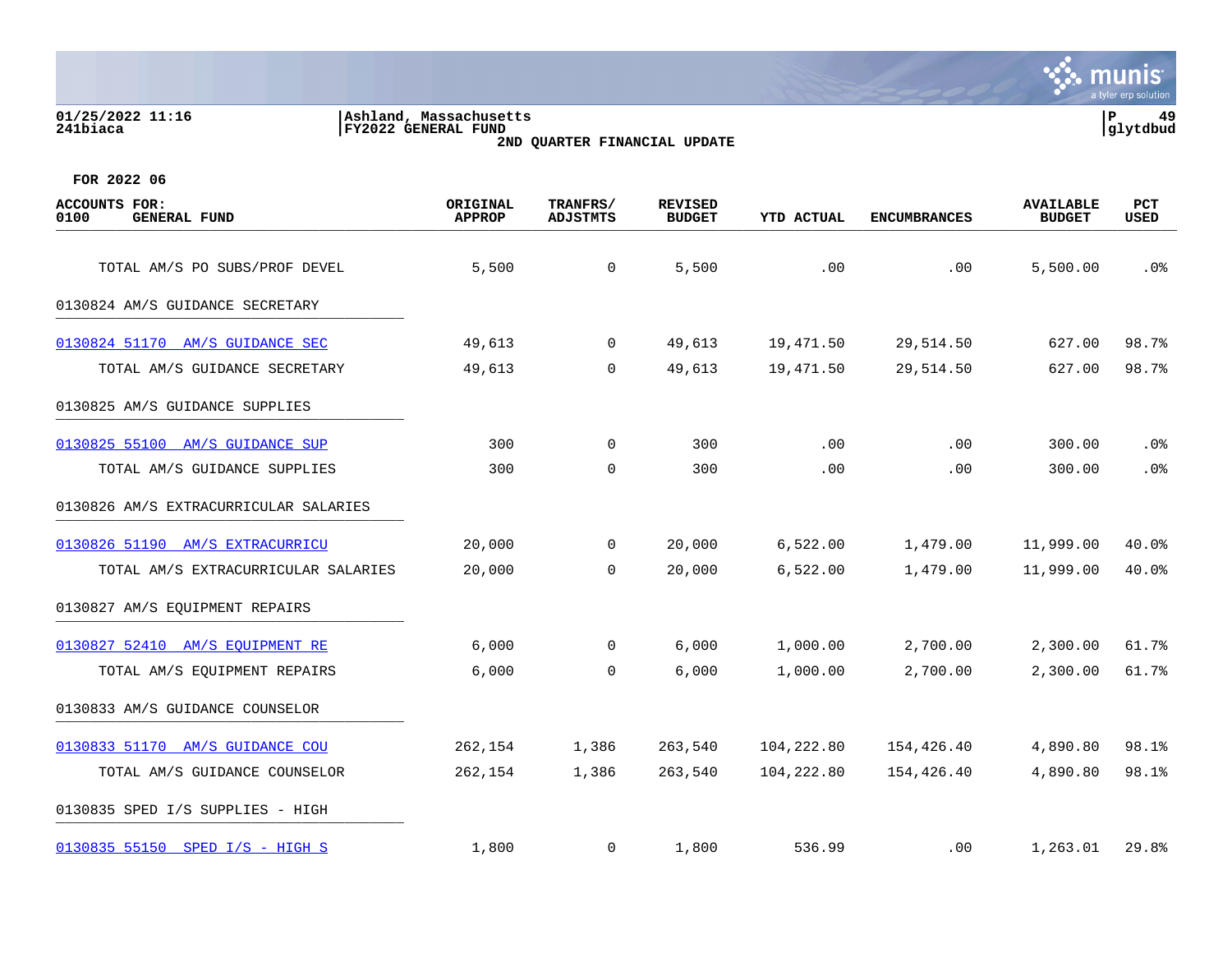## **01/25/2022 11:16 |Ashland, Massachusetts |P 50 241biaca |FY2022 GENERAL FUND |glytdbud 2ND QUARTER FINANCIAL UPDATE**



| ACCOUNTS FOR:<br>0100<br><b>GENERAL FUND</b> | ORIGINAL<br><b>APPROP</b> | TRANFRS/<br><b>ADJSTMTS</b> | <b>REVISED</b><br><b>BUDGET</b> | <b>YTD ACTUAL</b> | <b>ENCUMBRANCES</b> | <b>AVAILABLE</b><br><b>BUDGET</b> | <b>PCT</b><br>USED |
|----------------------------------------------|---------------------------|-----------------------------|---------------------------------|-------------------|---------------------|-----------------------------------|--------------------|
| TOTAL SPED I/S SUPPLIES - HIGH               | 1,800                     | $\overline{0}$              | 1,800                           | 536.99            | .00                 | 1,263.01                          | 29.8%              |
| 0130836 SPED I/S SUPPLIES - MIDDLE SCH       |                           |                             |                                 |                   |                     |                                   |                    |
| 0130836 55150 SPED I/S - MIDDLE              | 2,700                     | $\mathbf 0$                 | 2,700                           | 2,495.97          | 204.03              |                                   | $.00 100.0$ %      |
| TOTAL SPED I/S SUPPLIES - MIDDLE SCH         | 2,700                     | $\mathbf 0$                 | 2,700                           | 2,495.97          | 204.03              | .00                               | 100.0%             |
| 0130837 SPED I/S SUPPLIES MINDESS            |                           |                             |                                 |                   |                     |                                   |                    |
| 0130837 55150 SPED I/S DMS                   | 2,899                     | $\mathbf 0$                 | 2,899                           | 235.54            | .00                 | 2,663.46                          | 8.1%               |
| TOTAL SPED I/S SUPPLIES MINDESS              | 2,899                     | $\mathbf 0$                 | 2,899                           | 235.54            | .00                 | 2,663.46                          | 8.1%               |
| 0130838 SPED I/S SUPPLIES - WARREN           |                           |                             |                                 |                   |                     |                                   |                    |
| 0130838 55150 SPED I/S SUPPLIES              | 2,400                     | $\mathsf{O}$                | 2,400                           | 2,031.02          | 310.15              | 58.83                             | 97.5%              |
| TOTAL SPED I/S SUPPLIES - WARREN             | 2,400                     | $\Omega$                    | 2,400                           | 2,031.02          | 310.15              | 58.83                             | 97.5%              |
| 0130839 SPED I/S SUPPLIES - PITTAWAY         |                           |                             |                                 |                   |                     |                                   |                    |
| 0130839 55150 SPED I/S SUPPLIES              | 900                       | $\mathbf 0$                 | 900                             | 536.25            | .00                 | 363.75                            | 59.6%              |
| TOTAL SPED I/S SUPPLIES - PITTAWAY           | 900                       | $\mathbf 0$                 | 900                             | 536.25            | .00                 | 363.75                            | 59.6%              |
| 0130841 MAINT AM/S HEAT                      |                           |                             |                                 |                   |                     |                                   |                    |
| 0130841 52100 MAINT AM/S HEAT                | 55,000                    | $\overline{0}$              | 55,000                          | 19,228.65         | 35,771.35           | $.00 \,$                          | 100.0%             |
| TOTAL MAINT AM/S HEAT                        | 55,000                    | $\Omega$                    | 55,000                          | 19,228.65         | 35,771.35           | .00                               | 100.0%             |
| 0130842 AM/S ELECTRICITY                     |                           |                             |                                 |                   |                     |                                   |                    |
| 0130842 52100 AM/S ELECTRICITY               | 86,000                    | $\mathbf 0$                 | 86,000                          | 47,459.06         | 67,540.94           | $-29,000.00$ $133.7$ <sup>*</sup> |                    |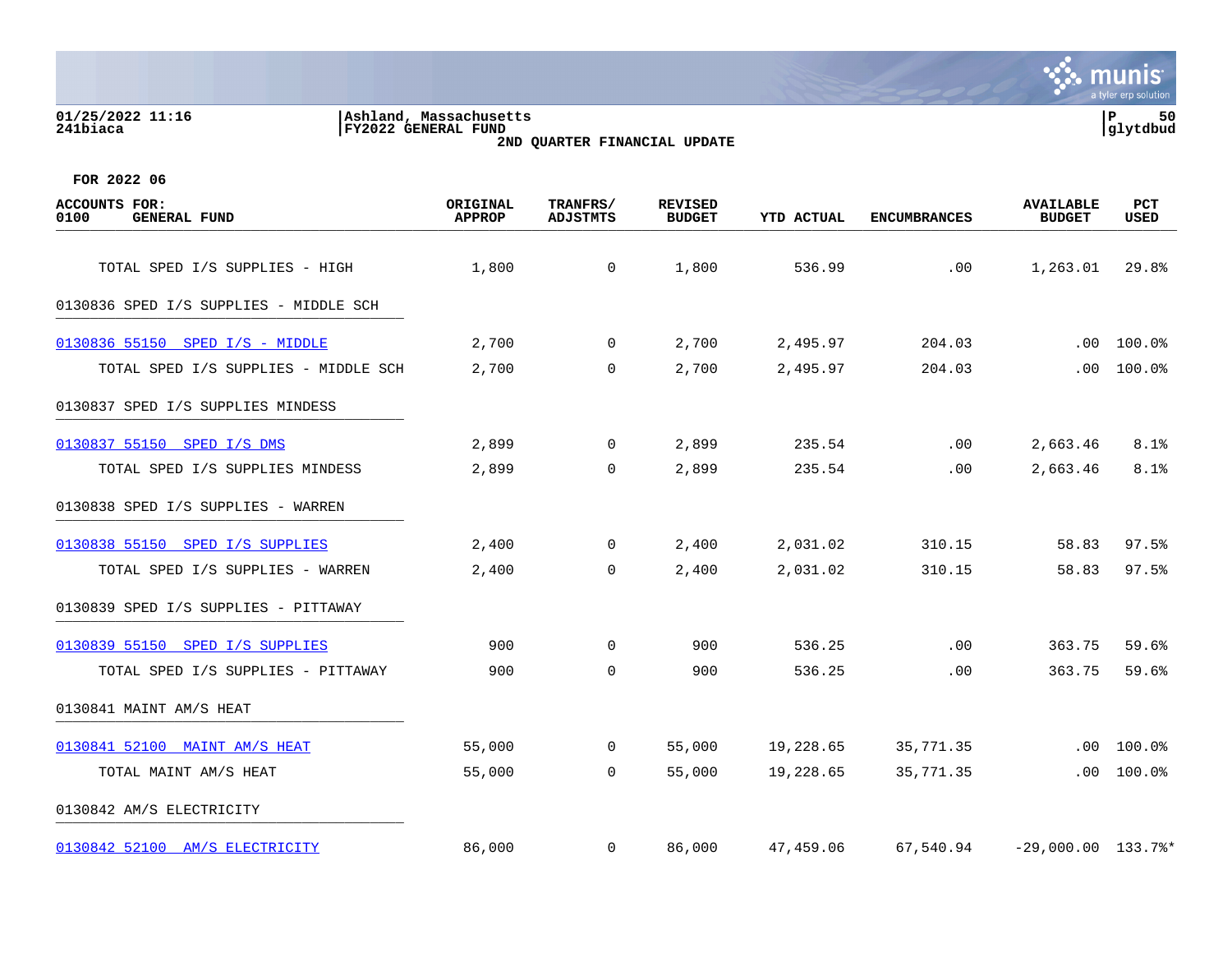| 01/25/2022 11:16<br>241biaca                        | Ashland, Massachusetts<br>FY2022 GENERAL FUND | 2ND QUARTER FINANCIAL UPDATE |                                 |                   |                     |                                   | P.<br>51<br>glytdbud |
|-----------------------------------------------------|-----------------------------------------------|------------------------------|---------------------------------|-------------------|---------------------|-----------------------------------|----------------------|
| FOR 2022 06                                         |                                               |                              |                                 |                   |                     |                                   |                      |
| <b>ACCOUNTS FOR:</b><br>0100<br><b>GENERAL FUND</b> | ORIGINAL<br><b>APPROP</b>                     | TRANFRS/<br><b>ADJSTMTS</b>  | <b>REVISED</b><br><b>BUDGET</b> | <b>YTD ACTUAL</b> | <b>ENCUMBRANCES</b> | <b>AVAILABLE</b><br><b>BUDGET</b> | PCT<br><b>USED</b>   |
| TOTAL AM/S ELECTRICITY                              | 86,000                                        | 0                            | 86,000                          | 47,459.06         | 67,540.94           | $-29,000.00$ 133.7%               |                      |
| 0130843 AM/S TELEPHONE                              |                                               |                              |                                 |                   |                     |                                   |                      |
| 0130843 53410 AM/S TELEPHONE                        | 650                                           | 0                            | 650                             | 166.08            | 339.72              | 144.20                            | 77.8%                |
| TOTAL AM/S TELEPHONE                                | 650                                           | $\mathbf 0$                  | 650                             | 166.08            | 339.72              | 144.20                            | 77.8%                |
| 0130846 AM/S AWARDS                                 |                                               |                              |                                 |                   |                     |                                   |                      |
| 0130846 55800 AM/S AWARDS                           | 300                                           | 0                            | 300                             | .00               | .00                 | 300.00                            | .0 <sub>8</sub>      |
| TOTAL AM/S AWARDS                                   | 300                                           | 0                            | 300                             | .00               | .00                 | 300.00                            | .0 <sub>8</sub>      |
| 0130847 SPED AM/S TEACHER SALARIES                  |                                               |                              |                                 |                   |                     |                                   |                      |
| 0130847 51180 SPED AM/S TEACHER                     | 809,718                                       | 191                          | 809,909                         | 313,380.10        | 496,528.16          |                                   | $.74$ 100.0%         |
| TOTAL SPED AM/S TEACHER SALARIES                    | 809,718                                       | 191                          | 809,909                         | 313,380.10        | 496,528.16          |                                   | $.74$ 100.0%         |
| 0130848 SPED AM/S PSYCHOLOGICAL SALARY              |                                               |                              |                                 |                   |                     |                                   |                      |
| 0130848 51180 SPED AM/S PSYCHOL                     | 148,191                                       | $-14,221$                    | 133,970                         | 28,077.16         | 41,953.68           | 63,939.16                         | 52.3%                |
| TOTAL SPED AM/S PSYCHOLOGICAL SALARY                | 148,191                                       | $-14,221$                    | 133,970                         | 28,077.16         | 41,953.68           | 63,939.16                         | 52.3%                |
| 0130849 SPED AMS PO SUB TEACH SALS                  |                                               |                              |                                 |                   |                     |                                   |                      |
| 0130849 51180 SPED AM/S SUB TEA                     | 5,500                                         | 0                            | 5,500                           | 189.00            | .00                 | 5,311.00                          | 3.4%                 |
| TOTAL SPED AMS PO SUB TEACH SALS                    | 5,500                                         | 0                            | 5,500                           | 189.00            | .00                 | 5,311.00                          | 3.4%                 |
| 0130850 SPED AM/S TEACHER AIDES                     |                                               |                              |                                 |                   |                     |                                   |                      |
| 0130850 51180 SPED AM/S TEACHER                     | 325,843                                       | $-32,521$                    | 293,322                         | 110,701.45        | 164,334.97          | 18,285.58                         | 93.8%                |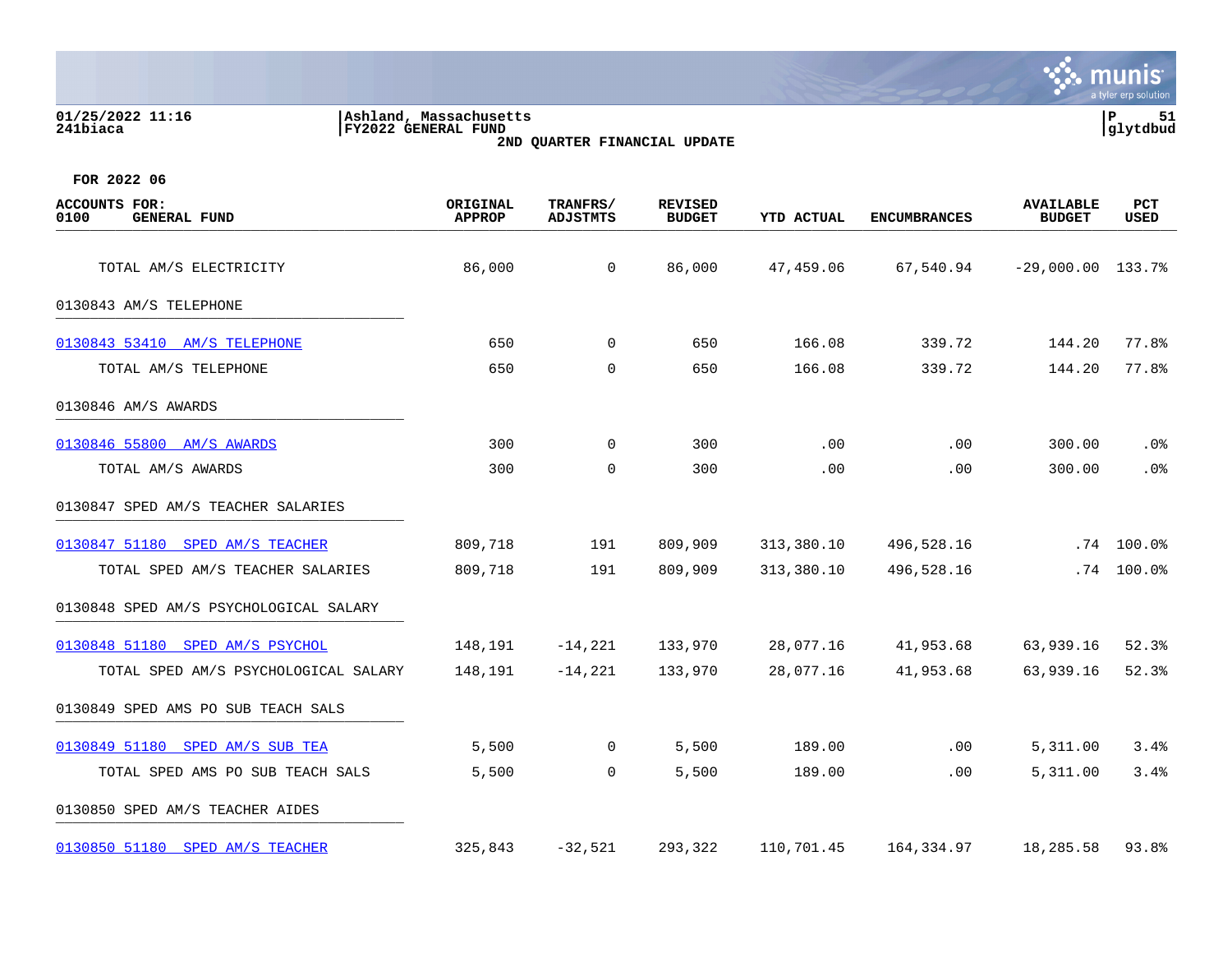|                                                     |                                               |                              |                                 |                   |                     |                                   | a tyler erp solution |
|-----------------------------------------------------|-----------------------------------------------|------------------------------|---------------------------------|-------------------|---------------------|-----------------------------------|----------------------|
| 01/25/2022 11:16<br>241biaca                        | Ashland, Massachusetts<br>FY2022 GENERAL FUND | 2ND QUARTER FINANCIAL UPDATE |                                 |                   |                     |                                   | ΙP<br>52<br>glytdbud |
| FOR 2022 06                                         |                                               |                              |                                 |                   |                     |                                   |                      |
| <b>ACCOUNTS FOR:</b><br>0100<br><b>GENERAL FUND</b> | ORIGINAL<br><b>APPROP</b>                     | TRANFRS/<br><b>ADJSTMTS</b>  | <b>REVISED</b><br><b>BUDGET</b> | <b>YTD ACTUAL</b> | <b>ENCUMBRANCES</b> | <b>AVAILABLE</b><br><b>BUDGET</b> | PCT<br>USED          |
| TOTAL SPED AM/S TEACHER AIDES                       | 325,843                                       | $-32,521$                    | 293,322                         | 110,701.45        | 164,334.97          | 18,285.58                         | 93.8%                |
| 0130851 SPED COORDINATOR/AMS                        |                                               |                              |                                 |                   |                     |                                   |                      |
| 0130851 51180 SPED COORDINATOR/                     | 64,419                                        | 7,081                        | 71,500                          | 41,505.00         | 31,923.05           | $-1,928.05$ 102.7%*               |                      |
| TOTAL SPED COORDINATOR/AMS                          | 64,419                                        | 7,081                        | 71,500                          | 41,505.00         | 31,923.05           | $-1,928.05$                       | 102.7%               |
| 0130864 H/S TEXT/ENGLISH                            |                                               |                              |                                 |                   |                     |                                   |                      |
| 0130864 55100 H/S TEXT/ENGLISH                      | 5,375                                         | 0                            | 5,375                           | 2,226.03          | 36.47               | 3,112.50                          | 42.1%                |
| TOTAL H/S TEXT/ENGLISH                              | 5,375                                         | $\mathbf 0$                  | 5,375                           | 2,226.03          | 36.47               | 3,112.50                          | 42.1%                |
| 0130865 H/S TEXT/MATH                               |                                               |                              |                                 |                   |                     |                                   |                      |
| 0130865 55100 H/S TEXT/MATH                         | 2,000                                         | 0                            | 2,000                           | 850.00            | .00                 | 1,150.00                          | 42.5%                |
| TOTAL H/S TEXT/MATH                                 | 2,000                                         | 0                            | 2,000                           | 850.00            | .00                 | 1,150.00                          | 42.5%                |
| 0130866 H/S TEXT/SCIENCE                            |                                               |                              |                                 |                   |                     |                                   |                      |
| 0130866 55100 H/S TEXT/SCIENCE                      | 2,125                                         | 0                            | 2,125                           | 3,084.93          | .00                 |                                   | $-959.93$ 145.2%*    |
| TOTAL H/S TEXT/SCIENCE                              | 2,125                                         | $\mathbf 0$                  | 2,125                           | 3,084.93          | .00                 | $-959.93$ 145.2%                  |                      |
| 0130867 H/S TEXT/SOCIAL STUDIES                     |                                               |                              |                                 |                   |                     |                                   |                      |
| 0130867 55100 H/S TEXT/SOCIAL S                     | 7,200                                         | $\mathbf 0$                  | 7,200                           | 5,595.43          | 44.24               | 1,560.33                          | 78.3%                |
| TOTAL H/S TEXT/SOCIAL STUDIES                       | 7,200                                         | $\mathbf 0$                  | 7,200                           | 5,595.43          | 44.24               | 1,560.33                          | 78.3%                |
| 0130868 H/S TEXT/ART                                |                                               |                              |                                 |                   |                     |                                   |                      |
| 0130868 55100 H/S TEXT/ART                          | 2,000                                         | 0                            | 2,000                           | .00               | .00                 | 2,000.00                          | $.0\%$               |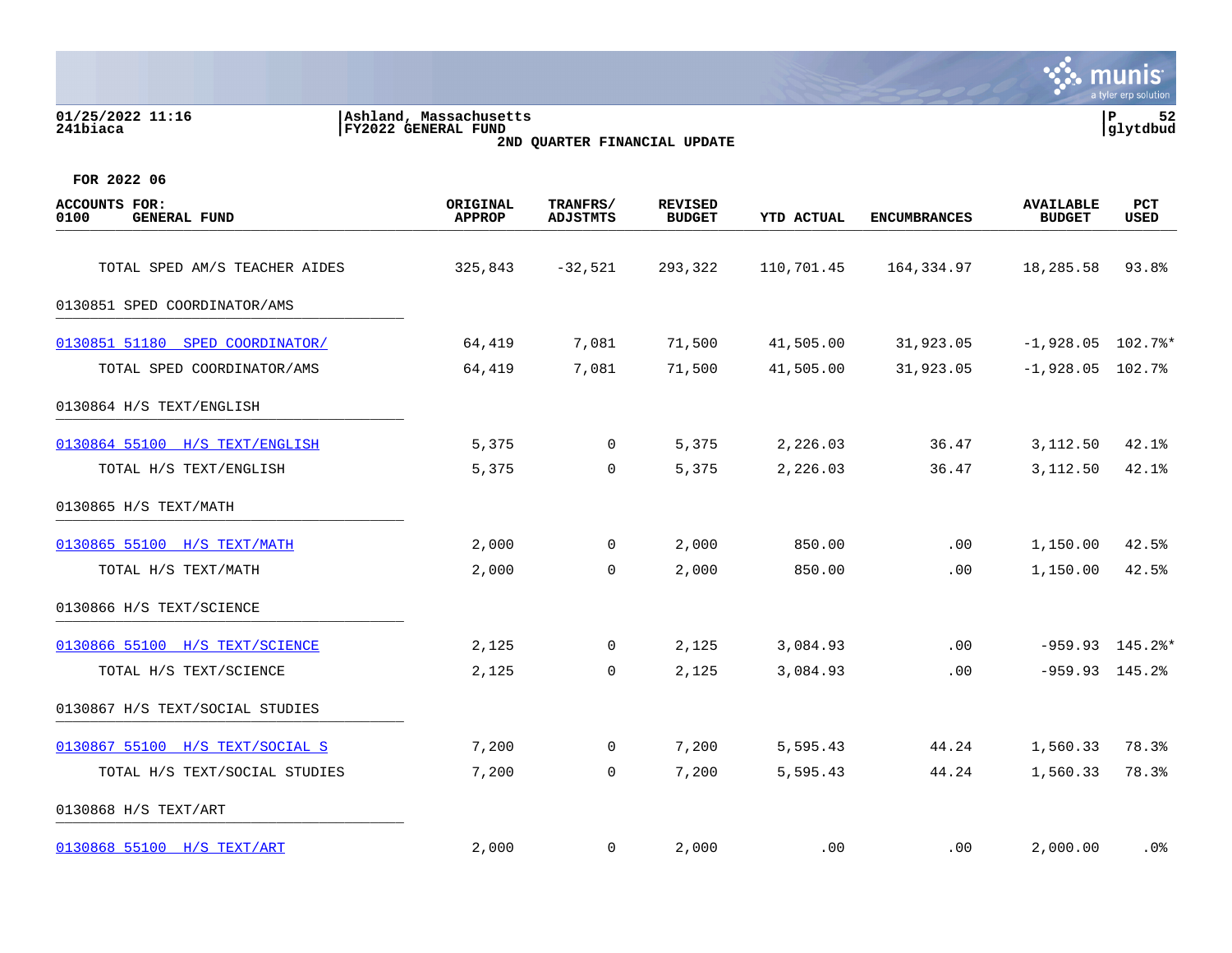| 01/25/2022 11:16<br>241biaca                           | Ashland, Massachusetts<br>FY2022 GENERAL FUND<br>2ND QUARTER FINANCIAL UPDATE |                             |                                 |                   |                     |                                   |             |
|--------------------------------------------------------|-------------------------------------------------------------------------------|-----------------------------|---------------------------------|-------------------|---------------------|-----------------------------------|-------------|
| FOR 2022 06                                            |                                                                               |                             |                                 |                   |                     |                                   |             |
| <b>ACCOUNTS</b><br>FOR:<br>0100<br><b>GENERAL FUND</b> | ORIGINAL<br><b>APPROP</b>                                                     | TRANFRS/<br><b>ADJSTMTS</b> | <b>REVISED</b><br><b>BUDGET</b> | <b>YTD ACTUAL</b> | <b>ENCUMBRANCES</b> | <b>AVAILABLE</b><br><b>BUDGET</b> | PCT<br>USED |
| TOTAL H/S TEXT/ART                                     | 2,000                                                                         | $\mathbf 0$                 | 2,000                           | .00               | .00                 | 2,000.00                          | $.0\%$      |
| 0130872 H/S TEXT/WORLD LANGUAGE                        |                                                                               |                             |                                 |                   |                     |                                   |             |
| 0130872 55100 H/S TEXT/WORLD LA                        | 2,500                                                                         | $\mathbf 0$                 | 2,500                           | 2,429.10          | .00                 | 70.90                             | 97.2%       |
| TOTAL H/S TEXT/WORLD LANGUAGE                          | 2,500                                                                         | 0                           | 2,500                           | 2,429.10          | .00                 | 70.90                             | 97.2%       |

| 1011111 11/0 11111, NORTH MARGONOL    | 4,999       |                | 4,900       | 2,12 <i>2</i> .10 | $\cdot$ $\circ$ $\circ$ | , , , , , ,          | <i>-</i>           |
|---------------------------------------|-------------|----------------|-------------|-------------------|-------------------------|----------------------|--------------------|
| 0130880 S/W NEW POSITIONS             |             |                |             |                   |                         |                      |                    |
| 0130880 51170 S/W NEW POSITIONS       | 85,000      | $-85,000$      | 0           | .00               | .00                     | .00                  | .0%                |
| TOTAL S/W NEW POSITIONS               | 85,000      | $-85,000$      | $\mathbf 0$ | .00               | .00                     | .00                  | $.0\%$             |
| 0130907 MAINT AM/S BLDG REPAIR SUPPLI |             |                |             |                   |                         |                      |                    |
| 0130907 52410 MAINT AM/S BLDG R       | 10,000      | $\overline{0}$ | 10,000      | 1,500.00          | .00                     | 8,500.00             | 15.0%              |
| TOTAL MAINT AM/S BLDG REPAIR SUPPLI   | 10,000      | $\overline{0}$ | 10,000      | 1,500.00          | .00                     | 8,500.00             | 15.0%              |
| 0130914 AM/S NETWORKING & TELECOMM    |             |                |             |                   |                         |                      |                    |
| 0130914 52410 AM/S NETWORKING &       | $\mathbf 0$ | $\mathbf 0$    | 0           | $-730.00$         | .00                     | 730.00               | $100.0$ $^{\circ}$ |
| TOTAL AM/S NETWORKING & TELECOMM      | $\mathbf 0$ | $\mathbf 0$    | 0           | $-730.00$         | .00                     | 730.00               | 100.0%             |
| 0130915 H/S NETWORKING & TELECOMM     |             |                |             |                   |                         |                      |                    |
| 0130915 52410 H/S NETWORKING &        | $\mathbf 0$ | 0              | 0           | 20,132.00         | 19,500.00               | $-39,632.00$ 100.0%* |                    |

TOTAL H/S NETWORKING & TELECOMM 0 0 0 20,132.00 19,500.00 -39,632.00 100.0%

 $0130926$  53900 C/O TECHNOLOGY SE 0 0 0 0 2,304.95 559.93 -2,864.88 100.0%\*

0130926 C/O TECHNOLOGY SERVICES \_\_\_\_\_\_\_\_\_\_\_\_\_\_\_\_\_\_\_\_\_\_\_\_\_\_\_\_\_\_\_\_\_\_\_\_\_\_\_\_\_

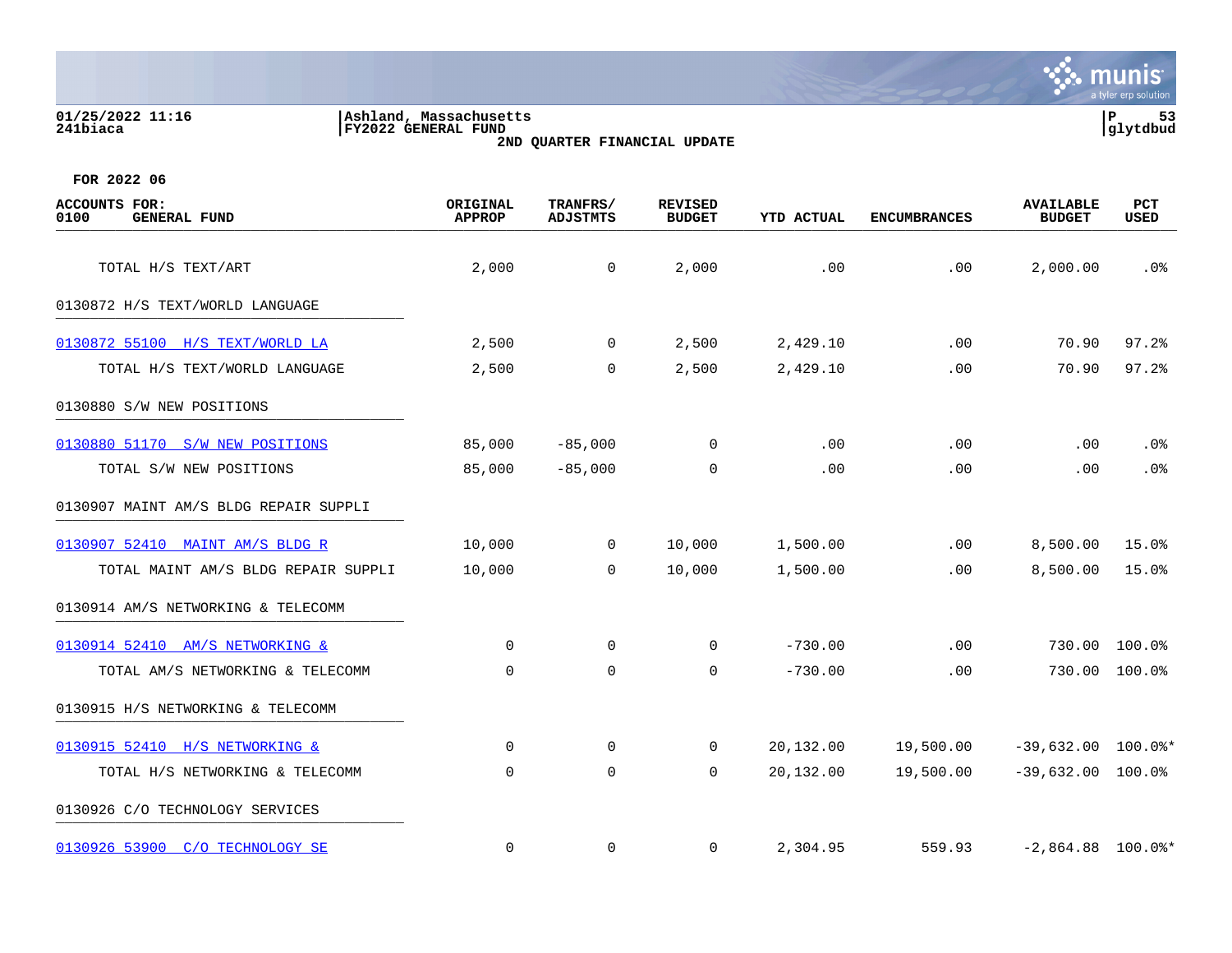| 01/25/2022 11:16<br>241biaca                        | Ashland, Massachusetts<br>FY2022 GENERAL FUND<br>2ND QUARTER FINANCIAL UPDATE |                                    |                                 |            |                     |                                   |             |  |
|-----------------------------------------------------|-------------------------------------------------------------------------------|------------------------------------|---------------------------------|------------|---------------------|-----------------------------------|-------------|--|
| FOR 2022 06                                         |                                                                               |                                    |                                 |            |                     |                                   |             |  |
| <b>ACCOUNTS FOR:</b><br>0100<br><b>GENERAL FUND</b> | ORIGINAL<br><b>APPROP</b>                                                     | <b>TRANFRS/</b><br><b>ADJSTMTS</b> | <b>REVISED</b><br><b>BUDGET</b> | YTD ACTUAL | <b>ENCUMBRANCES</b> | <b>AVAILABLE</b><br><b>BUDGET</b> | PCT<br>USED |  |
| TOTAL C/O TECHNOLOGY SERVICES                       | 0                                                                             | 0                                  | 0                               | 2,304.95   | 559.93              | $-2,864.88$ 100.0%                |             |  |
| 0130928 DW ELL MATERIALS                            |                                                                               |                                    |                                 |            |                     |                                   |             |  |
| 0130928 55100 DW ELL MATERIALS                      | 1,050                                                                         | $\overline{0}$                     | 1,050                           | 868.23     | 181.77              | .00                               | 100.0%      |  |
| TOTAL DW ELL MATERIALS                              | 1,050                                                                         | 0                                  | 1,050                           | 868.23     | 181.77              | .00                               | 100.0%      |  |
| 0130930 C/O SECRETARY/BOOKKEEPER                    |                                                                               |                                    |                                 |            |                     |                                   |             |  |
| 0130930 51110<br>C/0 SECRETARY/BOO                  | 166,375                                                                       | 3,694                              | 170,069                         | 87,087.06  | 81,063.87           | 1,918.07                          | 98.9%       |  |
| TOTAL C/0 SECRETARY/BOOKKEEPER                      | 166,375                                                                       | 3,694                              | 170,069                         | 87,087.06  | 81,063.87           | 1,918.07                          | 98.9%       |  |
| 0130936 CURR & PD/PROF DAYS STIPENDS                |                                                                               |                                    |                                 |            |                     |                                   |             |  |
| 0130936 51170<br>CURR & PD/PD DAY                   | 13,000                                                                        | 0                                  | 13,000                          | 3,038.03   | 6,560.00            | 3,401.97                          | 73.8%       |  |
| TOTAL CURR & PD/PROF DAYS STIPENDS                  | 13,000                                                                        | 0                                  | 13,000                          | 3,038.03   | 6,560.00            | 3,401.97                          | 73.8%       |  |
| 0130941 SPED PRESCHOOL AIDES                        |                                                                               |                                    |                                 |            |                     |                                   |             |  |
| 0130941 51180 SPED PRESCHOOL AI                     | 76,701                                                                        | 2,659                              | 79,360                          | 30,680.04  | 56,936.96           | $-8, 257.00$ 110.4%*              |             |  |
| TOTAL SPED PRESCHOOL AIDES                          | 76,701                                                                        | 2,659                              | 79,360                          | 30,680.04  | 56,936.96           | $-8, 257.00$ 110.4%               |             |  |
| 0130943 H/S SUPPL&EQ/ACAD SUPPORT                   |                                                                               |                                    |                                 |            |                     |                                   |             |  |
| 0130943 55100 H/S SUPPL&EO/ACAD                     | 500                                                                           | $\mathbf 0$                        | 500                             | .00        | .00                 | 500.00                            | .0%         |  |

**∵ munis** 

a tyler erp solution

TOTAL H/S SUPPL&EQ/ACAD SUPPORT 500 0 500 .00 .00 500.00 .0%

0130945 CURR & PD/FOOD SERV PD REIMB

[0130945 53910 CURR & PD/FOOD SE](https://yvwlndash063.tylertech.com/sites/mu0241/LIVE/_layouts/15/DashboardMunisV6.3/PassThru.aspx?-E=MBtP0MhEQINTnTs0AuWGpQjbGIe5RvYy7s/eQV6z1dTzOf8tLYreUlgGCejbcmJl&) 4,000 0 4,000 .00 .00 4,000.00 .0%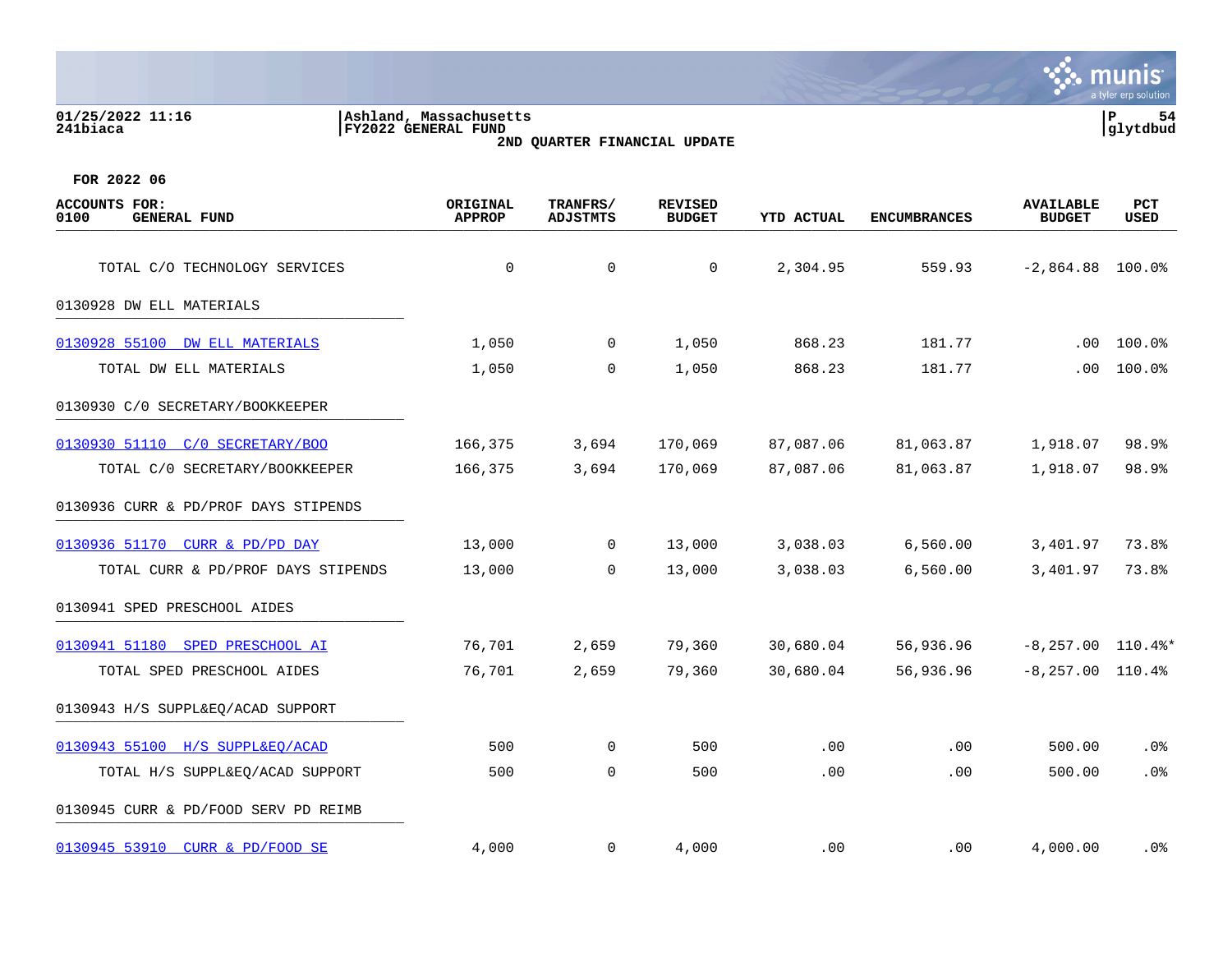### **01/25/2022 11:16 |Ashland, Massachusetts |P 55 241biaca |FY2022 GENERAL FUND |glytdbud 2ND QUARTER FINANCIAL UPDATE**



| <b>ACCOUNTS FOR:</b><br>0100<br><b>GENERAL FUND</b> | ORIGINAL<br><b>APPROP</b> | TRANFRS/<br><b>ADJSTMTS</b> | <b>REVISED</b><br><b>BUDGET</b> | <b>YTD ACTUAL</b> | <b>ENCUMBRANCES</b> | <b>AVAILABLE</b><br><b>BUDGET</b> | <b>PCT</b><br>USED |
|-----------------------------------------------------|---------------------------|-----------------------------|---------------------------------|-------------------|---------------------|-----------------------------------|--------------------|
| TOTAL CURR & PD/FOOD SERV PD REIMB                  | 4,000                     | $\overline{0}$              | 4,000                           | .00               | .00                 | 4,000.00                          | .0%                |
| 0130959 AM/S INSTR SUPPL/ENGLISH                    |                           |                             |                                 |                   |                     |                                   |                    |
|                                                     |                           |                             |                                 |                   |                     |                                   |                    |
| 0130959 55100 AMS/IS/ENGLISH                        | 1,200                     | $\mathbf 0$                 | 1,200                           | 387.64            | .00                 | 812.36                            | 32.3%              |
| TOTAL AM/S INSTR SUPPL/ENGLISH                      | 1,200                     | $\mathbf 0$                 | 1,200                           | 387.64            | .00                 | 812.36                            | 32.3%              |
| 0130960 AM/S INSTR SUPPL/MATH                       |                           |                             |                                 |                   |                     |                                   |                    |
| 0130960 55100 AMS/IS/MATH                           | 1,500                     | $\mathbf 0$                 | 1,500                           | 867.19            | 313.57              | 319.24                            | 78.7%              |
| TOTAL AM/S INSTR SUPPL/MATH                         | 1,500                     | $\Omega$                    | 1,500                           | 867.19            | 313.57              | 319.24                            | 78.7%              |
| 0130961 AM/S INSTR SUPPL/SCIENCE                    |                           |                             |                                 |                   |                     |                                   |                    |
| 0130961 55100 AMS/IS/SCIENCE                        | 1,700                     | $\mathsf{O}$                | 1,700                           | 2,852.99          | .00                 | $-1, 152.99$ 167.8%*              |                    |
| TOTAL AM/S INSTR SUPPL/SCIENCE                      | 1,700                     | $\Omega$                    | 1,700                           | 2,852.99          | $.00 \,$            | $-1,152.99$ 167.8%                |                    |
| 0130962 AM/S INSTR SUPPL/WORLD LANGUAG              |                           |                             |                                 |                   |                     |                                   |                    |
| 0130962 55100 AMS/IS/WORLD LANG                     | 1,200                     | $\mathbf 0$                 | 1,200                           | 584.07            | 35.21               | 580.72                            | 51.6%              |
| TOTAL AM/S INSTR SUPPL/WORLD LANGUAG                | 1,200                     | $\mathbf 0$                 | 1,200                           | 584.07            | 35.21               | 580.72                            | 51.6%              |
| 0130963 AM/S INSTR SUPPL/SOCIAL STUDIE              |                           |                             |                                 |                   |                     |                                   |                    |
| 0130963 55100 AMS/IS/SOCIAL STU                     | 1,200                     | 0                           | 1,200                           | 854.33            | 42.94               | 302.73                            | 74.8%              |
| TOTAL AM/S INSTR SUPPL/SOCIAL STUDIE                | 1,200                     | $\Omega$                    | 1,200                           | 854.33            | 42.94               | 302.73                            | 74.8%              |
| 0130964 AM/S INSTR SUPPL/HEALTH                     |                           |                             |                                 |                   |                     |                                   |                    |
| 0130964 55100 AMS/IS/HEALTH                         | 800                       | $\mathbf 0$                 | 800                             | 796.42            | $.00 \,$            | 3.58                              | 99.6%              |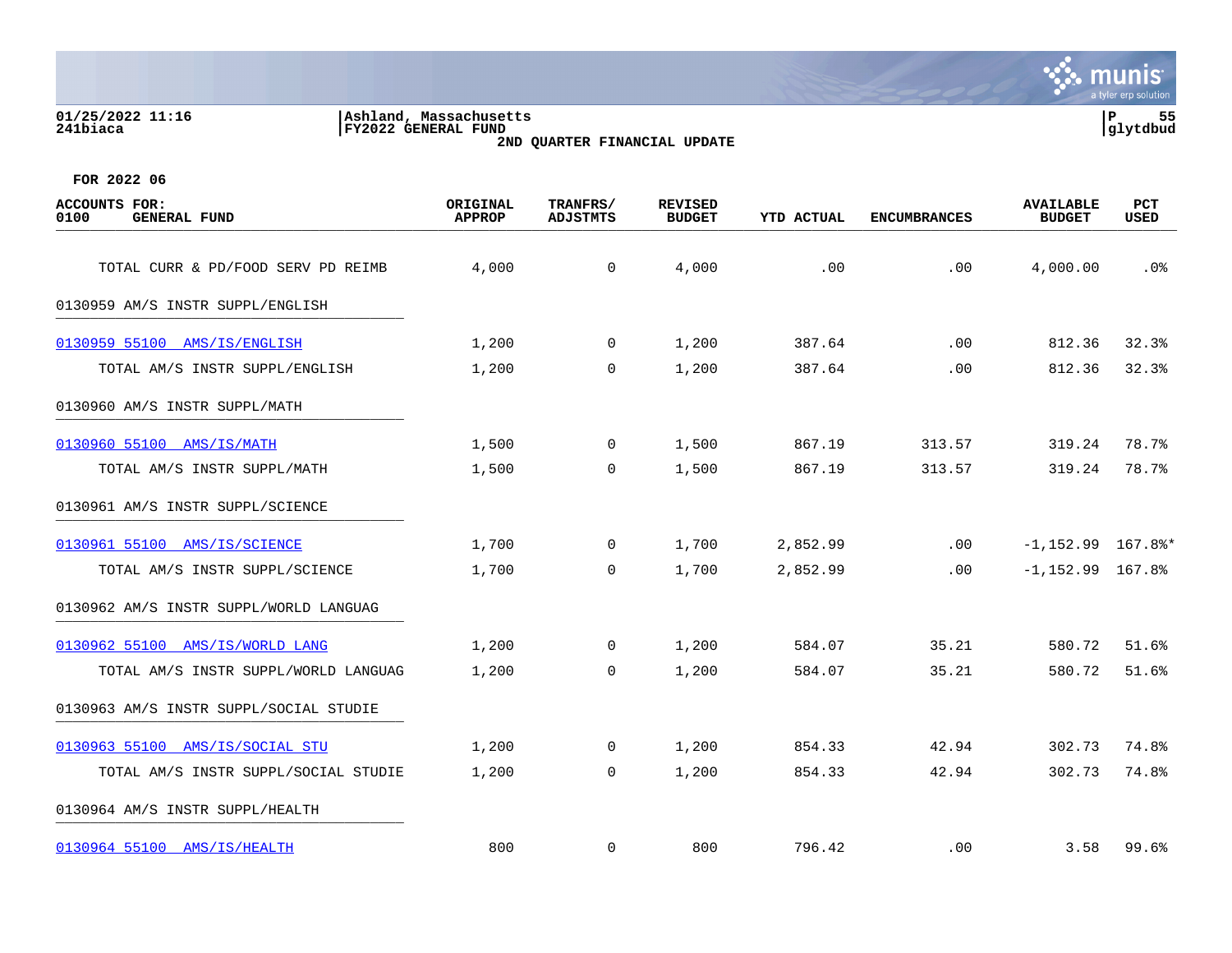# **01/25/2022 11:16 |Ashland, Massachusetts |P 56 241biaca |FY2022 GENERAL FUND |glytdbud 2ND QUARTER FINANCIAL UPDATE**



| <b>ACCOUNTS FOR:</b><br>0100<br><b>GENERAL FUND</b> | ORIGINAL<br><b>APPROP</b> | TRANFRS/<br><b>ADJSTMTS</b> | <b>REVISED</b><br><b>BUDGET</b> | <b>YTD ACTUAL</b> | <b>ENCUMBRANCES</b> | <b>AVAILABLE</b><br><b>BUDGET</b> | <b>PCT</b><br><b>USED</b> |
|-----------------------------------------------------|---------------------------|-----------------------------|---------------------------------|-------------------|---------------------|-----------------------------------|---------------------------|
| TOTAL AM/S INSTR SUPPL/HEALTH                       | 800                       | $\mathbf 0$                 | 800                             | 796.42            | .00                 | 3.58                              | 99.6%                     |
| 0130965 AM/S INSTR SUPPL/READING & WRI              |                           |                             |                                 |                   |                     |                                   |                           |
| 0130965 55100 AMS/IS/READING &                      | 200                       | $\Omega$                    | 200                             | 196.36            | .00                 | 3.64                              | 98.2%                     |
| TOTAL AM/S INSTR SUPPL/READING & WRI                | 200                       | $\mathbf 0$                 | 200                             | 196.36            | .00                 | 3.64                              | 98.2%                     |
| 0130966 AM/S INSTR SUPPL/SPECIAL SUBJE              |                           |                             |                                 |                   |                     |                                   |                           |
| 0130966 55100 AMS/IS/SPECIAL SU                     | 3,600                     | $\overline{0}$              | 3,600                           | 2,416.95          | 3.00                | 1,180.05                          | 67.2%                     |
| TOTAL AM/S INSTR SUPPL/SPECIAL SUBJE                | 3,600                     | $\Omega$                    | 3,600                           | 2,416.95          | 3.00                | 1,180.05                          | 67.2%                     |
| 0130999 S/C SPED LEGAL COSTS                        |                           |                             |                                 |                   |                     |                                   |                           |
| 0130999 53921 S/C SPED LEGAL CO                     | 15,500                    | $\overline{0}$              | 15,500                          | 800.00            | 13,200.00           | 1,500.00                          | 90.3%                     |
| TOTAL S/C SPED LEGAL COSTS                          | 15,500                    | $\Omega$                    | 15,500                          | 800.00            | 13,200.00           | 1,500.00                          | 90.3%                     |
| 0131012 SW ADMINISTRATIVE TECH EQUIPME              |                           |                             |                                 |                   |                     |                                   |                           |
| 0131012 55100 SW ADMINISTRATIVE                     | $\Omega$                  | 9,146                       | 9,146                           | 21,402.37         | .00                 | $-12, 256.37$ 234.0%*             |                           |
| TOTAL SW ADMINISTRATIVE TECH EQUIPME                | $\Omega$                  | 9,146                       | 9,146                           | 21,402.37         | .00                 | $-12, 256.37$ 234.0%              |                           |
| 0131016 W/S GRADE TESTING MATERIALS                 |                           |                             |                                 |                   |                     |                                   |                           |
| 0131016 55100 W/S GR TESTING MA                     | 500                       | 0                           | 500                             | .00               | .00                 | 500.00                            | $.0\%$                    |
| TOTAL W/S GRADE TESTING MATERIALS                   | 500                       | $\mathbf 0$                 | 500                             | .00               | .00                 | 500.00                            | .0%                       |
| 0131017 S/W SERVER HARDW & NETWORK ELE              |                           |                             |                                 |                   |                     |                                   |                           |
| 0131017 55100 S/W SERVER HARDW                      | 10,000                    | $\mathbf{0}$                | 10,000                          | .00               | $.00 \,$            | 10,000.00                         | .0%                       |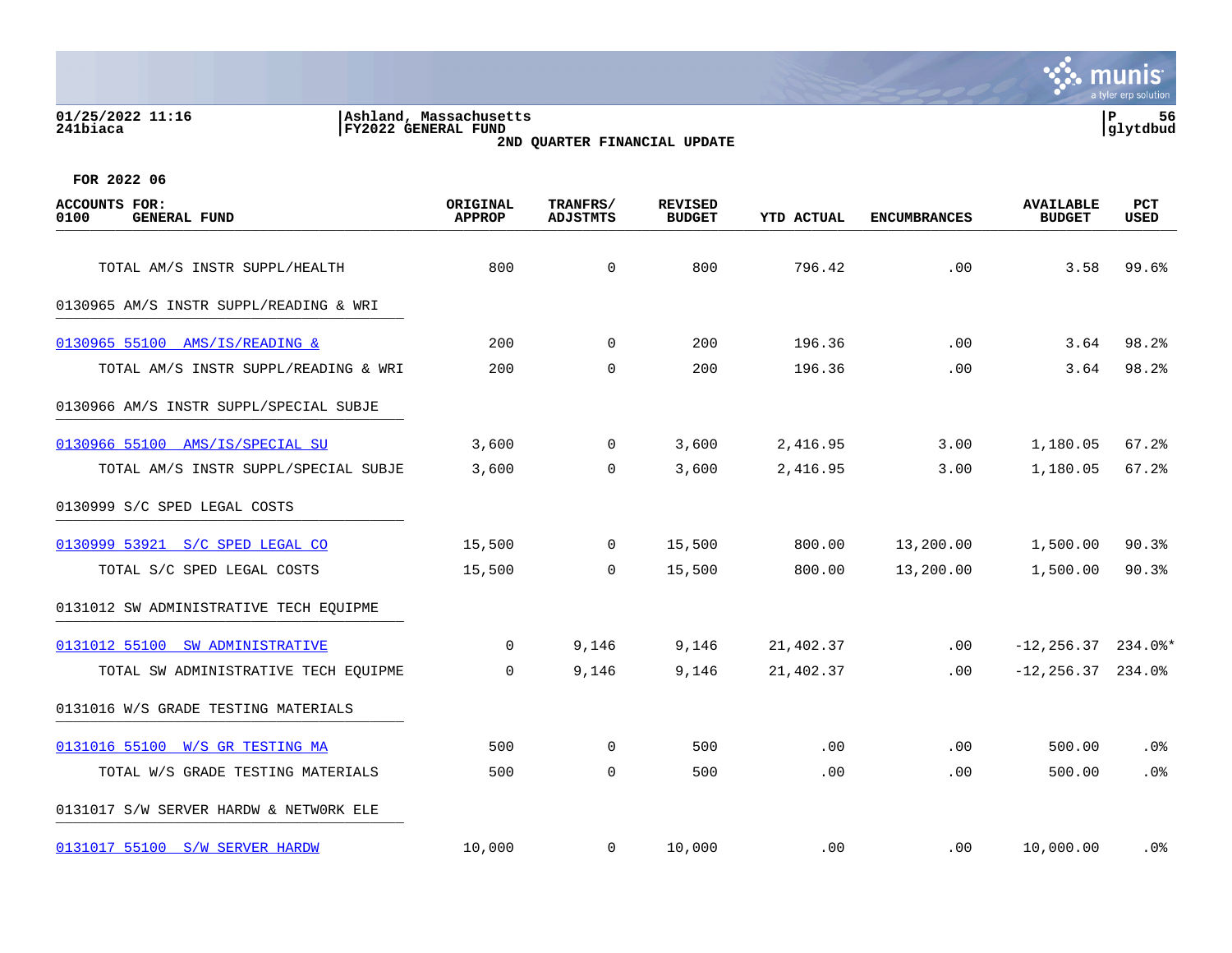| 01/25/2022 11:16<br>241biaca                        | Ashland, Massachusetts<br><b>FY2022 GENERAL FUND</b> | 2ND QUARTER FINANCIAL UPDATE |                                 |                   |                     |                                   | P<br>57<br>glytdbud |
|-----------------------------------------------------|------------------------------------------------------|------------------------------|---------------------------------|-------------------|---------------------|-----------------------------------|---------------------|
| FOR 2022 06                                         |                                                      |                              |                                 |                   |                     |                                   |                     |
| <b>ACCOUNTS FOR:</b><br>0100<br><b>GENERAL FUND</b> | ORIGINAL<br><b>APPROP</b>                            | TRANFRS/<br><b>ADJSTMTS</b>  | <b>REVISED</b><br><b>BUDGET</b> | <b>YTD ACTUAL</b> | <b>ENCUMBRANCES</b> | <b>AVAILABLE</b><br><b>BUDGET</b> | PCT<br>USED         |
| TOTAL S/W SERVER HARDW & NETWORK ELE                | 10,000                                               | 0                            | 10,000                          | .00               | .00                 | 10,000.00                         | .0 <sup>°</sup>     |
| 0131029 C/O TRANSPORTATION COORD                    |                                                      |                              |                                 |                   |                     |                                   |                     |
| 0131029 51110 C/O TRANSPORTATIO                     | 68,345                                               | $-8,345$                     | 60,000                          | 40,951.79         | 29,813.40           | $-10,765.19$ 117.9%*              |                     |
| TOTAL C/O TRANSPORTATION COORD                      | 68,345                                               | $-8,345$                     | 60,000                          | 40,951.79         | 29,813.40           | $-10,765.19$                      | 117.9%              |
| 0131033 S/C CONTRACTED SERVICES                     |                                                      |                              |                                 |                   |                     |                                   |                     |
| 0131033 53900 S/C CONTRACTED SE                     | 15,000                                               | 0                            | 15,000                          | 8,821.15          | .00                 | 6,178.85                          | 58.8%               |
| TOTAL S/C CONTRACTED SERVICES                       | 15,000                                               | 0                            | 15,000                          | 8,821.15          | .00                 | 6,178.85                          | 58.8%               |
| 0131049 SPED DAY/LEAGUE SCHOOL                      |                                                      |                              |                                 |                   |                     |                                   |                     |
| 0131049 53920 SPED DAY/LEAGUE S                     | 106,000                                              | 0                            | 106,000                         | 10,083.73         | 53, 333.94          | 42,582.33                         | 59.8%               |
| TOTAL SPED DAY/LEAGUE SCHOOL                        | 106,000                                              | 0                            | 106,000                         | 10,083.73         | 53,333.94           | 42,582.33                         | 59.8%               |
| 0131052 C/S SPED-PO-HOME TUTORS                     |                                                      |                              |                                 |                   |                     |                                   |                     |
| 0131052 53921<br>C/S SPED HOME TUT                  | 1,000                                                | 0                            | 1,000                           | 6,211.12          | 988.88              | $-6, 200.00$                      | $720.0$ *           |
| TOTAL C/S SPED-PO-HOME TUTORS                       | 1,000                                                | 0                            | 1,000                           | 6,211.12          | 988.88              | $-6, 200.00$                      | 720.0%              |
| 0131054 SPED RES/LEAGUE SCHOOL                      |                                                      |                              |                                 |                   |                     |                                   |                     |
| 0131054 53920<br>SPED RES/LEAGUE S                  | 222,000                                              | 0                            | 222,000                         | .00               | .00                 | 222,000.00                        | .0%                 |
| TOTAL SPED RES/LEAGUE SCHOOL                        | 222,000                                              | $\mathbf 0$                  | 222,000                         | .00               | .00                 | 222,000.00                        | .0%                 |
| 0131059 EQUIPMENT LEASING/SPECIAL ED                |                                                      |                              |                                 |                   |                     |                                   |                     |
| 0131059 53921<br>EQUIPMENT LEASING                  | 1,500                                                | 0                            | 1,500                           | 789.18            | 563.70              | 147.12                            | 90.2                |

munis a tyler erp solution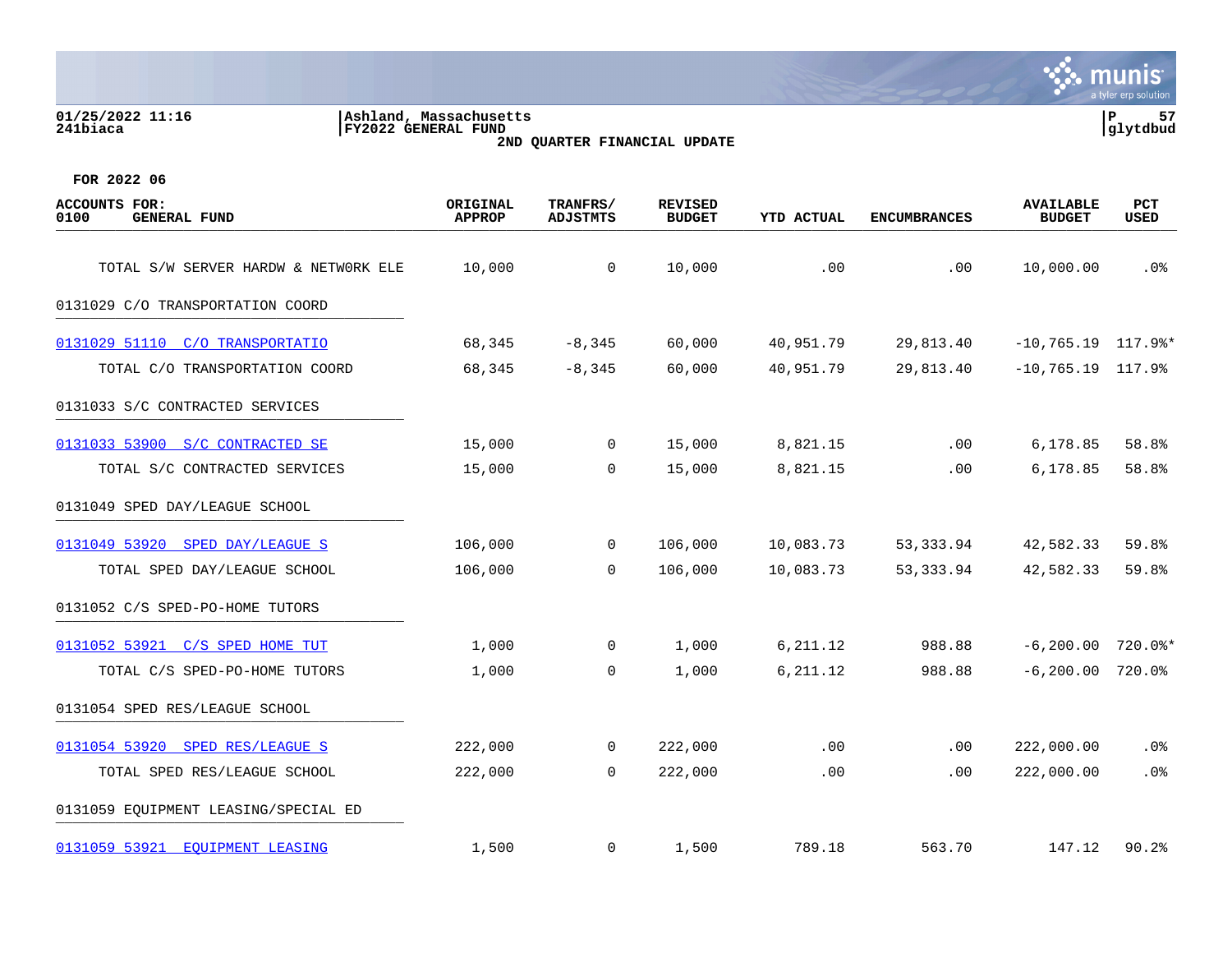| 01/25/2022 11:16<br>241biaca                                | Ashland, Massachusetts<br> FY2022 GENERAL FUND |                      | 2ND QUARTER FINANCIAL UPDATE |                   |                     | P                                 | 58<br> glytdbud    |
|-------------------------------------------------------------|------------------------------------------------|----------------------|------------------------------|-------------------|---------------------|-----------------------------------|--------------------|
| FOR 2022 06<br>ACCOUNTS FOR:<br>0100<br><b>GENERAL FUND</b> | ORIGINAL<br><b>APPROP</b>                      | TRANFRS/<br>ADJSTMTS | REVISED<br><b>BUDGET</b>     | <b>YTD ACTUAL</b> | <b>ENCUMBRANCES</b> | <b>AVAILABLE</b><br><b>BUDGET</b> | PCT<br><b>USED</b> |
| TOTAL EQUIPMENT LEASING/SPECIAL ED                          | 1,500                                          | 0                    | 1,500                        | 789.18            | 563.70              | 147.12                            | 90.2%              |
| 0131062 PS EQUIPMENT LEASES                                 |                                                |                      |                              |                   |                     |                                   |                    |

| 0131062 PS EQUIPMENT LEASES           |        |                |        |          |                   |                     |       |
|---------------------------------------|--------|----------------|--------|----------|-------------------|---------------------|-------|
| 0131062 52710 PS EQUIPMENT LEAS       | 3,500  | $\overline{0}$ | 3,500  |          | 1,593.60 1,593.60 | 312.80              | 91.1% |
| TOTAL PS EQUIPMENT LEASES             | 3,500  | 0              | 3,500  | 1,593.60 | 1,593.60          | 312.80              | 91.1% |
| 0131063 WS EOUIPMENT LEASING          |        |                |        |          |                   |                     |       |
| 0131063 52710 WS EOUIPMENT LEAS       | 17,100 | $\overline{0}$ | 17,100 | 8,291.58 | 10,266.41         | $-1,457.99$ 108.5%* |       |
| TOTAL WS EQUIPMENT LEASING            | 17,100 | $\mathsf{O}$   | 17,100 | 8,291.58 | 10,266.41         | $-1,457.99$ 108.5%  |       |
| 0131064 DMS EQUIPMENT LEASING         |        |                |        |          |                   |                     |       |
| 0131064 52710 DMS EOUIPMENT LEA       | 16,500 | $\overline{0}$ | 16,500 |          | 7,455.54 6,731.28 | 2,313.18            | 86.0% |
| TOTAL DMS EQUIPMENT LEASING           | 16,500 | $\overline{0}$ | 16,500 | 7,455.54 | 6,731.28          | 2,313.18            | 86.0% |
| 0131065 MS EQUIPMENT LEASING          |        |                |        |          |                   |                     |       |
| 0131065 52710 MS EQUIPMENT LEAS       | 13,000 | $\overline{0}$ | 13,000 |          | 3,817.14 8,508.93 | 673.93              | 94.8% |
| TOTAL MS EQUIPMENT LEASING            | 13,000 | $\overline{0}$ | 13,000 | 3,817.14 | 8,508.93          | 673.93              | 94.8% |
| 0131066 H/S EQUIPMENT LEASING         |        |                |        |          |                   |                     |       |
| 0131066 52710 H/S EOUIPMENT LEA       | 20,000 | $\mathsf{O}$   | 20,000 |          | 7,948.92 8,451.54 | 3,599.54            | 82.0% |
| TOTAL H/S EQUIPMENT LEASING           | 20,000 | 0              | 20,000 | 7,948.92 | 8,451.54          | 3,599.54            | 82.0% |
| 0131067 SPED/DIRECTOR'S TRAVEL & CONF |        |                |        |          |                   |                     |       |

[0131067 57170 SPED/DIRECTOR'S T](https://yvwlndash063.tylertech.com/sites/mu0241/LIVE/_layouts/15/DashboardMunisV6.3/PassThru.aspx?-E=1GibMPnB7RaczsqkXgzqI/VsgJ1ABysxjBa30qlMsNgUNEJT%2BV8Y7ccSxArPKc32&) 675 0 675 525.00 .00 150.00 77.8%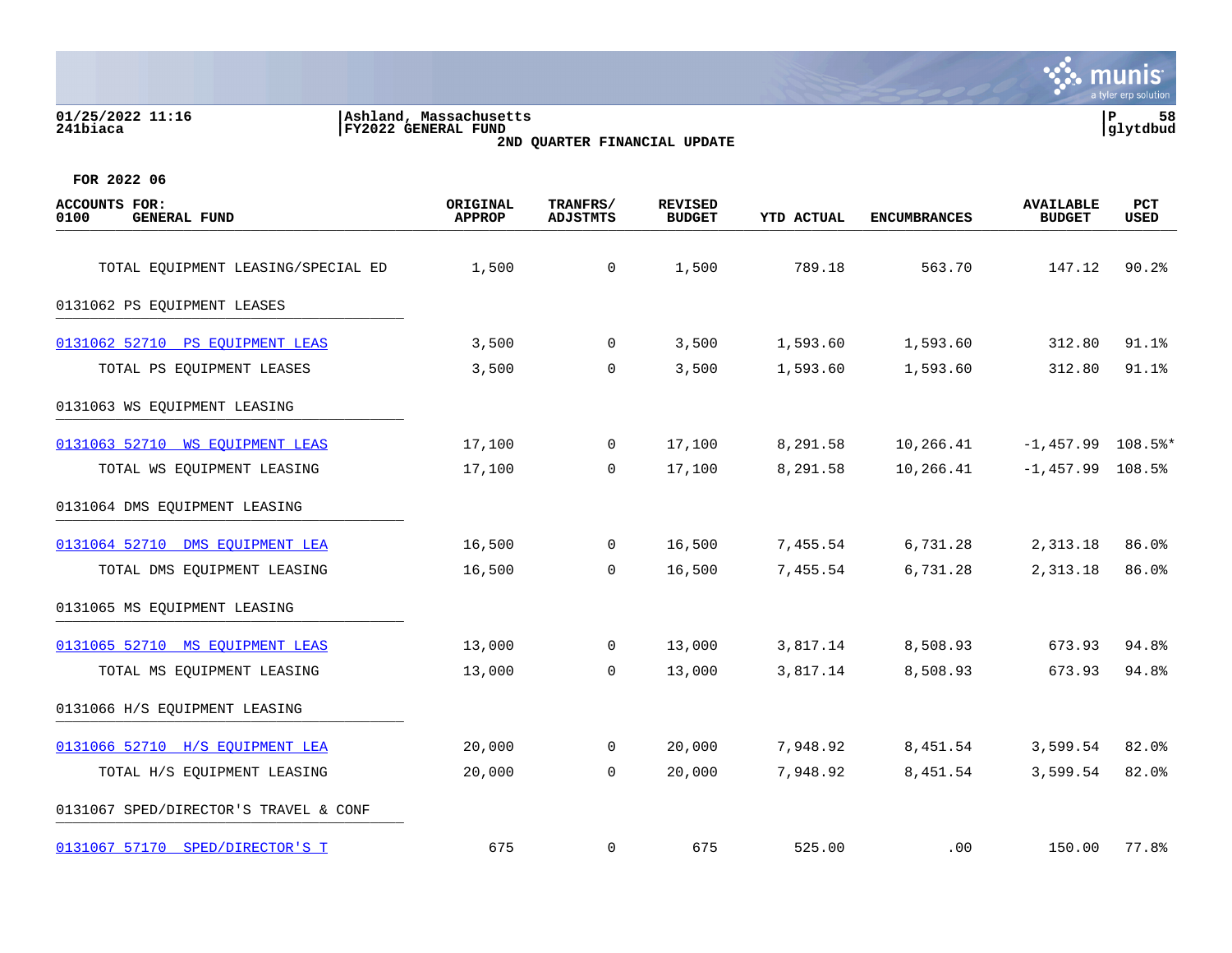| 01/25/2022 11:16<br>241biaca                        | Ashland, Massachusetts<br>FY2022 GENERAL FUND | 2ND QUARTER FINANCIAL UPDATE |                                 |            |                     |                                   | lР<br>59<br>glytdbud |
|-----------------------------------------------------|-----------------------------------------------|------------------------------|---------------------------------|------------|---------------------|-----------------------------------|----------------------|
| FOR 2022 06                                         |                                               |                              |                                 |            |                     |                                   |                      |
| <b>ACCOUNTS FOR:</b><br><b>GENERAL FUND</b><br>0100 | ORIGINAL<br><b>APPROP</b>                     | TRANFRS/<br><b>ADJSTMTS</b>  | <b>REVISED</b><br><b>BUDGET</b> | YTD ACTUAL | <b>ENCUMBRANCES</b> | <b>AVAILABLE</b><br><b>BUDGET</b> | <b>PCT</b><br>USED   |
| TOTAL SPED/DIRECTOR'S TRAVEL & CONF                 | 675                                           | 0                            | 675                             | 525.00     | .00                 | 150.00                            | 77.8%                |
| 0131080 AMS NURSES SALARY                           |                                               |                              |                                 |            |                     |                                   |                      |
| 0131080 51190 AMS NURSES SALARY                     | 87,201                                        | 3,200                        | 90,401                          | 37,900.40  | 53,137.92           |                                   | $-637.32$ 100.7%*    |
| TOTAL AMS NURSES SALARY                             | 87,201                                        | 3,200                        | 90,401                          | 37,900.40  | 53,137.92           |                                   | $-637.32$ 100.7%     |
| 0131081 HS NURSING SECRETARY                        |                                               |                              |                                 |            |                     |                                   |                      |
| 0131081 51190 HS NURSING SECRET                     | 24,112                                        | 687                          | 24,799                          | 9,879.30   | 14,166.88           | 752.82                            | $97.0$ $%$           |
| TOTAL HS NURSING SECRETARY                          | 24,112                                        | 687                          | 24,799                          | 9,879.30   | 14,166.88           | 752.82                            | $97.0$ °             |
| 0131082 MAINTENANCE SALARIES                        |                                               |                              |                                 |            |                     |                                   |                      |
| 0131082 51160 MAINTENANCE SALAR                     | 320,956                                       | $-562$                       | 320,394                         | 165,074.08 | 156,259.92          | $-940.00$                         | $100.3$ $*$          |
| TOTAL MAINTENANCE SALARIES                          | 320,956                                       | $-562$                       | 320,394                         | 165,074.08 | 156,259.92          |                                   | $-940.00$ 100.3%     |
| 0131085 AMS LIBRARY BOOKS/SUPPLIES                  |                                               |                              |                                 |            |                     |                                   |                      |
| 0131085 55100 AMS LIBRARY BOOKS                     | 750                                           | 0                            | 750                             | .00        | .00                 | 750.00                            | .0 <sub>8</sub>      |
| TOTAL AMS LIBRARY BOOKS/SUPPLIES                    | 750                                           | 0                            | 750                             | .00        | .00                 | 750.00                            | .0%                  |
| 0131093 H/S TEXT/PHYSICAL EDUCATION                 |                                               |                              |                                 |            |                     |                                   |                      |
| 0131093 55100 H/S TEXT/PHYSICAL                     | 1,000                                         | 0                            | 1,000                           | .00        | .00                 | 1,000.00                          | .0%                  |
| TOTAL H/S TEXT/PHYSICAL EDUCATION                   | 1,000                                         | 0                            | 1,000                           | .00        | .00                 | 1,000.00                          | .0 <sub>8</sub>      |
| 0131120 MAINT/DW/CUST SUPPLIES                      |                                               |                              |                                 |            |                     |                                   |                      |
| 0131120 54500 MAINT/DW/CUST SUP                     | 65,000                                        | 0                            | 65,000                          | 30,895.10  | 31,447.75           | 2,657.15                          | 95.9%                |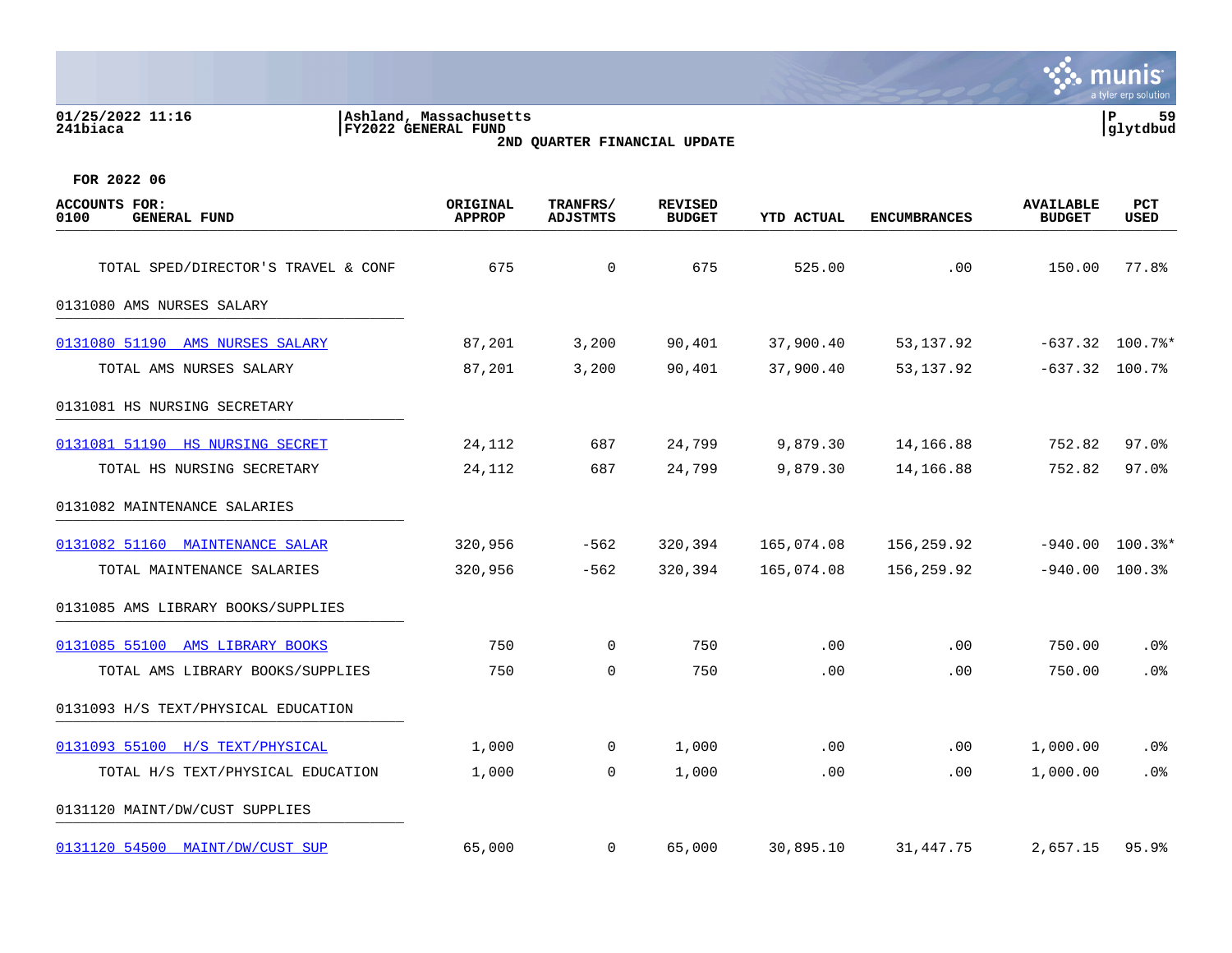# **01/25/2022 11:16 |Ashland, Massachusetts |P 60 241biaca |FY2022 GENERAL FUND |glytdbud 2ND QUARTER FINANCIAL UPDATE**



| <b>ACCOUNTS FOR:</b><br>0100<br><b>GENERAL FUND</b> | ORIGINAL<br><b>APPROP</b> | TRANFRS/<br><b>ADJSTMTS</b> | <b>REVISED</b><br><b>BUDGET</b> | <b>YTD ACTUAL</b> | <b>ENCUMBRANCES</b> | <b>AVAILABLE</b><br><b>BUDGET</b> | <b>PCT</b><br><b>USED</b> |
|-----------------------------------------------------|---------------------------|-----------------------------|---------------------------------|-------------------|---------------------|-----------------------------------|---------------------------|
| TOTAL MAINT/DW/CUST SUPPLIES                        | 65,000                    | $\mathbf 0$                 | 65,000                          | 30,895.10         | 31,447.75           | 2,657.15                          | 95.9%                     |
| 0131129 SPED DAY/BRANDON SCHOOL                     |                           |                             |                                 |                   |                     |                                   |                           |
| 0131129 53920 SPED DAY/BRANDON                      | $\Omega$                  | $\mathbf 0$                 | 0                               | 876.59            | 49,107.50           | $-49,984.09$ 100.0%*              |                           |
| TOTAL SPED DAY/BRANDON SCHOOL                       | 0                         | 0                           | 0                               | 876.59            | 49,107.50           | $-49,984.09$                      | 100.0%                    |
| 0131139 K LONG-TERM SUBSTITUTES                     |                           |                             |                                 |                   |                     |                                   |                           |
| 0131139 51170 K LONG-TERM SUBST                     | 14,000                    | 0                           | 14,000                          | .00               | .00                 | 14,000.00                         | .0%                       |
| TOTAL K LONG-TERM SUBSTITUTES                       | 14,000                    | 0                           | 14,000                          | .00               | .00                 | 14,000.00                         | .0%                       |
| 0131140 W/S LONG-TERM SUB SALARIES                  |                           |                             |                                 |                   |                     |                                   |                           |
| 0131140 51170 W/S LONG-TERM SUB                     | 34,000                    | 0                           | 34,000                          | 8,409.60          | .00                 | 25,590.40                         | 24.7%                     |
| TOTAL W/S LONG-TERM SUB SALARIES                    | 34,000                    | $\Omega$                    | 34,000                          | 8,409.60          | .00                 | 25,590.40                         | 24.7%                     |
| 0131142 AM/S LONG-TERM SUB SALARIES                 |                           |                             |                                 |                   |                     |                                   |                           |
| 0131142 51170 AM/S LONG-TERM SU                     | 34,000                    | $\mathbf 0$                 | 34,000                          | .00               | .00                 | 34,000.00                         | .0%                       |
| TOTAL AM/S LONG-TERM SUB SALARIES                   | 34,000                    | 0                           | 34,000                          | .00               | .00                 | 34,000.00                         | .0%                       |
| 0131143 H/S LONG-TERM SUB SALARIES                  |                           |                             |                                 |                   |                     |                                   |                           |
| 0131143 51170 H/S LONG-TERM SUB                     | 35,000                    | $\mathbf 0$                 | 35,000                          | .00               | .00                 | 35,000.00                         | .0%                       |
| TOTAL H/S LONG-TERM SUB SALARIES                    | 35,000                    | 0                           | 35,000                          | .00               | .00                 | 35,000.00                         | .0%                       |
| 0131150 DMS/LONG-TERM SUBSTITUTES                   |                           |                             |                                 |                   |                     |                                   |                           |
| 0131150 51170 DMS/LONG-TERM SUB                     | 35,000                    | 0                           | 35,000                          | 10,199.40         | 19,826.50           | 4,974.10                          | 85.8%                     |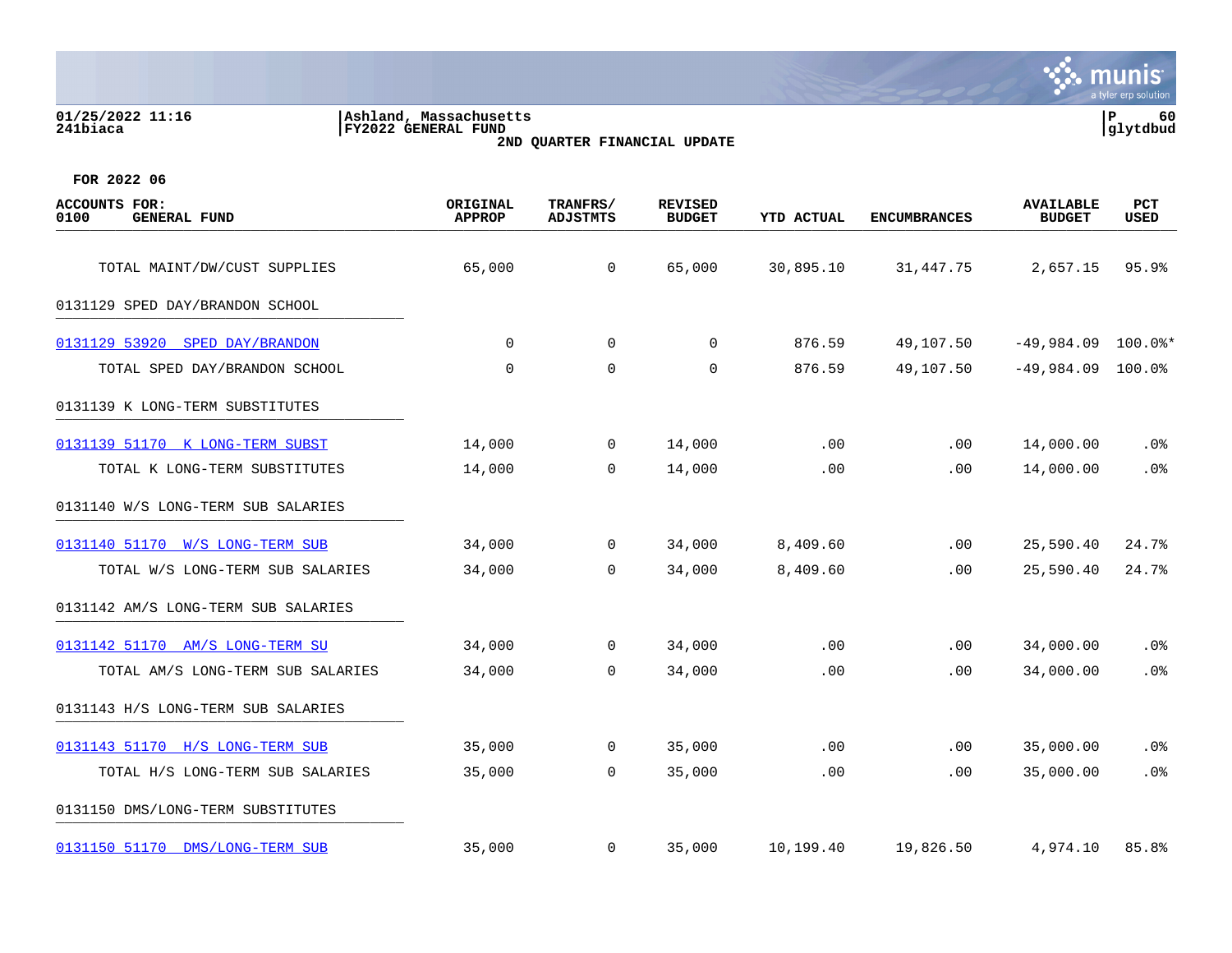| 01/25/2022 11:16<br>241biaca                 | Ashland, Massachusetts<br>FY2022 GENERAL FUND | 2ND QUARTER FINANCIAL UPDATE |                          |                   |              |                                   | 61<br>≀ P<br> glytdbud |
|----------------------------------------------|-----------------------------------------------|------------------------------|--------------------------|-------------------|--------------|-----------------------------------|------------------------|
| FOR 2022 06                                  |                                               |                              |                          |                   |              |                                   |                        |
| ACCOUNTS FOR:<br>0100<br><b>GENERAL FUND</b> | ORIGINAL<br>APPROP                            | TRANFRS/<br>ADJSTMTS         | REVISED<br><b>BUDGET</b> | <b>YTD ACTUAL</b> | ENCUMBRANCES | <b>AVAILABLE</b><br><b>BUDGET</b> | PCT<br>USED            |
|                                              |                                               |                              |                          |                   |              |                                   |                        |
| TOTAL DMS/LONG-TERM SUBSTITUTES              | 35,000                                        |                              | 35,000                   | 10,199.40         | 19,826.50    | 4,974.10                          | 85.8%                  |

# 0131162 SPED PRE SPEECH & O.T. SALARIE

| 0131162 51180 SPED PRE SPEECH &        | 205,809 | -7,279   | 198,530 | 75.262.71 | 120.420.27           | 2,847.02 98.6% |  |
|----------------------------------------|---------|----------|---------|-----------|----------------------|----------------|--|
| TOTAL SPED PRE SPEECH & O.T. SALARIE   | 205,809 | $-7,279$ | 198,530 |           | 75,262.71 120,420.27 | 2,847.02 98.6% |  |
| 0131177 W/S TESTING & ASSESSMENT MATLS |         |          |         |           |                      |                |  |

| 0131177 55100 W/S TESTING & ASS        | 2,000 | 0              | 2,000 | .00      | .00 | 2,000.00           | $.0\%$               |
|----------------------------------------|-------|----------------|-------|----------|-----|--------------------|----------------------|
| TOTAL W/S TESTING & ASSESSMENT MATLS   | 2,000 | $\mathbf 0$    | 2,000 | .00      | .00 | 2,000.00           | .0%                  |
| 0131179 AM/S TESTING & ASSESSMENT MATL |       |                |       |          |     |                    |                      |
| 0131179 55100 AM/S TESTING & AS        | 300   | 0              | 300   | .00      | .00 | 300.00             | .0%                  |
| TOTAL AM/S TESTING & ASSESSMENT MATL   | 300   | $\Omega$       | 300   | .00      | .00 | 300.00             | .0%                  |
| 0131185 504 SUPPLIES & EXPENSE         |       |                |       |          |     |                    |                      |
| 0131185 55100 504 SUPPLIES & EX        | 2,575 | $\overline{0}$ | 2,575 | 8,151.99 | .00 | -5,576.99          | $316.6$ <sup>*</sup> |
| TOTAL 504 SUPPLIES & EXPENSE           | 2,575 | 0              | 2,575 | 8,151.99 | .00 | $-5.576.99$ 316.6% |                      |

# 0131186 MAINT/CUSTODIAL UNIFORMS

| 0131186 54500 MAINT/CUSTODIAL U | 8,000    | 0        | 8,000 | 4,388.73 | 638.29 | 2,972.98  | 62.8%       |
|---------------------------------|----------|----------|-------|----------|--------|-----------|-------------|
| TOTAL MAINT/CUSTODIAL UNIFORMS  | 8,000    |          | 8,000 | 4,388.73 | 638.29 | 2,972.98  | 62.8%       |
| 0131226 W/S PRIN CONFERENCES    |          |          |       |          |        |           |             |
| 0131226 57170 W/S PRIN CONFEREN | $\Omega$ | $\Omega$ |       | 695.00   | .00    | $-695.00$ | $100.0$ $*$ |



, munis<sup>.</sup>

 $\mathcal{L}(\mathcal{S})$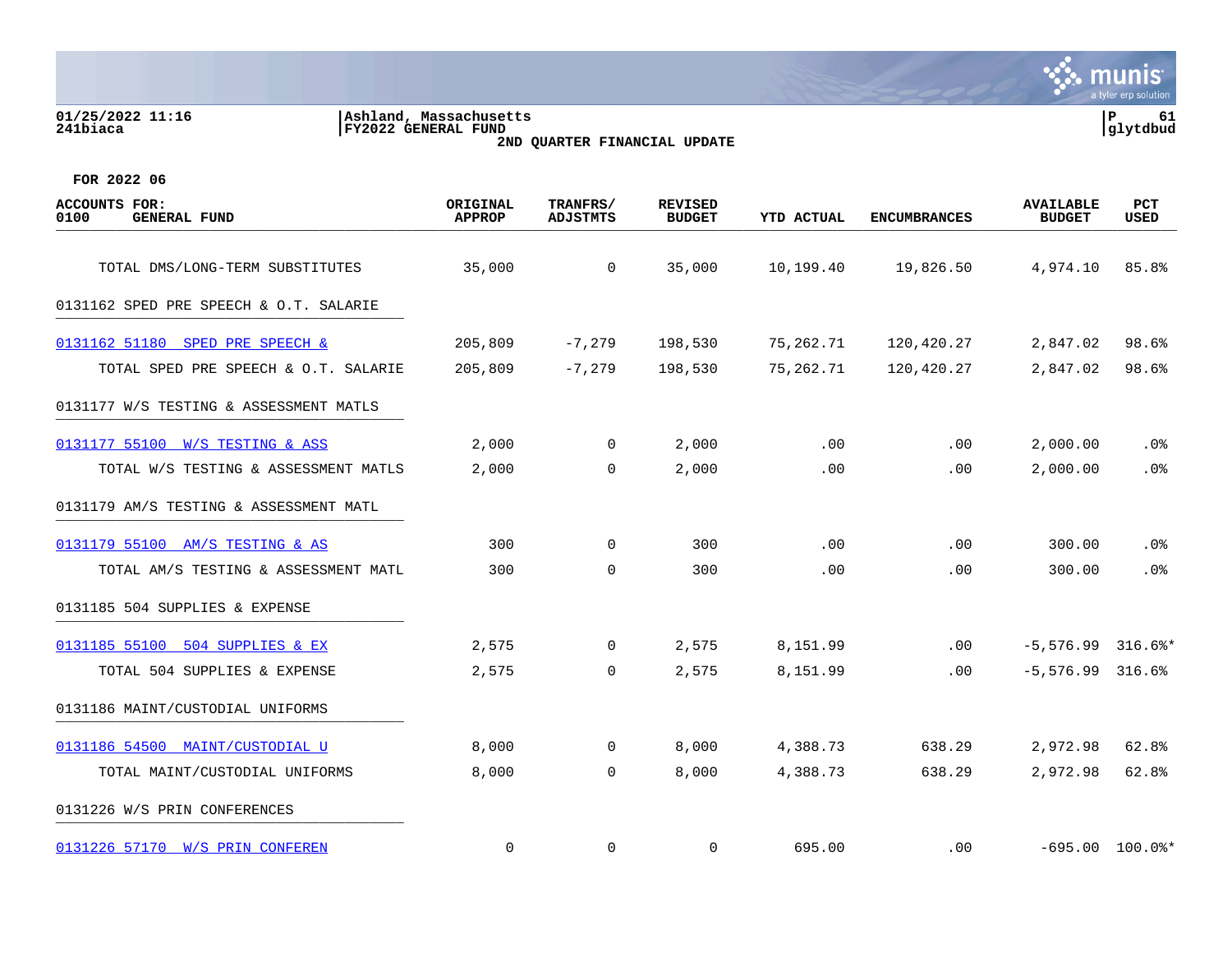| 01/25/2022 11:16<br>241biaca                           | Ashland, Massachusetts<br><b>FY2022 GENERAL FUND</b> | 2ND QUARTER FINANCIAL UPDATE |                                 |            |                     |                                   |                    |  |
|--------------------------------------------------------|------------------------------------------------------|------------------------------|---------------------------------|------------|---------------------|-----------------------------------|--------------------|--|
| FOR 2022 06                                            |                                                      |                              |                                 |            |                     |                                   |                    |  |
| FOR:<br><b>ACCOUNTS</b><br>0100<br><b>GENERAL FUND</b> | ORIGINAL<br><b>APPROP</b>                            | TRANFRS/<br><b>ADJSTMTS</b>  | <b>REVISED</b><br><b>BUDGET</b> | YTD ACTUAL | <b>ENCUMBRANCES</b> | <b>AVAILABLE</b><br><b>BUDGET</b> | PCT<br><b>USED</b> |  |
| TOTAL W/S PRIN CONFERENCES                             | $\mathbf 0$                                          | $\mathbf 0$                  | $\mathbf 0$                     | 695.00     | .00                 | $-695.00$                         | 100.0%             |  |
| 0131227 DMS/PRIN CONFERENCES                           |                                                      |                              |                                 |            |                     |                                   |                    |  |
| 0131227 57170 DMS/PRIN CONFEREN                        | 1,500                                                | $\mathbf 0$                  | 1,500                           | .00        | .00                 | 1,500.00                          | $.0\%$             |  |
| TOTAL DMS/PRIN CONFERENCES                             | 1,500                                                | 0                            | 1,500                           | .00        | .00                 | 1,500.00                          | .0%                |  |
| 0131228 AMS/PRIN CONFERENCES                           |                                                      |                              |                                 |            |                     |                                   |                    |  |

[0131228 57170 AMS/PRIN CONFEREN](https://yvwlndash063.tylertech.com/sites/mu0241/LIVE/_layouts/15/DashboardMunisV6.3/PassThru.aspx?-E=7e30ap0RT%2BJboTuxCV%2BFJfSqvTPr%2BXP3/Wl4TpEkRdiABEyhhsO3RrIhPirtpMeT&) 1,000 0 1,000 .00 .00 1,000.00 .0%

[0131229 57170 H/S PRIN CONFEREN](https://yvwlndash063.tylertech.com/sites/mu0241/LIVE/_layouts/15/DashboardMunisV6.3/PassThru.aspx?-E=0vf88/ywDXLj3q4D%2BGsYMOo88mX2Q7wSqydUaQGyTh/Jv73YbDibabHkBa6dd6mJ&) 1,200 0 1,200 1,086.44 25.00 88.56 92.6%

[0131230 57110 C/O SUPT CONFEREN](https://yvwlndash063.tylertech.com/sites/mu0241/LIVE/_layouts/15/DashboardMunisV6.3/PassThru.aspx?-E=KyY8NXDGzvf49TJ28Rez2aVggS/iw1RgGkFjMAxdmE/JG2Qeas8eNKpIZiiNLrPe&) 2,000 0 2,000 .00 .00 2,000.00 .0%

[0131231 57110 C/O FINANCE A/SUP](https://yvwlndash063.tylertech.com/sites/mu0241/LIVE/_layouts/15/DashboardMunisV6.3/PassThru.aspx?-E=iYylURXoZpqZJrFq016hN1ESGNpJFNelU3inKXquwkHJHYLQWbzuwXddP83PFuVB&) 2,500 0 2,500 .00 .00 2,500.00 .0%

[0131234 55100 AM/S ELL SUPPLIES](https://yvwlndash063.tylertech.com/sites/mu0241/LIVE/_layouts/15/DashboardMunisV6.3/PassThru.aspx?-E=uOzG8cYVt1jvUYz9GAHdPUky8i0PKFKH/39GIExQBZmVhUFl0K5NYicpdtfDI1de&) 750 0 750 233.62 198.68 317.70 57.6%

0131229 H/S PRIN CONFERENCES \_\_\_\_\_\_\_\_\_\_\_\_\_\_\_\_\_\_\_\_\_\_\_\_\_\_\_\_\_\_\_\_\_\_\_\_\_\_\_\_\_

0131230 C/O SUPT CONFERENCES \_\_\_\_\_\_\_\_\_\_\_\_\_\_\_\_\_\_\_\_\_\_\_\_\_\_\_\_\_\_\_\_\_\_\_\_\_\_\_\_\_

0131231 C/O FIN ASST SUP CONFERENC \_\_\_\_\_\_\_\_\_\_\_\_\_\_\_\_\_\_\_\_\_\_\_\_\_\_\_\_\_\_\_\_\_\_\_\_\_\_\_\_\_

0131234 AM/S ELL SUPPLIES

TOTAL AMS/PRIN CONFERENCES 1,000 0 1,000 .00 .00 1,000.00 .0%

TOTAL H/S PRIN CONFERENCES 1,200 0 1,200 1,086.44 25.00 88.56 92.6%

TOTAL C/O SUPT CONFERENCES 2,000 0 2,000 .00 .00 2,000.00 .0%

TOTAL C/O FIN ASST SUP CONFERENC 2,500 0 2,500 .00 .00 2,500.00 .0%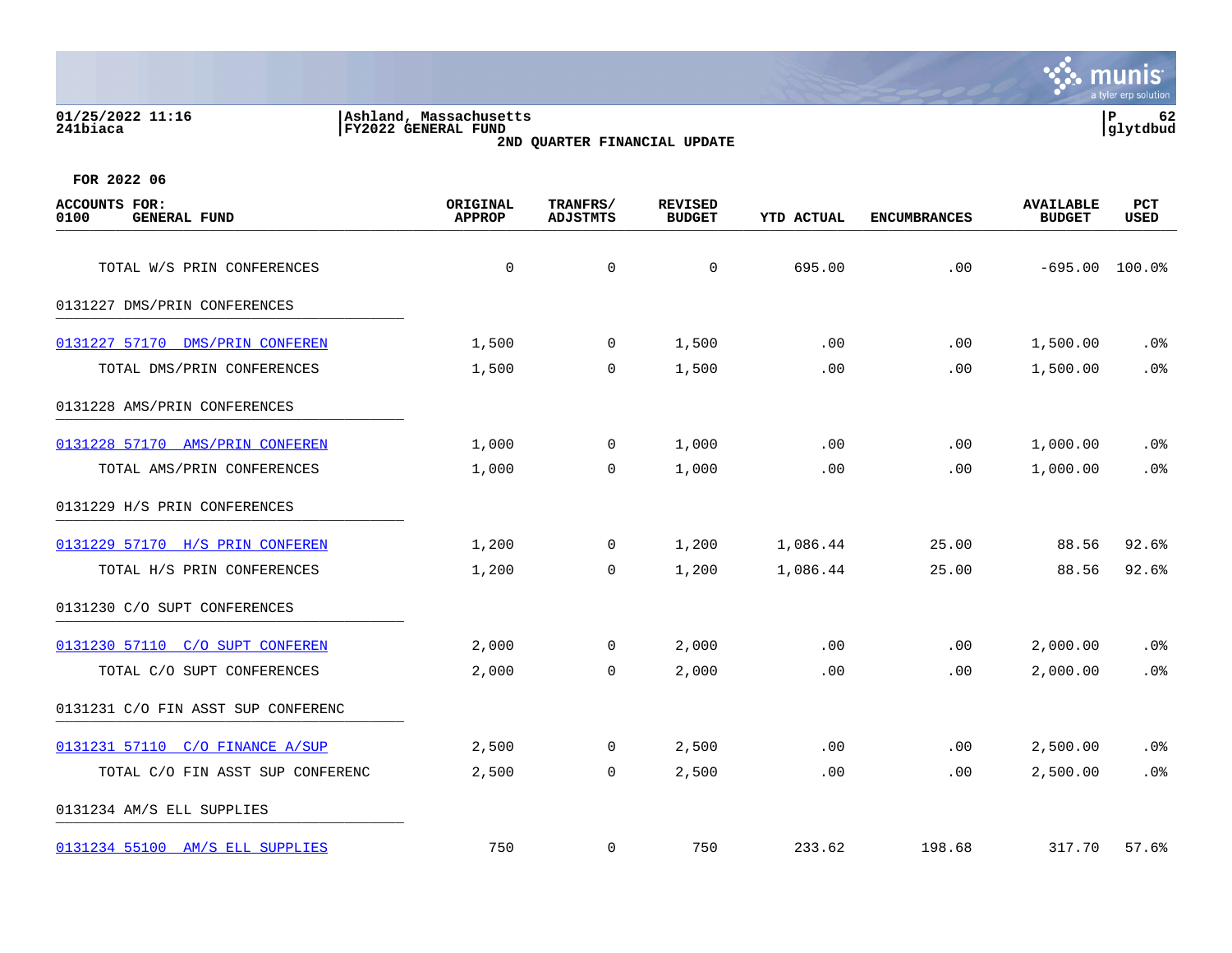## **01/25/2022 11:16 |Ashland, Massachusetts |P 63 241biaca |FY2022 GENERAL FUND |glytdbud 2ND QUARTER FINANCIAL UPDATE**



| <b>ACCOUNTS FOR:</b><br>0100<br><b>GENERAL FUND</b> | ORIGINAL<br><b>APPROP</b> | TRANFRS/<br><b>ADJSTMTS</b> | <b>REVISED</b><br><b>BUDGET</b> | <b>YTD ACTUAL</b> | <b>ENCUMBRANCES</b> | <b>AVAILABLE</b><br><b>BUDGET</b> | <b>PCT</b><br><b>USED</b> |
|-----------------------------------------------------|---------------------------|-----------------------------|---------------------------------|-------------------|---------------------|-----------------------------------|---------------------------|
| TOTAL AM/S ELL SUPPLIES                             | 750                       | $\mathbf 0$                 | 750                             | 233.62            | 198.68              | 317.70                            | 57.6%                     |
| 0131239 CO EQUIPMENT LEASES                         |                           |                             |                                 |                   |                     |                                   |                           |
|                                                     |                           |                             |                                 |                   |                     |                                   |                           |
| 0131239 52710 CO EOUIPMENT LEAS                     | 22,500                    | $\mathbf 0$                 | 22,500                          | 1,067.88          | 1,067.88            | 20,364.24                         | 9.5%                      |
| TOTAL CO EQUIPMENT LEASES                           | 22,500                    | $\mathbf 0$                 | 22,500                          | 1,067.88          | 1,067.88            | 20,364.24                         | 9.5%                      |
| 0131253 SPED/DUES & MEMBERSHIPS                     |                           |                             |                                 |                   |                     |                                   |                           |
| 0131253 57300 SPED/DUES & MEMBE                     | 1,000                     | $\mathbf 0$                 | 1,000                           | 774.00            | .00                 | 226.00                            | 77.4%                     |
| TOTAL SPED/DUES & MEMBERSHIPS                       | 1,000                     | $\Omega$                    | 1,000                           | 774.00            | .00                 | 226.00                            | 77.4%                     |
| 0131254 SPED DM/S SPECIALISTS                       |                           |                             |                                 |                   |                     |                                   |                           |
| 0131254 51180 SPED DM/S SPECIAL                     | 242,749                   | $-10,660$                   | 232,089                         | 91,921.12         | 141,551.64          | $-1,383.76$ 100.6%*               |                           |
| TOTAL SPED DM/S SPECIALISTS                         | 242,749                   | $-10,660$                   | 232,089                         | 91,921.12         | 141,551.64          | $-1,383.76$ 100.6%                |                           |
| 0131255 SPED AM/S SPECIALISTS                       |                           |                             |                                 |                   |                     |                                   |                           |
| 0131255 51180 SPED AM/S SPECIAL                     | 122,205                   | 1,165                       | 123,370                         | 47,991.43         | 75,378.34           |                                   | $.23$ 100.0%              |
| TOTAL SPED AM/S SPECIALISTS                         | 122,205                   | 1,165                       | 123,370                         | 47,991.43         | 75,378.34           | .23                               | 100.0%                    |
| 0131258 ATHLETIC DIRECTOR SALARY                    |                           |                             |                                 |                   |                     |                                   |                           |
| 0131258 51190 ATHLETIC DIRECTOR                     | 104,040                   | 7,960                       | 112,000                         | 59,483.22         | 55,999.97           | $-3,483.19$ 103.1%*               |                           |
| TOTAL ATHLETIC DIRECTOR SALARY                      | 104,040                   | 7,960                       | 112,000                         | 59,483.22         | 55,999.97           | $-3,483.19$ 103.1%                |                           |
| 0131297 C/O TECHNOLOGY EQUIPMENT                    |                           |                             |                                 |                   |                     |                                   |                           |
| 0131297 54100 C/O TECHNOLOGY EQ                     | 3,600                     | 0                           | 3,600                           | 2,098.00          | $.00 \,$            | 1,502.00                          | 58.3%                     |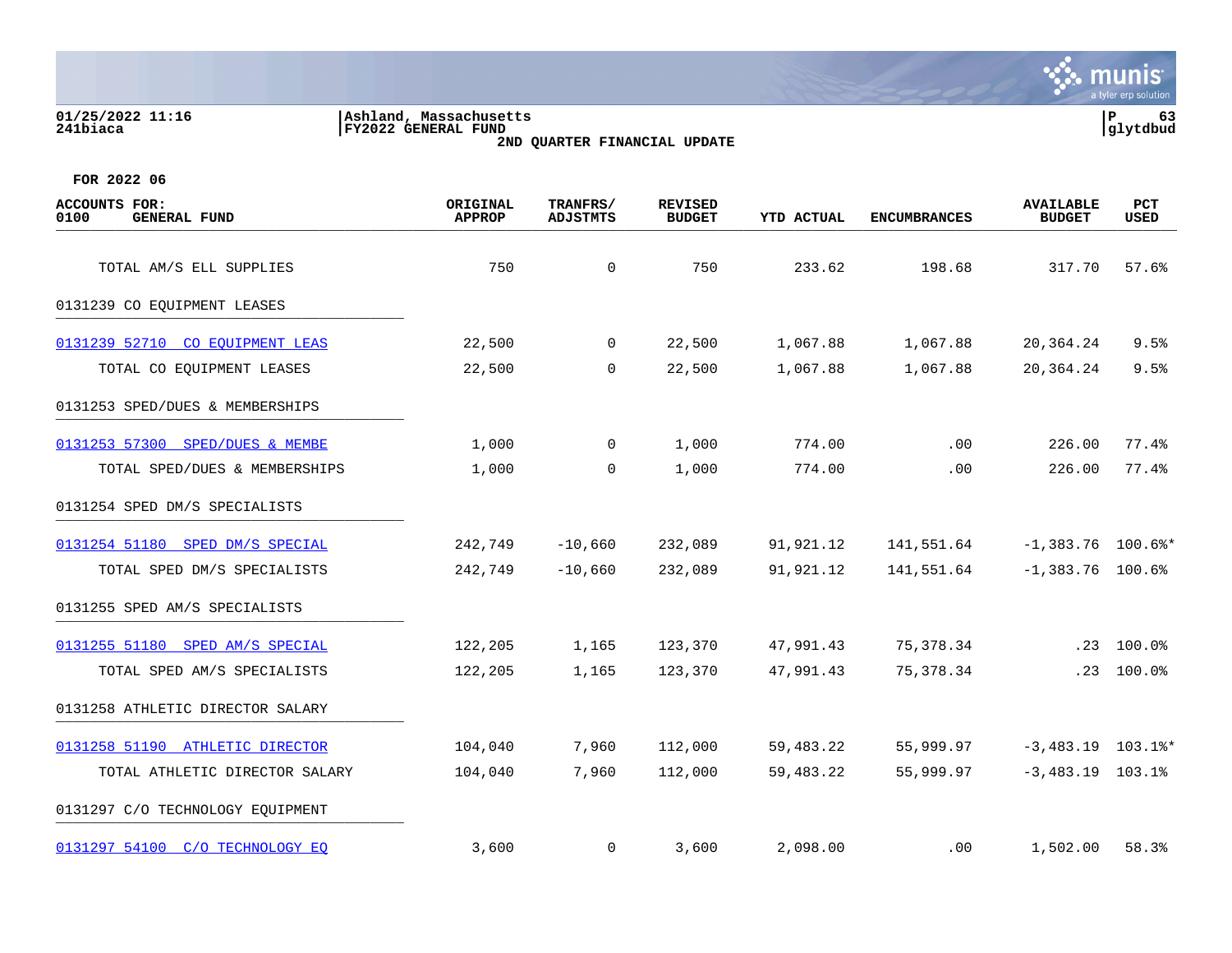| 01/25/2022 11:16<br>241biaca                        | Ashland, Massachusetts<br><b>FY2022 GENERAL FUND</b> | 2ND QUARTER FINANCIAL UPDATE |                                 |                   |                     |                                   |                    |  |
|-----------------------------------------------------|------------------------------------------------------|------------------------------|---------------------------------|-------------------|---------------------|-----------------------------------|--------------------|--|
| FOR 2022 06                                         |                                                      |                              |                                 |                   |                     |                                   |                    |  |
| <b>ACCOUNTS FOR:</b><br><b>GENERAL FUND</b><br>0100 | ORIGINAL<br><b>APPROP</b>                            | TRANFRS/<br><b>ADJSTMTS</b>  | <b>REVISED</b><br><b>BUDGET</b> | <b>YTD ACTUAL</b> | <b>ENCUMBRANCES</b> | <b>AVAILABLE</b><br><b>BUDGET</b> | PCT<br><b>USED</b> |  |
| TOTAL C/O TECHNOLOGY EQUIPMENT                      | 3,600                                                | $\mathbf 0$                  | 3,600                           | 2,098.00          | .00                 | 1,502.00                          | 58.3%              |  |
| 0131322 HEAT BUILD/REV OFFSET                       |                                                      |                              |                                 |                   |                     |                                   |                    |  |
| 0131322 52100<br>HEAT BUILD/REVOLV                  | $-150, 499$                                          | 0                            | $-150, 499$                     | .00               | .00                 | $-150, 499.00$                    | $.0$ %*            |  |
| TOTAL HEAT BUILD/REV OFFSET                         | $-150, 499$                                          | $\mathbf 0$                  | $-150, 499$                     | .00               | .00.                | $-150, 499.00$                    | .0 <sub>8</sub>    |  |
| 0131325 AMS INSTRUCTIONAL SPECIALIST                |                                                      |                              |                                 |                   |                     |                                   |                    |  |
| 0131325 51170 AMS INSTRUCTIONAL                     | 99,194                                               | 0                            | 99,194                          | 38,828.50         | 60,365.60           | $-.10$                            | $100.0$ $*$        |  |
| TOTAL AMS INSTRUCTIONAL SPECIALIST                  | 99,194                                               | $\Omega$                     | 99,194                          | 38,828.50         | 60,365.60           | $-.10$                            | 100.0%             |  |
| 0131330 SUPV SALARIES/BLDGS & GROUNDS               |                                                      |                              |                                 |                   |                     |                                   |                    |  |
| 0131330 51160<br>SUPV SALARIES/BLD                  | 85,000                                               | 20,000                       | 105,000                         | 53,788.44         | 52,499.98           | $-1, 288.42$ 101.2%*              |                    |  |
| TOTAL SUPV SALARIES/BLDGS & GROUNDS                 | 85,000                                               | 20,000                       | 105,000                         | 53,788.44         | 52,499.98           | $-1, 288.42$ 101.2%               |                    |  |
| 0131331 S/W PROF IMPT/ADDL COURSE REIM              |                                                      |                              |                                 |                   |                     |                                   |                    |  |
| 0131331 53910 TEACHERS ADDTL CO                     | 38,000                                               | 0                            | 38,000                          | 4,261.00          | 9,239.00            | 24,500.00                         | 35.5%              |  |
| TOTAL S/W PROF IMPT/ADDL COURSE REIM                | 38,000                                               | $\mathbf 0$                  | 38,000                          | 4,261.00          | 9,239.00            | 24,500.00                         | 35.5%              |  |
| 0131333 DM/S INSTRUCTIONAL SPECIALISTS              |                                                      |                              |                                 |                   |                     |                                   |                    |  |
| 0131333 51170<br>DM/S INSTRUCTIONA                  | 188,158                                              | 15,588                       | 203,746                         | 79,467.60         | 124,028.16          | 250.24                            | 99.9%              |  |
| TOTAL DM/S INSTRUCTIONAL SPECIALISTS                | 188,158                                              | 15,588                       | 203,746                         | 79,467.60         | 124,028.16          | 250.24                            | 99.9%              |  |
| 0131337 S/W SUBSTITUTE COORDINATOR                  |                                                      |                              |                                 |                   |                     |                                   |                    |  |

[0131337 51170 S/W SUBSTITUTE CO](https://yvwlndash063.tylertech.com/sites/mu0241/LIVE/_layouts/15/DashboardMunisV6.3/PassThru.aspx?-E=Jr01cahE9eg5sMECX4qnpRQ/Yhj67sZzCtPD9dYy4gCm5lvsmN1BbEcVZbmj3D5B&) 38.5% 2,500 0 2,500 961.50 0 0 961.50 0 1,538.50 38.5%

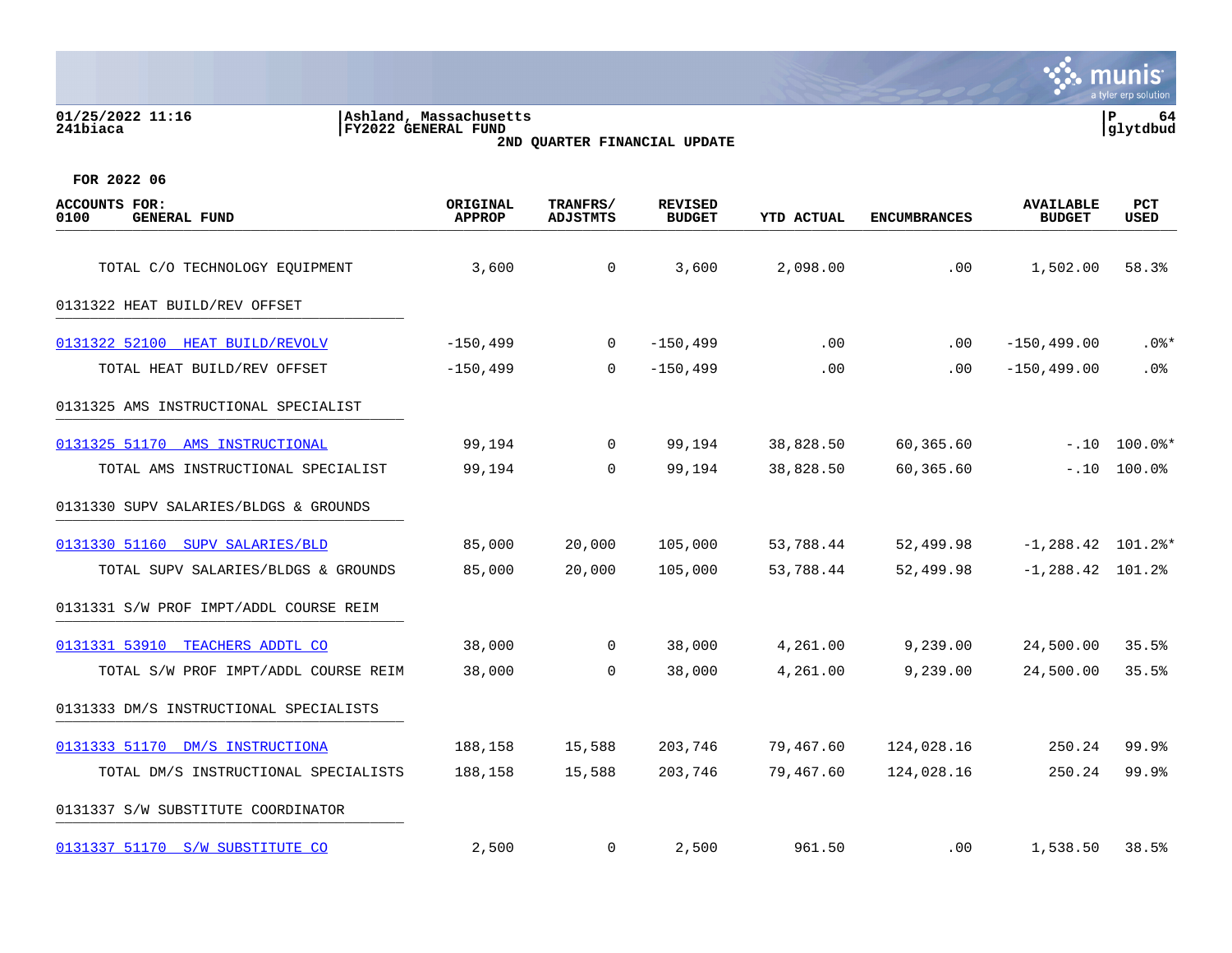# **01/25/2022 11:16 |Ashland, Massachusetts |P 65 241biaca |FY2022 GENERAL FUND |glytdbud 2ND QUARTER FINANCIAL UPDATE**



| <b>ACCOUNTS FOR:</b><br>0100<br><b>GENERAL FUND</b> | ORIGINAL<br><b>APPROP</b> | TRANFRS/<br><b>ADJSTMTS</b> | <b>REVISED</b><br><b>BUDGET</b> | <b>YTD ACTUAL</b> | <b>ENCUMBRANCES</b> | <b>AVAILABLE</b><br><b>BUDGET</b> | <b>PCT</b><br><b>USED</b> |
|-----------------------------------------------------|---------------------------|-----------------------------|---------------------------------|-------------------|---------------------|-----------------------------------|---------------------------|
| TOTAL S/W SUBSTITUTE COORDINATOR                    | 2,500                     | 0                           | 2,500                           | 961.50            | .00                 | 1,538.50                          | 38.5%                     |
|                                                     |                           |                             |                                 |                   |                     |                                   |                           |
| 0131376 SPED CONTR SERVICES/OTHER                   |                           |                             |                                 |                   |                     |                                   |                           |
| 0131376 53921 SPED/CONTR SERV/O                     | 74,000                    | $\overline{0}$              | 74,000                          | 95,727.85         | 118,910.15          | $-140,638.00$ 290.1%*             |                           |
| TOTAL SPED CONTR SERVICES/OTHER                     | 74,000                    | $\mathbf 0$                 | 74,000                          | 95,727.85         | 118,910.15          | $-140,638.00$                     | 290.1%                    |
| 0131399 SPED SUMMER PROGRAM SALARIES                |                           |                             |                                 |                   |                     |                                   |                           |
| 0131399 51180 SPED SUMMER PROGR                     | 115,000                   | $\overline{0}$              | 115,000                         | 109,184.32        | 16,347.66           | $-10,531.98$ 109.2%*              |                           |
| TOTAL SPED SUMMER PROGRAM SALARIES                  | 115,000                   | $\Omega$                    | 115,000                         | 109,184.32        | 16,347.66           | $-10,531.98$ 109.2%               |                           |
| 0131400 SPED SUMMER PROGRAM EXPENSES                |                           |                             |                                 |                   |                     |                                   |                           |
| 0131400 55150 SPED SUMMER PROGR                     | 900                       | 0                           | 900                             | .00               | .00                 | 900.00                            | .0%                       |
| TOTAL SPED SUMMER PROGRAM EXPENSES                  | 900                       | $\Omega$                    | 900                             | .00               | .00                 | 900.00                            | .0%                       |
| 0131405 HS POSTAGE                                  |                           |                             |                                 |                   |                     |                                   |                           |
| 0131405 54100 HS POSTAGE                            | 1,500                     | $\overline{0}$              | 1,500                           | .00               | .00                 | 1,500.00                          | .0%                       |
| TOTAL HS POSTAGE                                    | 1,500                     | $\mathbf 0$                 | 1,500                           | .00               | .00                 | 1,500.00                          | .0%                       |
| 0131427 S/W TECHNOLOGY SUPPLIES                     |                           |                             |                                 |                   |                     |                                   |                           |
| 0131427 54100 S/W TECHNOLOGY SU                     | 31,150                    | $\mathbf 0$                 | 31,150                          | 5,425.59          | 11, 131.38          | 14,593.03                         | 53.2%                     |
| TOTAL S/W TECHNOLOGY SUPPLIES                       | 31,150                    | $\mathbf 0$                 | 31,150                          | 5,425.59          | 11, 131.38          | 14,593.03                         | 53.2%                     |
| 0131449 S/W TECH EQUP REPAIR & PARTS                |                           |                             |                                 |                   |                     |                                   |                           |
| 0131449 52410 S/W TECH EQUP REP                     | 15,000                    | $\overline{0}$              | 15,000                          | 4,510.94          | .00                 | 10,489.06                         | 30.1%                     |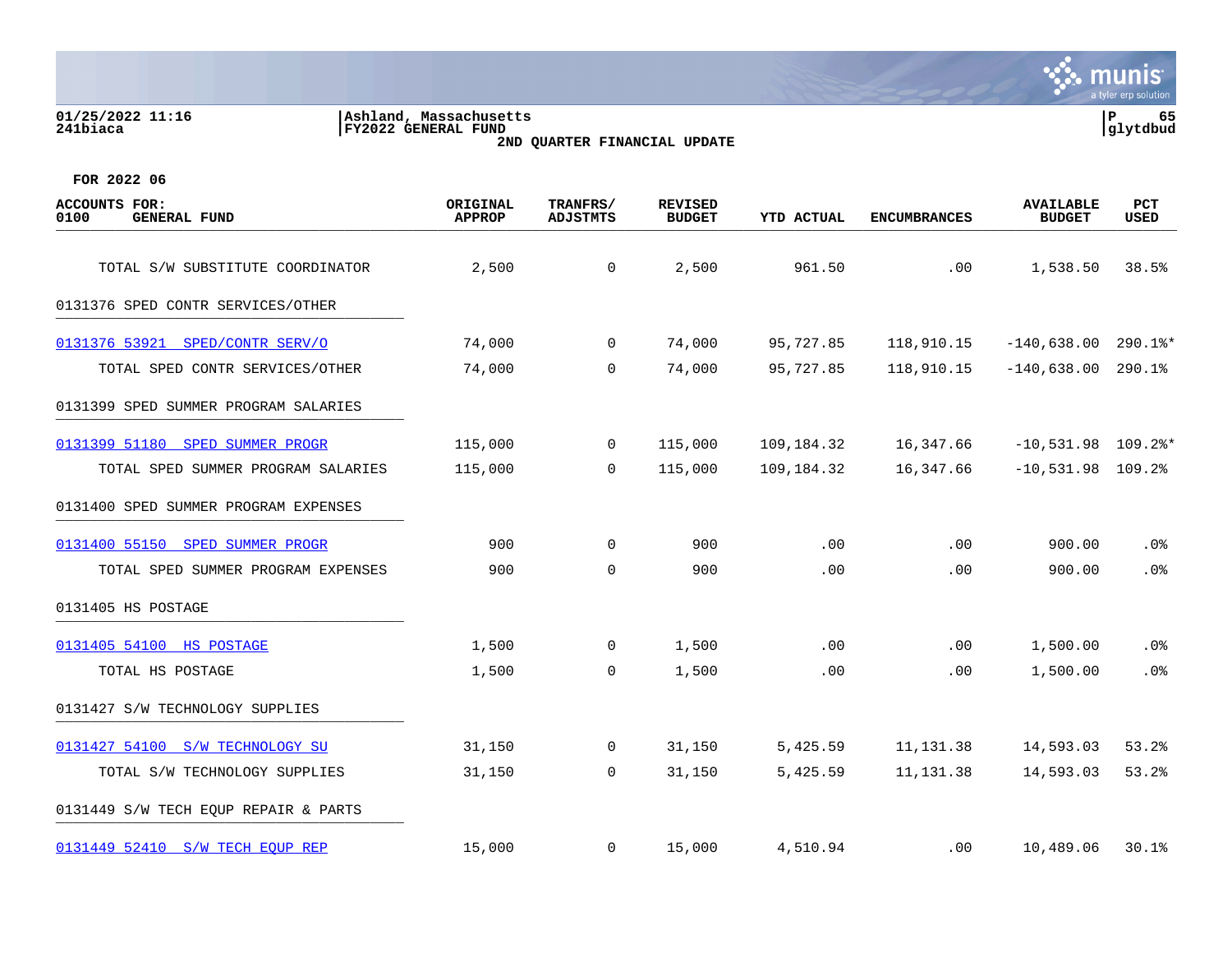# **01/25/2022 11:16 |Ashland, Massachusetts |P 66 241biaca |FY2022 GENERAL FUND |glytdbud 2ND QUARTER FINANCIAL UPDATE**



| <b>ACCOUNTS FOR:</b><br><b>GENERAL FUND</b><br>0100 | ORIGINAL<br><b>APPROP</b> | TRANFRS/<br><b>ADJSTMTS</b> | <b>REVISED</b><br><b>BUDGET</b> | YTD ACTUAL   | <b>ENCUMBRANCES</b> | <b>AVAILABLE</b><br><b>BUDGET</b> | <b>PCT</b><br>USED |
|-----------------------------------------------------|---------------------------|-----------------------------|---------------------------------|--------------|---------------------|-----------------------------------|--------------------|
| TOTAL S/W TECH EQUP REPAIR & PARTS                  | 15,000                    | $\overline{0}$              | 15,000                          | 4,510.94     | .00                 | 10,489.06                         | 30.1%              |
| 0131458 C/O CURR A/SUPT CONFERENCES                 |                           |                             |                                 |              |                     |                                   |                    |
| 0131458 57110 C/O CURR A/SUPT C                     | 4,500                     | $\mathbf 0$                 | 4,500                           | 4,120.00     | 535.00              |                                   | $-155.00$ 103.4%*  |
| TOTAL C/O CURR A/SUPT CONFERENCES                   | 4,500                     | 0                           | 4,500                           | 4,120.00     | 535.00              | $-155.00$                         | 103.4%             |
| 0131473 MAINT/TRAVEL & CONFERENCES                  |                           |                             |                                 |              |                     |                                   |                    |
| 0131473 57170 MAINT/TRAVEL & CO                     | 1,000                     | $\mathbf{0}$                | 1,000                           | .00          | .00                 | 1,000.00                          | $.0\%$             |
| TOTAL MAINT/TRAVEL & CONFERENCES                    | 1,000                     | 0                           | 1,000                           | .00          | .00                 | 1,000.00                          | .0%                |
| 0131475 SPED/ACCEPT MEDICAID PROCESSIN              |                           |                             |                                 |              |                     |                                   |                    |
| 0131475 53921 SPED/ACCEPT MEDIC                     | 8,000                     | $\overline{0}$              | 8,000                           | .00          | 8,000.00            | .00                               | $100.0$ %          |
| TOTAL SPED/ACCEPT MEDICAID PROCESSIN                | 8,000                     | $\mathbf 0$                 | 8,000                           | .00          | 8,000.00            | $.00 \,$                          | 100.0%             |
| 0131482 S/W ADMIN TECHNOLOGY                        |                           |                             |                                 |              |                     |                                   |                    |
| 0131482 54100 S/W ADMIN TECHNOL                     | 253,523                   | $\mathbf{0}$                | 253,523                         | 180, 355. 12 | 16,750.64           | 56, 417.24                        | 77.7%              |
| TOTAL S/W ADMIN TECHNOLOGY                          | 253,523                   | 0                           | 253,523                         | 180, 355. 12 | 16,750.64           | 56, 417.24                        | 77.7%              |
| 0131483 H/S DEPT LIAISON                            |                           |                             |                                 |              |                     |                                   |                    |
| 0131483 51170 H/S DEPT LIAISON                      | 34,489                    | 8,133                       | 42,622                          | 10,087.74    | 19,054.26           | 13,480.00                         | 68.4%              |
| TOTAL H/S DEPT LIAISON                              | 34,489                    | 8,133                       | 42,622                          | 10,087.74    | 19,054.26           | 13,480.00                         | 68.4%              |
| 0131484 MAINT/TRAINING & SAFETY                     |                           |                             |                                 |              |                     |                                   |                    |
| 0131484 57170 MAINT/TRAINING &                      | 2,000                     | 0                           | 2,000                           | 620.00       | $.00 \,$            | 1,380.00                          | 31.0%              |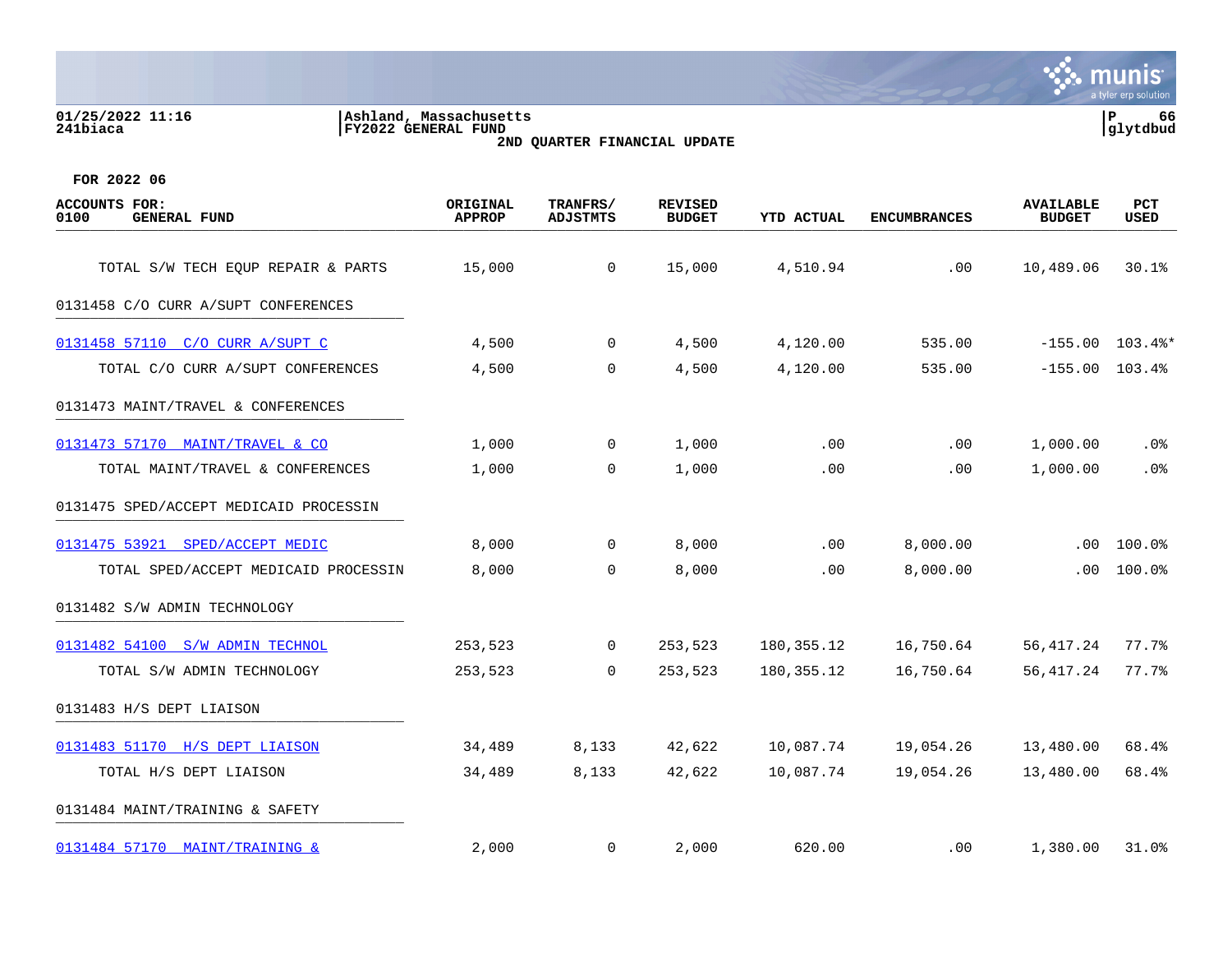| 01/25/2022 11:16<br>241biaca                                | Ashland, Massachusetts<br><b>FY2022 GENERAL FUND</b> | 2ND QUARTER FINANCIAL UPDATE |                                 |            |                     |                                   | 67<br>Р<br> glytdbud |
|-------------------------------------------------------------|------------------------------------------------------|------------------------------|---------------------------------|------------|---------------------|-----------------------------------|----------------------|
| FOR 2022 06<br>ACCOUNTS FOR:<br>0100<br><b>GENERAL FUND</b> | ORIGINAL<br><b>APPROP</b>                            | TRANFRS/<br>ADJSTMTS         | <b>REVISED</b><br><b>BUDGET</b> | YTD ACTUAL | <b>ENCUMBRANCES</b> | <b>AVAILABLE</b><br><b>BUDGET</b> | <b>PCT</b><br>USED   |
| TOTAL MAINT/TRAINING & SAFETY                               | 2,000                                                |                              | 2,000                           | 620.00     | $.00 \,$            | 1,380.00                          | 31.0%                |

# 0131485 SPED HS INSTRUCT SPECIALISTS

| 0131485 51180 SPED HS INSTRUCT       | 20,375      | 0              | 20,375         | 7,971.80  | 12,402.81  | .39                 | $100.0\%$ |
|--------------------------------------|-------------|----------------|----------------|-----------|------------|---------------------|-----------|
| TOTAL SPED HS INSTRUCT SPECIALISTS   | 20,375      | $\mathbf 0$    | 20,375         | 7,971.80  | 12,402.81  | .39                 | 100.0%    |
| 0131486 COTA & SLPA SALARY           |             |                |                |           |            |                     |           |
| 0131486 51180 SPED COTA & SLPA       | 194,642     | $-5,800$       | 188,842        | 57,061.56 | 105,821.84 | 25,958.60           | 86.3%     |
| TOTAL COTA & SLPA SALARY             | 194,642     | $-5,800$       | 188,842        | 57,061.56 | 105,821.84 | 25,958.60           | 86.3%     |
| 0131490 K READING & WRITING          |             |                |                |           |            |                     |           |
| 0131490 55100 K READING & WRITI      | 0           | $\mathbf 0$    | $\Omega$       | 62.00     | .00        | $-62.00$            | $100.0$ * |
| TOTAL K READING & WRITING            | $\mathbf 0$ | $\mathbf 0$    | $\Omega$       | 62.00     | .00        | $-62.00$            | $100.0\%$ |
| 0131576 HS/ATHLETICS/INSURANCE       |             |                |                |           |            |                     |           |
| 0131576 57808 ATHLETIC INSURANC      | 6,500       | $\overline{0}$ | 6,500          | 6,272.00  | .00        | 228.00              | 96.5%     |
| TOTAL HS/ATHLETICS/INSURANCE         | 6,500       | $\mathbf 0$    | 6,500          | 6,272.00  | .00        | 228.00              | 96.5%     |
| 0131587 HS/VIRTUAL HS/CONTR SERVICES |             |                |                |           |            |                     |           |
| 0131587 53910 HS/VIRTUAL HS/CON      | 0           | 0              | $\overline{0}$ | 7,120.00  | 1,005.00   | $-8,125.00$ 100.0%* |           |

TOTAL HS/VIRTUAL HS/CONTR SERVICES 0 0 0 7,120.00 1,005.00 -8,125.00 100.0%

0131658 MS ASST. PRINCIPAL 20131658 MS ASST. PRINCIPAL

[0131658 51170 MS ASST. PRINCIPA](https://yvwlndash063.tylertech.com/sites/mu0241/LIVE/_layouts/15/DashboardMunisV6.3/PassThru.aspx?-E=64YzZVBqcDiVE9wNtZEqP2g4SXEpdrIAs84Vmtkm3qqOfv/KyPRChDjLzLur%2B/aA&) 99,603 10,397 110,000 57,717.42 55,000.01 -2,717.43 102.5%\*

munis a tyler erp solution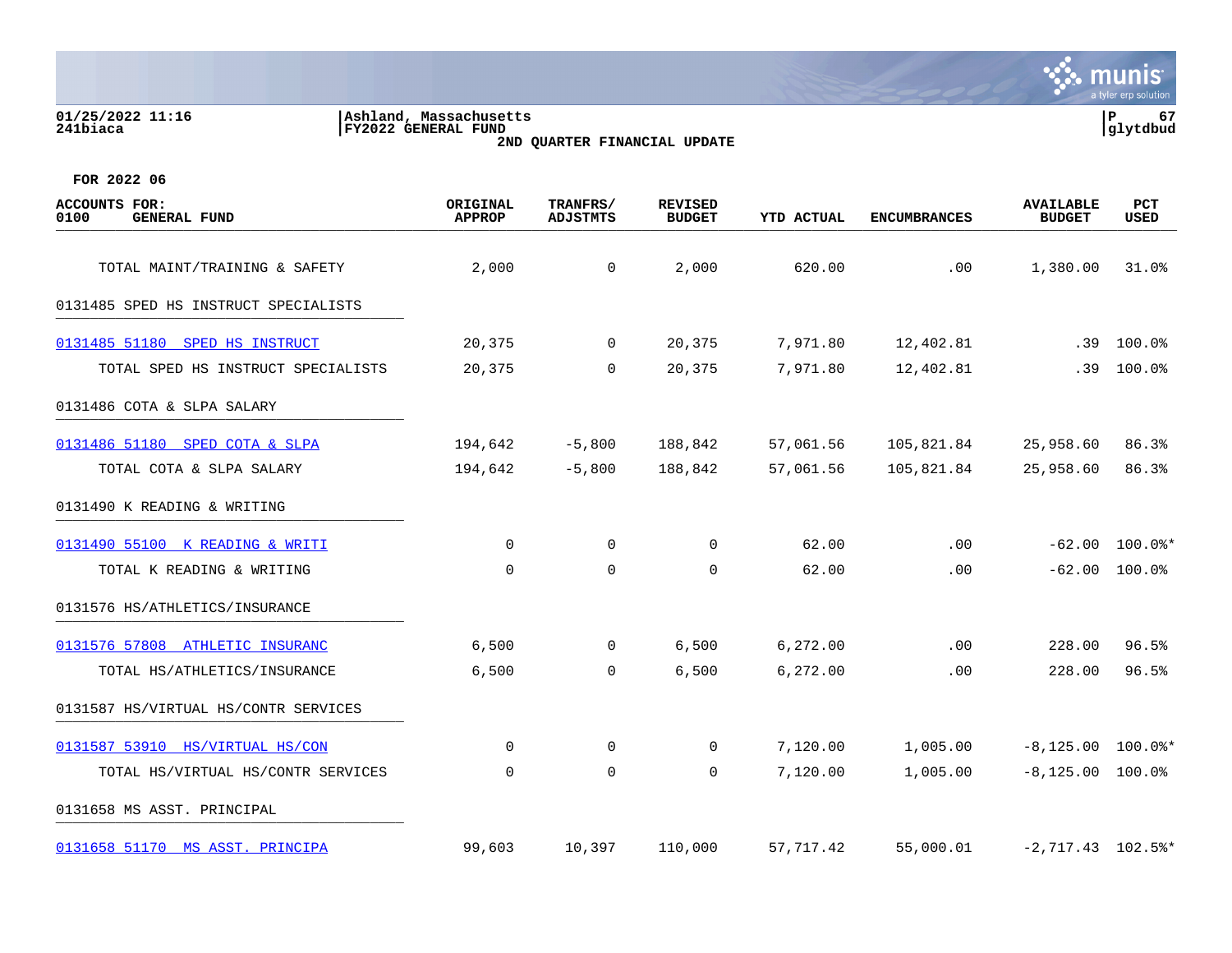# **01/25/2022 11:16 |Ashland, Massachusetts |P 68 241biaca |FY2022 GENERAL FUND |glytdbud 2ND QUARTER FINANCIAL UPDATE**



| <b>ACCOUNTS FOR:</b><br><b>GENERAL FUND</b><br>0100 | ORIGINAL<br>APPROP | TRANFRS/<br><b>ADJSTMTS</b> | <b>REVISED</b><br><b>BUDGET</b> | YTD ACTUAL | <b>ENCUMBRANCES</b> | <b>AVAILABLE</b><br><b>BUDGET</b> | <b>PCT</b><br>USED |
|-----------------------------------------------------|--------------------|-----------------------------|---------------------------------|------------|---------------------|-----------------------------------|--------------------|
| TOTAL MS ASST. PRINCIPAL                            | 99,603             | 10,397                      | 110,000                         | 57,717.42  | 55,000.01           | $-2, 717.43$ 102.5%               |                    |
| 0131672 AM/S ELL INSTR SPEC SALS                    |                    |                             |                                 |            |                     |                                   |                    |
| 0131672 51170 AM/S ELL INSTRUCT                     | 159,896            | 51                          | 159,947                         | 61,518.10  | 98,428.96           |                                   | $-.06$ 100.0%*     |
| TOTAL AM/S ELL INSTR SPEC SALS                      | 159,896            | 51                          | 159,947                         | 61,518.10  | 98,428.96           | $-.06$                            | 100.0%             |
| 0131674 S/W TECHNOLOGY DUES & SUB                   |                    |                             |                                 |            |                     |                                   |                    |
| 0131674 57300 S/W TECHNOLOGY DU                     | 7,000              | $\mathbf 0$                 | 7,000                           | .00        | $.00 \,$            | 7,000.00                          | . 0%               |
| TOTAL S/W TECHNOLOGY DUES & SUB                     | 7,000              | $\Omega$                    | 7,000                           | .00        | .00                 | 7,000.00                          | .0%                |
| 0131676 WS ELL INSTRUCT SPECIALST SAL               |                    |                             |                                 |            |                     |                                   |                    |
| 0131676 51170 WS ELL INSTRUCT S                     | 169,493            | $\mathbf{0}$                | 169,493                         | 65,929.20  | 104,334.72          |                                   | $-770.92$ 100.5%*  |
| TOTAL WS ELL INSTRUCT SPECIALST SAL                 | 169,493            | $\Omega$                    | 169,493                         | 65,929.20  | 104,334.72          | $-770.92$ 100.5%                  |                    |
| 0131677 DMS ELL INSTRUCT SPECIALIST SA              |                    |                             |                                 |            |                     |                                   |                    |
| 0131677 51170 DMS ELL INSTRUCT                      | 176,200            | $\mathbf 0$                 | 176,200                         | 68,467.60  | 107,788.16          |                                   | $-55.76$ 100.0%*   |
| TOTAL DMS ELL INSTRUCT SPECIALIST SA                | 176,200            | $\overline{0}$              | 176,200                         | 68,467.60  | 107,788.16          |                                   | $-55.76$ 100.0%    |
| 0131688 K SCHOOL ADJUST COUN SAL                    |                    |                             |                                 |            |                     |                                   |                    |
| 0131688 51170 K SCHOOL ADJUST C                     | 59,194             | 33,007                      | 92,201                          | 36, 311.90 | 56,739.04           |                                   | $-849.94$ 100.9%*  |
| TOTAL K SCHOOL ADJUST COUN SAL                      | 59,194             | 33,007                      | 92,201                          | 36, 311.90 | 56,739.04           | $-849.94$ 100.9%                  |                    |
| 0131692 SPED RES/CARDINAL CUSHING SCH               |                    |                             |                                 |            |                     |                                   |                    |
| 0131692 53920 SPED RES/CARDINAL                     | 372,000            | $\mathbf 0$                 | 372,000                         | 17,220.00  | 219,102.24          | 135,677.76                        | 63.5%              |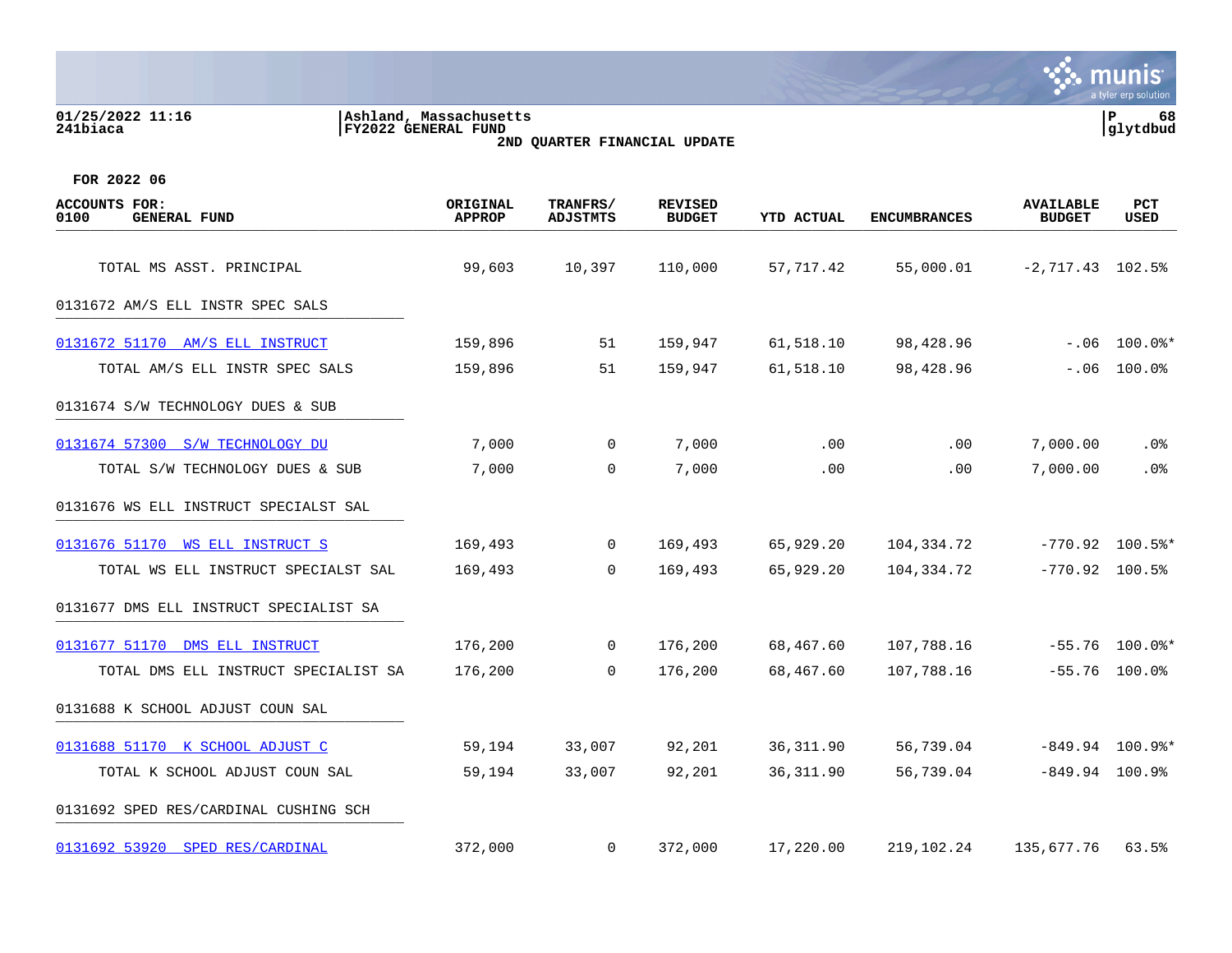### **01/25/2022 11:16 |Ashland, Massachusetts |P 69 241biaca |FY2022 GENERAL FUND |glytdbud 2ND QUARTER FINANCIAL UPDATE**



| <b>ACCOUNTS FOR:</b><br>0100<br><b>GENERAL FUND</b> | ORIGINAL<br><b>APPROP</b> | TRANFRS/<br><b>ADJSTMTS</b> | <b>REVISED</b><br><b>BUDGET</b> | <b>YTD ACTUAL</b> | <b>ENCUMBRANCES</b> | <b>AVAILABLE</b><br><b>BUDGET</b> | <b>PCT</b><br>USED |
|-----------------------------------------------------|---------------------------|-----------------------------|---------------------------------|-------------------|---------------------|-----------------------------------|--------------------|
| TOTAL SPED RES/CARDINAL CUSHING SCH                 | 372,000                   | $\mathbf 0$                 | 372,000                         | 17,220.00         | 219,102.24          | 135,677.76                        | 63.5%              |
| 0131693 MAINT/DUES & SUBSCRIPTIONS                  |                           |                             |                                 |                   |                     |                                   |                    |
| 0131693 57300 MAINT/DUES & SUBS                     | 300                       | $\mathbf 0$                 | 300                             | .00               | .00                 | 300.00                            | .0%                |
| TOTAL MAINT/DUES & SUBSCRIPTIONS                    | 300                       | 0                           | 300                             | .00               | .00                 | 300.00                            | .0%                |
| 0131712 CURR & PD/SECY PD REIMBURSEMEN              |                           |                             |                                 |                   |                     |                                   |                    |
| 0131712 53910 CURR & PD/SECY PD                     | 2,000                     | 0                           | 2,000                           | .00               | .00                 | 2,000.00                          | .0%                |
| TOTAL CURR & PD/SECY PD REIMBURSEMEN                | 2,000                     | $\mathbf 0$                 | 2,000                           | .00               | .00                 | 2,000.00                          | .0%                |
| 0131713 CURR & PD/NURSES' PD REIMBURSE              |                           |                             |                                 |                   |                     |                                   |                    |
| 0131713 53910 CURR & PD/NURSES'                     | 2,400                     | 0                           | 2,400                           | 260.00            | .00                 | 2,140.00                          | 10.8%              |
| TOTAL CURR & PD/NURSES' PD REIMBURSE                | 2,400                     | $\Omega$                    | 2,400                           | 260.00            | .00                 | 2,140.00                          | 10.8%              |
| 0131714 CURR & PD/CUST & MAINT PD REIM              |                           |                             |                                 |                   |                     |                                   |                    |
| 0131714 53910 CURR & PD/CUST &                      | 500                       | 0                           | 500                             | .00               | .00                 | 500.00                            | .0%                |
| TOTAL CURR & PD/CUST & MAINT PD REIM                | 500                       | $\mathbf 0$                 | 500                             | .00               | .00                 | 500.00                            | .0%                |
| 0131715 CURR & PD/CENT OFFICE PD REIMB              |                           |                             |                                 |                   |                     |                                   |                    |
| 0131715 53910 CURR & PD/CENT OF                     | 3,000                     | 0                           | 3,000                           | 1,088.00          | .00                 | 1,912.00                          | 36.3%              |
| TOTAL CURR & PD/CENT OFFICE PD REIMB                | 3,000                     | 0                           | 3,000                           | 1,088.00          | .00                 | 1,912.00                          | 36.3%              |
| 0131718 C/O PART-TIME & TEMP SALARIES               |                           |                             |                                 |                   |                     |                                   |                    |
| 0131718 51110 C/O PART-TIME & T                     | 9,272                     | $\mathbf 0$                 | 9,272                           | .00               | $.00 \,$            | 9,272.00                          | .0%                |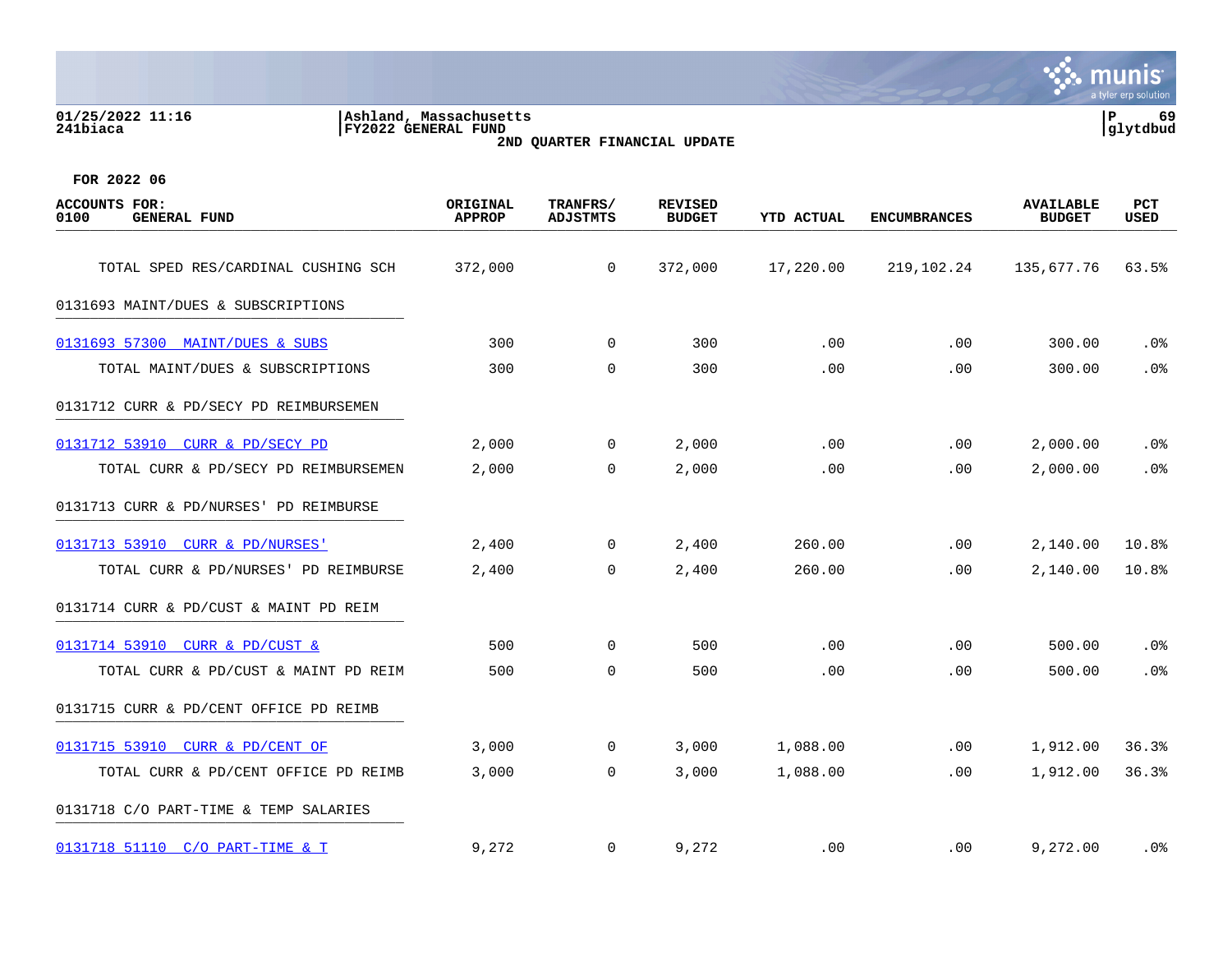|                                                     |                                                       |                              |                                 |                   |                     |                                   | munis<br>a tyler erp solution |
|-----------------------------------------------------|-------------------------------------------------------|------------------------------|---------------------------------|-------------------|---------------------|-----------------------------------|-------------------------------|
| 01/25/2022 11:16<br>241biaca                        | Ashland, Massachusetts <br><b>FY2022 GENERAL FUND</b> | 2ND QUARTER FINANCIAL UPDATE |                                 |                   |                     |                                   | P<br>70<br>glytdbud           |
| FOR 2022 06                                         |                                                       |                              |                                 |                   |                     |                                   |                               |
| <b>ACCOUNTS FOR:</b><br>0100<br><b>GENERAL FUND</b> | ORIGINAL<br><b>APPROP</b>                             | TRANFRS/<br><b>ADJSTMTS</b>  | <b>REVISED</b><br><b>BUDGET</b> | <b>YTD ACTUAL</b> | <b>ENCUMBRANCES</b> | <b>AVAILABLE</b><br><b>BUDGET</b> | PCT<br><b>USED</b>            |
| TOTAL C/O PART-TIME & TEMP SALARIES                 | 9,272                                                 | 0                            | 9,272                           | .00               | .00                 | 9,272.00                          | .0 <sub>8</sub>               |
| 0131729 TRANSPORTATION/HOMELESS                     |                                                       |                              |                                 |                   |                     |                                   |                               |
| 0131729 53310 TRANSPORTATION/HO                     | 30,000                                                | $\mathbf 0$                  | 30,000                          | 54,403.00         | 107,811.20          | $-132, 214.20$                    | 540.7%*                       |
| TOTAL TRANSPORTATION/HOMELESS                       | 30,000                                                | $\mathbf 0$                  | 30,000                          | 54,403.00         | 107,811.20          | $-132, 214.20$                    | 540.7%                        |
| 0131741 MAINT - M/S WATER & SEWER                   |                                                       |                              |                                 |                   |                     |                                   |                               |
| 0131741 52100 MAINT - M/S WATER                     | 12,000                                                | 0                            | 12,000                          | 2,247.81          | 9,752.19            | .00                               | 100.0%                        |
| TOTAL MAINT - M/S WATER & SEWER                     | 12,000                                                | $\Omega$                     | 12,000                          | 2,247.81          | 9,752.19            | .00                               | 100.0%                        |
| 0131742 MAINT/MS BURNER SERVICE                     |                                                       |                              |                                 |                   |                     |                                   |                               |
| 0131742 52410 MAINT/MS BURNER S                     | 2,000                                                 | 0                            | 2,000                           | .00               | .00                 | 2,000.00                          | .0%                           |
| TOTAL MAINT/MS BURNER SERVICE                       | 2,000                                                 | $\mathbf 0$                  | 2,000                           | .00               | .00                 | 2,000.00                          | .0 <sub>8</sub>               |
| 0131743 1743 - MAINT/INSPECTION CERTIF              |                                                       |                              |                                 |                   |                     |                                   |                               |
| 0131743 52450 MAINT/INSP CERTIF                     | 5,000                                                 | 0                            | 5,000                           | 1,000.00          | .00                 | 4,000.00                          | 20.0%                         |
| TOTAL 1743 - MAINT/INSPECTION CERTIF                | 5,000                                                 | $\mathbf 0$                  | 5,000                           | 1,000.00          | .00                 | 4,000.00                          | 20.0%                         |
| 0131745 DMS/GRADE 3 INSTR SUPPLIES                  |                                                       |                              |                                 |                   |                     |                                   |                               |
| 0131745 55100 DMS/GR 3 IS                           | 2,515                                                 | 0                            | 2,515                           | 167.63            | .00                 | 2,347.37                          | 6.7%                          |
| TOTAL DMS/GRADE 3 INSTR SUPPLIES                    | 2,515                                                 | 0                            | 2,515                           | 167.63            | .00                 | 2,347.37                          | 6.7%                          |
| 0131758 C/O ACCOUNTING & AUDITING                   |                                                       |                              |                                 |                   |                     |                                   |                               |
| 0131758 53900 C/O ACCOUNTING &                      | 10,000                                                | 0                            | 10,000                          | .00               | .00                 | 10,000.00                         | .0%                           |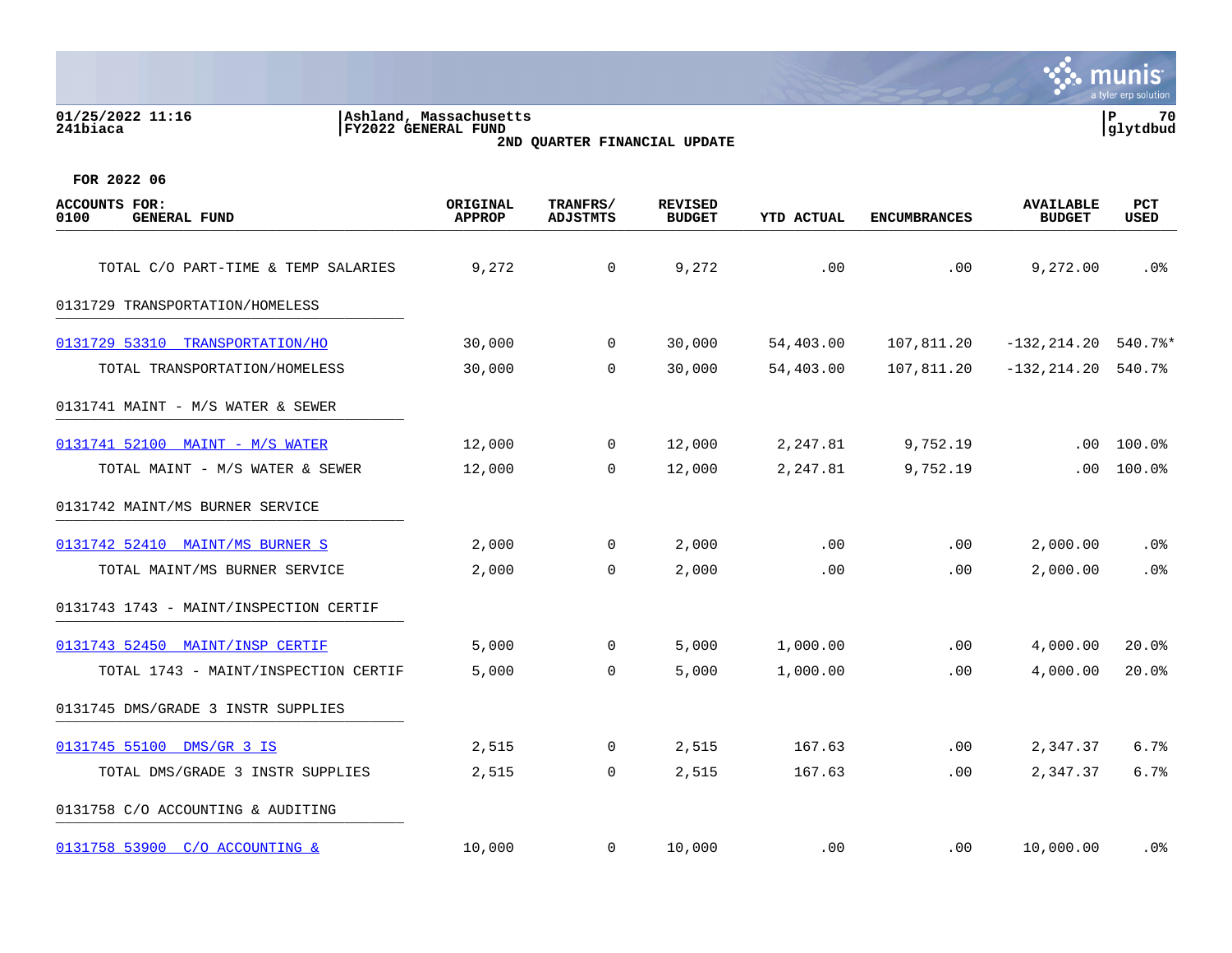# **01/25/2022 11:16 |Ashland, Massachusetts |P 71 241biaca |FY2022 GENERAL FUND |glytdbud 2ND QUARTER FINANCIAL UPDATE**



| <b>ACCOUNTS FOR:</b><br>0100<br><b>GENERAL FUND</b> | ORIGINAL<br><b>APPROP</b> | TRANFRS/<br><b>ADJSTMTS</b> | <b>REVISED</b><br><b>BUDGET</b> | YTD ACTUAL | <b>ENCUMBRANCES</b> | <b>AVAILABLE</b><br><b>BUDGET</b> | <b>PCT</b><br>USED |
|-----------------------------------------------------|---------------------------|-----------------------------|---------------------------------|------------|---------------------|-----------------------------------|--------------------|
| TOTAL C/O ACCOUNTING & AUDITING                     | 10,000                    | $\overline{0}$              | 10,000                          | .00        | .00                 | 10,000.00                         | .0%                |
| 0131762 AM/S NURSES' SUPPLIES                       |                           |                             |                                 |            |                     |                                   |                    |
| 0131762 55800 AM/S NURSES' SUPP                     | 6,500                     | $\mathbf 0$                 | 6,500                           | 3,271.16   | .00                 | 3,228.84                          | 50.3%              |
| TOTAL AM/S NURSES' SUPPLIES                         | 6,500                     | $\mathbf 0$                 | 6,500                           | 3,271.16   | .00                 | 3,228.84                          | 50.3%              |
| 0131766 SPED DAY/BOSTON COLLEGE CAMPUS              |                           |                             |                                 |            |                     |                                   |                    |
| 0131766 53920 SPED DAY/BOSTON C                     | 192,000                   | $\mathbf 0$                 | 192,000                         | .00        | 112,038.96          | 79,961.04                         | 58.4%              |
| TOTAL SPED DAY/BOSTON COLLEGE CAMPUS                | 192,000                   | $\overline{0}$              | 192,000                         | .00        | 112,038.96          | 79,961.04                         | 58.4%              |
| 0131781 PS TRASH REMOVAL                            |                           |                             |                                 |            |                     |                                   |                    |
| 0131781 54500 PS TRASH REMOVAL                      | 5,000                     | 0                           | 5,000                           | .00        | .00                 | 5,000.00                          | .0%                |
| TOTAL PS TRASH REMOVAL                              | 5,000                     | $\overline{0}$              | 5,000                           | .00        | .00                 | 5,000.00                          | .0%                |
| 0131782 WS TRASH REMOVAL                            |                           |                             |                                 |            |                     |                                   |                    |
| 0131782 54500 WS TRASH REMOVAL                      | 8,000                     | 0                           | 8,000                           | .00        | .00                 | 8,000.00                          | .0%                |
| TOTAL WS TRASH REMOVAL                              | 8,000                     | 0                           | 8,000                           | .00        | .00                 | 8,000.00                          | .0%                |
| 0131783 DMS TRASH REMOVAL                           |                           |                             |                                 |            |                     |                                   |                    |
| 0131783 54500<br><b>DMS TRASH REMOVAL</b>           | 8,000                     | 0                           | 8,000                           | .00        | .00                 | 8,000.00                          | $.0\%$             |
| TOTAL DMS TRASH REMOVAL                             | 8,000                     | $\mathbf 0$                 | 8,000                           | .00        | .00                 | 8,000.00                          | .0%                |
| 0131784 MS TRASH REMOVAL                            |                           |                             |                                 |            |                     |                                   |                    |
| 0131784 54500 MS TRASH REMOVAL                      | 7,000                     | $\mathbf{0}$                | 7,000                           | .00        | $.00 \,$            | 7,000.00                          | . 0%               |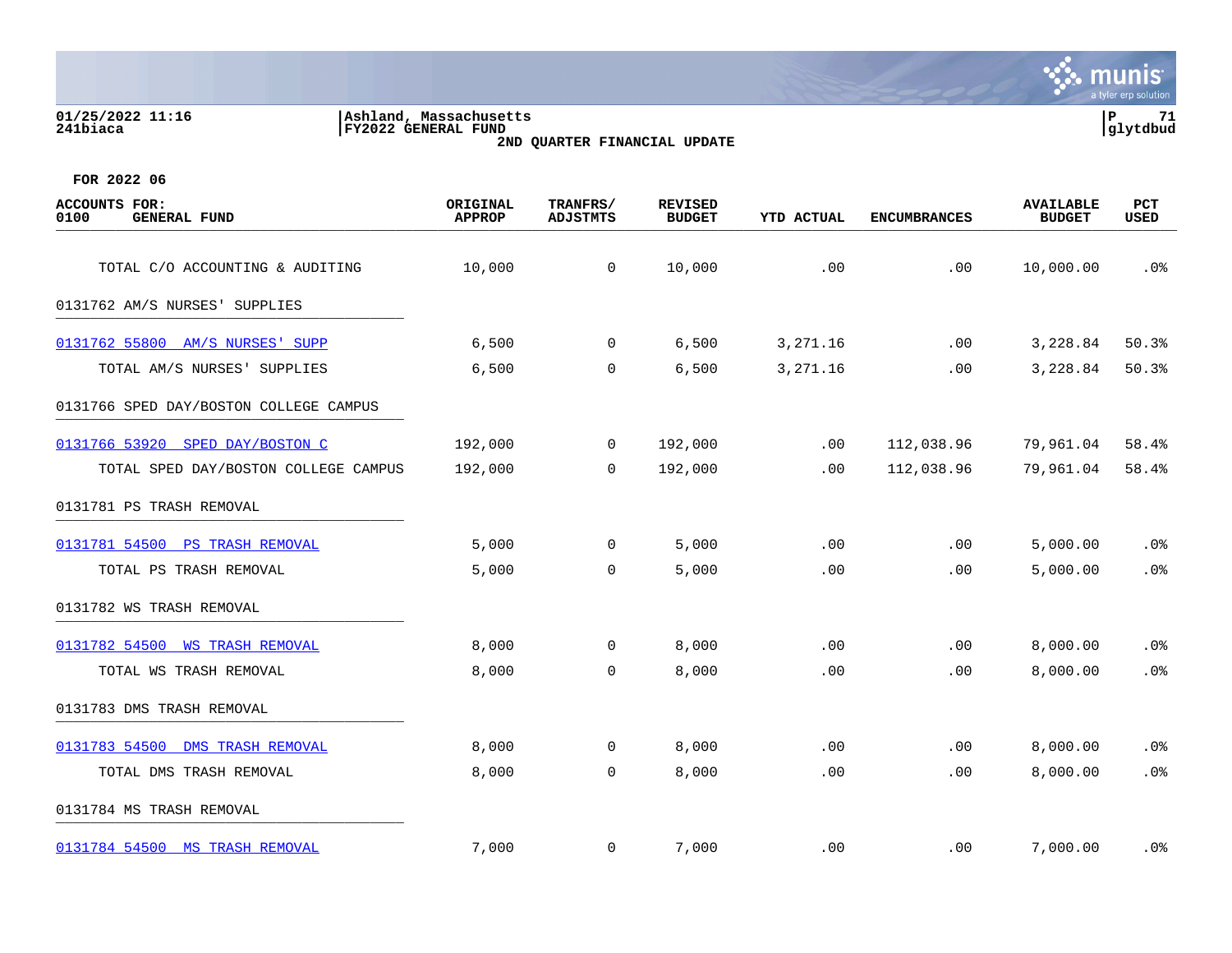## **01/25/2022 11:16 |Ashland, Massachusetts |P 72 241biaca |FY2022 GENERAL FUND |glytdbud 2ND QUARTER FINANCIAL UPDATE**



| <b>ACCOUNTS FOR:</b><br>0100<br><b>GENERAL FUND</b> | ORIGINAL<br><b>APPROP</b> | TRANFRS/<br><b>ADJSTMTS</b> | <b>REVISED</b><br><b>BUDGET</b> | <b>YTD ACTUAL</b> | <b>ENCUMBRANCES</b> | <b>AVAILABLE</b><br><b>BUDGET</b> | PCT<br>USED |
|-----------------------------------------------------|---------------------------|-----------------------------|---------------------------------|-------------------|---------------------|-----------------------------------|-------------|
| TOTAL MS TRASH REMOVAL                              | 7,000                     | $\mathbf 0$                 | 7,000                           | .00               | .00                 | 7,000.00                          | .0%         |
| 0131785 HS TRASH REMOVAL                            |                           |                             |                                 |                   |                     |                                   |             |
| 0131785 54500 HS TRASH REMOVAL                      | 18,000                    | $\overline{0}$              | 18,000                          | .00               | .00                 | 18,000.00                         | $.0\%$      |
| TOTAL HS TRASH REMOVAL                              | 18,000                    | 0                           | 18,000                          | .00               | .00                 | 18,000.00                         | .0%         |
| 0131808 MAINT/AMS SUPPLIES GROUNDS                  |                           |                             |                                 |                   |                     |                                   |             |
| 0131808 54300 MAINT/AMS SUPPLIE                     | 4,400                     | $\overline{0}$              | 4,400                           | 2,395.76          | 3, 214.79           | $-1, 210.55$ 127.5%*              |             |
| TOTAL MAINT/AMS SUPPLIES GROUNDS                    | 4,400                     | $\mathbf 0$                 | 4,400                           | 2,395.76          | 3, 214.79           | $-1, 210.55$ 127.5%               |             |
| 0131819 SPED ABA TUTOR/PITTAWAY                     |                           |                             |                                 |                   |                     |                                   |             |
| 0131819 51180 SPED ABA TUTOR/PI                     | 292,098                   | 358                         | 292,456                         | 51,470.85         | 91,938.61           | 149,046.54                        | 49.0%       |
| TOTAL SPED ABA TUTOR/PITTAWAY                       | 292,098                   | 358                         | 292,456                         | 51,470.85         | 91,938.61           | 149,046.54                        | 49.0%       |
| 0131862 EMPLOYEE BENEFIT LT-TERM DISAB              |                           |                             |                                 |                   |                     |                                   |             |
| 0131862 51400 EMPLOYEE BENEFIT                      | 300                       | 0                           | 300                             | .00               | .00                 | 300.00                            | .0%         |
| TOTAL EMPLOYEE BENEFIT LT-TERM DISAB                | 300                       | $\mathbf 0$                 | 300                             | .00               | .00                 | 300.00                            | .0%         |
| 0131872 CURR&PD/PROF DEV SOFTWARE/SERV              |                           |                             |                                 |                   |                     |                                   |             |
| 0131872 53910 CURR&PD/PROF DEV                      | 10,000                    | $\overline{0}$              | 10,000                          | 15,023.29         | .00                 | $-5,023.29$ 150.2%*               |             |
| TOTAL CURR&PD/PROF DEV SOFTWARE/SERV                | 10,000                    | 0                           | 10,000                          | 15,023.29         | .00                 | $-5,023.29$ 150.2%                |             |
| 0131882 SPED TRAVEL & EXPENSES                      |                           |                             |                                 |                   |                     |                                   |             |
| 0131882 57170 SPED TRAVEL & EXP                     | 4,200                     | $\mathbf{0}$                | 4,200                           | 250.00            | $.00 \,$            | 3,950.00                          | 6.0%        |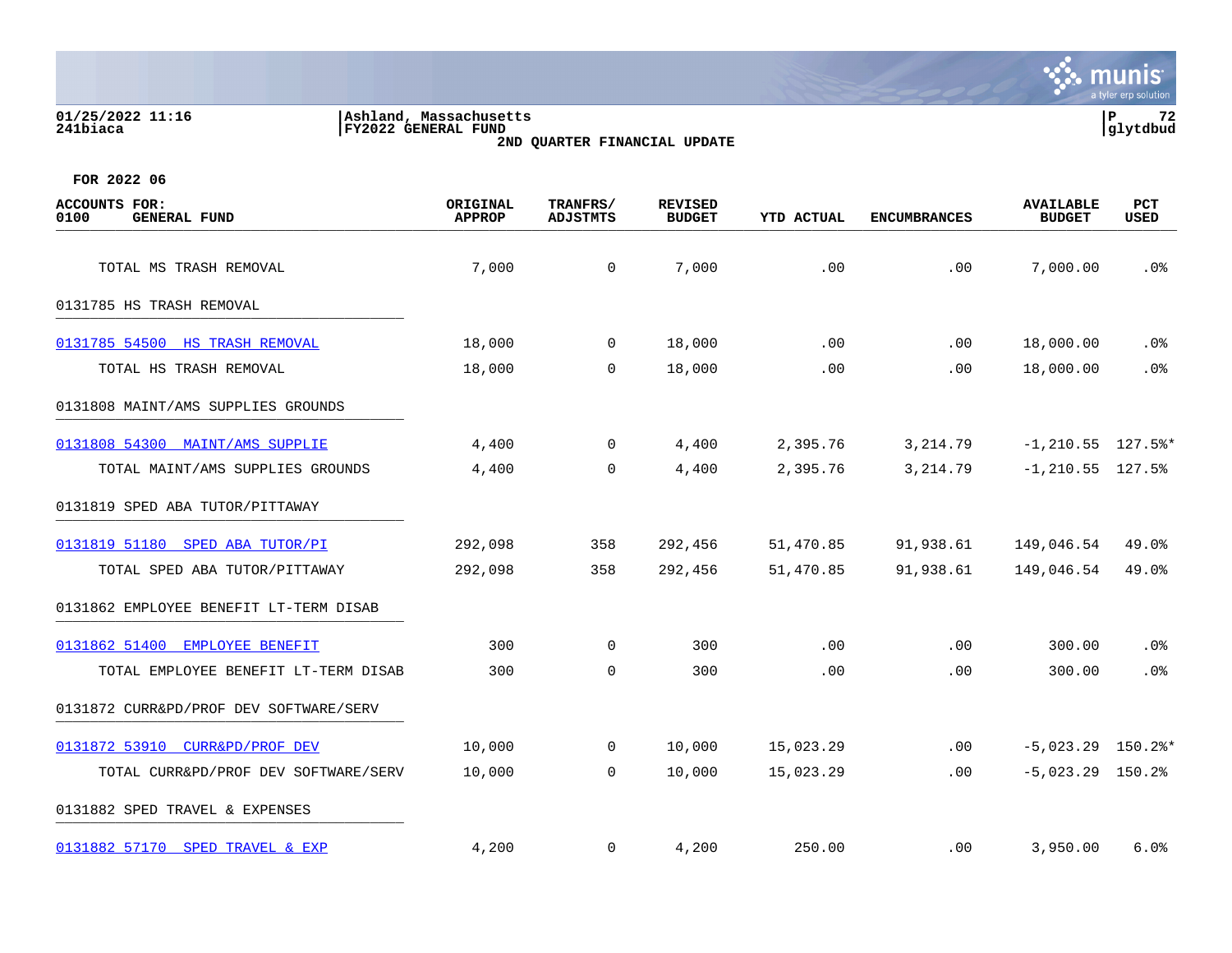#### **01/25/2022 11:16 |Ashland, Massachusetts |P 73 241biaca |FY2022 GENERAL FUND |glytdbud 2ND QUARTER FINANCIAL UPDATE**



| <b>ACCOUNTS FOR:</b><br><b>GENERAL FUND</b><br>0100 | ORIGINAL<br><b>APPROP</b> | TRANFRS/<br><b>ADJSTMTS</b> | <b>REVISED</b><br><b>BUDGET</b> | <b>YTD ACTUAL</b> | <b>ENCUMBRANCES</b> | <b>AVAILABLE</b><br><b>BUDGET</b> | PCT<br>USED |
|-----------------------------------------------------|---------------------------|-----------------------------|---------------------------------|-------------------|---------------------|-----------------------------------|-------------|
| TOTAL SPED TRAVEL & EXPENSES                        | 4,200                     | 0                           | 4,200                           | 250.00            | .00                 | 3,950.00                          | 6.0%        |
| 0131902 BUILDG MAINT/W S CONTRACTED SE              |                           |                             |                                 |                   |                     |                                   |             |
| 0131902 54300 BUILDG MAINT/W S                      | 20,000                    | $\mathbf 0$                 | 20,000                          | .00               | .00                 | 20,000.00                         | .0%         |
| TOTAL BUILDG MAINT/W S CONTRACTED SE                | 20,000                    | $\mathbf 0$                 | 20,000                          | .00               | .00                 | 20,000.00                         | .0%         |
| 0131903 BUILDG MAINT/DMS CONTRACTED SE              |                           |                             |                                 |                   |                     |                                   |             |
| 0131903 54300<br><b>BUILDG MAINT/DMS</b>            | 1,300                     | $\mathbf 0$                 | 1,300                           | .00               | .00                 | 1,300.00                          | .0%         |
| TOTAL BUILDG MAINT/DMS CONTRACTED SE                | 1,300                     | $\mathbf 0$                 | 1,300                           | .00               | .00                 | 1,300.00                          | .0%         |
| 0131904 BUILDG MAINT/AMS CONTRACTED SE              |                           |                             |                                 |                   |                     |                                   |             |
| 0131904 54300 BUILDG MAINT/AMS                      | 2,500                     | 0                           | 2,500                           | .00               | .00                 | 2,500.00                          | .0%         |
| TOTAL BUILDG MAINT/AMS CONTRACTED SE                | 2,500                     | 0                           | 2,500                           | .00               | .00.                | 2,500.00                          | .0%         |
| 0131919 SPED TRANSPORTATION SERVICES                |                           |                             |                                 |                   |                     |                                   |             |
| 0131919 53921 SPED TRANSPORTATI                     | 100,000                   | $\mathbf 0$                 | 100,000                         | 173,910.30        | 399,759.95          | $-473,670.25$ 573.7%*             |             |
| TOTAL SPED TRANSPORTATION SERVICES                  | 100,000                   | 0                           | 100,000                         | 173,910.30        | 399,759.95          | $-473,670.25$                     | 573.7%      |
| 0131985 P/R ENC C/O TRAVEL & CONF                   |                           |                             |                                 |                   |                     |                                   |             |
| 0131985 57170 P/R ENC C/O TRAVE                     | 0                         | 0                           | 0                               | 2,826.74          | 2,423.26            | $-5,250.00$                       | $100.0$ $*$ |
| TOTAL P/R ENC C/O TRAVEL & CONF                     | 0                         | $\mathbf 0$                 | 0                               | 2,826.74          | 2,423.26            | $-5,250.00$ 100.0%                |             |
| 0131997 DMS MEDIA SPECIALIST                        |                           |                             |                                 |                   |                     |                                   |             |
| 0131997 51170 DMS MEDIA SPECIAL                     | 100,773                   | 56                          | 100,829                         | 38,758.80         | 62,014.08           | 56.12                             | 99.9%       |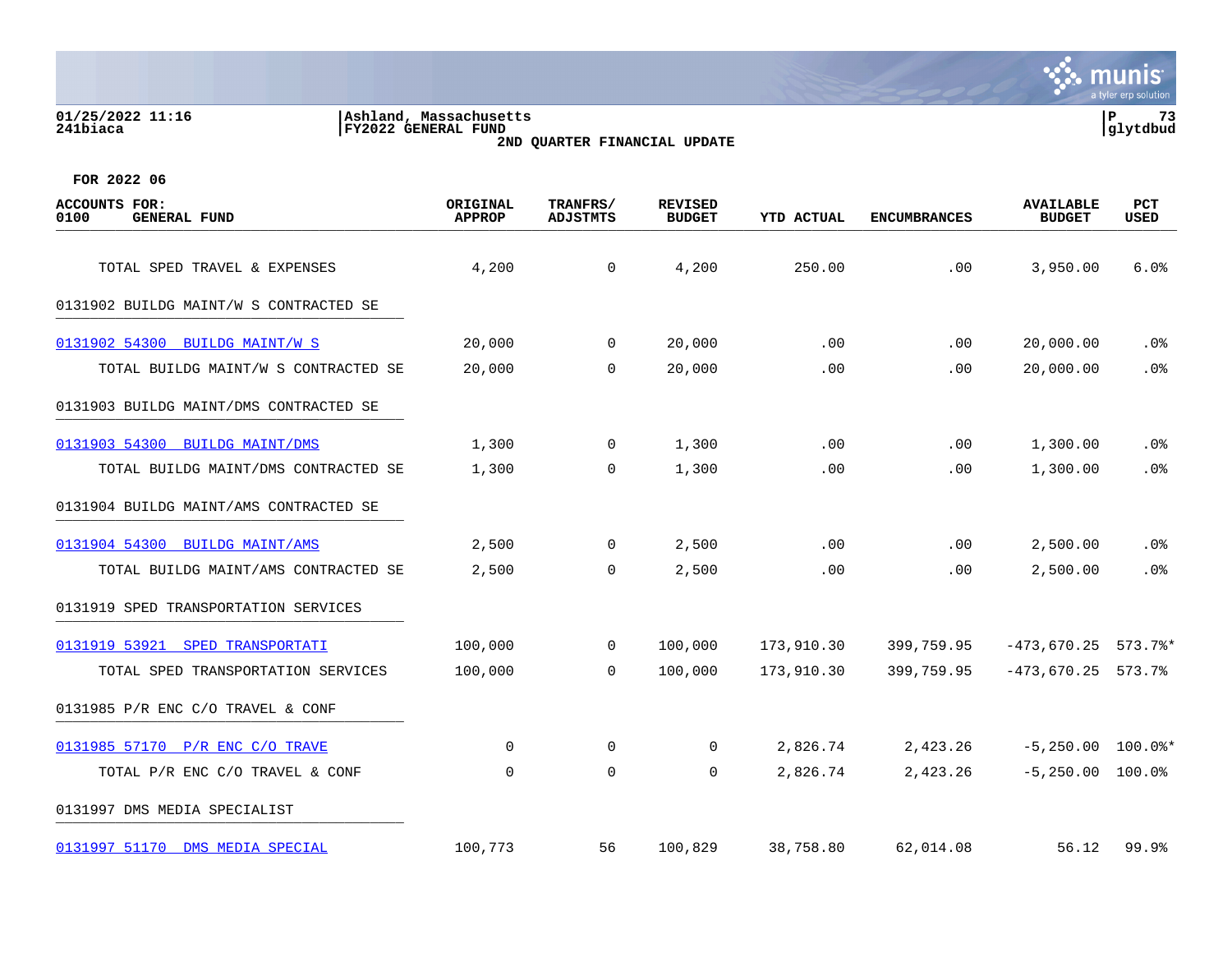| 01/25/2022 11:16<br>241biaca | Ashland, Massachusetts<br>FY2022 GENERAL FUND<br>2ND QUARTER FINANCIAL UPDATE | 74<br> glytdbud |
|------------------------------|-------------------------------------------------------------------------------|-----------------|
| FOR 2022 06                  |                                                                               |                 |

| <b>ACCOUNTS FOR:</b><br>0100<br><b>GENERAL FUND</b> | ORIGINAL<br><b>APPROP</b> | TRANFRS/<br><b>ADJSTMTS</b> | <b>REVISED</b><br><b>BUDGET</b> | <b>YTD ACTUAL</b> | <b>ENCUMBRANCES</b> | <b>AVAILABLE</b><br><b>BUDGET</b> | <b>PCT</b><br><b>USED</b> |
|-----------------------------------------------------|---------------------------|-----------------------------|---------------------------------|-------------------|---------------------|-----------------------------------|---------------------------|
| TOTAL DMS MEDIA SPECIALIST                          | 100,773                   | 56                          | 100,829                         | 38,758.80         | 62,014.08           | 56.12                             | 99.9%                     |
| 0132145 SPED/DAY MAB COMMUNITY                      |                           |                             |                                 |                   |                     |                                   |                           |
| 0132145 53920 SPED/DAY MAB COMM                     | 96,000                    | $\overline{0}$              | 96,000                          | 2,448.45          | 67,667.00           | 25,884.55                         | 73.0%                     |
| TOTAL SPED/DAY MAB COMMUNITY                        | 96,000                    | $\overline{0}$              | 96,000                          | 2,448.45          | 67,667.00           | 25,884.55                         | 73.0%                     |
| 0132146 SPED/RES SEVEN HILLS                        |                           |                             |                                 |                   |                     |                                   |                           |
| 0132146 53920 SPED/RES SEVEN HI                     | 107,000                   | $\overline{0}$              | 107,000                         | .00               | .00                 | 107,000.00                        | $.0\%$                    |
| TOTAL SPED/RES SEVEN HILLS                          | 107,000                   | $\Omega$                    | 107,000                         | .00               | .00                 | 107,000.00                        | .0%                       |
| 0132147 DW AIR QUAL TESTING                         |                           |                             |                                 |                   |                     |                                   |                           |
| 0132147 52450 DW AIR OUAL TESTI                     | $\Omega$                  | $\Omega$                    | $\mathbf 0$                     | 1,500.00          | 5,700.00            | $-7,200.00$ 100.0%*               |                           |
| TOTAL DW AIR QUAL TESTING                           | 0                         | $\mathbf 0$                 | 0                               | 1,500.00          | 5,700.00            | $-7,200.00$ 100.0%                |                           |
| 0132185 PS/ ESP SALARIES                            |                           |                             |                                 |                   |                     |                                   |                           |
| 0132185 51170 PS/ ESP SALARIES                      | 0                         | $\overline{0}$              | $\mathbf 0$                     | 19,024.08         | 7,875.00            | $-26,899.08$ 100.0%*              |                           |
| TOTAL PS/ ESP SALARIES                              | $\mathbf 0$               | $\mathbf 0$                 | $\mathbf 0$                     | 19,024.08         | 7,875.00            | $-26,899.08$ 100.0%               |                           |
| 0132186 PS/ TEACHER SALARIES                        |                           |                             |                                 |                   |                     |                                   |                           |
| 0132186 51170 PS/ TEACHER SALAR                     | 0                         | $\overline{0}$              | 0                               | 4,020.26          | 95,575.75           | $-99,596.01$ 100.0%*              |                           |
| TOTAL PS/ TEACHER SALARIES                          | $\mathbf 0$               | 0                           | 0                               | 4,020.26          | 95,575.75           | $-99,596.01$ 100.0%               |                           |
| 0132234 HS CONTRACTED SVCS                          |                           |                             |                                 |                   |                     |                                   |                           |
| 0132234 53910 CHOICE / HS CONTR                     | $\mathbf 0$               | $\mathbf 0$                 | 0                               | 140.00            | .00                 |                                   | $-140.00$ 100.0%*         |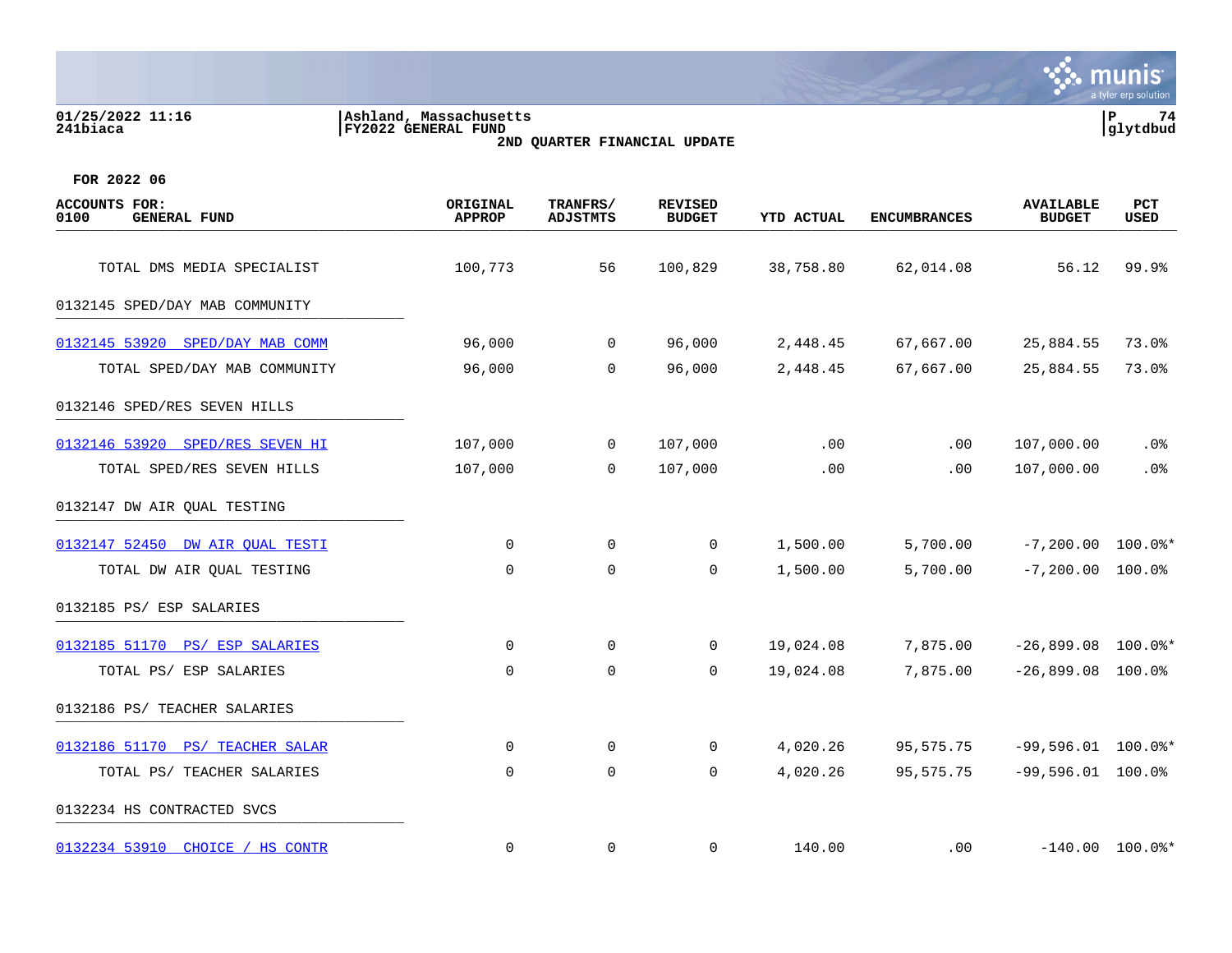| 01/25/2022 11:16<br>241biaca                        | Ashland, Massachusetts<br><b>FY2022 GENERAL FUND</b> | 2ND QUARTER FINANCIAL UPDATE |                                 |                   |                     |                                   | 75<br>lР<br>glytdbud |
|-----------------------------------------------------|------------------------------------------------------|------------------------------|---------------------------------|-------------------|---------------------|-----------------------------------|----------------------|
| FOR 2022 06                                         |                                                      |                              |                                 |                   |                     |                                   |                      |
| <b>ACCOUNTS FOR:</b><br><b>GENERAL FUND</b><br>0100 | ORIGINAL<br><b>APPROP</b>                            | TRANFRS/<br><b>ADJSTMTS</b>  | <b>REVISED</b><br><b>BUDGET</b> | <b>YTD ACTUAL</b> | <b>ENCUMBRANCES</b> | <b>AVAILABLE</b><br><b>BUDGET</b> | PCT<br>USED          |
| TOTAL HS CONTRACTED SVCS                            | $\mathbf 0$                                          | $\Omega$                     | $\Omega$                        | 140.00            | .00                 |                                   | $-140.00$ 100.0%     |
| 0132238 DIRECTOR OF COMMUNICATIONS                  |                                                      |                              |                                 |                   |                     |                                   |                      |
| 0132238 51110 DIRECTOR OF COMMU                     | $\mathbf 0$                                          | 86,000                       | 86,000                          | 22, 161.57        | 39,692.28           | 24, 146. 15                       | 71.9%                |
| TOTAL DIRECTOR OF COMMUNICATIONS                    | 0                                                    | 86,000                       | 86,000                          | 22, 161.57        | 39,692.28           | 24, 146. 15                       | 71.9%                |
| 0132710 SPED RES/RIVERVIEW SCHOOL                   |                                                      |                              |                                 |                   |                     |                                   |                      |
| 0132710 53920 SPED RES/RIVERVIE                     | $\mathbf 0$                                          | $\mathbf 0$                  | $\Omega$                        | 8,300.76          | .00                 |                                   | $-8,300.76$ 100.0%*  |
| TOTAL SPED RES/RIVERVIEW SCHOOL                     | $\mathbf 0$                                          | $\mathbf 0$                  | $\Omega$                        | 8,300.76          | .00                 | $-8,300.76$ 100.0%                |                      |
| 0132718 PS/DIRECTOR SALARY                          |                                                      |                              |                                 |                   |                     |                                   |                      |
| 0132718 51170 PS/DIRECTOR SALAR                     | 52,659                                               | 1,317                        | 53,976                          | 29,063.70         | 24,911.78           | .52                               | $100.0\%$            |
| TOTAL PS/DIRECTOR SALARY                            | 52,659                                               | 1,317                        | 53,976                          | 29,063.70         | 24,911.78           | .52                               | 100.0%               |
| 0132719 PS/SPED COORDINATOR SALARY                  |                                                      |                              |                                 |                   |                     |                                   |                      |
| 0132719 51180 PS/SPED COORDINAT                     | 52,659                                               | 1,317                        | 53,976                          | 29,063.74         | 24, 911.78          | .48                               | 100.0%               |
| TOTAL PS/SPED COORDINATOR SALARY                    | 52,659                                               | 1,317                        | 53,976                          | 29,063.74         | 24, 911.78          | .48                               | 100.0%               |
| 0132720 SPED DAY/ITALIAN HOME FOR CHIL              |                                                      |                              |                                 |                   |                     |                                   |                      |
| 0132720 53920<br>SPED DAY/ITALIAN                   | 88,000                                               | $\mathbf 0$                  | 88,000                          | .00               | 36,487.84           | 51, 512.16                        | 41.5%                |
| TOTAL SPED DAY/ITALIAN HOME FOR CHIL                | 88,000                                               | $\mathbf 0$                  | 88,000                          | .00               | 36, 487.84          | 51,512.16                         | 41.5%                |

0132722 MAINT/PS MAINT SUPPLIES

[0132722 54300 MAINT/PS MAINT SU](https://yvwlndash063.tylertech.com/sites/mu0241/LIVE/_layouts/15/DashboardMunisV6.3/PassThru.aspx?-E=mFLls5G4uyL%2BYchi84bojShAv78hHIzELRlkHb61BgFcFNKzV7jUMDondMVMSJs0&) 3,000 0 3,000 691.68 2,958.32 -650.00 121.7%\*

mu

**Inis** a tyler erp solution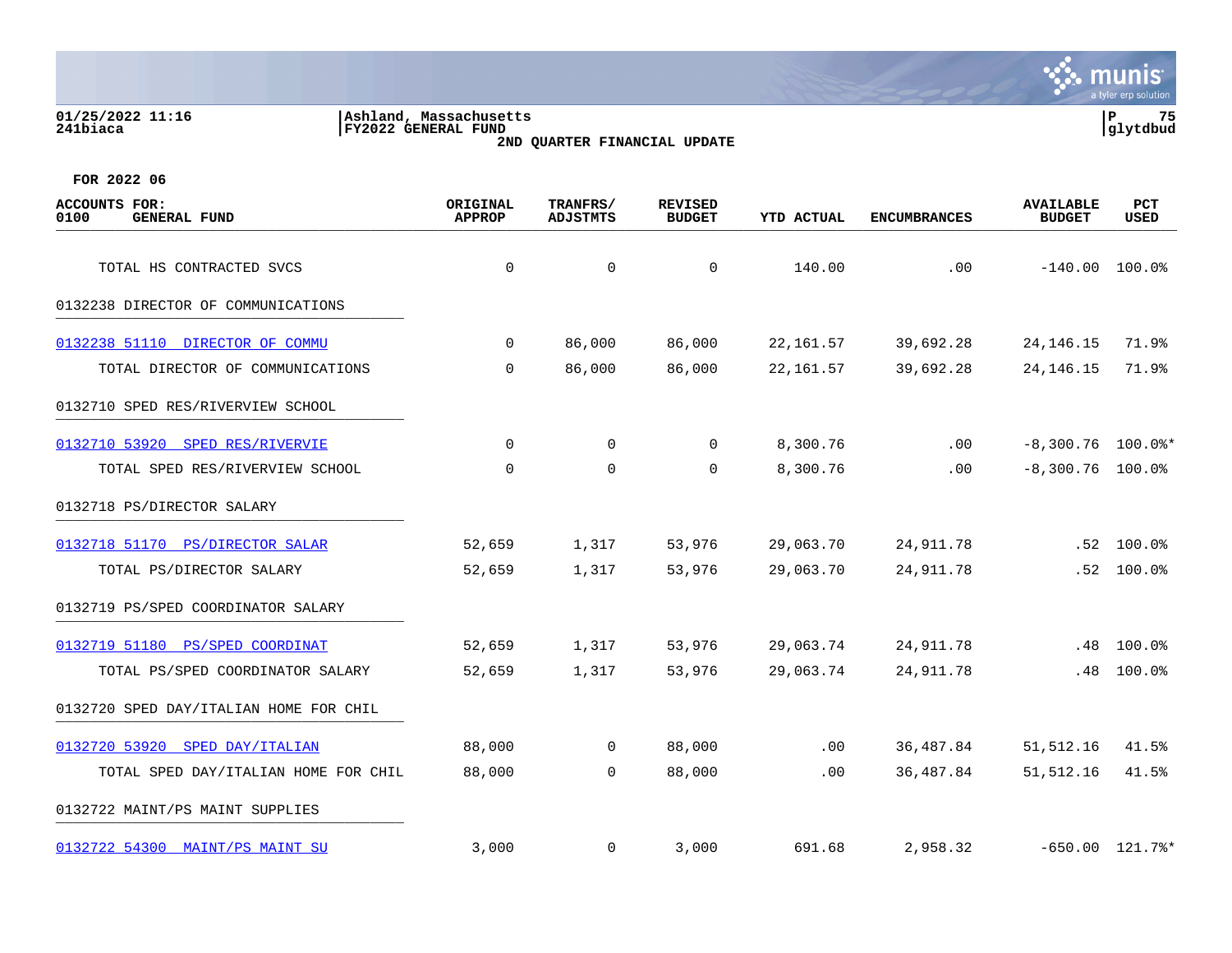### **01/25/2022 11:16 |Ashland, Massachusetts |P 76 241biaca |FY2022 GENERAL FUND |glytdbud 2ND QUARTER FINANCIAL UPDATE**



| <b>ACCOUNTS FOR:</b><br>0100<br><b>GENERAL FUND</b> | ORIGINAL<br><b>APPROP</b> | TRANFRS/<br><b>ADJSTMTS</b> | <b>REVISED</b><br><b>BUDGET</b> | <b>YTD ACTUAL</b> | <b>ENCUMBRANCES</b> | <b>AVAILABLE</b><br><b>BUDGET</b> | PCT<br>USED |
|-----------------------------------------------------|---------------------------|-----------------------------|---------------------------------|-------------------|---------------------|-----------------------------------|-------------|
| TOTAL MAINT/PS MAINT SUPPLIES                       | 3,000                     | $\mathsf{O}$                | 3,000                           | 691.68            | 2,958.32            | $-650.00$ 121.7%                  |             |
|                                                     |                           |                             |                                 |                   |                     |                                   |             |
| 0132723 MAINT/WS MAINT SUPPLIES                     |                           |                             |                                 |                   |                     |                                   |             |
| 0132723 54300 MAINT/WS MAINT SU                     | 3,000                     | $\mathbf 0$                 | 3,000                           | 717.89            | 4,790.23            | $-2,508.12$ 183.6%*               |             |
| TOTAL MAINT/WS MAINT SUPPLIES                       | 3,000                     | $\mathbf 0$                 | 3,000                           | 717.89            | 4,790.23            | $-2,508.12$ 183.6%                |             |
| 0132724 MAINT/DMS MAINT SUPPLIES                    |                           |                             |                                 |                   |                     |                                   |             |
| 0132724 54300 MAINT/DMS MAINT S                     | 3,000                     | 0                           | 3,000                           | 481.68            | 3,862.93            | $-1,344.61$ 144.8%*               |             |
| TOTAL MAINT/DMS MAINT SUPPLIES                      | 3,000                     | $\mathbf 0$                 | 3,000                           | 481.68            | 3,862.93            | $-1,344.61$ 144.8%                |             |
| 0132725 MAINT/AMS MAINT SUPPLIES                    |                           |                             |                                 |                   |                     |                                   |             |
| 0132725 54300 MAINT/AMS MAINT S                     | 3,000                     | $\mathbf 0$                 | 3,000                           | 4,140.85          | 5,135.49            | $-6, 276.34$ 309.2%*              |             |
| TOTAL MAINT/AMS MAINT SUPPLIES                      | 3,000                     | 0                           | 3,000                           | 4,140.85          | 5, 135.49           | $-6, 276.34$ 309.2%               |             |
| 0132726 MAINT/AHS MAINT SUPPLIES                    |                           |                             |                                 |                   |                     |                                   |             |
| 0132726 54300 MAINT/AHS MAINT S                     | 5,000                     | $\Omega$                    | 5,000                           | 4,802.03          | 4,738.59            | $-4,540.62$ 190.8%*               |             |
| TOTAL MAINT/AHS MAINT SUPPLIES                      | 5,000                     | $\mathbf 0$                 | 5,000                           | 4,802.03          | 4,738.59            | $-4,540.62$ 190.8%                |             |
| 0132734 D/W DIR GUID/COUNS/E-LEARN SAL              |                           |                             |                                 |                   |                     |                                   |             |
| 0132734 51110 D/W DIR GUID/COUN                     | 102,959                   | 8,041                       | 111,000                         | 58,928.14         | 55,499.99           | $-3,428.13$ 103.1%*               |             |
| TOTAL D/W DIR GUID/COUNS/E-LEARN SAL                | 102,959                   | 8,041                       | 111,000                         | 58,928.14         | 55,499.99           | $-3,428.13$ $103.1$ <sup>8</sup>  |             |
| 0132735 D/W GRANT COORDINATOR SAL                   |                           |                             |                                 |                   |                     |                                   |             |
| 0132735 51170 D/W GRANT COORDIN                     | 1,500                     | 0                           | 1,500                           | .00               | $.00 \,$            | 1,500.00                          | .0%         |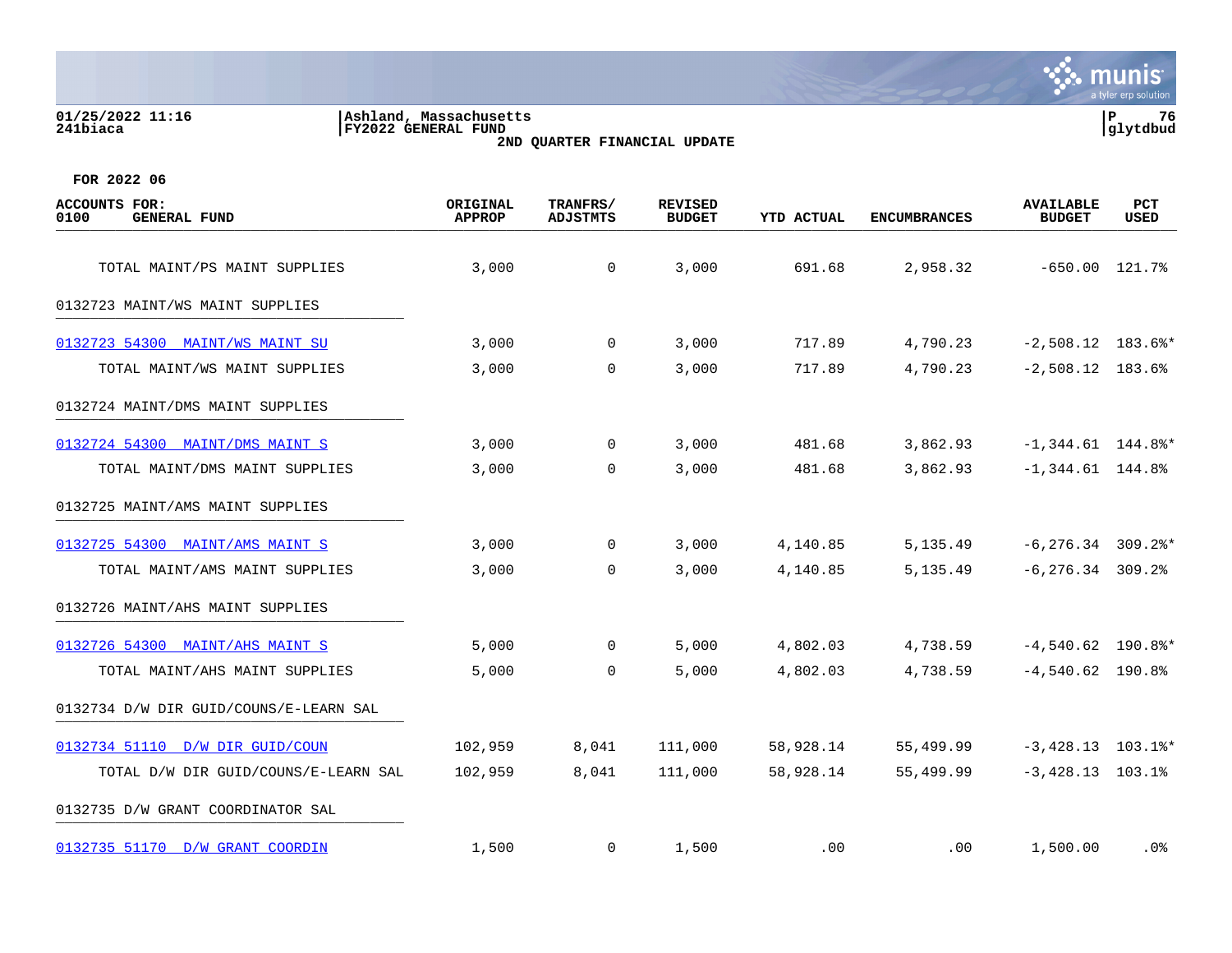| 01/25/2022 11:16<br>241biaca                        | Ashland, Massachusetts<br>FY2022 GENERAL FUND | 2ND QUARTER FINANCIAL UPDATE |                                 |                   |                     |                                   |                    |
|-----------------------------------------------------|-----------------------------------------------|------------------------------|---------------------------------|-------------------|---------------------|-----------------------------------|--------------------|
| FOR 2022 06                                         |                                               |                              |                                 |                   |                     |                                   |                    |
| <b>ACCOUNTS FOR:</b><br><b>GENERAL FUND</b><br>0100 | ORIGINAL<br><b>APPROP</b>                     | TRANFRS/<br><b>ADJSTMTS</b>  | <b>REVISED</b><br><b>BUDGET</b> | <b>YTD ACTUAL</b> | <b>ENCUMBRANCES</b> | <b>AVAILABLE</b><br><b>BUDGET</b> | PCT<br><b>USED</b> |
| TOTAL D/W GRANT COORDINATOR SAL                     | 1,500                                         | 0                            | 1,500                           | .00               | .00                 | 1,500.00                          | .0 <sub>8</sub>    |
| 0132763 WS TRANSLATIONS                             |                                               |                              |                                 |                   |                     |                                   |                    |
| 0132763 53910<br><b>WS TRANSLATIONS</b>             | 5,800                                         | $\overline{0}$               | 5,800                           | 3,650.00          | 2,650.00            | $-500.00$                         | $108.6$ %*         |
| TOTAL WS TRANSLATIONS                               | 5,800                                         | 0                            | 5,800                           | 3,650.00          | 2,650.00            | $-500.00$                         | $108.6\%$          |
| 0132764 DMS TRANSLATIONS                            |                                               |                              |                                 |                   |                     |                                   |                    |
| 0132764 53910<br>DMS TRANSLATIONS                   | 4,000                                         | 0                            | 4,000                           | 2,892.50          | 1,107.50            | .00                               | 100.0%             |
| TOTAL DMS TRANSLATIONS                              | 4,000                                         | $\mathbf 0$                  | 4,000                           | 2,892.50          | 1,107.50            | .00                               | 100.0%             |
| 0132765 AMS TRANSLATIONS                            |                                               |                              |                                 |                   |                     |                                   |                    |
| 0132765 53910<br>AMS TRANSLATIONS                   | 1,000                                         | 0                            | 1,000                           | .00               | 400.00              | 600.00                            | 40.0%              |
| TOTAL AMS TRANSLATIONS                              | 1,000                                         | $\mathbf 0$                  | 1,000                           | .00               | 400.00              | 600.00                            | 40.0%              |
| 0132767 NURSES COURSE REIMBURSEMENT                 |                                               |                              |                                 |                   |                     |                                   |                    |
| 0132767 53910<br>NURSES COURSE REI                  | 2,500                                         | $\overline{0}$               | 2,500                           | .00               | .00                 | 2,500.00                          | .0%                |
| TOTAL NURSES COURSE REIMBURSEMENT                   | 2,500                                         | $\mathbf 0$                  | 2,500                           | .00               | .00                 | 2,500.00                          | .0 <sub>8</sub>    |
| 0132813 S/W INSTR SOFTW & LICENSES                  |                                               |                              |                                 |                   |                     |                                   |                    |
| 0132813 55100<br>S/W INSTR SOFTW &                  | 0                                             | $\mathbf 0$                  | 0                               | 3,762.70          | .00                 | $-3,762.70$                       | $100.0$ $*$        |
| TOTAL S/W INSTR SOFTW & LICENSES                    | 0                                             | $\mathbf 0$                  | 0                               | 3,762.70          | .00                 | $-3,762.70$ 100.0%                |                    |

0132824 CUSTODIAL SUPERVISOR SAL \_\_\_\_\_\_\_\_\_\_\_\_\_\_\_\_\_\_\_\_\_\_\_\_\_\_\_\_\_\_\_\_\_\_\_\_\_\_\_\_\_

[0132824 51160 CUSTODIAL SUPERVI](https://yvwlndash063.tylertech.com/sites/mu0241/LIVE/_layouts/15/DashboardMunisV6.3/PassThru.aspx?-E=4DzDuTkzFP8dh/Talj1XLZV5608HYbQQrks3NNHUBcv9JfDb3uRuVNArfEfr80GW&) 60,000 -60,000 0 .00 .00 .00 .0%

nis

a tyler erp solution

mı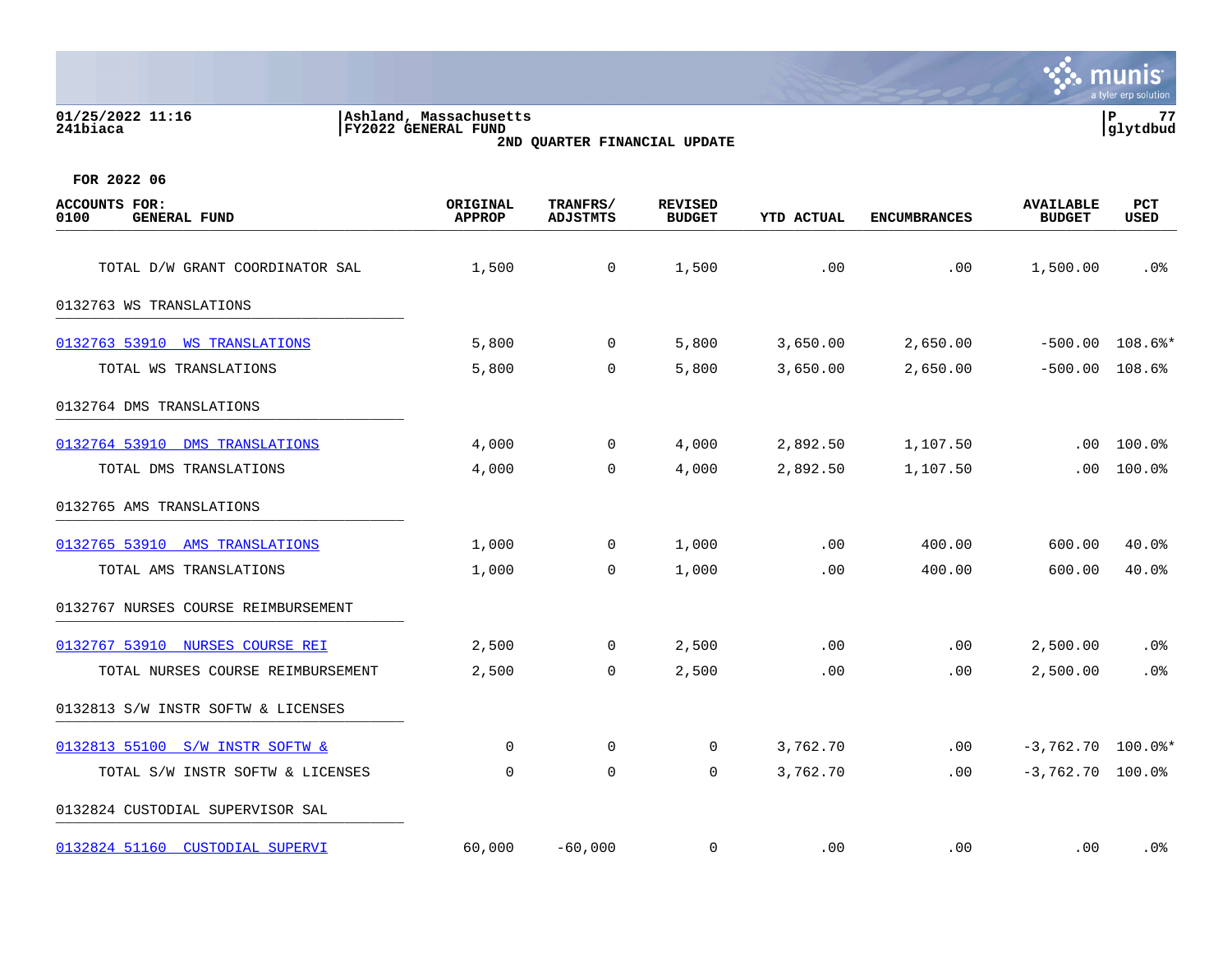#### **01/25/2022 11:16 |Ashland, Massachusetts |P 78 241biaca |FY2022 GENERAL FUND |glytdbud 2ND QUARTER FINANCIAL UPDATE**



| <b>ACCOUNTS FOR:</b><br>0100<br><b>GENERAL FUND</b> | ORIGINAL<br><b>APPROP</b> | TRANFRS/<br><b>ADJSTMTS</b> | <b>REVISED</b><br><b>BUDGET</b> | <b>YTD ACTUAL</b> | <b>ENCUMBRANCES</b> | <b>AVAILABLE</b><br><b>BUDGET</b> | <b>PCT</b><br><b>USED</b> |
|-----------------------------------------------------|---------------------------|-----------------------------|---------------------------------|-------------------|---------------------|-----------------------------------|---------------------------|
| TOTAL CUSTODIAL SUPERVISOR SAL                      | 60,000                    | $-60,000$                   | $\mathbf 0$                     | .00               | .00                 | .00                               | .0 <sub>8</sub>           |
| 0132858 TEMP HELP C/O TRANSPO COORD                 |                           |                             |                                 |                   |                     |                                   |                           |
| 0132858 51110 TEMP HELP C/O TRA                     | $\Omega$                  | $\mathbf 0$                 | 0                               | 4,168.88          | $.00 \,$            | $-4,168.88$ 100.0%*               |                           |
| TOTAL TEMP HELP C/O TRANSPO COORD                   | 0                         | 0                           | 0                               | 4,168.88          | .00                 | $-4, 168.88$ 100.0%               |                           |
| 0133012 STUDENT DUES & MEMBERSHIP                   |                           |                             |                                 |                   |                     |                                   |                           |
| 0133012 57300 STUDENT DUES & ME                     | 4,825                     | $\mathbf 0$                 | 4,825                           | 4,910.00          | .00                 |                                   | $-85.00$ 101.8%*          |
| TOTAL STUDENT DUES & MEMBERSHIP                     | 4,825                     | $\overline{0}$              | 4,825                           | 4,910.00          | .00                 |                                   | $-85.00$ 101.8%           |
| 0133013 H/S PD TEACHERS/INSTR STAFF                 |                           |                             |                                 |                   |                     |                                   |                           |
| 0133013 53910 H/S PD TEACHER/ES                     | 3,000                     | 0                           | 3,000                           | .00               | 418.98              | 2,581.02                          | 14.0%                     |
| TOTAL H/S PD TEACHERS/INSTR STAFF                   | 3,000                     | $\Omega$                    | 3,000                           | .00               | 418.98              | 2,581.02                          | 14.0%                     |
| 0133040 SPED DAY/RCS LEARNING CENTER                |                           |                             |                                 |                   |                     |                                   |                           |
| 0133040 53920 SPED DAY/RCS LEAR                     | 328,000                   | $\mathbf{0}$                | 328,000                         | 14,188.03         | 65,500.33           | 248, 311.64                       | 24.3%                     |
| TOTAL SPED DAY/RCS LEARNING CENTER                  | 328,000                   | $\mathbf 0$                 | 328,000                         | 14,188.03         | 65,500.33           | 248, 311.64                       | 24.3%                     |
| 0133088 AMS MATH TEXTBOOKS                          |                           |                             |                                 |                   |                     |                                   |                           |
| 0133088 55100 AMS MATH TEXTBOOK                     | 1,000                     | $\mathbf{0}$                | 1,000                           | .00               | .00                 | 1,000.00                          | .0%                       |
| TOTAL AMS MATH TEXTBOOKS                            | 1,000                     | $\mathbf 0$                 | 1,000                           | .00               | .00                 | 1,000.00                          | .0%                       |
| 0133089 AMS ELA TEXTBOOKS                           |                           |                             |                                 |                   |                     |                                   |                           |
| 0133089 55100 AMS ELA TEXTBOOKS                     | 6,000                     | $\mathbf{0}$                | 6,000                           | 262.65            | $.00 \,$            | 5,737.35                          | 4.4%                      |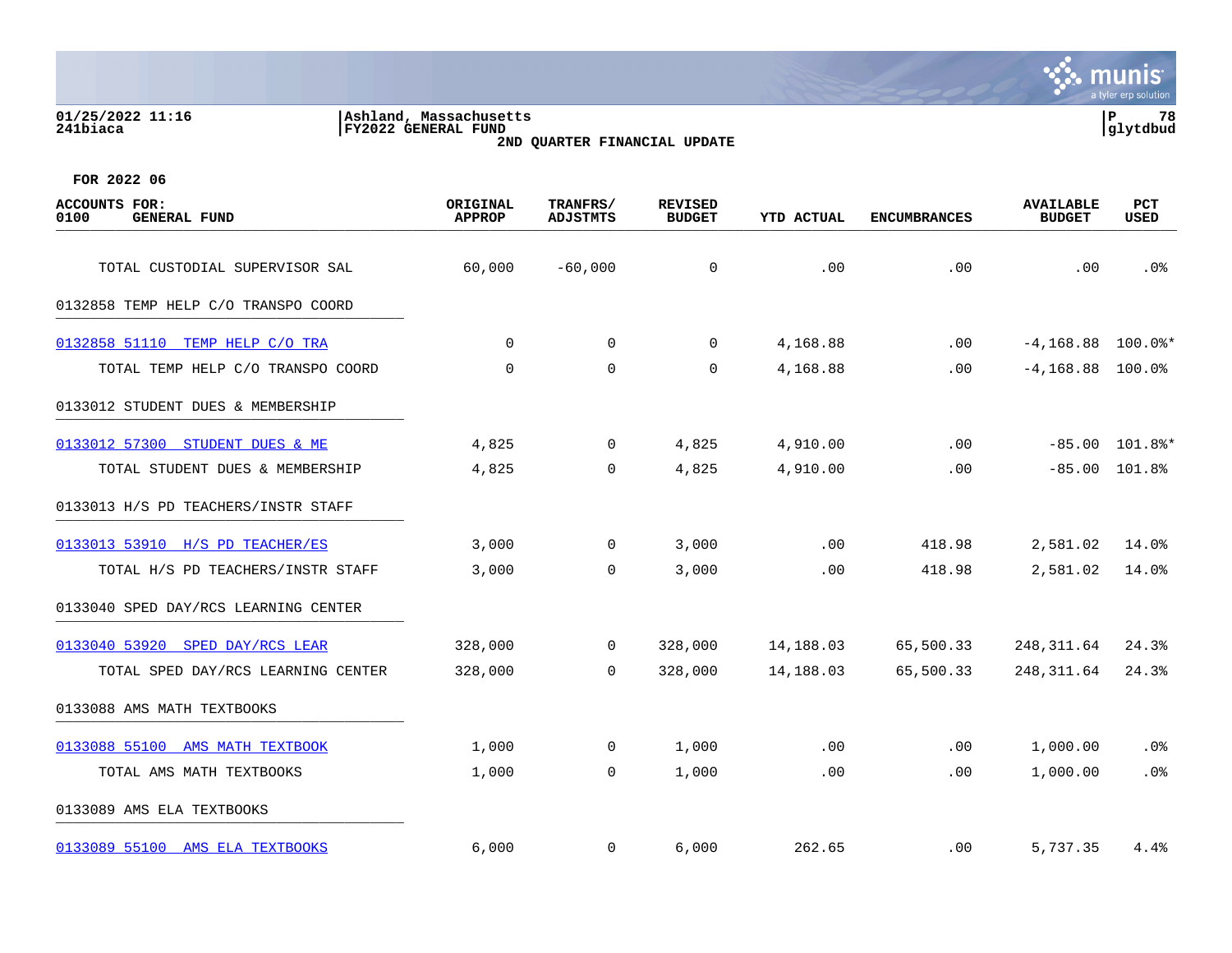| 01/25/2022 11:16<br>241biaca |                     | Ashland, Massachusetts<br>FY2022 GENERAL FUND | 2ND QUARTER FINANCIAL UPDATE |                          |                   |                     |                                   | l P<br>79<br> glytdbud    |
|------------------------------|---------------------|-----------------------------------------------|------------------------------|--------------------------|-------------------|---------------------|-----------------------------------|---------------------------|
| FOR 2022 06                  |                     |                                               |                              |                          |                   |                     |                                   |                           |
| ACCOUNTS FOR:<br>0100        | <b>GENERAL FUND</b> | ORIGINAL<br><b>APPROP</b>                     | TRANFRS/<br>ADJSTMTS         | REVISED<br><b>BUDGET</b> | <b>YTD ACTUAL</b> | <b>ENCUMBRANCES</b> | <b>AVAILABLE</b><br><b>BUDGET</b> | <b>PCT</b><br><b>USED</b> |

0133090 AMS SOCIAL STUDIES TEXTBOOKS

| 0133090 55100 AMS SOCIAL STUDIE       | 1,000  | $\overline{0}$ | 1,000  | .00    | .00    | 1,000.00 | .0%             |
|---------------------------------------|--------|----------------|--------|--------|--------|----------|-----------------|
| TOTAL AMS SOCIAL STUDIES TEXTBOOKS    | 1,000  | $\mathbf 0$    | 1,000  | .00    | .00    | 1,000.00 | .0 <sub>8</sub> |
| 0133091 AMS WORLD LANG TEXTBKS        |        |                |        |        |        |          |                 |
| 0133091 55100 AMS WORLD LANGUAG       | 500    | $\Omega$       | 500    | .00    | .00    | 500.00   | .0%             |
| TOTAL AMS WORLD LANG TEXTBKS          | 500    | $\mathbf 0$    | 500    | .00    | .00    | 500.00   | .0%             |
| 0133092 AMS SCIENCE TEXTBOOKS         |        |                |        |        |        |          |                 |
| 0133092 55100 AMS SCIENCE TEXTB       | 500    | $\mathbf 0$    | 500    | .00    | .00    | 500.00   | .0%             |
| TOTAL AMS SCIENCE TEXTBOOKS           | 500    | $\mathbf 0$    | 500    | .00    | .00    | 500.00   | .0%             |
| 0133093 AMS BAND AND CHORUS TEXTBOOKS |        |                |        |        |        |          |                 |
| 0133093 55100 AMS UNIFIED ARTS        | 500    | $\Omega$       | 500    | .00    | .00    | 500.00   | .0%             |
| TOTAL AMS BAND AND CHORUS TEXTBOOKS   | 500    | $\Omega$       | 500    | .00    | .00    | 500.00   | .0%             |
| 0133096 DW KITCHEN EQUIP MAINT        |        |                |        |        |        |          |                 |
| 0133096 54300 DW KITCHEN EQUIP        | 10,000 | $\overline{0}$ | 10,000 | 501.12 | 143.22 | 9,355.66 | 6.4%            |
| TOTAL DW KITCHEN EQUIP MAINT          | 10,000 | $\mathbf 0$    | 10,000 | 501.12 | 143.22 | 9,355.66 | 6.4%            |
| 0133098 HS ELEVATOR MAINT/INSPECTION  |        |                |        |        |        |          |                 |

TOTAL AMS ELA TEXTBOOKS 6,000 6,000 6,000 6,000 262.65 .000 5,737.35 4.4%

munis a tyler erp solution

[0133098 52410 HS ELEVATOR MAINT](https://yvwlndash063.tylertech.com/sites/mu0241/LIVE/_layouts/15/DashboardMunisV6.3/PassThru.aspx?-E=RX9LcJW0FJ2DnoF3AeVrYXEk0Nt60pG88S589/G3fO7NMWMZG37fzvrGRPh2svj6&) 4,500 0 4,500 626.00 603.00 3,271.00 27.3%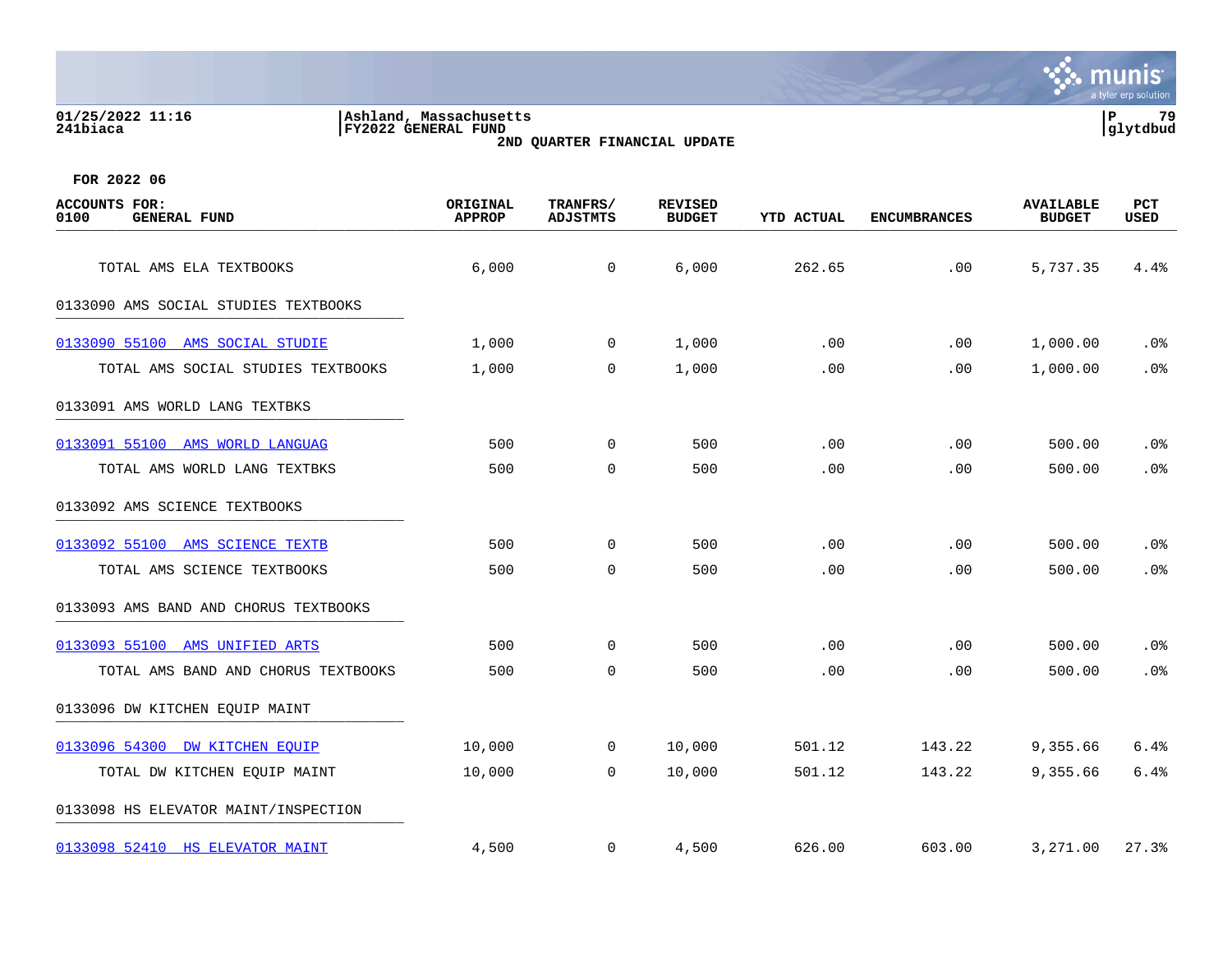#### **01/25/2022 11:16 |Ashland, Massachusetts |P 80 241biaca |FY2022 GENERAL FUND |glytdbud 2ND QUARTER FINANCIAL UPDATE**



| <b>ACCOUNTS FOR:</b><br>0100<br><b>GENERAL FUND</b> | ORIGINAL<br><b>APPROP</b> | TRANFRS/<br><b>ADJSTMTS</b> | <b>REVISED</b><br><b>BUDGET</b> | <b>YTD ACTUAL</b> | <b>ENCUMBRANCES</b> | <b>AVAILABLE</b><br><b>BUDGET</b> | PCT<br><b>USED</b> |
|-----------------------------------------------------|---------------------------|-----------------------------|---------------------------------|-------------------|---------------------|-----------------------------------|--------------------|
| TOTAL HS ELEVATOR MAINT/INSPECTION                  | 4,500                     | $\mathsf{O}$                | 4,500                           | 626.00            | 603.00              | 3,271.00                          | 27.3%              |
| 0133099 AMS ELEVATOR MAINT/INSPECTION               |                           |                             |                                 |                   |                     |                                   |                    |
|                                                     |                           |                             |                                 |                   |                     |                                   |                    |
| 0133099 52410 AMS ELEVATOR MAIN                     | 5,500                     | $\mathbf 0$                 | 5,500                           | 1,227.00          | 1,206.00            | 3,067.00                          | 44.2%              |
| TOTAL AMS ELEVATOR MAINT/INSPECTION                 | 5,500                     | $\mathbf 0$                 | 5,500                           | 1,227.00          | 1,206.00            | 3,067.00                          | 44.2%              |
| 0133100 DM ELEVATOR MAINT/INSPECTION                |                           |                             |                                 |                   |                     |                                   |                    |
| 0133100 52410 DM ELEVATOR MAINT                     | 4,500                     | 0                           | 4,500                           | 201.00            | 603.00              | 3,696.00                          | 17.9%              |
| TOTAL DM ELEVATOR MAINT/INSPECTION                  | 4,500                     | $\mathbf 0$                 | 4,500                           | 201.00            | 603.00              | 3,696.00                          | 17.9%              |
| 0133101 PITT ELEVATOR MAINT/INSPEC                  |                           |                             |                                 |                   |                     |                                   |                    |
| 0133101 52410 PITT ELEVATOR MAI                     | 3,500                     | 0                           | 3,500                           | 601.00            | 603.00              | 2,296.00                          | 34.4%              |
| TOTAL PITT ELEVATOR MAINT/INSPEC                    | 3,500                     | 0                           | 3,500                           | 601.00            | 603.00              | 2,296.00                          | 34.4%              |
| 0133102 DW VEHICLE MAINT/INSPECTION                 |                           |                             |                                 |                   |                     |                                   |                    |
| 0133102 52410 DW VEHICLE MAINT/                     | 2,000                     | $\Omega$                    | 2,000                           | 391.07            | 2,808.93            | $-1,200.00$ 160.0%*               |                    |
| TOTAL DW VEHICLE MAINT/INSPECTION                   | 2,000                     | $\mathbf 0$                 | 2,000                           | 391.07            | 2,808.93            | $-1,200.00$ 160.0%                |                    |
| 0133103 MAINT OFFICE SUPPLIES/EQUIPMEN              |                           |                             |                                 |                   |                     |                                   |                    |
| 0133103 54100 MAINT OFFICE SUPP                     | 300                       | 0                           | 300                             | 71.16             | 200.00              | 28.84                             | 90.4%              |
| TOTAL MAINT OFFICE SUPPLIES/EQUIPMEN                | 300                       | $\mathbf 0$                 | 300                             | 71.16             | 200.00              | 28.84                             | 90.4%              |
| 0133108 DW LIFE SAFETY TESTNG & INSPEC              |                           |                             |                                 |                   |                     |                                   |                    |
| 0133108 52410 DW LIFE SAFETY TE                     | 15,500                    | 0                           | 15,500                          | 17,777.75         | $.00 \,$            | $-2, 277.75$ 114.7%*              |                    |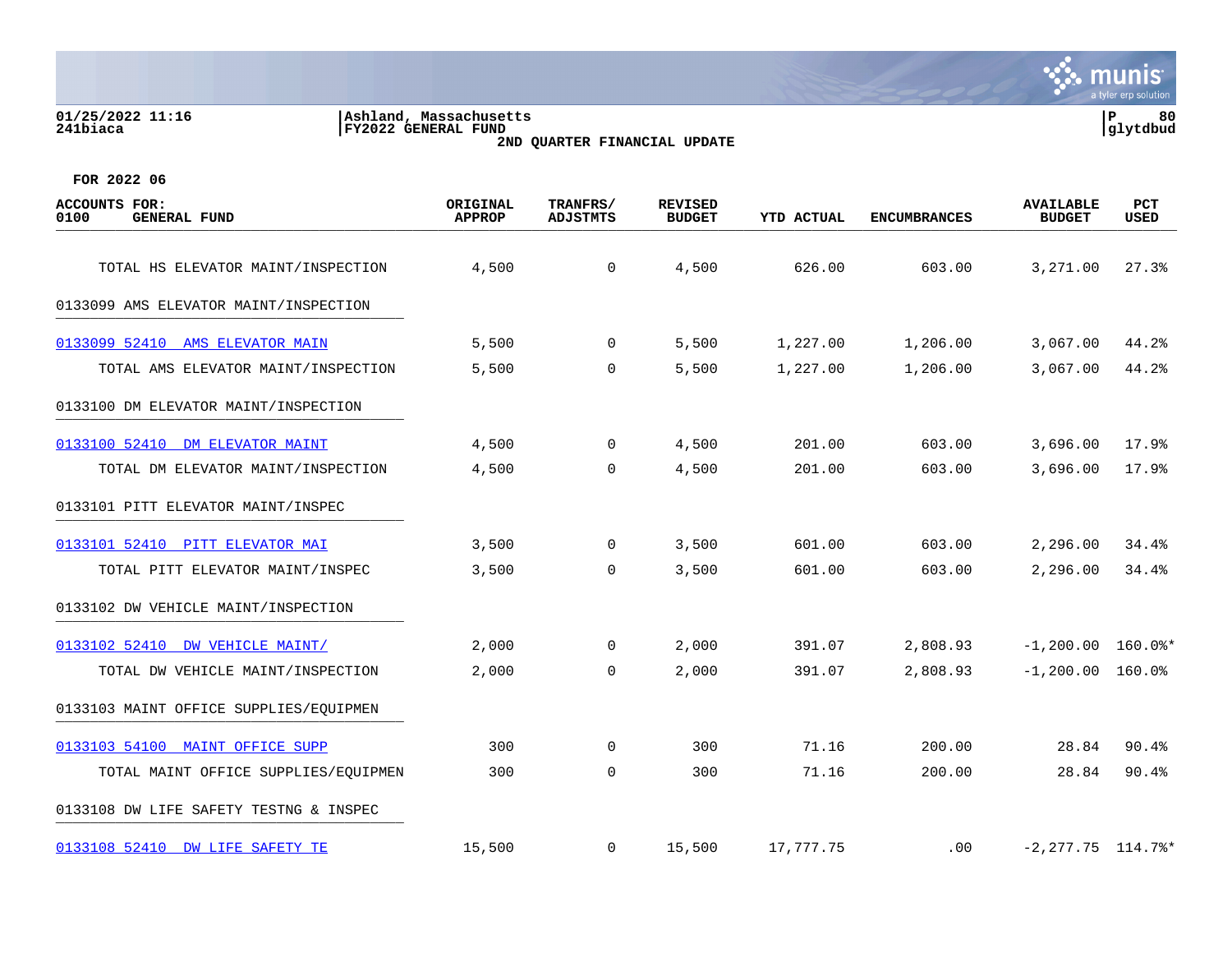#### **01/25/2022 11:16 |Ashland, Massachusetts |P 81 241biaca |FY2022 GENERAL FUND |glytdbud 2ND QUARTER FINANCIAL UPDATE**



| <b>ACCOUNTS FOR:</b><br>0100<br><b>GENERAL FUND</b> | ORIGINAL<br><b>APPROP</b> | TRANFRS/<br><b>ADJSTMTS</b> | <b>REVISED</b><br><b>BUDGET</b> | <b>YTD ACTUAL</b> | <b>ENCUMBRANCES</b> | <b>AVAILABLE</b><br><b>BUDGET</b> | PCT<br><b>USED</b> |
|-----------------------------------------------------|---------------------------|-----------------------------|---------------------------------|-------------------|---------------------|-----------------------------------|--------------------|
| TOTAL DW LIFE SAFETY TESTNG & INSPEC                | 15,500                    | $\mathbf 0$                 | 15,500                          | 17,777.75         | .00                 | $-2, 277.75$ 114.7%               |                    |
| 0133109 DW FIRE SUPRESSION INSPECT                  |                           |                             |                                 |                   |                     |                                   |                    |
| 0133109 52410 FIRE SUPRESSION I                     | 3,000                     | 0                           | 3,000                           | .00               | .00                 | 3,000.00                          | . 0%               |
| TOTAL DW FIRE SUPRESSION INSPECT                    | 3,000                     | 0                           | 3,000                           | .00               | .00                 | 3,000.00                          | .0%                |
| 0133110 DW FIRE ALARM REPAIRS                       |                           |                             |                                 |                   |                     |                                   |                    |
| 0133110 52410 FIRE ALARM REPAIR                     | 6,300                     | 0                           | 6,300                           | 3,665.00          | .00                 | 2,635.00                          | 58.2%              |
| TOTAL DW FIRE ALARM REPAIRS                         | 6,300                     | $\mathbf 0$                 | 6,300                           | 3,665.00          | .00                 | 2,635.00                          | 58.2%              |
| 0133111 DW PEST MANAGEMENT                          |                           |                             |                                 |                   |                     |                                   |                    |
| 0133111 52410 DW PEST MANAGEMEN                     | 5,000                     | $\mathbf 0$                 | 5,000                           | 2,131.00          | 3,783.00            |                                   | $-914.00$ 118.3%*  |
| TOTAL DW PEST MANAGEMENT                            | 5,000                     | $\mathbf 0$                 | 5,000                           | 2,131.00          | 3,783.00            | $-914.00$ 118.3%                  |                    |
| 0133149 ADMINISTRATIVE MANAGER                      |                           |                             |                                 |                   |                     |                                   |                    |
| 0133149 51190 FACILITIES ADMIN                      | 26,511                    | 1,310                       | 27,821                          | 22,638.73         | 12,059.44           | $-6,877.17$ 124.7%*               |                    |
| TOTAL ADMINISTRATIVE MANAGER                        | 26,511                    | 1,310                       | 27,821                          | 22,638.73         | 12,059.44           | $-6,877.17$ 124.7%                |                    |
| 0133151 CONTRACTED CLEANING SERVICES                |                           |                             |                                 |                   |                     |                                   |                    |
| 0133151 52450<br>CONTRACTED CLEANI                  | $\Omega$                  | $\mathbf 0$                 | 0                               | 476.03            | .00                 |                                   | $-476.03$ 100.0%*  |
| TOTAL CONTRACTED CLEANING SERVICES                  | 0                         | $\mathbf 0$                 | 0                               | 476.03            | .00                 | $-476.03$ 100.0%                  |                    |
| 0133152 SPED ESP IEP SUPPORT                        |                           |                             |                                 |                   |                     |                                   |                    |
| 0133152 51180 SPED IEP SUPPORT                      | $\mathbf 0$               | $\mathbf 0$                 | $\mathbf 0$                     | 1,090.46          | 4,589.98            | $-5,680.44$ 100.0%*               |                    |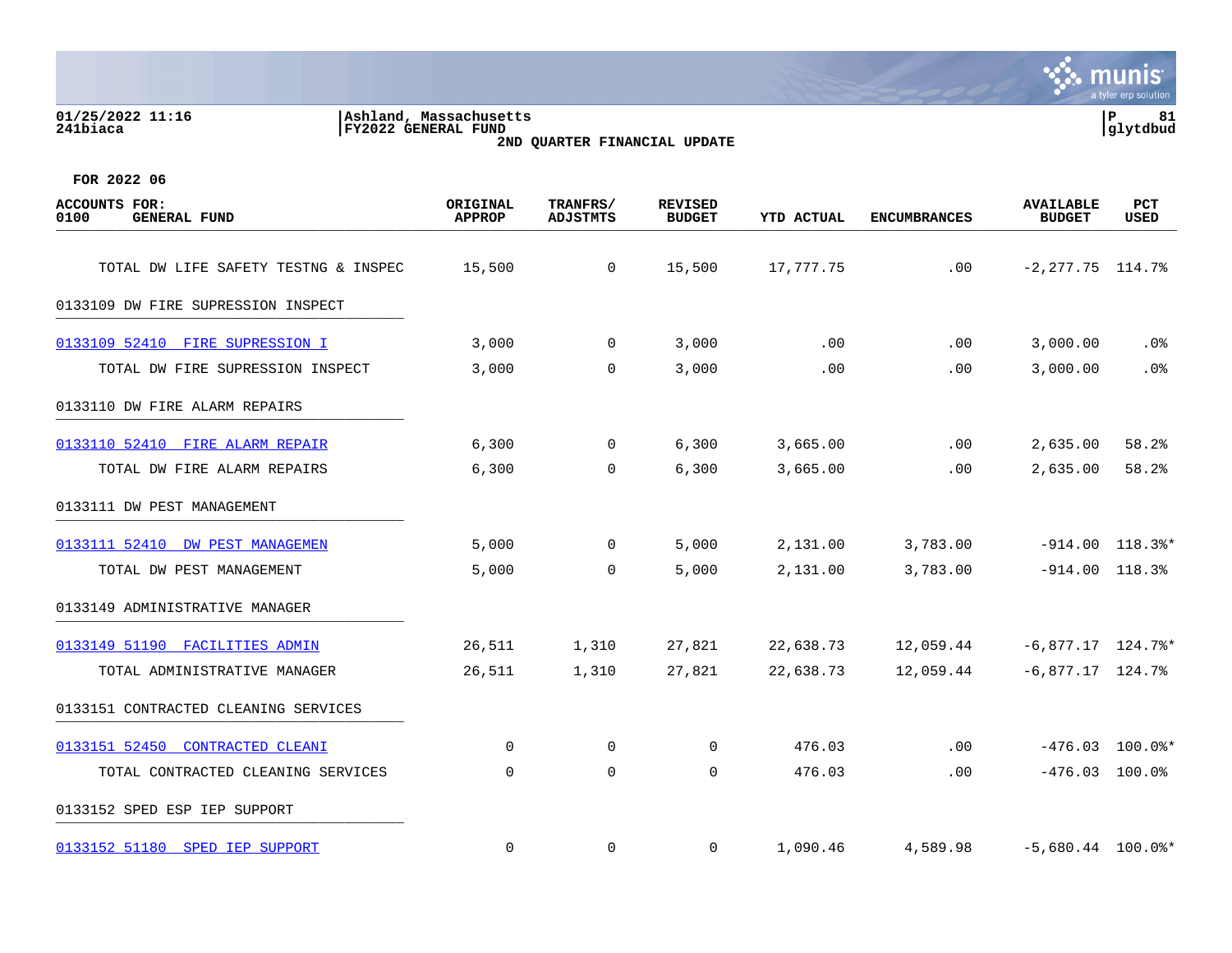| 01/25/2022 11:16<br>241biaca                        | Ashland, Massachusetts<br>FY2022 GENERAL FUND<br>2ND QUARTER FINANCIAL UPDATE |                             |                                 |                   |                     |                                   |                    |  |
|-----------------------------------------------------|-------------------------------------------------------------------------------|-----------------------------|---------------------------------|-------------------|---------------------|-----------------------------------|--------------------|--|
| FOR 2022 06                                         |                                                                               |                             |                                 |                   |                     |                                   |                    |  |
| <b>ACCOUNTS FOR:</b><br><b>GENERAL FUND</b><br>0100 | ORIGINAL<br><b>APPROP</b>                                                     | TRANFRS/<br><b>ADJSTMTS</b> | <b>REVISED</b><br><b>BUDGET</b> | <b>YTD ACTUAL</b> | <b>ENCUMBRANCES</b> | <b>AVAILABLE</b><br><b>BUDGET</b> | <b>PCT</b><br>USED |  |
| TOTAL SPED ESP IEP SUPPORT                          | $\mathbf 0$                                                                   | $\mathbf 0$                 | 0                               | 1,090.46          | 4,589.98            | $-5,680.44$ 100.0%                |                    |  |
| 0133154 WARREN KIND TEXTBOOKS                       |                                                                               |                             |                                 |                   |                     |                                   |                    |  |
| 0133154 55100 WARREN KIND TEXTB                     | 4,250                                                                         | 0                           | 4,250                           | 1,167.99          | .00                 | 3,082.01                          | 27.5%              |  |
| TOTAL WARREN KIND TEXTBOOKS                         | 4,250                                                                         | 0                           | 4,250                           | 1,167.99          | .00                 | 3,082.01                          | 27.5%              |  |
| 0133155 WARREN GR 1 TEXTBOOKS                       |                                                                               |                             |                                 |                   |                     |                                   |                    |  |
| 0133155 55100 WARREN GR 1 TEXTB                     | 4,250                                                                         | $\mathbf 0$                 | 4,250                           | 1,962.09          | .00                 | 2,287.91                          | 46.2%              |  |
| TOTAL WARREN GR 1 TEXTBOOKS                         | 4,250                                                                         | 0                           | 4,250                           | 1,962.09          | .00                 | 2,287.91                          | 46.2%              |  |
| 0133156 WARREN GR 2 TEXTBOOKS                       |                                                                               |                             |                                 |                   |                     |                                   |                    |  |
| 0133156 55100 WARREN GR 2 TEXTB                     | 4,250                                                                         | $\mathbf 0$                 | 4,250                           | .00               | .00                 | 4,250.00                          | .0%                |  |
| TOTAL WARREN GR 2 TEXTBOOKS                         | 4,250                                                                         | 0                           | 4,250                           | .00               | .00                 | 4,250.00                          | .0%                |  |
| 0133157 WARREN ART SUPPLIES                         |                                                                               |                             |                                 |                   |                     |                                   |                    |  |
| 0133157 55100 WARREN ART SUPPLI                     | 700                                                                           | $\mathbf 0$                 | 700                             | 290.49            | .00                 | 409.51                            | 41.5%              |  |
| TOTAL WARREN ART SUPPLIES                           | 700                                                                           | $\mathbf 0$                 | 700                             | 290.49            | .00                 | 409.51                            | 41.5%              |  |
| 0133158 WARREN PHYS ED SUPPLIES                     |                                                                               |                             |                                 |                   |                     |                                   |                    |  |

[0133158 55100 WARREN PHYS ED SU](https://yvwlndash063.tylertech.com/sites/mu0241/LIVE/_layouts/15/DashboardMunisV6.3/PassThru.aspx?-E=4V8IBHiZI3fM9oI%2BuqaBSdslPljwDYWvO07HD2HTK7Ny0XNsCw/UjHLUsSvqjerr&) 300 0 300 .00 .00 300.00 .0%

[0133162 55100 DMS/STEM SUPPLIES](https://yvwlndash063.tylertech.com/sites/mu0241/LIVE/_layouts/15/DashboardMunisV6.3/PassThru.aspx?-E=zR9/eww4ML2phDtAF3h2uOqXq5mbls9T6SmIa5ooS9OEM1A27WocN7o6Nt%2Bss/kt&) 1,000 0 1,000 71.99 52.69 875.32 12.5%

0133162 DMS/STEM SUPPLIES

TOTAL WARREN PHYS ED SUPPLIES 300 0 300 .00 .00 300.00 .0%

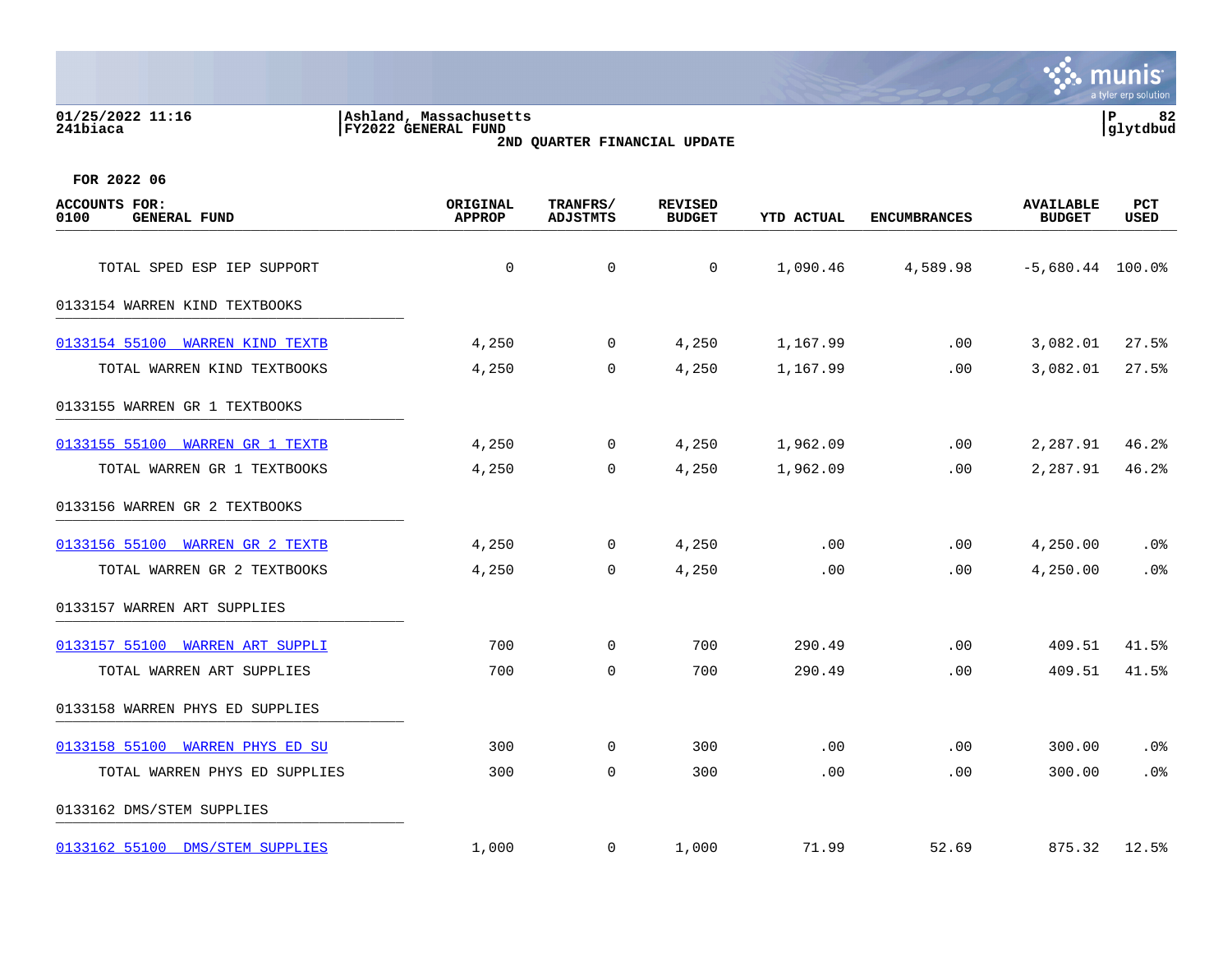**01/25/2022 11:16 |Ashland, Massachusetts |P 83 241biaca |FY2022 GENERAL FUND |glytdbud 2ND QUARTER FINANCIAL UPDATE**



| <b>ACCOUNTS FOR:</b><br>0100<br><b>GENERAL FUND</b> | ORIGINAL<br><b>APPROP</b> | TRANFRS/<br><b>ADJSTMTS</b> | <b>REVISED</b><br><b>BUDGET</b> | <b>YTD ACTUAL</b> | <b>ENCUMBRANCES</b> | <b>AVAILABLE</b><br><b>BUDGET</b> | PCT<br>USED |
|-----------------------------------------------------|---------------------------|-----------------------------|---------------------------------|-------------------|---------------------|-----------------------------------|-------------|
| TOTAL DMS/STEM SUPPLIES                             | 1,000                     | $\mathsf{O}$                | 1,000                           | 71.99             | 52.69               | 875.32                            | 12.5%       |
|                                                     |                           |                             |                                 |                   |                     |                                   |             |
| 0133163 DMS/FURN, FIX, EQUIP                        |                           |                             |                                 |                   |                     |                                   |             |
| 0133163 58500 DMS/FURN, FIX, EQ                     | 1,000                     | 0                           | 1,000                           | .00               | .00                 | 1,000.00                          | $.0\%$      |
| TOTAL DMS/FURN, FIX, EQUIP                          | 1,000                     | $\mathbf 0$                 | 1,000                           | .00               | .00                 | 1,000.00                          | .0%         |
| 0133165 AMS STEM SUPPLIES                           |                           |                             |                                 |                   |                     |                                   |             |
| 0133165 55100 AMS STEM SUPPLIES                     | 2,500                     | 0                           | 2,500                           | .00               | .00                 | 2,500.00                          | $.0\%$      |
| TOTAL AMS STEM SUPPLIES                             | 2,500                     | 0                           | 2,500                           | .00               | .00                 | 2,500.00                          | .0%         |
| 0133166 AMS READING TEXTBOOKS                       |                           |                             |                                 |                   |                     |                                   |             |
| 0133166 55100 AMS READING TEXTB                     | 250                       | $\mathbf 0$                 | 250                             | .00               | .00                 | 250.00                            | .0%         |
| TOTAL AMS READING TEXTBOOKS                         | 250                       | $\mathbf 0$                 | 250                             | .00               | .00                 | 250.00                            | .0%         |
| 0133168 AHS/GUIDANCE TRADEBKS                       |                           |                             |                                 |                   |                     |                                   |             |
| 0133168 55100 AHS/GUIDANCE TRAD                     | 350                       | $\mathbf 0$                 | 350                             | .00               | .00                 | 350.00                            | .0%         |
| TOTAL AHS/GUIDANCE TRADEBKS                         | 350                       | $\mathbf 0$                 | 350                             | .00               | .00                 | 350.00                            | .0%         |
| 0133169 CURRICULUM DEVELOPMENT STIPEND              |                           |                             |                                 |                   |                     |                                   |             |
| 0133169 51170 CURR DEVELOPMENT                      | 53,367                    | 0                           | 53,367                          | 20, 237. 11       | 32,416.24           | 713.65                            | 98.7%       |
| TOTAL CURRICULUM DEVELOPMENT STIPEND                | 53,367                    | 0                           | 53,367                          | 20, 237. 11       | 32, 416.24          | 713.65                            | 98.7%       |
| 0133178 AHS CHILLER MAINTENANCE                     |                           |                             |                                 |                   |                     |                                   |             |
| 0133178 52450 AHS CHILLER MAINT                     | 1,000                     | 0                           | 1,000                           | .00               | $.00 \,$            | 1,000.00                          | . 0%        |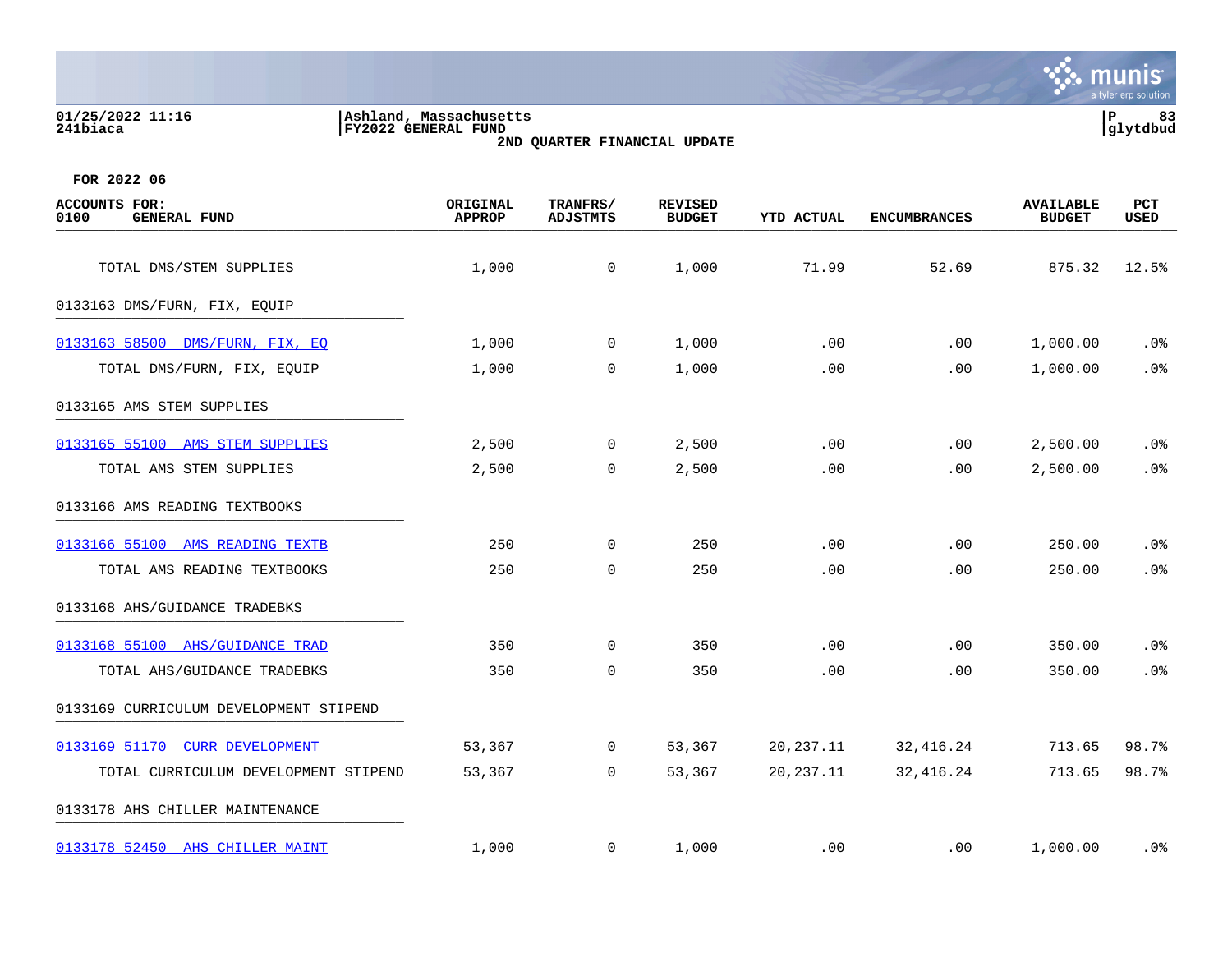| 01/25/2022 11:16<br>241biaca                        | Ashland, Massachusetts<br>FY2022 GENERAL FUND | 2ND QUARTER FINANCIAL UPDATE |                                 |                   |                     | lР                                | 84<br>glytdbud     |
|-----------------------------------------------------|-----------------------------------------------|------------------------------|---------------------------------|-------------------|---------------------|-----------------------------------|--------------------|
| FOR 2022 06                                         |                                               |                              |                                 |                   |                     |                                   |                    |
| <b>ACCOUNTS FOR:</b><br>0100<br><b>GENERAL FUND</b> | ORIGINAL<br><b>APPROP</b>                     | TRANFRS/<br><b>ADJSTMTS</b>  | <b>REVISED</b><br><b>BUDGET</b> | <b>YTD ACTUAL</b> | <b>ENCUMBRANCES</b> | <b>AVAILABLE</b><br><b>BUDGET</b> | PCT<br><b>USED</b> |
| TOTAL AHS CHILLER MAINTENANCE                       | 1,000                                         | 0                            | 1,000                           | .00               | .00                 | 1,000.00                          | .0%                |
| 0133179 PS WATER TREATMENT                          |                                               |                              |                                 |                   |                     |                                   |                    |
| 0133179 52450<br>PS WATER TREATMEN                  | 1,000                                         | 0                            | 1,000                           | 332.40            | 664.80              | 2.80                              | 99.7%              |
| TOTAL PS WATER TREATMENT                            | 1,000                                         | 0                            | 1,000                           | 332.40            | 664.80              | 2.80                              | 99.7%              |
| 0133180 WS WATER TREATMENT                          |                                               |                              |                                 |                   |                     |                                   |                    |
| 0133180 52450<br><b>WS WATER TREATMEN</b>           | 1,000                                         | $\Omega$                     | 1,000                           | 332.40            | 664.80              | 2.80                              | 99.7%              |
| TOTAL WS WATER TREATMENT                            | 1,000                                         | $\Omega$                     | 1,000                           | 332.40            | 664.80              | 2.80                              | 99.7%              |
| 0133181 DMS WATER TREATMENT                         |                                               |                              |                                 |                   |                     |                                   |                    |
| 0133181 52450 DMS WATER TREATME                     | 1,000                                         | 0                            | 1,000                           | 332.40            | 664.80              | 2.80                              | 99.7%              |
| TOTAL DMS WATER TREATMENT                           | 1,000                                         | 0                            | 1,000                           | 332.40            | 664.80              | 2.80                              | 99.7%              |
| 0133182 AHS WATER TREATMENT                         |                                               |                              |                                 |                   |                     |                                   |                    |

 $\mathbf{\ddot{.}}\mathbf{\ddot{.}}\mathbf{.}$  munis

tyler erp solutio

[0133182 52450 AHS WATER TREATME](https://yvwlndash063.tylertech.com/sites/mu0241/LIVE/_layouts/15/DashboardMunisV6.3/PassThru.aspx?-E=ZtBJjb6r%2B/TP0tdEhOtvesJcHkpzBHBejnhkOBwkxP/3J4L9hETlXVwxwkOjQ1Q3&) 1,000 0 1,000 886.40 110.80 2.80 99.7% TOTAL AHS WATER TREATMENT  $1,000$  0 1,000 886.40 110.80 2.80 99.7% 0133187 DW ANNUAL HOOD CLEANING [0133187 52450 DW ANNUAL HOOD CL](https://yvwlndash063.tylertech.com/sites/mu0241/LIVE/_layouts/15/DashboardMunisV6.3/PassThru.aspx?-E=5PMlu3%2BWYJ0FoDfkJBttyMCj5omHjEuzBgjltJSH9gI6wUOkmQ5KzXO6d0HK%2B0k0&) 2,300 0 2,300 .00 .00 2,300.00 .0% TOTAL DW ANNUAL HOOD CLEANING 2,300 0 2,300 .00 .00 2,300.00 .0% 0133189 DW FIRE ALARM MONITORING \_\_\_\_\_\_\_\_\_\_\_\_\_\_\_\_\_\_\_\_\_\_\_\_\_\_\_\_\_\_\_\_\_\_\_\_\_\_\_\_\_ [0133189 52450 DW FIRE ALARM MON](https://yvwlndash063.tylertech.com/sites/mu0241/LIVE/_layouts/15/DashboardMunisV6.3/PassThru.aspx?-E=Ge6LlTAYeq6vVgJoGbWBV61Iqmhbkgh%2BKujM9CYwhMAywNVW6XIC7x%2ButXrdwJaX&) 2,000 0 2,000 1,950.00 0 .00 50.00 97.5%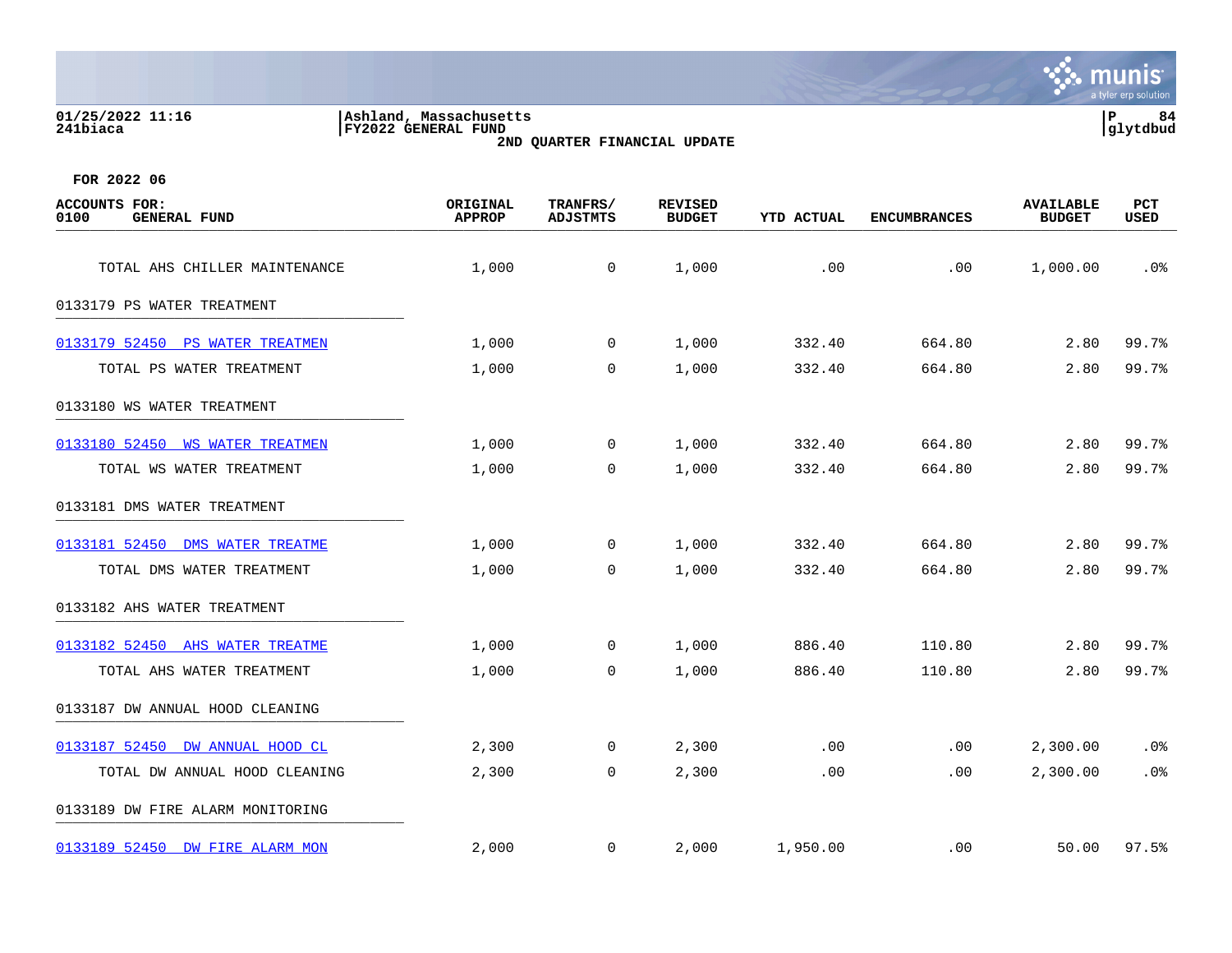### **01/25/2022 11:16 |Ashland, Massachusetts |P 85 241biaca |FY2022 GENERAL FUND |glytdbud 2ND QUARTER FINANCIAL UPDATE**



| <b>ACCOUNTS FOR:</b><br>0100<br><b>GENERAL FUND</b> | ORIGINAL<br><b>APPROP</b> | TRANFRS/<br><b>ADJSTMTS</b> | <b>REVISED</b><br><b>BUDGET</b> | <b>YTD ACTUAL</b> | <b>ENCUMBRANCES</b> | <b>AVAILABLE</b><br><b>BUDGET</b> | <b>PCT</b><br><b>USED</b> |
|-----------------------------------------------------|---------------------------|-----------------------------|---------------------------------|-------------------|---------------------|-----------------------------------|---------------------------|
| TOTAL DW FIRE ALARM MONITORING                      | 2,000                     | $\mathsf{O}$                | 2,000                           | 1,950.00          | .00                 | 50.00                             | 97.5%                     |
| 0133190 DW LOCKSMITH SERVICES                       |                           |                             |                                 |                   |                     |                                   |                           |
| 0133190 52450 DW LOCKSMITH SERV                     | 1,300                     | 0                           | 1,300                           | 758.75            | 1,741.25            | $-1, 200.00$ 192.3%*              |                           |
| TOTAL DW LOCKSMITH SERVICES                         | 1,300                     | 0                           | 1,300                           | 758.75            | 1,741.25            | $-1, 200.00$ 192.3%               |                           |
| 0133191 AMS WATER TREATMENT                         |                           |                             |                                 |                   |                     |                                   |                           |
| 0133191 52450 AMS WATER TREATME                     | 1,000                     | 0                           | 1,000                           | 886.40            | 110.80              | 2.80                              | 99.7%                     |
| TOTAL AMS WATER TREATMENT                           | 1,000                     | $\mathbf 0$                 | 1,000                           | 886.40            | 110.80              | 2.80                              | 99.7%                     |
| 0133226 DMS/PROF DEV/REGISTRATIONS                  |                           |                             |                                 |                   |                     |                                   |                           |
| 0133226 53910 DMS/PROF DEV/REGI                     | 2,000                     | $\mathsf{O}$                | 2,000                           | .00               | 35.00               | 1,965.00                          | 1.8%                      |
| TOTAL DMS/PROF DEV/REGISTRATIONS                    | 2,000                     | $\Omega$                    | 2,000                           | .00               | 35.00               | 1,965.00                          | 1.8%                      |
| 0133302 CSEL/WS/COUNSELING SUPPL                    |                           |                             |                                 |                   |                     |                                   |                           |
| 0133302 55100 CSEL/WS/COUNSELIN                     | 300                       | $\mathbf 0$                 | 300                             | .00               | .00                 | 300.00                            | .0%                       |
| TOTAL CSEL/WS/COUNSELING SUPPL                      | 300                       | $\mathbf 0$                 | 300                             | .00               | .00                 | 300.00                            | .0%                       |
| 0133303 CSEL/DMS/COUNSELING SUPPL                   |                           |                             |                                 |                   |                     |                                   |                           |
| 0133303 55100 CSEL/DMS/COUNSELI                     | 300                       | $\mathbf 0$                 | 300                             | .00               | .00                 | 300.00                            | .0%                       |
| TOTAL CSEL/DMS/COUNSELING SUPPL                     | 300                       | $\mathbf 0$                 | 300                             | .00               | .00                 | 300.00                            | .0%                       |
| 0133304 CSEL/AMS/COUNSELING SUPPL                   |                           |                             |                                 |                   |                     |                                   |                           |
| 0133304 55100 CSEL/AMS/COUNSELI                     | 200                       | $\mathbf 0$                 | 200                             | .00               | .00                 | 200.00                            | .0%                       |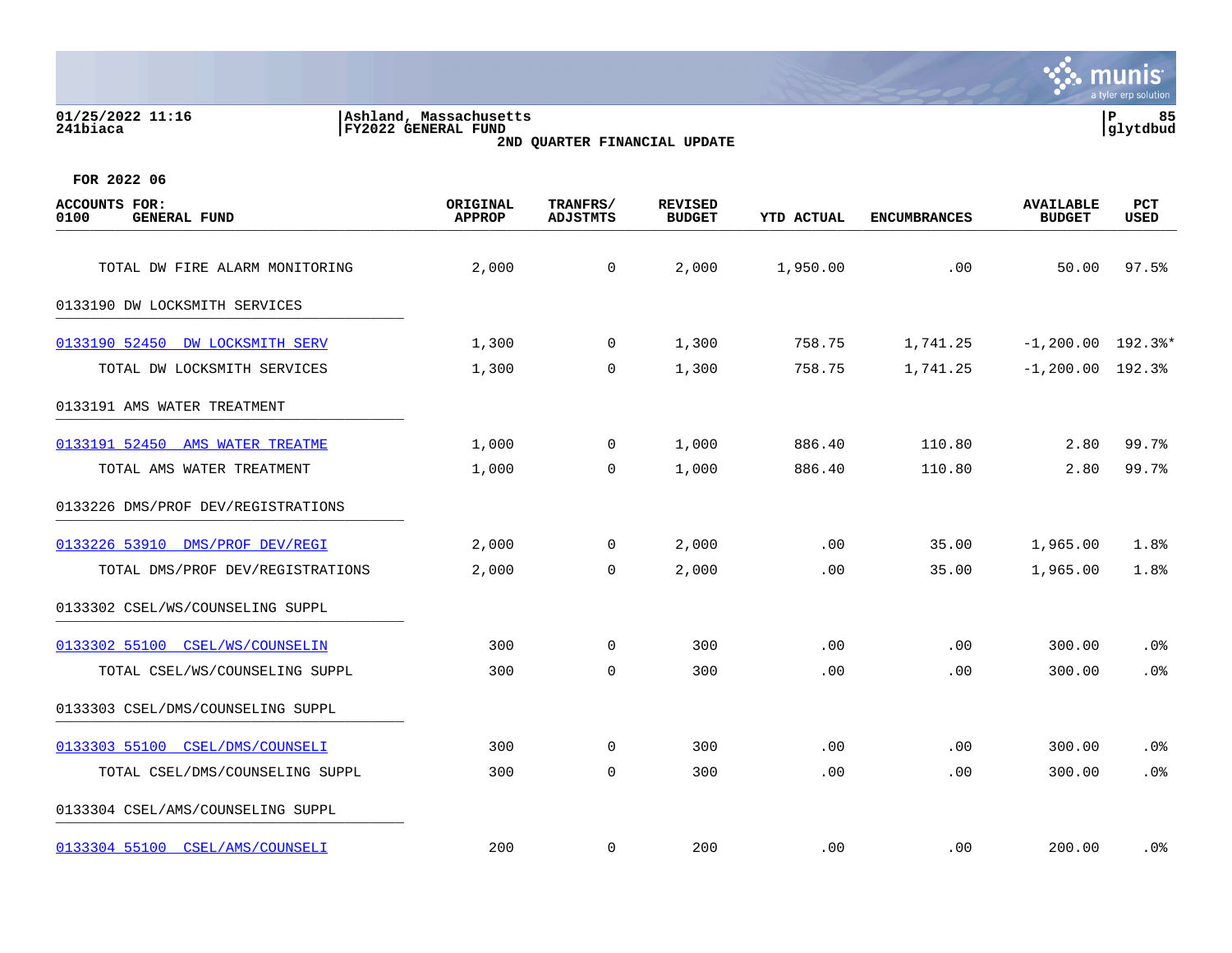| 01/25/2022 11:16<br>241biaca                        | Ashland, Massachusetts<br>FY2022 GENERAL FUND<br>2ND QUARTER FINANCIAL UPDATE |                             |                                 |                   |                     |                                   |             |  |
|-----------------------------------------------------|-------------------------------------------------------------------------------|-----------------------------|---------------------------------|-------------------|---------------------|-----------------------------------|-------------|--|
| FOR 2022 06                                         |                                                                               |                             |                                 |                   |                     |                                   |             |  |
| <b>ACCOUNTS FOR:</b><br>0100<br><b>GENERAL FUND</b> | ORIGINAL<br><b>APPROP</b>                                                     | TRANFRS/<br><b>ADJSTMTS</b> | <b>REVISED</b><br><b>BUDGET</b> | <b>YTD ACTUAL</b> | <b>ENCUMBRANCES</b> | <b>AVAILABLE</b><br><b>BUDGET</b> | PCT<br>USED |  |
| TOTAL CSEL/AMS/COUNSELING SUPPL                     | 200                                                                           | $\mathbf 0$                 | 200                             | .00               | .00                 | 200.00                            | .0%         |  |
| 0133305 CSEL/AHS/COUNSELING SUPPL                   |                                                                               |                             |                                 |                   |                     |                                   |             |  |
| 0133305 55100 CSEL/AHS/COUNSELI                     | 200                                                                           | $\Omega$                    | 200                             | .00               | .00                 | 200.00                            | .0%         |  |
| TOTAL CSEL/AHS/COUNSELING SUPPL                     | 200                                                                           | $\mathbf 0$                 | 200                             | .00               | .00                 | 200.00                            | .0%         |  |
| 0133306 CSEL/DIR/SUPPL & MTLS                       |                                                                               |                             |                                 |                   |                     |                                   |             |  |
| 0133306 54100 CSEL/DIR/SUPPL &                      | 800                                                                           | $\Omega$                    | 800                             | .00               | .00                 | 800.00                            | .0%         |  |
| TOTAL CSEL/DIR/SUPPL & MTLS                         | 800                                                                           | $\mathbf 0$                 | 800                             | .00               | .00                 | 800.00                            | .0%         |  |
|                                                     |                                                                               |                             |                                 |                   |                     |                                   |             |  |

munis

[0133307 57300 CSEL/DIR DUES & M](https://yvwlndash063.tylertech.com/sites/mu0241/LIVE/_layouts/15/DashboardMunisV6.3/PassThru.aspx?-E=UENUJoNObpWUOeftbEPcc0D5jhZ7Rxz49e45QePzoIkmsIe3YoIJyG9xhdisidWJ&) 323 0 323 0 323 .00 .00 323.00 .00

[0133308 53900 CSEL/DIRECTOR PD](https://yvwlndash063.tylertech.com/sites/mu0241/LIVE/_layouts/15/DashboardMunisV6.3/PassThru.aspx?-E=8oDT2hC4mJc/Dv76kY54kmU3XhXOshN4GR04/PU0Y/YGe6hv3/uJZRusYhyu1XmA&) 1,000 0 1,000 .00 .00 1,000.00 .0%

[0133309 55100 CSEL/PS/PBIS SUPP](https://yvwlndash063.tylertech.com/sites/mu0241/LIVE/_layouts/15/DashboardMunisV6.3/PassThru.aspx?-E=nM2BBjiJoLmPUi/9kU4nZxKXLm%2B0tD7feuf3AFphXMpbYnQOUCC3fXdYyLJj6KRZ&) 400 0 400 .00 .00 400.00 .0%

TOTAL CSEL/DIR DUES & MEMBERSHIPS 323 0 323 .00 .00 323.00 .0%

TOTAL CSEL/DIRECTOR PD 1,000 0 1,000 .00 .00 1,000.00 .0%

TOTAL CSEL/PS/PBIS SUPPLIES 400 0 400 .00 .00 400.00 .0% 0133310 CSEL/WS/PBIS SUPPLIES [0133310 55100 CSEL/WS/PBIS SUPP](https://yvwlndash063.tylertech.com/sites/mu0241/LIVE/_layouts/15/DashboardMunisV6.3/PassThru.aspx?-E=zMRh4ExHew0Nd94P/sQqHegWFWYAMjvmwuvQpQTd76%2BWX2uU7YAdcdWpw2eflo2o&) 400 400 0 400 .00 200.00 200.00 50.0%

0133307 CSEL/DIR DUES & MEMBERSHIPS

0133308 CSEL/DIRECTOR PD \_\_\_\_\_\_\_\_\_\_\_\_\_\_\_\_\_\_\_\_\_\_\_\_\_\_\_\_\_\_\_\_\_\_\_\_\_\_\_\_\_

0133309 CSEL/PS/PBIS SUPPLIES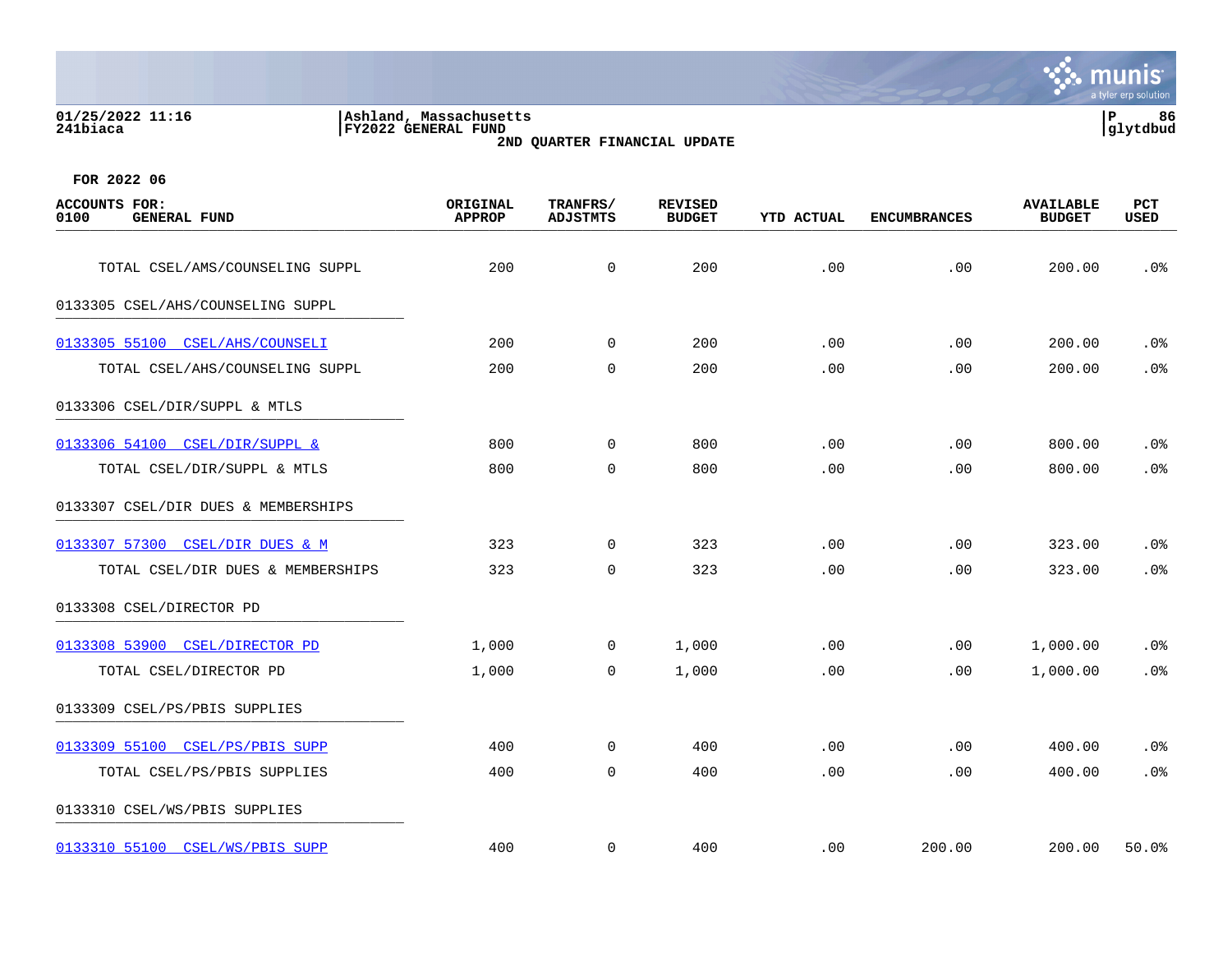|                                                        |                                               |                      |                                 |                   |                     |                                   | munis <sup>®</sup><br>a tyler erp solution |
|--------------------------------------------------------|-----------------------------------------------|----------------------|---------------------------------|-------------------|---------------------|-----------------------------------|--------------------------------------------|
| 01/25/2022 11:16<br>241biaca                           | Ashland, Massachusetts<br>FY2022 GENERAL FUND |                      | 2ND QUARTER FINANCIAL UPDATE    |                   |                     |                                   | 87<br>l P<br>glytdbud                      |
| FOR 2022 06                                            |                                               |                      |                                 |                   |                     |                                   |                                            |
| <b>ACCOUNTS</b><br>FOR:<br>0100<br><b>GENERAL FUND</b> | ORIGINAL<br><b>APPROP</b>                     | TRANFRS/<br>ADJSTMTS | <b>REVISED</b><br><b>BUDGET</b> | <b>YTD ACTUAL</b> | <b>ENCUMBRANCES</b> | <b>AVAILABLE</b><br><b>BUDGET</b> | PCT<br><b>USED</b>                         |
| TOTAL CSEL/WS/PBIS SUPPLIES                            | 400                                           | 0                    | 400                             | .00               | 200.00              | 200.00                            | 50.0%                                      |
| 0133311 CSEL/DMS/PBIS SUPPLIES                         |                                               |                      |                                 |                   |                     |                                   |                                            |
| 0133311 55100<br>CSEL/DMS/PBIS SUP                     | 400                                           | $\mathbf 0$          | 400                             | .00               | .00                 | 400.00                            | .0 <sub>8</sub>                            |

| 0133311 55100 CSEL/DMS/PBIS SUP        | 400   | 0              | 400            | .00.      | $.00 \times$ | 400.00               | .0%              |
|----------------------------------------|-------|----------------|----------------|-----------|--------------|----------------------|------------------|
| TOTAL CSEL/DMS/PBIS SUPPLIES           | 400   | $\Omega$       | 400            | .00       | .00          | 400.00               | .0%              |
| 0133312 CSEL/AMS/PBIS SUPPLIES         |       |                |                |           |              |                      |                  |
| 0133312 55100 CSEL/AMS/PBIS SUP        | 400   | $\Omega$       | 400            | 433.99    | .00          |                      | $-33.99$ 108.5%* |
| TOTAL CSEL/AMS/PBIS SUPPLIES           | 400   | $\Omega$       | 400            | 433.99    | .00          |                      | $-33.99$ 108.5%  |
| 0133313 CSEL/AHS/PBIS SUPPLIES         |       |                |                |           |              |                      |                  |
| 0133313 55100 CSEL/AHS/PBIS SUP        | 400   | $\Omega$       | 400            | 64.88     | 280.00       | 55.12                | 86.2%            |
| TOTAL CSEL/AHS/PBIS SUPPLIES           | 400   | $\Omega$       | 400            | 64.88     | 280.00       | 55.12                | 86.2%            |
| 0133314 CSEL/DW/IN-HOUSE PD & TRADEBKS |       |                |                |           |              |                      |                  |
| 0133314 53910 CSEL/DW/IN-HOUSE         | 2,457 | $\overline{0}$ | 2,457          | 885.64    | .00          | 1,571.36             | 36.0%            |
| TOTAL CSEL/DW/IN-HOUSE PD & TRADEBKS   | 2,457 | $\Omega$       | 2,457          | 885.64    | .00          | 1,571.36             | 36.0%            |
| 0133321 COVID19 EXPENSES               |       |                |                |           |              |                      |                  |
| 0133321 52665 COVID-19 EXPENSES        | 0     | $\mathbf 0$    | $\overline{0}$ | 8,978.04  | .00          | $-8,978.04$ 100.0%*  |                  |
| TOTAL COVID19 EXPENSES                 | 0     | $\Omega$       | $\Omega$       | 8,978.04  | .00          | $-8,978.04$ 100.0%   |                  |
| 0133355 CUST SUMMER SALARY             |       |                |                |           |              |                      |                  |
| 0133355 51160 CUST SUMMER SALAR        | 0     | 0              | $\Omega$       | 20,817.00 | .00          | $-20,817.00$ 100.0%* |                  |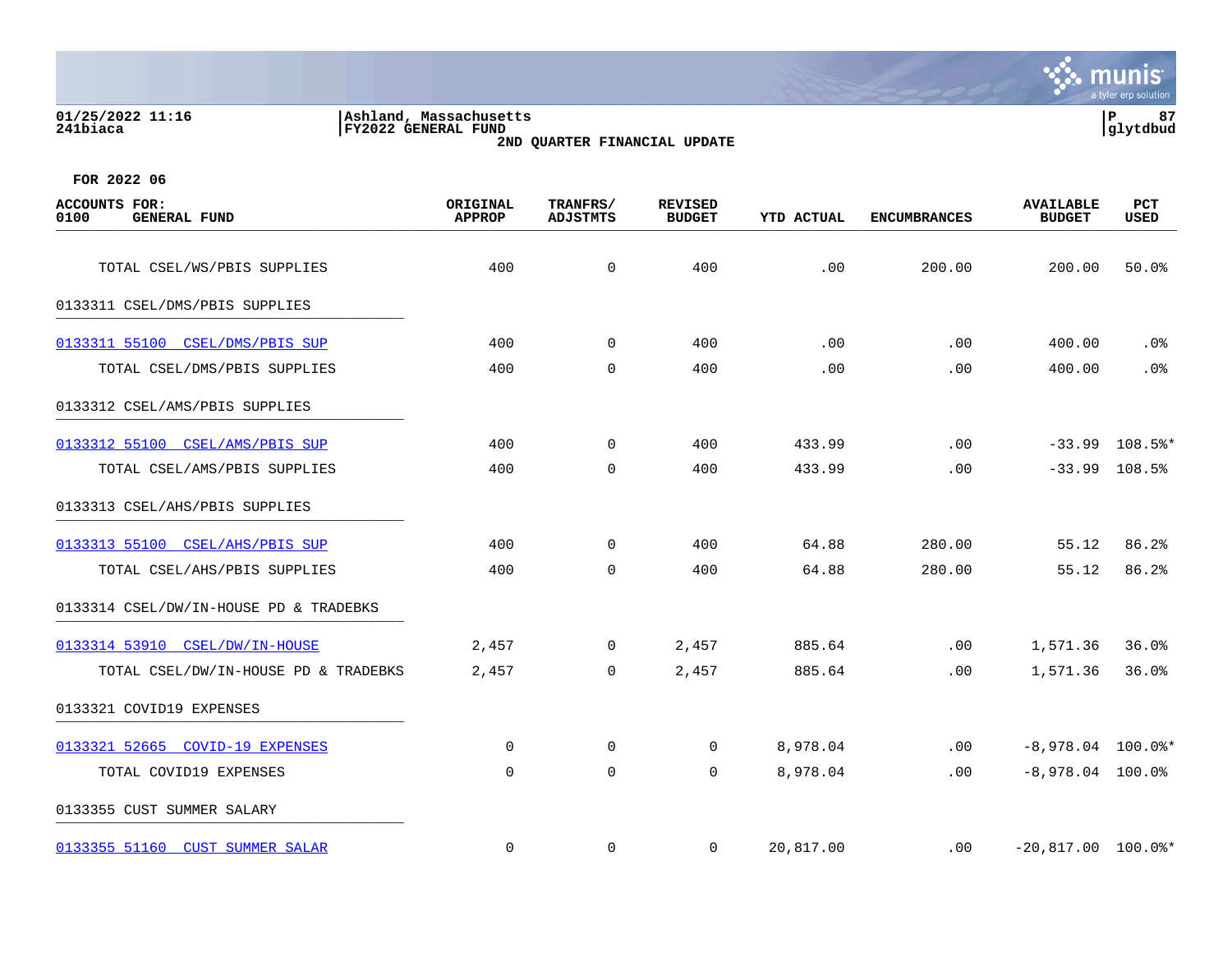| 01/25/2022 11:16<br>241biaca                                                                                                                                                                     | Ashland, Massachusetts<br>FY2022 GENERAL FUND |                                                  | 2ND QUARTER FINANCIAL UPDATE             |                                                      |                                  |                                                       | lР<br>88<br>glytdbud                                         |
|--------------------------------------------------------------------------------------------------------------------------------------------------------------------------------------------------|-----------------------------------------------|--------------------------------------------------|------------------------------------------|------------------------------------------------------|----------------------------------|-------------------------------------------------------|--------------------------------------------------------------|
| FOR 2022 06                                                                                                                                                                                      |                                               |                                                  |                                          |                                                      |                                  |                                                       |                                                              |
| <b>ACCOUNTS FOR:</b><br><b>GENERAL FUND</b><br>0100                                                                                                                                              | ORIGINAL<br><b>APPROP</b>                     | TRANFRS/<br>ADJSTMTS                             | <b>REVISED</b><br><b>BUDGET</b>          | <b>YTD ACTUAL</b>                                    | <b>ENCUMBRANCES</b>              | <b>AVAILABLE</b><br><b>BUDGET</b>                     | PCT<br>USED                                                  |
| TOTAL CUST SUMMER SALARY                                                                                                                                                                         | $\mathbf 0$                                   | 0                                                | $\mathbf 0$                              | 20,817.00                                            | .00                              | $-20,817.00$ 100.0%                                   |                                                              |
| 0133378 Salary - Literacy Coach                                                                                                                                                                  |                                               |                                                  |                                          |                                                      |                                  |                                                       |                                                              |
| 0133378 51110 SAL Literacy Coac                                                                                                                                                                  | 85,000                                        | 13,000                                           | 98,000                                   | 30, 153.84                                           | 46,361.54                        | 21,484.62                                             | 78.1%                                                        |
| TOTAL Salary - Literacy Coach                                                                                                                                                                    | 85,000                                        | 13,000                                           | 98,000                                   | 30,153.84                                            | 46, 361.54                       | 21,484.62                                             | 78.1%                                                        |
| 01398 SCHOOL ENCUMBRANCES                                                                                                                                                                        |                                               |                                                  |                                          |                                                      |                                  |                                                       |                                                              |
| 2012 ENCUMBRANCES<br>01398 19912<br>01398 19921<br>2021 ENCUMBRANCES                                                                                                                             | 0<br>0                                        | $\Omega$<br>269,769                              | 269,769                                  | 1,998.00<br>233,582.13                               | .00<br>.00                       | $-1,998.00$<br>36, 187. 23                            | $100.0$ *<br>86.6%                                           |
| TOTAL SCHOOL ENCUMBRANCES                                                                                                                                                                        | $\mathbf 0$                                   | 269,769                                          | 269,769                                  | 235,580.13                                           | .00                              | 34, 189. 23                                           | 87.3%                                                        |
| 01399 KEEFE TECH VOC SCHOOL                                                                                                                                                                      |                                               |                                                  |                                          |                                                      |                                  |                                                       |                                                              |
| 01399 56910 VOCATIONAL SCH. ASS                                                                                                                                                                  | 1,323,379                                     | $\mathbf{0}$                                     | 1,323,379                                | 661,689.50                                           | .00                              | 661,689.50                                            | 50.0%                                                        |
| TOTAL KEEFE TECH VOC SCHOOL                                                                                                                                                                      | 1,323,379                                     | $\overline{0}$                                   | 1,323,379                                | 661,689.50                                           | .00                              | 661,689.50                                            | 50.0%                                                        |
| 01421 DPW ADMINISTRATION                                                                                                                                                                         |                                               |                                                  |                                          |                                                      |                                  |                                                       |                                                              |
| 01421 51100<br>SAL PERMANENT POSIT<br>01421 51400<br>LONGEVITY & FRINGES<br>01421 57100<br>TRAVEL EXPENSES<br>01421 57300<br><b>DUES &amp; MEMBERSHIPS</b><br>01421 57400<br>TRAINING/CONF./COUR | 82,238<br>1,464<br>150<br>1,000<br>2,000      | 0<br>$\mathbf 0$<br>$\mathbf 0$<br>0<br>$\Omega$ | 82,238<br>1,464<br>150<br>1,000<br>2,000 | 40,371.66<br>1,285.00<br>.40<br>$.00 \,$<br>$.00 \,$ | .00<br>.00<br>9.60<br>.00<br>.00 | 41,866.34<br>179.00<br>140.00<br>1,000.00<br>2,000.00 | 49.1%<br>87.8%<br>6.7%<br>.0 <sub>8</sub><br>.0 <sub>8</sub> |
| TOTAL DPW ADMINISTRATION                                                                                                                                                                         | 86,852                                        | 0                                                | 86,852                                   | 41,657.06                                            | 9.60                             | 45, 185. 34                                           | 48.0%                                                        |
| 01422 HIGHWAY CONST & MAINT                                                                                                                                                                      |                                               |                                                  |                                          |                                                      |                                  |                                                       |                                                              |
| 01422 51130 PERMANENT POS.                                                                                                                                                                       | 333,941                                       | 0                                                | 333,941                                  | 156,858.39                                           | .00                              | 177,082.61                                            | 47.0%                                                        |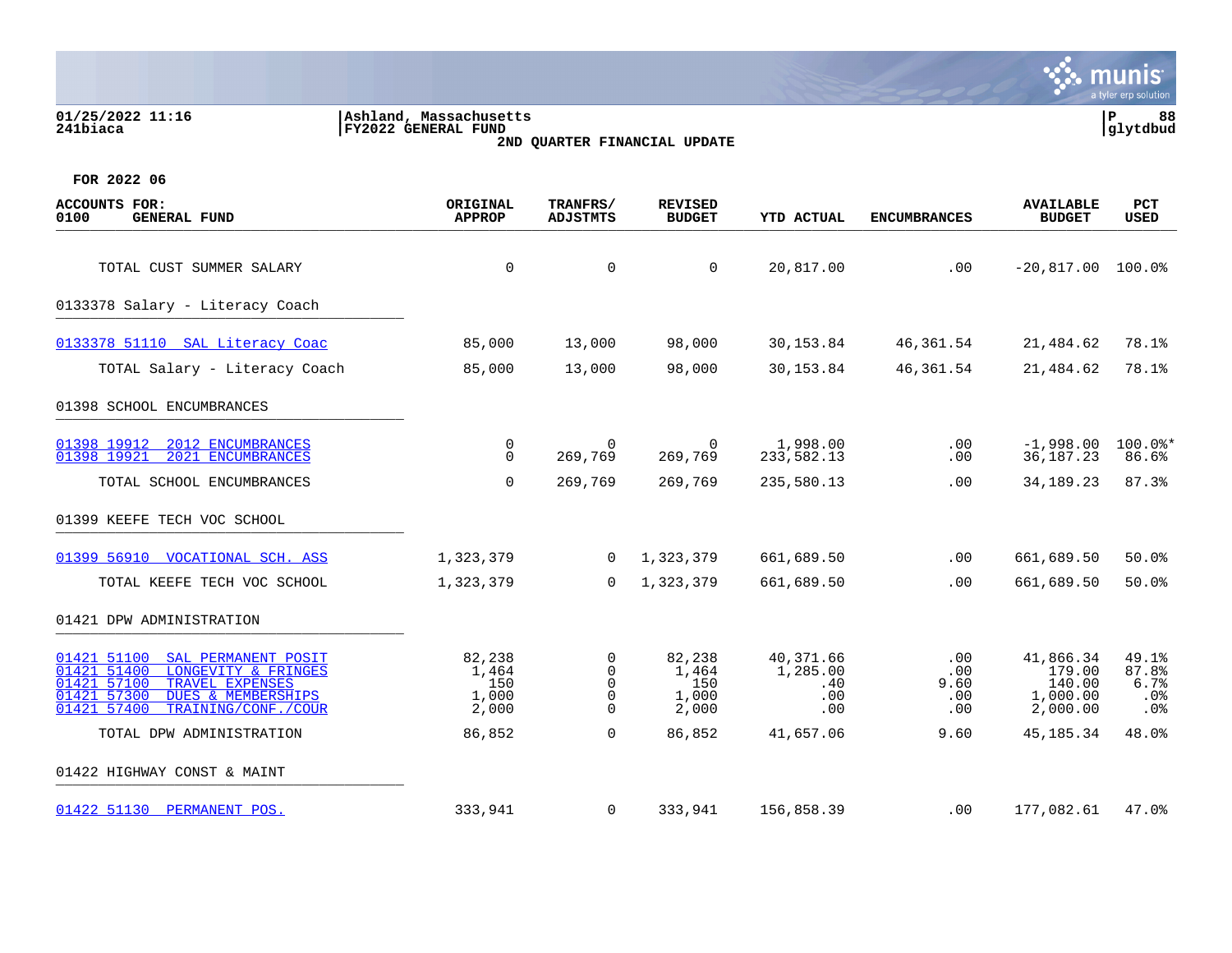

# **01/25/2022 11:16 |Ashland, Massachusetts |P 89 241biaca |FY2022 GENERAL FUND |glytdbud 2ND QUARTER FINANCIAL UPDATE**



| <b>ACCOUNTS FOR:</b><br>0100<br><b>GENERAL FUND</b>                                                                                                                                                                                                                                                                                                                                                                                                                                                                                                                                                                  | ORIGINAL<br>APPROP                                                                  | TRANFRS/<br><b>ADJSTMTS</b>                                                                                 | <b>REVISED</b><br><b>BUDGET</b>                                                                                                                   | <b>YTD ACTUAL</b>                                                                                                                                      | <b>ENCUMBRANCES</b>                                                                                                                                     | <b>AVAILABLE</b><br><b>BUDGET</b>                                                                                                                                 | <b>PCT</b><br><b>USED</b>                                                                                                           |
|----------------------------------------------------------------------------------------------------------------------------------------------------------------------------------------------------------------------------------------------------------------------------------------------------------------------------------------------------------------------------------------------------------------------------------------------------------------------------------------------------------------------------------------------------------------------------------------------------------------------|-------------------------------------------------------------------------------------|-------------------------------------------------------------------------------------------------------------|---------------------------------------------------------------------------------------------------------------------------------------------------|--------------------------------------------------------------------------------------------------------------------------------------------------------|---------------------------------------------------------------------------------------------------------------------------------------------------------|-------------------------------------------------------------------------------------------------------------------------------------------------------------------|-------------------------------------------------------------------------------------------------------------------------------------|
| 01422 51300 O.T. & RECALL/BEEPE<br>01422 51350 BEEPER ALLOWANCE<br>01422 51400<br>01422 51835<br>01422 51900<br>01422 52000 PURCHASE OF SERVICE<br>01422 52100 UTILITIES EXPENSES<br>01422 52410<br>01422 52450<br>01422 52710<br>01422 52720<br>01422 52966<br>01422 52970<br>01422 53410                                                                                                                                                                                                                                                                                                                           | 19,802<br>11,750<br>1,750                                                           | $\mathbf 0$<br>$\Omega$                                                                                     | 19,802<br>$\frac{11}{1}$ , 750<br>1, 750<br>$\overline{0}$<br>5,000<br>9,500<br>400<br>150<br>90,587<br>1,000<br>150<br>51,063<br>37,012<br>2,000 | 13,274.10<br>5,248.72<br>2,406.00<br>786.02<br>2,490.29<br>412.50<br>.00<br>.00<br>68,161.77<br>.00<br>115.03<br>43,576.13<br>1,138.37<br>61.30        | .00<br>.00<br>.00<br>.00<br>199.71<br>.00<br>.00<br>.00<br>24,501.25<br>.00<br>.00<br>7,000.00<br>.00<br>.00                                            | 6,527.90<br>6,501.28<br>$-656.00$<br>$-786.02$<br>2,310.00<br>9,087.50<br>400.00<br>150.00<br>$-2,076.02$<br>1,000.00<br>34.97<br>486.87<br>35,873.63<br>1,938.70 | 67.0%<br>44.7%<br>137.5%*<br>$100.0$ *<br>53.8%<br>4.3%<br>.0%<br>.0%<br>$102.3$ *<br>.0%<br>76.7%<br>99.0%<br>3.1%<br>3.1%         |
| $\begin{tabular}{c c c} $L$ & $1,\, \cdot$ \\ $L$ & $5,\, 000$ \\ $L$ & $500$ \\ $L$ & $500$ \\ $L$ & $10$ \\ $L$ & $10$ \\ $L$ & $10$ \\ $L$ & $10$ \\ $L$ & $R$ & $100$ \\ $L$ & $R$ & $100$ \\ $L$ & $R$ & $100$ \\ $L$ & $R$ & $100$ \\ $L$ & $R$ & $100$ \\ $L$ & $R$ & $100$ \\ $L$ & $R$ & $100$ \\ $L$ & $R$ & $100$ \\ $L$ & $R$ & $100$ \\$<br>01422 54000<br>01422 54150<br>01422 54200 OFFICE SUPPLIES<br>01422 54300<br>01422 54400<br>01422 54430<br>01422 54450<br>01422 54710<br>01422 54720<br>01422 54730<br>01422 55800<br>01422 57000 OTHER CHARGES<br>01422 57100<br>01422 57300<br>01422 57400 |                                                                                     |                                                                                                             | 2,350<br>155<br>219<br>900<br>25,000<br>13,420<br>5,000<br>500<br>27,900<br>13,500<br>8,000<br>250<br>11<br>100<br>2,500                          | 2,044.29<br>63.00<br>.00<br>88.74<br>14,729.39<br>962.55<br>2,494.36<br>68.80<br>12,079.41<br>7,868.98<br>3,897.66<br>249.97<br>.50<br>.00<br>1,272.00 | 263.20<br>40.00<br>.00<br>379.33<br>2,498.98<br>2,037.45<br>415.03<br>.00<br>$6,012.27$ 169.97<br>- 178.60<br>1,478.60<br>.00<br>9.60<br>.00<br>$.00\,$ | 42.51<br>52.00<br>219.00<br>$7,771.63$ $10,420.00$ $0.090.6$<br>2,090.61<br>431.20<br>9,807.96<br>5,461.05<br>2,623.74<br>.03<br>.90<br>100.00<br>1,228.00        | 98.2%<br>66.5%<br>.0%<br>52.0%<br>68.9%<br>22.4%<br>58.2%<br>13.8%<br>64.8%<br>59.5%<br>67.2%<br>100.0%<br>91.8%<br>$.0\%$<br>50.9% |
| TOTAL HIGHWAY CONST & MAINT<br>01423 SNOW & ICE REMOVAL                                                                                                                                                                                                                                                                                                                                                                                                                                                                                                                                                              | 663,910                                                                             | $\overline{0}$                                                                                              | 663,910                                                                                                                                           |                                                                                                                                                        | 340, 348. 27 45, 005. 75                                                                                                                                | 278,555.98                                                                                                                                                        | 58.0%                                                                                                                               |
| 01423 51130 PERMANENT POS.<br>01423 51300 O.T. & RECALL/BEEPE<br>01423 51350<br><b>BEEPER ALLOWANCE</b><br>01423 52450<br>CONTRACTED SERVICES<br>01423 54400<br>AUTO PARTS & SUPPLI<br>01423 54950<br>SAND, SALT, ETC. (S<br>01423 55800<br>MISC. SUPPLIES<br>01423 58500<br>PURCHASE OF EQUIPME                                                                                                                                                                                                                                                                                                                     | $\overline{0}$<br>24,800<br>4,400<br>80,000<br>15,000<br>125,000<br>5,000<br>31,000 | $\mathbf 0$<br>$\Omega$<br>$\overline{0}$<br>$\mathbf 0$<br>$\mathbf 0$<br>$\Omega$<br>$\Omega$<br>$\Omega$ | $\overline{0}$<br>24,800<br>4,400<br>80,000<br>15,000<br>125,000<br>5,000<br>31,000                                                               | 1,619.86<br>12,002.71<br>4,877.68<br>36,427.73<br>8,369.06<br>15,199.94<br>1,733.08<br>29,053.29                                                       | .00<br>.00<br>.00<br>7,000.00<br>.00<br>95,972.12<br>.00<br>.00                                                                                         | $-1,619.86$<br>12,797.29<br>$-477.68$<br>36,572.27<br>$6,630.94$<br>13,827.94<br>3,266.92<br>1,946.71                                                             | $100.0$ *<br>48.4%<br>110.9%*<br>54.3%<br>55.8%<br>88.9%<br>34.7%<br>93.7%                                                          |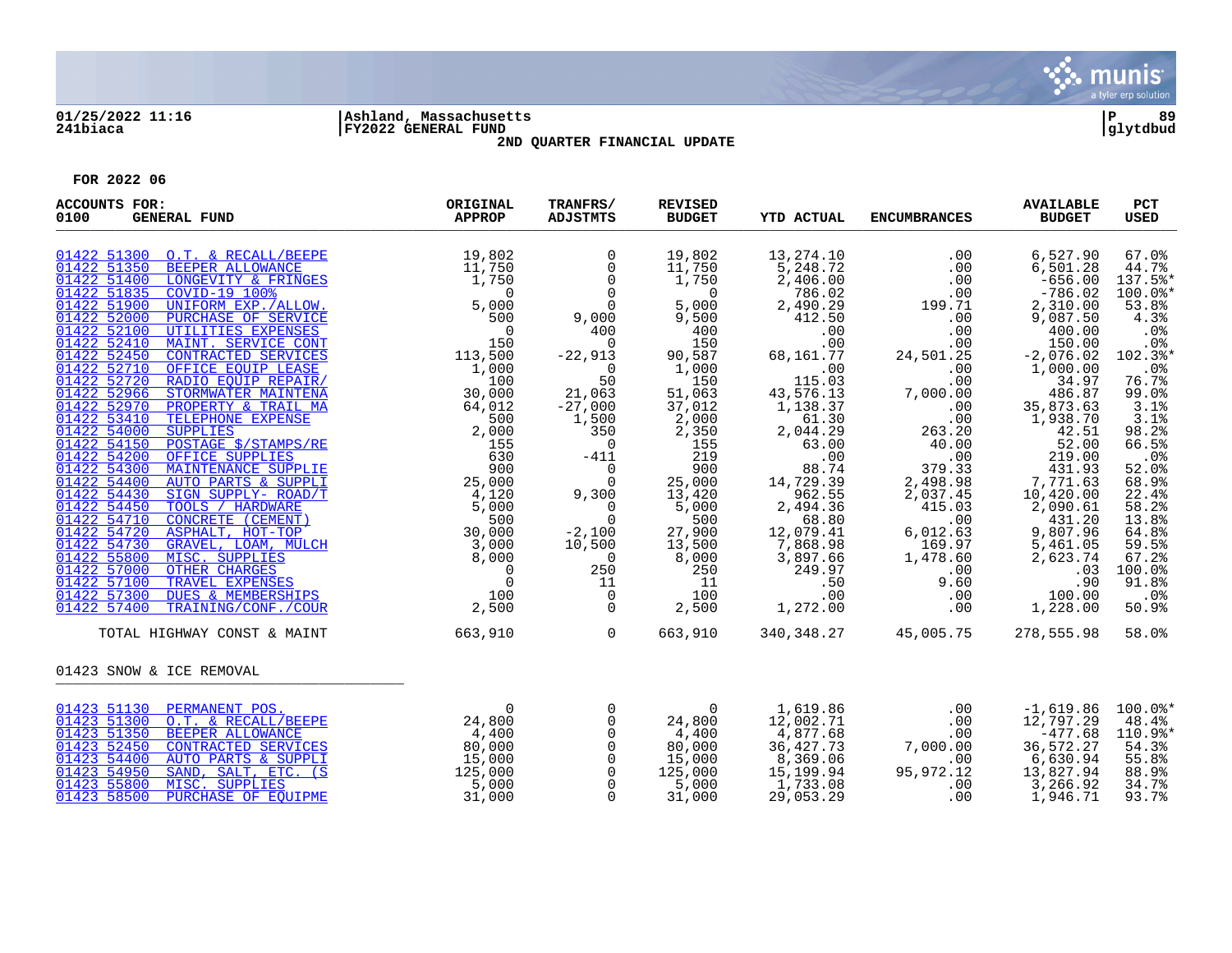|                                                                                                                                                                                                                                                                                                                                                                                                                                                                                                                                                                                                                                                                            |                                                                                                                                                     |                                                                                                                                                                                                           |                                                                                                                                         |                                                                                                                                                                                 |                                                                                                                                                                    |                                                                                                                                                                            | munis<br>a tyler erp solution                                                                                                                                         |
|----------------------------------------------------------------------------------------------------------------------------------------------------------------------------------------------------------------------------------------------------------------------------------------------------------------------------------------------------------------------------------------------------------------------------------------------------------------------------------------------------------------------------------------------------------------------------------------------------------------------------------------------------------------------------|-----------------------------------------------------------------------------------------------------------------------------------------------------|-----------------------------------------------------------------------------------------------------------------------------------------------------------------------------------------------------------|-----------------------------------------------------------------------------------------------------------------------------------------|---------------------------------------------------------------------------------------------------------------------------------------------------------------------------------|--------------------------------------------------------------------------------------------------------------------------------------------------------------------|----------------------------------------------------------------------------------------------------------------------------------------------------------------------------|-----------------------------------------------------------------------------------------------------------------------------------------------------------------------|
| 01/25/2022 11:16<br>241biaca                                                                                                                                                                                                                                                                                                                                                                                                                                                                                                                                                                                                                                               | Ashland, Massachusetts<br><b>FY2022 GENERAL FUND</b>                                                                                                | 2ND QUARTER FINANCIAL UPDATE                                                                                                                                                                              |                                                                                                                                         |                                                                                                                                                                                 |                                                                                                                                                                    |                                                                                                                                                                            | ∣ P<br>90<br> glytdbud                                                                                                                                                |
| FOR 2022 06                                                                                                                                                                                                                                                                                                                                                                                                                                                                                                                                                                                                                                                                |                                                                                                                                                     |                                                                                                                                                                                                           |                                                                                                                                         |                                                                                                                                                                                 |                                                                                                                                                                    |                                                                                                                                                                            |                                                                                                                                                                       |
| <b>ACCOUNTS FOR:</b><br>0100<br><b>GENERAL FUND</b>                                                                                                                                                                                                                                                                                                                                                                                                                                                                                                                                                                                                                        | ORIGINAL<br><b>APPROP</b>                                                                                                                           | TRANFRS/<br>ADJSTMTS                                                                                                                                                                                      | <b>REVISED</b><br><b>BUDGET</b>                                                                                                         | <b>YTD ACTUAL</b>                                                                                                                                                               | <b>ENCUMBRANCES</b>                                                                                                                                                | <b>AVAILABLE</b><br><b>BUDGET</b>                                                                                                                                          | <b>PCT</b><br>USED                                                                                                                                                    |
| TOTAL SNOW & ICE REMOVAL                                                                                                                                                                                                                                                                                                                                                                                                                                                                                                                                                                                                                                                   | 285,200                                                                                                                                             | $\overline{0}$                                                                                                                                                                                            | 285,200                                                                                                                                 | 109,283.35                                                                                                                                                                      | 102,972.12                                                                                                                                                         | 72,944.53                                                                                                                                                                  | 74.4%                                                                                                                                                                 |
| 01424 HWY-STREETLIGHTING                                                                                                                                                                                                                                                                                                                                                                                                                                                                                                                                                                                                                                                   |                                                                                                                                                     |                                                                                                                                                                                                           |                                                                                                                                         |                                                                                                                                                                                 |                                                                                                                                                                    |                                                                                                                                                                            |                                                                                                                                                                       |
| 01424 52000 PURCHASE OF SERVICE<br>01424 52100 UTILITIES EXPENSES                                                                                                                                                                                                                                                                                                                                                                                                                                                                                                                                                                                                          | 5,000<br>40,000                                                                                                                                     | 7,500<br>$-7,500$                                                                                                                                                                                         | 12,500<br>32,500                                                                                                                        | 10,558.95<br>20,951.97                                                                                                                                                          | .00<br>11,502.28                                                                                                                                                   | 1,941.05<br>45.75                                                                                                                                                          | 84.5%<br>99.9%                                                                                                                                                        |
| TOTAL HWY-STREETLIGHTING                                                                                                                                                                                                                                                                                                                                                                                                                                                                                                                                                                                                                                                   | 45,000                                                                                                                                              | $\overline{0}$                                                                                                                                                                                            | 45,000                                                                                                                                  | 31,510.92                                                                                                                                                                       | 11,502.28                                                                                                                                                          | 1,986.80                                                                                                                                                                   | 95.6%                                                                                                                                                                 |
| 01429 HWY COMBINED FUEL ACCOU                                                                                                                                                                                                                                                                                                                                                                                                                                                                                                                                                                                                                                              |                                                                                                                                                     |                                                                                                                                                                                                           |                                                                                                                                         |                                                                                                                                                                                 |                                                                                                                                                                    |                                                                                                                                                                            |                                                                                                                                                                       |
| 01429 54800<br>GAS<br>01429 54880<br><b>DIESEL</b><br>01429 55800<br>MISC. SUPPLIES                                                                                                                                                                                                                                                                                                                                                                                                                                                                                                                                                                                        | 75,000<br>75,000<br>1,000                                                                                                                           | $-1,000$<br>$\Omega$<br>1,000                                                                                                                                                                             | 74,000<br>75,000<br>2,000                                                                                                               | 52,195.80<br>18,738.05<br>1,097.25                                                                                                                                              | 8,770.90<br>46,866.90<br>750.00                                                                                                                                    | 13,033.30<br>9,395.05<br>152.75                                                                                                                                            | 82.4%<br>87.5%<br>92.4%                                                                                                                                               |
| TOTAL HWY COMBINED FUEL ACCOU                                                                                                                                                                                                                                                                                                                                                                                                                                                                                                                                                                                                                                              | 151,000                                                                                                                                             | $\Omega$                                                                                                                                                                                                  | 151,000                                                                                                                                 | 72,031.10                                                                                                                                                                       | 56,387.80                                                                                                                                                          | 22,581.10                                                                                                                                                                  | 85.0%                                                                                                                                                                 |
| 01491 CEMETERY_ PARKS & TREES                                                                                                                                                                                                                                                                                                                                                                                                                                                                                                                                                                                                                                              |                                                                                                                                                     |                                                                                                                                                                                                           |                                                                                                                                         |                                                                                                                                                                                 |                                                                                                                                                                    |                                                                                                                                                                            |                                                                                                                                                                       |
| 01491 51130<br>PERMANENT POS.<br>01491 51300<br>O.T. & RECALL/BEEPE<br>01491 51400<br>LONGEVITY & FRINGES<br>01491 51900<br>UNIFORM EXP./ALLOW.<br>01491 52000<br>PURCHASE OF SERVICE<br>01491 52410<br>MAINT. SERVICE CONT<br>01491 52450<br>CONTRACTED SERVICES<br>01491 52965<br><b>BEAVER CONTROL</b><br>01491 54000<br><b>SUPPLIES</b><br>01491 54150<br>POSTAGE \$/STAMPS/RE<br>01491 54400<br><b>AUTO PARTS &amp; SUPPLI</b><br>01491 54420<br>CEM. & PARK SUPPLIES<br>01491 54450<br>01491 54460<br>TOOLS / HARDWARE<br>TREES/SHRUBS-REPLAC<br>01491 55800<br>MISC. SUPPLIES<br>01491 57300<br><b>DUES &amp; MEMBERSHIPS</b><br>01491 57400<br>TRAINING/CONF./COUR | 210,911<br>4,455<br>2,000<br>4,000<br>400<br>105<br>10,000<br>1,000<br>$\overline{0}$<br>150<br>6,000<br>500<br>500<br>250<br>1,000<br>100<br>1,500 | 0<br>$\overline{0}$<br>$\overline{0}$<br>$\mathsf{O}$<br>$\overline{0}$<br>$\overline{0}$<br>$-1,200$<br>$-262$<br>700<br>$\overline{0}$<br>$-155$<br>752<br>750<br>$\overline{0}$<br>10<br>155<br>$-750$ | 210,911<br>4,455<br>2,000<br>4,000<br>400<br>105<br>8,800<br>738<br>700<br>150<br>5,845<br>1,252<br>1,250<br>250<br>1,010<br>255<br>750 | 95,115.68<br>2,539.72<br>1,120.00<br>1,822.88<br>160.91<br>00.700<br>6,811.04<br>738.00<br>123.42<br>74.06<br>1,923.45<br>502.65<br>817.86<br>.00<br>611.27<br>355.00<br>668.00 | .00<br>$.00 \,$<br>.00<br>347.12<br>.00<br>.00<br>.00<br>$.00 \,$<br>576.58<br>75.94<br>630.38<br>820.00<br>200.00<br>$.00 \,$<br>398.01<br>$.00 \ \,$<br>$.00 \,$ | 115,795.32<br>1,915.28<br>880.00<br>1,830.00<br>239.09<br>105.00<br>1,988.96<br>.00<br>.00<br>.00<br>3,291.17<br>$-70.65$<br>232.14<br>250.00<br>.72<br>$-100.00$<br>82.00 | 45.1%<br>57.0%<br>56.0%<br>54.3%<br>40.2%<br>.0 <sub>8</sub><br>77.4%<br>100.0%<br>100.0%<br>100.0%<br>43.7%<br>105.6%<br>81.4%<br>.0%<br>99.9%<br>$139.2$ *<br>89.1% |
| TOTAL CEMETERY_ PARKS & TREES                                                                                                                                                                                                                                                                                                                                                                                                                                                                                                                                                                                                                                              | 242,871                                                                                                                                             | 0                                                                                                                                                                                                         | 242,871                                                                                                                                 | 113,383.94                                                                                                                                                                      | 3,048.03                                                                                                                                                           | 126,439.03                                                                                                                                                                 | 47.9%                                                                                                                                                                 |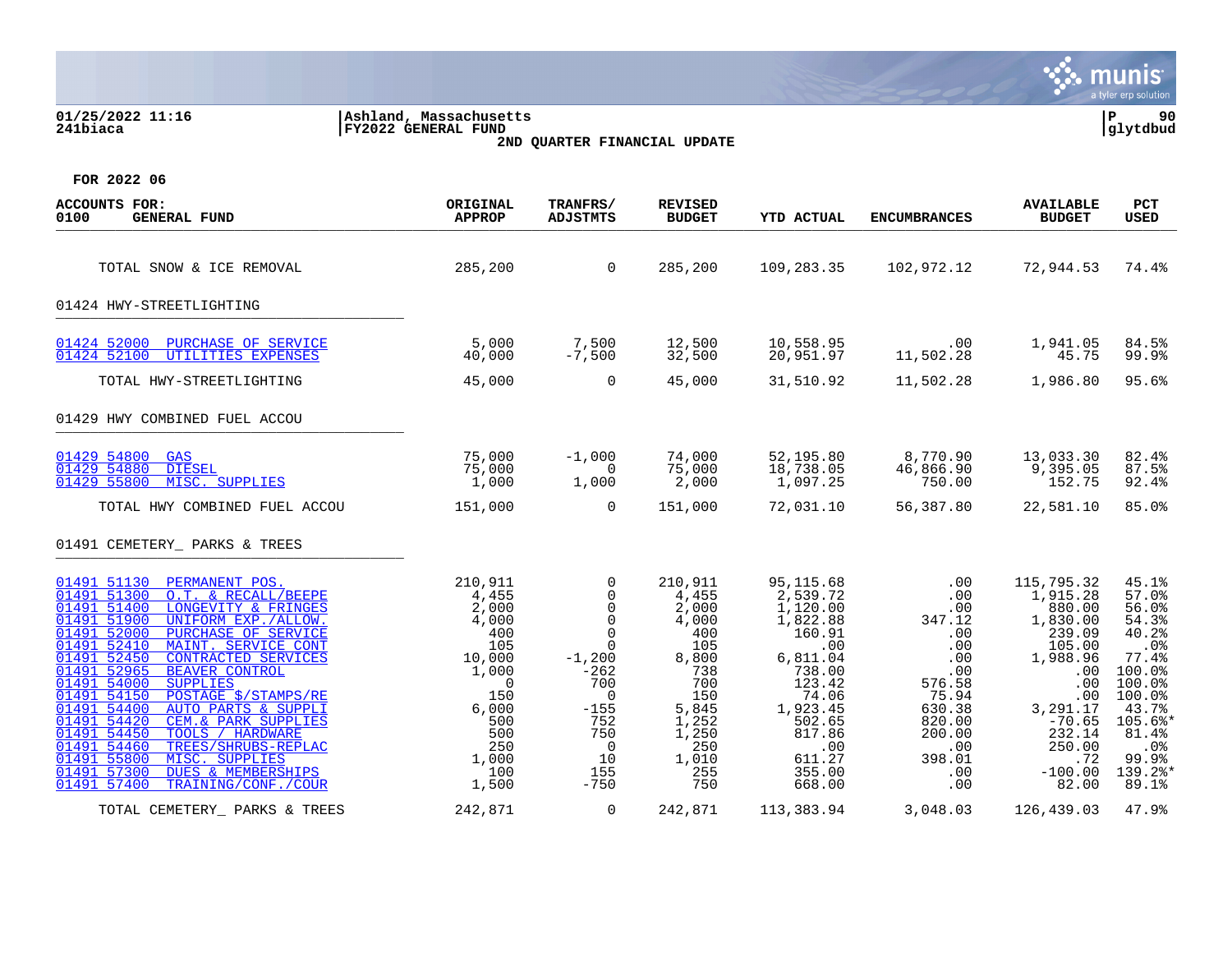|                                                                                                                                                                                                                                                                                                                                                                                  |                                                                                                    |                                                                                                                                        |                                                                                                    |                                                                                                           |                                                                         |                                                                                                               | munis<br>a tyler erp solution                                                            |
|----------------------------------------------------------------------------------------------------------------------------------------------------------------------------------------------------------------------------------------------------------------------------------------------------------------------------------------------------------------------------------|----------------------------------------------------------------------------------------------------|----------------------------------------------------------------------------------------------------------------------------------------|----------------------------------------------------------------------------------------------------|-----------------------------------------------------------------------------------------------------------|-------------------------------------------------------------------------|---------------------------------------------------------------------------------------------------------------|------------------------------------------------------------------------------------------|
| 01/25/2022 11:16<br>241biaca                                                                                                                                                                                                                                                                                                                                                     | Ashland, Massachusetts<br><b>FY2022 GENERAL FUND</b>                                               | 2ND QUARTER FINANCIAL UPDATE                                                                                                           |                                                                                                    |                                                                                                           |                                                                         |                                                                                                               | Þ<br>91<br>glytdbud                                                                      |
| FOR 2022 06                                                                                                                                                                                                                                                                                                                                                                      |                                                                                                    |                                                                                                                                        |                                                                                                    |                                                                                                           |                                                                         |                                                                                                               |                                                                                          |
| <b>ACCOUNTS FOR:</b><br><b>GENERAL FUND</b><br>0100                                                                                                                                                                                                                                                                                                                              | ORIGINAL<br><b>APPROP</b>                                                                          | TRANFRS/<br><b>ADJSTMTS</b>                                                                                                            | <b>REVISED</b><br><b>BUDGET</b>                                                                    | <b>YTD ACTUAL</b>                                                                                         | <b>ENCUMBRANCES</b>                                                     | <b>AVAILABLE</b><br><b>BUDGET</b>                                                                             | PCT<br>USED                                                                              |
| 01510 BD. OF HEALTH                                                                                                                                                                                                                                                                                                                                                              |                                                                                                    |                                                                                                                                        |                                                                                                    |                                                                                                           |                                                                         |                                                                                                               |                                                                                          |
| 01510 51121<br>CLERICAL OVERTIME<br>01510 51130<br>PERMANENT POS.<br>01510 51400<br>LONGEVITY & FRINGES<br>01510 52450<br>CONTRACTED SERVICES<br>01510 52500<br>PURCH. NURSING SERV<br>01510 52665<br>COVID-19 EXPENSES<br>MISC. SUPPLIES<br>01510 55800<br>01510 57100<br>TRAVEL EXPENSES<br>01510 57300<br><b>DUES &amp; MEMBERSHIPS</b><br>01510 57400<br>TRAINING/CONF./COUR | 2,300<br>131,212<br>1,000<br>50,380<br>10,000<br>$\overline{0}$<br>100<br>$\Omega$<br>210<br>1,000 | $\overline{0}$<br>$\overline{0}$<br>$\Omega$<br>740<br>$\overline{0}$<br>$\mathbf 0$<br>$\overline{0}$<br>$\Omega$<br>$\mathbf 0$<br>0 | 2,300<br>131,212<br>1,000<br>51,120<br>10,000<br>$\overline{0}$<br>100<br>$\Omega$<br>210<br>1,000 | 1,017.48<br>76,787.03<br>1,000.00<br>4,909.41<br>5,384.58<br>3,360.17<br>71.88<br>95.54<br>66.35<br>16.98 | .00<br>.00<br>.00<br>.00<br>.00<br>.00<br>.00<br>.00<br>.00<br>$.00 \,$ | 1,282.52<br>54,424.97<br>.00<br>46,210.59<br>4,615.42<br>$-3,360.17$<br>28.12<br>$-95.54$<br>143.65<br>983.02 | 44.2%<br>58.5%<br>100.0%<br>9.6%<br>53.8%<br>100.0%<br>71.9%<br>100.0%*<br>31.6%<br>1.7% |
| TOTAL BD. OF HEALTH                                                                                                                                                                                                                                                                                                                                                              | 196,202                                                                                            | 740                                                                                                                                    | 196,942                                                                                            | 92,709.42                                                                                                 | .00                                                                     | 104,232.58                                                                                                    | 47.1%                                                                                    |
| 01543 VETERAN'S SERVICES                                                                                                                                                                                                                                                                                                                                                         |                                                                                                    |                                                                                                                                        |                                                                                                    |                                                                                                           |                                                                         |                                                                                                               |                                                                                          |
| 01543 54201<br>MEMORIAL DAY EXPENS<br>01543 57000<br><b>OTHER CHARGES</b><br>01543 57350<br>VETERAN'S BENEFIT P                                                                                                                                                                                                                                                                  | 2,400<br>52,651<br>75,000                                                                          | 0<br>$\overline{0}$<br>$\mathbf 0$                                                                                                     | 2,400<br>52,651<br>75,000                                                                          | .00<br>52,650.68<br>31,735.69                                                                             | .00<br>$.00 \,$<br>.00                                                  | 2,400.00<br>.32<br>43, 264. 31                                                                                | .0%<br>100.0%<br>42.3%                                                                   |
| TOTAL VETERAN'S SERVICES                                                                                                                                                                                                                                                                                                                                                         | 130,051                                                                                            | $\Omega$                                                                                                                               | 130,051                                                                                            | 84,386.37                                                                                                 | .00                                                                     | 45,664.63                                                                                                     | 64.9%                                                                                    |
| 01544 COA/REC/YOUTH & FAM SERVICES                                                                                                                                                                                                                                                                                                                                               |                                                                                                    |                                                                                                                                        |                                                                                                    |                                                                                                           |                                                                         |                                                                                                               |                                                                                          |
| 01544 51130<br>PERMANENT POS.<br>01544 51400<br>LONGEVITY & FRINGES<br>01544 52450<br>CONTRACTED SERVICES<br>01544 54400<br><b>AUTO PARTS &amp; SUPPLI</b><br>01544 55800<br>MISC. SUPPLIES<br>01544 57100<br>TRAVEL EXPENSES<br>01544 57300<br><b>DUES &amp; MEMBERSHIPS</b><br>01544 57400<br>TRAINING/CONF./COUR                                                              | 437,080<br>5,420<br>9,850<br>1,000<br>750<br>600<br>1,000<br>3,500                                 | $\Omega$<br>0<br>0<br>$\Omega$<br>$\mathbf 0$<br>0<br>$\mathbf 0$<br>$\mathbf 0$                                                       | 437,080<br>5,420<br>9,850<br>1,000<br>750<br>600<br>1,000<br>3,500                                 | 203,344.05<br>5,640.00<br>6,264.44<br>.00<br>708.30<br>.00<br>1,023.00<br>.00                             | .00<br>.00<br>.00<br>.00<br>.00<br>.00<br>.00<br>.00                    | 233,735.95<br>$-220.00$<br>3,585.56<br>1,000.00<br>41.70<br>600.00<br>$-23.00$<br>3,500.00                    | 46.5%<br>104.1%<br>63.6%<br>.0%<br>94.4%<br>.0%<br>$102.3$ *<br>.0%                      |
| TOTAL COA/REC/YOUTH & FAM SERVICES                                                                                                                                                                                                                                                                                                                                               | 459,200                                                                                            | $\Omega$                                                                                                                               | 459,200                                                                                            | 216,979.79                                                                                                | .00                                                                     | 242, 220. 21                                                                                                  | 47.3%                                                                                    |
| 01610 PUBLIC LIBRARY                                                                                                                                                                                                                                                                                                                                                             |                                                                                                    |                                                                                                                                        |                                                                                                    |                                                                                                           |                                                                         |                                                                                                               |                                                                                          |
| 01610 51130 PERMANENT POS.                                                                                                                                                                                                                                                                                                                                                       | 303,788                                                                                            | $\mathbf 0$                                                                                                                            | 303,788                                                                                            | 152,665.55                                                                                                | .00                                                                     | 151, 122.45                                                                                                   | 50.3%                                                                                    |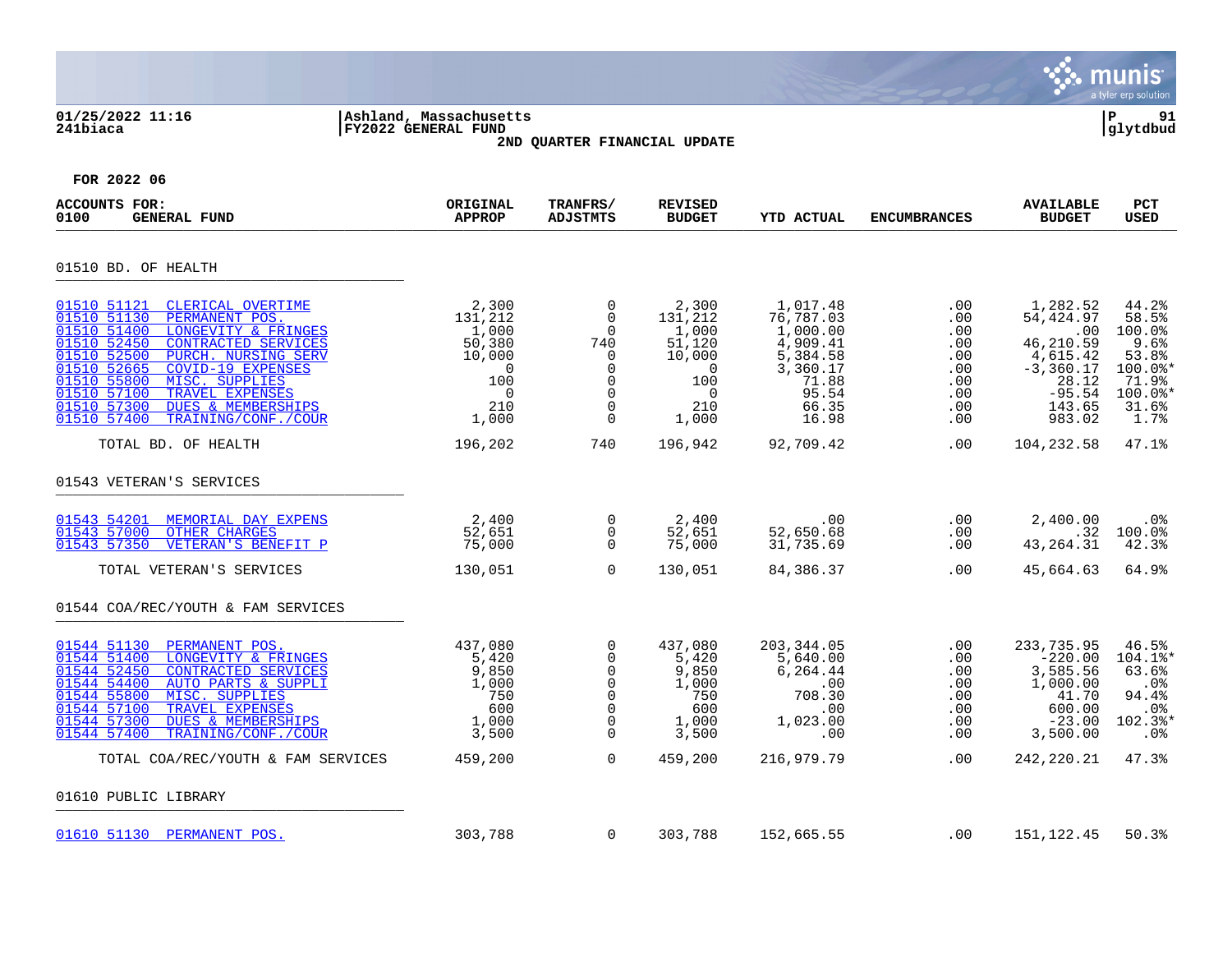

# **01/25/2022 11:16 |Ashland, Massachusetts |P 92 241biaca |FY2022 GENERAL FUND |glytdbud 2ND QUARTER FINANCIAL UPDATE**



| ACCOUNTS FOR:<br>0100<br><b>GENERAL FUND</b>                                                                                                                                                                                                                                                                      | ORIGINAL<br><b>APPROP</b>                                                                          | TRANFRS/<br><b>ADJSTMTS</b>                                                        | <b>REVISED</b><br><b>BUDGET</b>                                           | <b>YTD ACTUAL</b>                                                                   | <b>ENCUMBRANCES</b>                                       | <b>AVAILABLE</b><br><b>BUDGET</b>                                                       | PCT<br><b>USED</b>                                               |
|-------------------------------------------------------------------------------------------------------------------------------------------------------------------------------------------------------------------------------------------------------------------------------------------------------------------|----------------------------------------------------------------------------------------------------|------------------------------------------------------------------------------------|---------------------------------------------------------------------------|-------------------------------------------------------------------------------------|-----------------------------------------------------------|-----------------------------------------------------------------------------------------|------------------------------------------------------------------|
| 01610 51400<br>LONGEVITY & FRINGES<br>01610 52710<br>OFFICE EOUIP LEASE<br>01610 54150<br>POSTAGE S/STAMPS/RE<br>01610 54200<br>OFFICE SUPPLIES<br>01610 54600<br>REFERENCE BOOKS/MAT<br>01610 55987<br>TECHNOLOGY EXPENSES<br>01610 57300<br><b>DUES &amp; MEMBERSHIPS</b><br>01610 57400<br>TRAINING/CONF./COUR | 4,500<br>2,262<br>121<br>2,500<br>70,025<br>$\overline{0}$<br>15,300<br>300                        | 0<br>$\mathbf 0$<br>$\Omega$<br>$\Omega$<br>$\mathbf 0$<br>21,982<br>0<br>$\Omega$ | 4,500<br>2,262<br>121<br>2,500<br>70,025<br>21,982<br>15,300<br>300       | 3,000.00<br>.00<br>.00<br>523.39<br>30,398.79<br>21,982.45<br>15,300.00<br>.00      | .00<br>.00<br>.00<br>.00<br>.00<br>.00<br>.00<br>$.00 \,$ | 1,500.00<br>2,262.00<br>121.00<br>1,976.61<br>39,626.21<br>.00<br>.00<br>300.00         | 66.7%<br>.0%<br>.0%<br>20.9%<br>43.4%<br>100.0%<br>100.0%<br>.0% |
| TOTAL PUBLIC LIBRARY                                                                                                                                                                                                                                                                                              | 398,796                                                                                            | 21,982                                                                             | 420,778                                                                   | 223,870.18                                                                          | .00                                                       | 196,908.27                                                                              | 53.2%                                                            |
| 01710 DEBT SERVICE                                                                                                                                                                                                                                                                                                |                                                                                                    |                                                                                    |                                                                           |                                                                                     |                                                           |                                                                                         |                                                                  |
| 01710 59010<br>DEBT ISSUANCE COSTS<br>01710 59150<br>PRINCIPAL LONG TERM<br>01710 59210<br>PROP 2 1/2 INTEREST<br>01710 59250<br>INTEREST ON NOTES                                                                                                                                                                | $\Omega$<br>3, 197, 327<br>1,957,655<br>$\mathbf 0$                                                | $\Omega$<br>1,208,709<br>$\mathbf 0$<br>$\mathbf 0$                                | $\Omega$<br>4,406,036<br>1,957,655<br>$\Omega$                            | 500.00<br>710,000.00<br>.00<br>779,603.76                                           | .00<br>$.00 \ \rm$<br>.00<br>.00                          | $-500.00$<br>3,696,035.56<br>1,957,655.00<br>$-779,603.76$                              | 100.0%*<br>16.1%<br>.0%<br>100.0%*                               |
| TOTAL DEBT SERVICE                                                                                                                                                                                                                                                                                                | 5,154,982                                                                                          | 1,208,709                                                                          | 6,363,691                                                                 | 1,490,103.76                                                                        | .00                                                       | 4,873,586.80                                                                            | 23.4%                                                            |
| 01820 STATE ASSESSMENTS&CHARG                                                                                                                                                                                                                                                                                     |                                                                                                    |                                                                                    |                                                                           |                                                                                     |                                                           |                                                                                         |                                                                  |
| 01820 54640<br>PARKING SURCHGES CH<br>01820 56390<br>MOSO CONT PROJ CH25<br>01820 56400<br>AIR POLL CONT CH111<br>01820 56410<br>METRO PLAN COUN CH4<br>01820 56550<br>CHARTER SCHOOL ASSE<br>01820 56630<br>REGIONAL TRANSIT AU<br>01820 56951<br>MISC. CHERRY SHEET                                             | $\mathbf 0$<br>$\mathbf 0$<br>$\mathbf 0$<br>$\mathbf 0$<br>$\mathbf 0$<br>$\mathbf 0$<br>$\Omega$ | 13,120<br>49,006<br>5,998<br>9,810<br>$\Omega$<br>166,413<br>96,883                | 13,120<br>49,006<br>5,998<br>9,810<br>$\overline{0}$<br>166,413<br>96,883 | 7,700.00<br>24,510.00<br>3,000.00<br>4,908.00<br>4,161.00<br>83,208.00<br>52,856.00 | .00<br>.00<br>.00<br>.00<br>.00<br>.00<br>.00             | 5,420.00<br>24,496.00<br>2,998.00<br>4,902.00<br>$-4, 161.00$<br>83,205.00<br>44,027.00 | 58.7%<br>50.0%<br>50.0%<br>50.0%<br>$100.0$ *<br>50.0%<br>54.6%  |
| TOTAL STATE ASSESSMENTS&CHARG                                                                                                                                                                                                                                                                                     | $\mathbf 0$                                                                                        | 341,230                                                                            | 341,230                                                                   | 180,343.00                                                                          | .00                                                       | 160,887.00                                                                              | 52.9%                                                            |
| 01911 EMPLOYEE RETIREMENT                                                                                                                                                                                                                                                                                         |                                                                                                    |                                                                                    |                                                                           |                                                                                     |                                                           |                                                                                         |                                                                  |
| 01911 51704 COUNTY RETIREMENT                                                                                                                                                                                                                                                                                     | 3,563,976                                                                                          | $\overline{0}$                                                                     | 3,563,976                                                                 | 3,563,976.00                                                                        | $.00 \ \rm$                                               | .00                                                                                     | 100.0%                                                           |
| TOTAL EMPLOYEE RETIREMENT                                                                                                                                                                                                                                                                                         | 3,563,976                                                                                          | $\Omega$                                                                           | 3,563,976                                                                 | 3,563,976.00                                                                        | .00                                                       | .00                                                                                     | $100.0$ %                                                        |
| 01912 WORKERS COMPENSATION                                                                                                                                                                                                                                                                                        |                                                                                                    |                                                                                    |                                                                           |                                                                                     |                                                           |                                                                                         |                                                                  |
| 01912 51710 WORKERS COMP INSUR                                                                                                                                                                                                                                                                                    | 350,000                                                                                            | $\overline{0}$                                                                     | 350,000                                                                   | 232,758.41                                                                          | .00                                                       | 117,241.59                                                                              | 66.5%                                                            |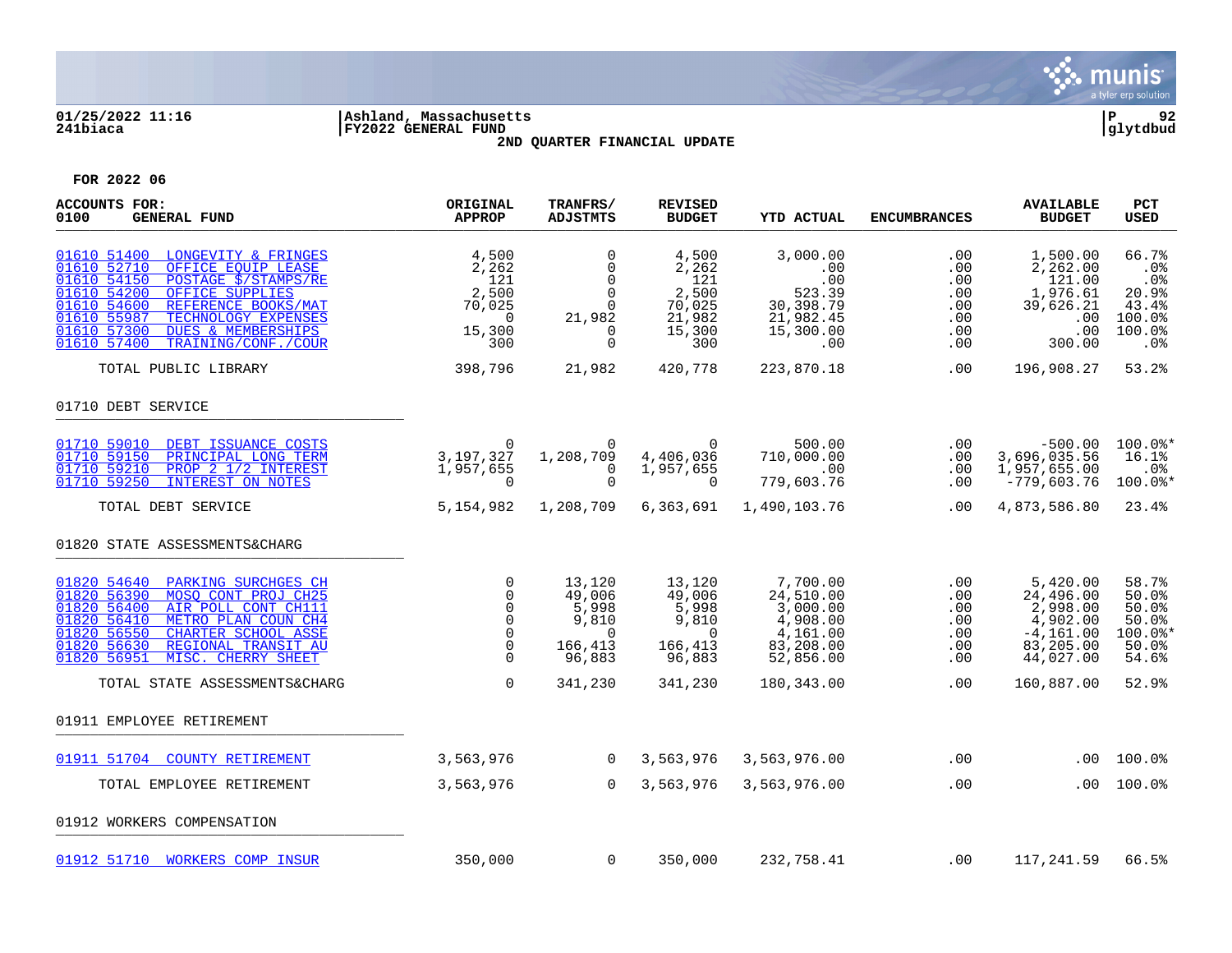| 01/25/2022 11:16<br>241biaca                                                                                                                                                                                                                                                                                                                                              | Ashland, Massachusetts<br>FY2022 GENERAL FUND                                                             | 2ND QUARTER FINANCIAL UPDATE                                                                                             |                                                                                                           |                                                                                                                       |                                                                    |                                                                                                                                      | ΙP<br>93<br>glytdbud                                                                             |
|---------------------------------------------------------------------------------------------------------------------------------------------------------------------------------------------------------------------------------------------------------------------------------------------------------------------------------------------------------------------------|-----------------------------------------------------------------------------------------------------------|--------------------------------------------------------------------------------------------------------------------------|-----------------------------------------------------------------------------------------------------------|-----------------------------------------------------------------------------------------------------------------------|--------------------------------------------------------------------|--------------------------------------------------------------------------------------------------------------------------------------|--------------------------------------------------------------------------------------------------|
| FOR 2022 06                                                                                                                                                                                                                                                                                                                                                               |                                                                                                           |                                                                                                                          |                                                                                                           |                                                                                                                       |                                                                    |                                                                                                                                      |                                                                                                  |
| <b>ACCOUNTS FOR:</b><br><b>GENERAL FUND</b><br>0100                                                                                                                                                                                                                                                                                                                       | ORIGINAL<br><b>APPROP</b>                                                                                 | TRANFRS/<br><b>ADJSTMTS</b>                                                                                              | <b>REVISED</b><br><b>BUDGET</b>                                                                           | <b>YTD ACTUAL</b>                                                                                                     | <b>ENCUMBRANCES</b>                                                | <b>AVAILABLE</b><br><b>BUDGET</b>                                                                                                    | PCT<br>USED                                                                                      |
| TOTAL WORKERS COMPENSATION                                                                                                                                                                                                                                                                                                                                                | 350,000                                                                                                   | $\overline{0}$                                                                                                           | 350,000                                                                                                   | 232,758.41                                                                                                            | .00                                                                | 117,241.59                                                                                                                           | 66.5%                                                                                            |
| 01913 UNEMPLOYMENT COMPENSATI                                                                                                                                                                                                                                                                                                                                             |                                                                                                           |                                                                                                                          |                                                                                                           |                                                                                                                       |                                                                    |                                                                                                                                      |                                                                                                  |
| 01913 51720 UNEMPLOY COMP INS                                                                                                                                                                                                                                                                                                                                             | 102,000                                                                                                   | $\mathbf 0$                                                                                                              | 102,000                                                                                                   | 9,961.34                                                                                                              | .00                                                                | 92,038.66                                                                                                                            | 9.8%                                                                                             |
| TOTAL UNEMPLOYMENT COMPENSATI                                                                                                                                                                                                                                                                                                                                             | 102,000                                                                                                   | $\Omega$                                                                                                                 | 102,000                                                                                                   | 9,961.34                                                                                                              | .00                                                                | 92,038.66                                                                                                                            | 9.8%                                                                                             |
| 01915 GROUP HEALTH INSURANCE                                                                                                                                                                                                                                                                                                                                              |                                                                                                           |                                                                                                                          |                                                                                                           |                                                                                                                       |                                                                    |                                                                                                                                      |                                                                                                  |
| 01915 51700<br><b>HEALTH INSURANCE</b><br>HEALTH INSURANCE WA<br>01915 51702<br>HEALTH INSURANCE SC<br>01915 51705<br>01915 51706<br>Medicare Part B Pen<br>01915 51709<br>OPEB CONTRIBUTION<br>01915 51712<br>ADMINISTRATIVE FEE<br>01915 51740<br>F.I.C.A.<br>01915 51750<br>LIFE INSURANCE<br>01915 51751<br>LONG TERM DISABILIT<br>01915 51752<br>HEALTH INS. CONTING | 1,519,200<br>132,500<br>4,182,496<br>16,000<br>200,000<br>26,400<br>650,000<br>25,000<br>8,500<br>100,000 | 0<br>0<br>$\mathbf 0$<br>$\mathbf 0$<br>$\mathbf 0$<br>$\Omega$<br>$\mathbf 0$<br>$\mathbf 0$<br>$\mathbf 0$<br>$\Omega$ | 1,519,200<br>132,500<br>4,182,496<br>16,000<br>200,000<br>26,400<br>650,000<br>25,000<br>8,500<br>100,000 | 707,190.49<br>47,385.65<br>2,086,668.10<br>7,210.20<br>.00<br>13,667.70<br>276,446.11<br>12,348.60<br>3,751.86<br>.00 | .00<br>.00<br>.00<br>.00<br>.00<br>.00<br>.00<br>.00<br>.00<br>.00 | 812,009.51<br>85, 114.35<br>2,095,827.90<br>8,789.80<br>200,000.00<br>12,732.30<br>373,553.89<br>12,651.40<br>4,748.14<br>100,000.00 | 46.6%<br>35.8%<br>49.9%<br>45.1%<br>.0 <sub>8</sub><br>51.8%<br>42.5%<br>49.4%<br>44.1%<br>. 0 % |
| TOTAL GROUP HEALTH INSURANCE                                                                                                                                                                                                                                                                                                                                              | 6,860,096                                                                                                 | $\Omega$                                                                                                                 | 6,860,096                                                                                                 | 3,154,668.71                                                                                                          | .00                                                                | 3,705,427.29                                                                                                                         | 46.0%                                                                                            |
| 01930 CAPITAL PROJECTS                                                                                                                                                                                                                                                                                                                                                    |                                                                                                           |                                                                                                                          |                                                                                                           |                                                                                                                       |                                                                    |                                                                                                                                      |                                                                                                  |
| 01930 58000 CAPITAL OUTLAY                                                                                                                                                                                                                                                                                                                                                | 500,000                                                                                                   | 3,200,982                                                                                                                | 3,700,982                                                                                                 | 1,209,543.41                                                                                                          | $.00 \,$                                                           | 2,491,438.61                                                                                                                         | 32.7%                                                                                            |
| TOTAL CAPITAL PROJECTS                                                                                                                                                                                                                                                                                                                                                    | 500,000                                                                                                   | 3,200,982                                                                                                                | 3,700,982                                                                                                 | 1,209,543.41                                                                                                          | .00                                                                | 2,491,438.61                                                                                                                         | 32.7%                                                                                            |
| 01945 OTHER INSURANCE                                                                                                                                                                                                                                                                                                                                                     |                                                                                                           |                                                                                                                          |                                                                                                           |                                                                                                                       |                                                                    |                                                                                                                                      |                                                                                                  |
| 01945 57442<br>POLICE/FIRE HEALTH<br>01945 57460<br>MIAA LIABILITY PACK<br>01945 57470<br>PUBLIC OFFICIALS BO                                                                                                                                                                                                                                                             | 65,000<br>565,000<br>1,250                                                                                | 0<br>$\mathbf 0$<br>$\Omega$                                                                                             | 65,000<br>565,000<br>1,250                                                                                | 66,308.00<br>621,376.50<br>1,239.00                                                                                   | $.00 \,$<br>$.00 \,$<br>.00                                        | $-1,308.00$<br>$-56,376.50$<br>11.00                                                                                                 | $102.0$ $*$<br>$110.0$ *<br>99.1%                                                                |
| TOTAL OTHER INSURANCE                                                                                                                                                                                                                                                                                                                                                     | 631,250                                                                                                   | $\Omega$                                                                                                                 | 631,250                                                                                                   | 688,923.50                                                                                                            | .00                                                                | $-57.673.50$ 109.1%                                                                                                                  |                                                                                                  |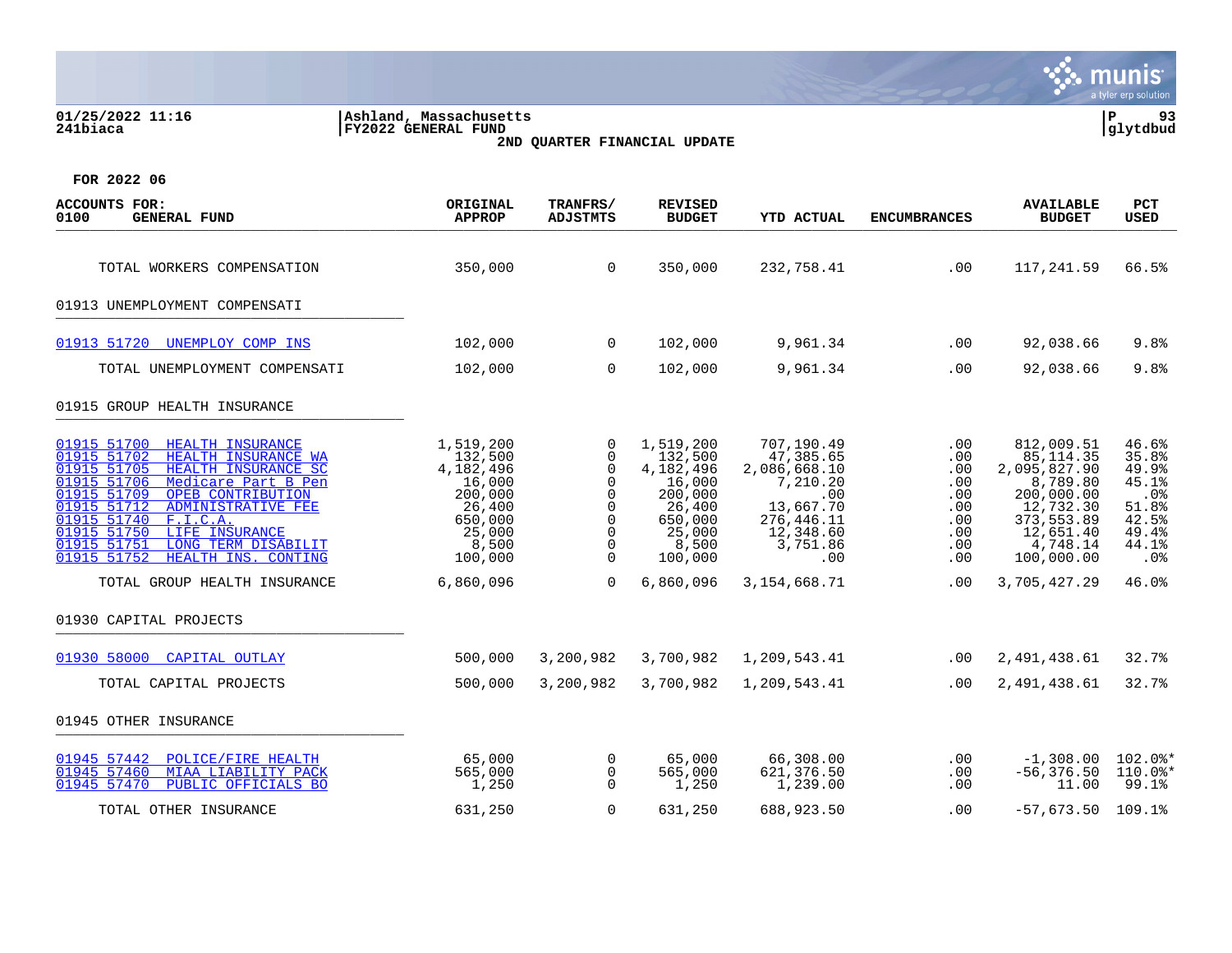|                                                                                                                                                                                                                                  |                                                                     |                                                         |                                                                                                |                                                                                    |                                                  |                                                                     | a tyler erp solution                                       |
|----------------------------------------------------------------------------------------------------------------------------------------------------------------------------------------------------------------------------------|---------------------------------------------------------------------|---------------------------------------------------------|------------------------------------------------------------------------------------------------|------------------------------------------------------------------------------------|--------------------------------------------------|---------------------------------------------------------------------|------------------------------------------------------------|
| 01/25/2022 11:16<br>241biaca                                                                                                                                                                                                     | Ashland, Massachusetts<br><b>FY2022 GENERAL FUND</b>                |                                                         | 2ND QUARTER FINANCIAL UPDATE                                                                   |                                                                                    |                                                  |                                                                     | ΙP<br>94<br> glytdbud                                      |
| FOR 2022 06                                                                                                                                                                                                                      |                                                                     |                                                         |                                                                                                |                                                                                    |                                                  |                                                                     |                                                            |
| <b>ACCOUNTS FOR:</b><br>0100<br><b>GENERAL FUND</b>                                                                                                                                                                              | ORIGINAL<br><b>APPROP</b>                                           | TRANFRS/<br><b>ADJSTMTS</b>                             | <b>REVISED</b><br><b>BUDGET</b>                                                                | <b>YTD ACTUAL</b>                                                                  | <b>ENCUMBRANCES</b>                              | <b>AVAILABLE</b><br><b>BUDGET</b>                                   | <b>PCT</b><br><b>USED</b>                                  |
| 01960 C.O.L.A. TO DISTRIBUTE                                                                                                                                                                                                     |                                                                     |                                                         |                                                                                                |                                                                                    |                                                  |                                                                     |                                                            |
| 01960 51000 PERSONAL SERVICES                                                                                                                                                                                                    | 165,500                                                             | $\overline{0}$                                          | 165,500                                                                                        | .00                                                                                | .00                                              | 165,500.00                                                          | .0%                                                        |
| TOTAL C.O.L.A. TO DISTRIBUTE                                                                                                                                                                                                     | 165,500                                                             | $\mathbf 0$                                             | 165,500                                                                                        | .00                                                                                | .00                                              | 165,500.00                                                          | .0 <sub>8</sub>                                            |
| 01990 TRANSFER TO OTHER FUNDS                                                                                                                                                                                                    |                                                                     |                                                         |                                                                                                |                                                                                    |                                                  |                                                                     |                                                            |
| 01990 59660<br>TRANSFERS TO TRUST<br>01990 59990<br>TRANSFER TO (OTHER)                                                                                                                                                          | 0<br>$\Omega$                                                       | 1,417,711<br>112,000                                    | 1,417,711<br>112,000                                                                           | .00<br>.00                                                                         | $.00 \,$<br>$.00 \,$                             | 1,417,711.00<br>112,000.00                                          | .0%<br>.0%                                                 |
| TOTAL TRANSFER TO OTHER FUNDS                                                                                                                                                                                                    | $\mathbf 0$                                                         | 1,529,711                                               | 1,529,711                                                                                      | .00                                                                                | $.00 \,$                                         | 1,529,711.00                                                        | .0%                                                        |
| 41100 PERSONAL PROPERTY TAXES                                                                                                                                                                                                    |                                                                     |                                                         |                                                                                                |                                                                                    |                                                  |                                                                     |                                                            |
| 2008 PERSONAL PROPE<br>41100 41108<br>41100 41118<br>2018 Personal Prope<br>41100 41119<br>2019 Personal Prope<br>41100 41120<br>2020 Personal Prope<br>41100 41121<br>2021 Personal Prope<br>41100 41122<br>2022 PERSONAL PROPE | $\mathbf 0$<br>$\Omega$<br>$\Omega$<br>0<br>$\mathbf 0$<br>$\Omega$ | 0<br>$\mathbf 0$<br>$\Omega$<br>$\mathbf 0$<br>$\Omega$ | $\Omega$<br>$\Omega$<br>$\Omega$<br>$\mathbf 0$<br>$\mathbf 0$<br>$-1, 473, 747 - 1, 473, 747$ | $-109.69$<br>$-278.22$<br>$-367.68$<br>$-1,132.49$<br>$-1,688.49$<br>$-542,864.22$ | .00<br>.00<br>$.00 \,$<br>.00<br>.00<br>$.00 \,$ | 109.69<br>278.22<br>367.68<br>1,132.49<br>1,688.49<br>$-930,883.24$ | 100.0%<br>100.0%<br>100.0%<br>100.0%<br>100.0%<br>$36.8$ * |
| TOTAL PERSONAL PROPERTY TAXES                                                                                                                                                                                                    | $\Omega$                                                            |                                                         | $-1,473,747$ $-1,473,747$                                                                      | $-546, 440.79$                                                                     | .00                                              | $-927, 306.67$                                                      | 37.1%                                                      |
| 41200 REAL ESTATE TAXES                                                                                                                                                                                                          |                                                                     |                                                         |                                                                                                |                                                                                    |                                                  |                                                                     |                                                            |
| 41200 41220<br>2020 Real Estate<br>41200 41221<br>2021 Real Estate Ta<br>41200 41222<br>2022 REAL ESTATE TA                                                                                                                      | 0<br>0                                                              | $\mathbf 0$<br>$\Omega$                                 | $\overline{0}$<br>$\Omega$                                                                     | $-371.84$<br>$-259, 162.93$<br>$0 - 51, 349, 089 - 51, 349, 089 - 24, 104, 620.06$ | .00<br>$.00 \,$                                  | 259,162.93<br>$.00 - 27, 244, 469.04$                               | 371.84 100.0%<br>100.0%<br>$46.9$ $*$                      |
| TOTAL REAL ESTATE TAXES                                                                                                                                                                                                          |                                                                     |                                                         |                                                                                                | $0 - 51, 349, 089 - 51, 349, 089 - 24, 364, 154.83$                                |                                                  | $.00 - 26,984,934.27$                                               | 47.4%                                                      |
| 41420 LIENS/FORECLR./LIEU TAX                                                                                                                                                                                                    |                                                                     |                                                         |                                                                                                |                                                                                    |                                                  |                                                                     |                                                            |
| 41420 41420 TAX LIENS REDEEMED                                                                                                                                                                                                   | $\mathbf 0$                                                         | 0                                                       | $\overline{0}$                                                                                 | $-107,663.00$                                                                      | $.00 \ \rm$                                      | 107,663.00 100.0%                                                   |                                                            |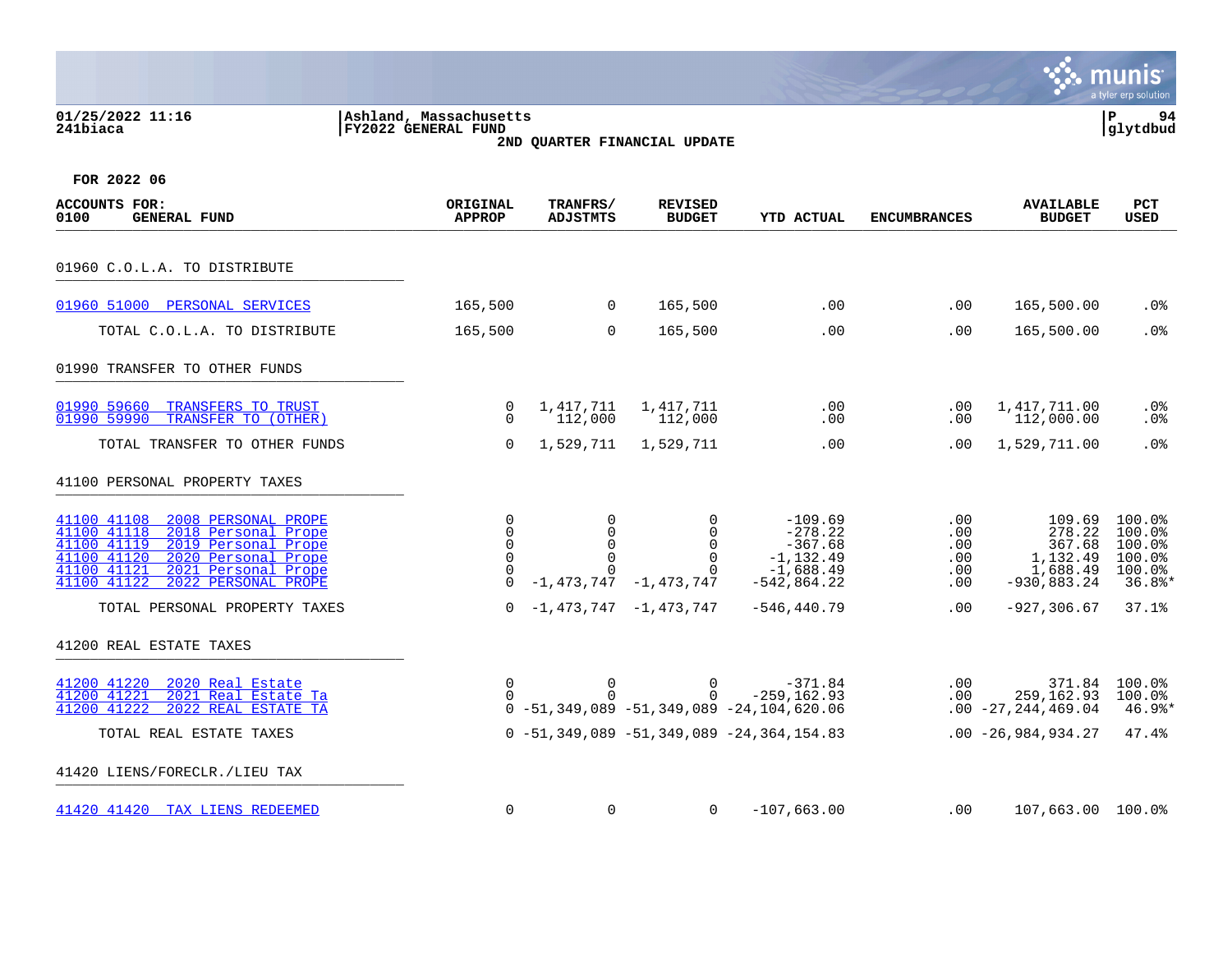|                                                                                                                                                                                                                                                                                                                                                                                                                                                        |                                                                                                 |                                                                                                                                                 |                                                                                                                                                        |                                                                                                                                                                 |                                                                                  |                                                                                                                                     | munis<br>a tyler erp solution                                                                                         |
|--------------------------------------------------------------------------------------------------------------------------------------------------------------------------------------------------------------------------------------------------------------------------------------------------------------------------------------------------------------------------------------------------------------------------------------------------------|-------------------------------------------------------------------------------------------------|-------------------------------------------------------------------------------------------------------------------------------------------------|--------------------------------------------------------------------------------------------------------------------------------------------------------|-----------------------------------------------------------------------------------------------------------------------------------------------------------------|----------------------------------------------------------------------------------|-------------------------------------------------------------------------------------------------------------------------------------|-----------------------------------------------------------------------------------------------------------------------|
| 01/25/2022 11:16<br>241biaca                                                                                                                                                                                                                                                                                                                                                                                                                           | Ashland, Massachusetts<br>FY2022 GENERAL FUND                                                   |                                                                                                                                                 | 2ND QUARTER FINANCIAL UPDATE                                                                                                                           |                                                                                                                                                                 |                                                                                  |                                                                                                                                     | ${\bf P}$<br>95<br> glytdbud                                                                                          |
| FOR 2022 06                                                                                                                                                                                                                                                                                                                                                                                                                                            |                                                                                                 |                                                                                                                                                 |                                                                                                                                                        |                                                                                                                                                                 |                                                                                  |                                                                                                                                     |                                                                                                                       |
| <b>ACCOUNTS FOR:</b><br><b>GENERAL FUND</b><br>0100                                                                                                                                                                                                                                                                                                                                                                                                    | ORIGINAL<br><b>APPROP</b>                                                                       | TRANFRS/<br><b>ADJSTMTS</b>                                                                                                                     | <b>REVISED</b><br><b>BUDGET</b>                                                                                                                        | <b>YTD ACTUAL</b>                                                                                                                                               | <b>ENCUMBRANCES</b>                                                              | <b>AVAILABLE</b><br><b>BUDGET</b>                                                                                                   | PCT<br><b>USED</b>                                                                                                    |
| TOTAL LIENS/FORECLR./LIEU TAX                                                                                                                                                                                                                                                                                                                                                                                                                          | $\mathbf 0$                                                                                     | 0                                                                                                                                               | $\mathbf 0$                                                                                                                                            | $-107,663.00$                                                                                                                                                   | .00                                                                              | 107,663.00 100.0%                                                                                                                   |                                                                                                                       |
| 41500 MOTOR VEHICLE EXCISE                                                                                                                                                                                                                                                                                                                                                                                                                             |                                                                                                 |                                                                                                                                                 |                                                                                                                                                        |                                                                                                                                                                 |                                                                                  |                                                                                                                                     |                                                                                                                       |
| 41500 41508<br>2008 MOTOR VEHICLE<br>41500 41509<br>2009 MOTOR VEHICLE<br>41500 41510<br>2010 MOTOR VEHICLE<br>41500 41511<br>2011 MOTOR VEHICLE<br>41500 41512<br>2012 MOTOR VEHICLE<br>41500 41516<br>2016 MOTOR VEHICLE<br>41500 41517<br>2017 MOTOR VEHICLE<br>41500 41518<br>2018 Motor Vehicle<br>41500 41519<br>2019 Motor Vehicle<br>41500 41520<br>2020 Motor Vehicle<br>41500 41521<br>2021 Motor Vehicle<br>41500 41522<br>2022 MVE REVENUE | $\mathbf 0$<br>$\Omega$<br>$\Omega$<br>$\Omega$<br>$\Omega$<br>$\Omega$<br>$\Omega$<br>$\Omega$ | 0<br>$\mathbf 0$<br>$\mathbf 0$<br>$\mathbf 0$<br>$\mathbf 0$<br>$\mathbf 0$<br>$\mathbf 0$<br>$\mathbf 0$<br>$\mathbf 0$<br>$\Omega$<br>$\cap$ | 0<br>$\Omega$<br>$\Omega$<br>$\Omega$<br>$\Omega$<br>$\mathbf 0$<br>$\Omega$<br>$\mathbf 0$<br>0<br>$\mathbf 0$<br>$\Omega$<br>$-2,835,000 -2,835,000$ | $-73.75$<br>$-73.75$<br>$-35.63$<br>$-58.75$<br>$-104.69$<br>$-35.00$<br>$-597.50$<br>$-1,318.96$<br>$-4,341.23$<br>$-20, 792.53$<br>$-325, 488.44$<br>$.00 \,$ | .00<br>.00<br>.00<br>.00<br>.00<br>.00<br>.00<br>.00<br>.00<br>.00<br>.00<br>.00 | 73.75<br>73.75<br>35.63<br>58.75<br>104.69<br>35.00<br>597.50<br>1,318.96<br>4,341.23<br>20,792.53<br>325,488.44<br>$-2,835,000.00$ | 100.0%<br>100.0%<br>100.0%<br>100.0%<br>100.0%<br>100.0%<br>100.0%<br>100.0%<br>100.0%<br>100.0%<br>100.0%<br>$.0$ %* |
| TOTAL MOTOR VEHICLE EXCISE                                                                                                                                                                                                                                                                                                                                                                                                                             | 0                                                                                               |                                                                                                                                                 | $-2,835,000 -2,835,000$                                                                                                                                | $-352, 920.23$                                                                                                                                                  | .00                                                                              | $-2,482,079.77$                                                                                                                     | 12.4%                                                                                                                 |
| 41700 PEN/INT/FEES/CHGS/DEMAN                                                                                                                                                                                                                                                                                                                                                                                                                          |                                                                                                 |                                                                                                                                                 |                                                                                                                                                        |                                                                                                                                                                 |                                                                                  |                                                                                                                                     |                                                                                                                       |
| 41700 41710<br>PEN & INT - PROPERT<br>41700 41720<br>PEN & INT - EXCISE<br>41700 41730<br>PEN & INT - TAX LIE<br>41700 41755<br>MOTOR VEHICLE FEES/<br>41700 41765<br>MISC. BANK CHARGES                                                                                                                                                                                                                                                               | 0<br>$\Omega$<br>0<br>$\Omega$<br>0                                                             | $-250,000$<br>0<br>0<br>$\Omega$<br>$\mathbf 0$                                                                                                 | $-250,000$<br>$\Omega$<br>0<br>$\Omega$<br>0                                                                                                           | $-33,068.63$<br>$-8,693.26$<br>$-36,811.16$<br>$-38,370.00$<br>$-229.90$                                                                                        | .00<br>.00<br>.00<br>.00<br>.00                                                  | $-216,931.37$<br>8,693.26<br>36,811.16<br>38,370.00<br>229.90                                                                       | $13.2$ $*$<br>100.0%<br>100.0%<br>100.0%<br>$100.0$ %                                                                 |
| TOTAL PEN/INT/FEES/CHGS/DEMAN                                                                                                                                                                                                                                                                                                                                                                                                                          | 0                                                                                               | $-250,000$                                                                                                                                      | $-250,000$                                                                                                                                             | $-117, 172.95$                                                                                                                                                  | .00                                                                              | $-132,827.05$                                                                                                                       | 46.9%                                                                                                                 |
| 43200 FEES                                                                                                                                                                                                                                                                                                                                                                                                                                             |                                                                                                 |                                                                                                                                                 |                                                                                                                                                        |                                                                                                                                                                 |                                                                                  |                                                                                                                                     |                                                                                                                       |
| 43200 43122<br>BD. OF SELECTMEN FE<br>43200<br>43141<br><b>ASSESSORS FEES</b><br>43143<br>43200<br><b>ASSESSORS PASSPORT</b><br>43146<br>43200<br>MUNICIPAL LIEN CERT<br>43200 43161<br>TOWN CLERK FEES<br>43200 43171<br><b>CONSERVATION FILING</b>                                                                                                                                                                                                   | $\Omega$<br>$\Omega$<br>$\Omega$<br>$\Omega$<br>$\Omega$<br>$\mathbf 0$                         | $-140,000$<br>0<br>$\mathbf 0$<br>$\Omega$<br>$\mathbf 0$<br>$\mathbf 0$                                                                        | $-140,000$<br>$\mathbf 0$<br>$\mathbf 0$<br>$\Omega$<br>$\mathbf 0$<br>0                                                                               | .00<br>$-470.00$<br>$-2,905.00$<br>$-14,600.00$<br>$-5,895.00$<br>$-2,160.00$                                                                                   | $.00 \,$<br>.00<br>.00<br>.00<br>.00<br>.00                                      | $-140,000.00$<br>470.00<br>2,905.00<br>14,600.00<br>5,895.00<br>2,160.00                                                            | .0%*<br>100.0%<br>100.0%<br>100.0%<br>$100.0$ <sup>8</sup><br>100.0%                                                  |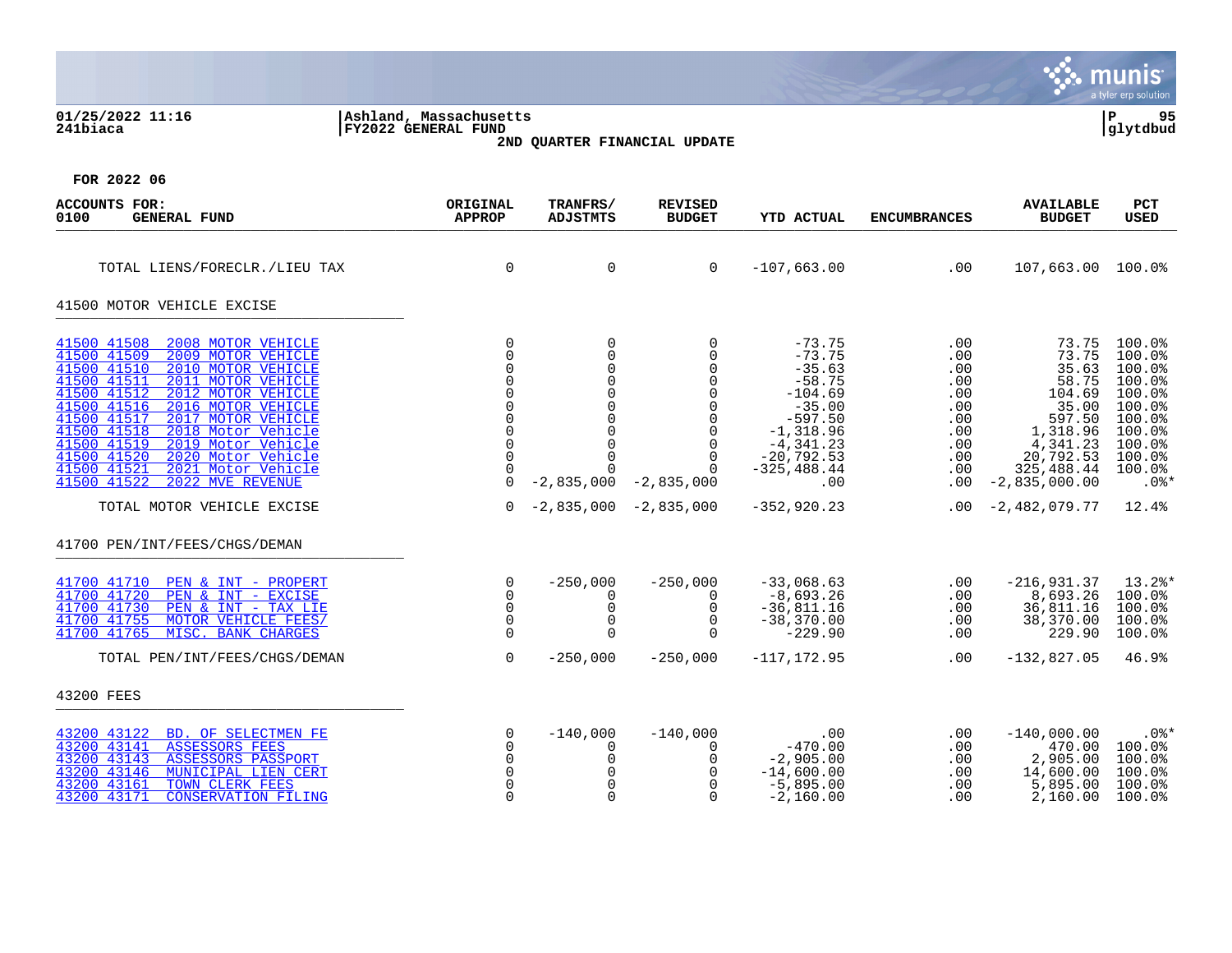

# **01/25/2022 11:16 |Ashland, Massachusetts |P 96 241biaca |FY2022 GENERAL FUND |glytdbud 2ND QUARTER FINANCIAL UPDATE**



| <b>ACCOUNTS FOR:</b><br>0100<br><b>GENERAL FUND</b>                                                                                                                                             | ORIGINAL<br><b>APPROP</b>                            | TRANFRS/<br><b>ADJSTMTS</b>                          | <b>REVISED</b><br><b>BUDGET</b>                             | <b>YTD ACTUAL</b>                                                           | <b>ENCUMBRANCES</b>             | <b>AVAILABLE</b><br><b>BUDGET</b>                                | PCT<br><b>USED</b>                                |
|-------------------------------------------------------------------------------------------------------------------------------------------------------------------------------------------------|------------------------------------------------------|------------------------------------------------------|-------------------------------------------------------------|-----------------------------------------------------------------------------|---------------------------------|------------------------------------------------------------------|---------------------------------------------------|
| 43200 43210<br>POLICE DEPT. FEES<br>43200 43220<br>FIRE DEPT. FEES<br>43200 43231<br><b>AMBULANCE FEES</b><br>43200 43491<br><b>CEMETERY FEES</b><br>43200 43940<br>MISCELLANEOUS FEES          | $\mathbf 0$<br>$\Omega$<br>$\Omega$<br>0<br>$\Omega$ | $\Omega$<br>$\mathbf 0$<br>$\Omega$<br>0<br>$\Omega$ | $\Omega$<br>$\Omega$<br>$\Omega$<br>$\mathbf 0$<br>$\Omega$ | $-13,870.86$<br>$-254.73$<br>$-14.43$<br>$-11,900.00$<br>$-11.25$           | .00<br>.00<br>.00<br>.00<br>.00 | 13,870.86<br>254.73<br>14.43<br>11,900.00<br>11.25               | 100.0%<br>100.0%<br>100.0%<br>100.0%<br>100.0%    |
| TOTAL FEES                                                                                                                                                                                      | $\Omega$                                             | $-140,000$                                           | $-140,000$                                                  | $-52,081.27$                                                                | .00                             | $-87,918.73$                                                     | 37.2%                                             |
| 43600 RENTALS                                                                                                                                                                                   |                                                      |                                                      |                                                             |                                                                             |                                 |                                                                  |                                                   |
| 43600 46122 CELLSITE RENTAL                                                                                                                                                                     | $\mathbf 0$                                          | $-290,000$                                           | $-290,000$                                                  | $-124,038.79$                                                               | .00                             | $-165,961.21$                                                    | $42.8$ *                                          |
| TOTAL RENTALS                                                                                                                                                                                   | $\mathbf 0$                                          | $-290,000$                                           | $-290,000$                                                  | $-124,038.79$                                                               | .00                             | $-165, 961.21$                                                   | 42.8%                                             |
| 43700 DEPARTMENTAL REVENUE                                                                                                                                                                      |                                                      |                                                      |                                                             |                                                                             |                                 |                                                                  |                                                   |
| 43700 43730<br>TOWN CLERK OTHER RE                                                                                                                                                              | $\Omega$                                             | 0                                                    | 0                                                           | $-33.75$                                                                    | .00                             |                                                                  | 33.75 100.0%                                      |
| TOTAL DEPARTMENTAL REVENUE                                                                                                                                                                      | $\Omega$                                             | $\Omega$                                             | $\Omega$                                                    | $-33.75$                                                                    | .00                             |                                                                  | 33.75 100.0%                                      |
| 44100 LICENSES                                                                                                                                                                                  |                                                      |                                                      |                                                             |                                                                             |                                 |                                                                  |                                                   |
| 44100 42122<br>ALCOHOLIC BEV. LICE<br>44100 42123<br>OTHER LICENSES<br>44100 42161<br>TOWN CLERK LICENCES<br>INSPECTION LICENSES<br>44100 42241                                                 | $\mathbf 0$<br>$\Omega$<br>0<br>$\Omega$             | $-55,000$<br>0<br>$\mathbf 0$<br>$\Omega$            | $-55,000$<br>$\Omega$<br>$\mathbf 0$<br>∩                   | $-36,740.96$<br>$-8,725.00$<br>$-3, 165.00$<br>$-680.00$                    | .00<br>.00<br>.00<br>.00        | $-18, 259.04$<br>8,725.00<br>3,165.00<br>680.00                  | $66.8$ *<br>100.0%<br>100.0%<br>100.0%            |
| TOTAL LICENSES                                                                                                                                                                                  | $\Omega$                                             | $-55,000$                                            | $-55,000$                                                   | $-49,310.96$                                                                | .00                             | $-5,689.04$                                                      | 89.7%                                             |
| 44500 PERMITS                                                                                                                                                                                   |                                                      |                                                      |                                                             |                                                                             |                                 |                                                                  |                                                   |
| 44500 44210<br>POLICE DEPT. PERMIT<br>44500 44220<br>FIRE DEPT. PERMITS<br>44500 44241<br><b>BUILDING INSPECTOR</b><br>44500 44242<br>GAS & PLUMBING INSP<br>44500 44244<br>SEALER W & M PERMIT | 0<br>$\mathbf 0$<br>0<br>$\Omega$<br>0               | 0<br>$\Omega$<br>$-450,000$<br>$\Omega$              | $\Omega$<br>$\Omega$<br>$-450,000$<br>n<br>$\Omega$         | $-1,617.50$<br>$-14,655.00$<br>$-159,832.90$<br>$-23,820.00$<br>$-8,740.00$ | .00<br>.00<br>.00<br>.00<br>.00 | 1,617.50<br>14,655.00<br>$-290, 167.10$<br>23,820.00<br>8,740.00 | 100.0%<br>100.0%<br>$35.5$ %*<br>100.0%<br>100.0% |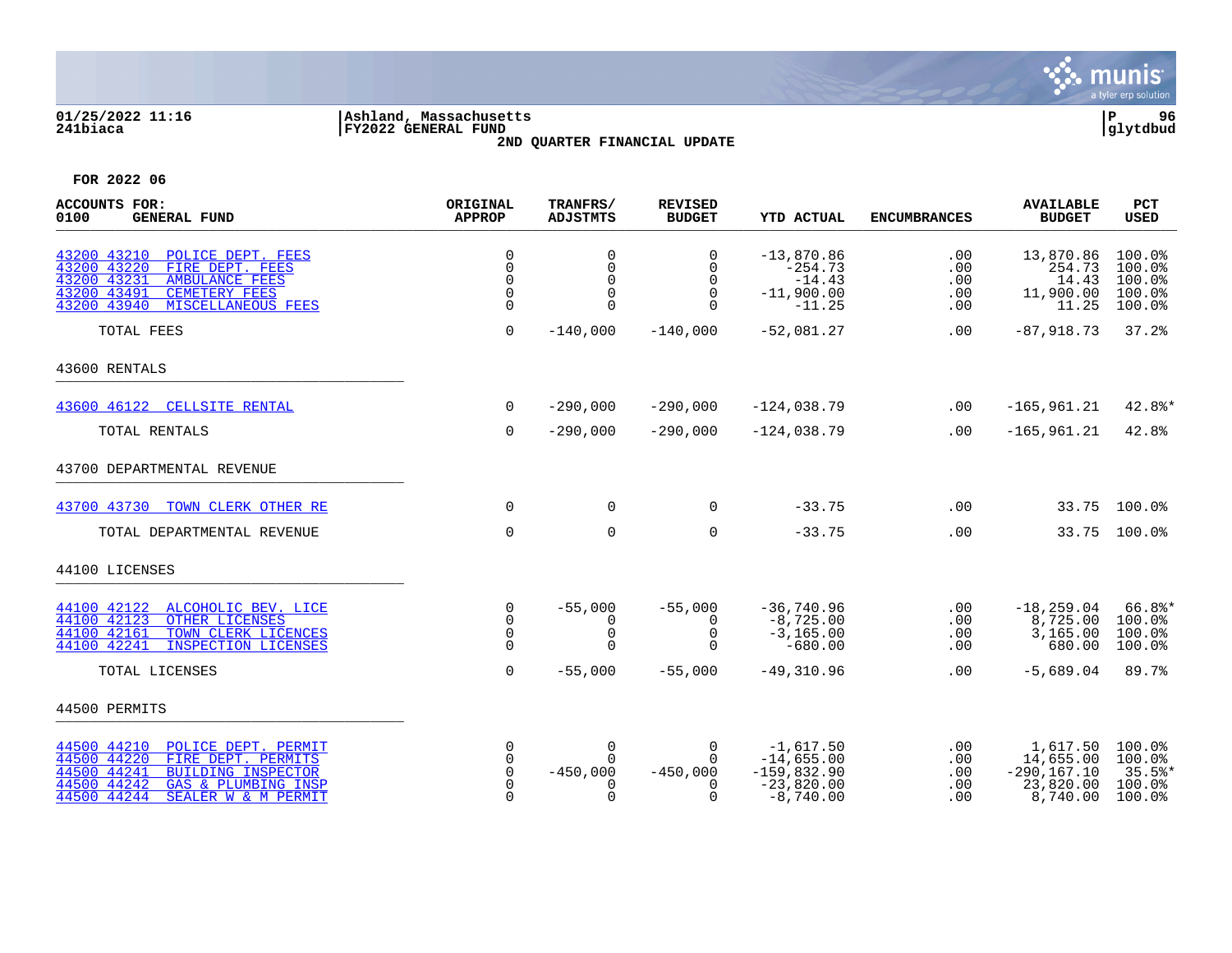

# **01/25/2022 11:16 |Ashland, Massachusetts |P 97 241biaca |FY2022 GENERAL FUND |glytdbud 2ND QUARTER FINANCIAL UPDATE**



| <b>ACCOUNTS FOR:</b><br>0100<br><b>GENERAL FUND</b>                                                                                                                                                                                                                    | ORIGINAL<br><b>APPROP</b>                                             | TRANFRS/<br><b>ADJSTMTS</b>                                                                    | <b>REVISED</b><br><b>BUDGET</b>                                                                    | <b>YTD ACTUAL</b>                                                                                              | <b>ENCUMBRANCES</b>                           | <b>AVAILABLE</b><br><b>BUDGET</b>                                                                        | <b>PCT</b><br><b>USED</b>                                                     |
|------------------------------------------------------------------------------------------------------------------------------------------------------------------------------------------------------------------------------------------------------------------------|-----------------------------------------------------------------------|------------------------------------------------------------------------------------------------|----------------------------------------------------------------------------------------------------|----------------------------------------------------------------------------------------------------------------|-----------------------------------------------|----------------------------------------------------------------------------------------------------------|-------------------------------------------------------------------------------|
| 44500 44245 WIRING INSP. PERMIT<br>44500 44422<br>HIGHWAY DEPT. PERMI<br>44500 44510<br>BD. OF HEALTH PERMI                                                                                                                                                            | $\Omega$<br>$\mathbf 0$<br>$\Omega$                                   | $\mathbf 0$<br>0<br>$\Omega$                                                                   | 0<br>0<br>$\Omega$                                                                                 | $-25,764.79$<br>$-6,525.00$<br>$-10,968.00$                                                                    | .00<br>.00<br>.00                             | 25,764.79<br>6,525.00<br>10,968.00                                                                       | 100.0%<br>100.0%<br>100.0%                                                    |
| TOTAL PERMITS                                                                                                                                                                                                                                                          | $\mathbf 0$                                                           | $-450,000$                                                                                     | $-450,000$                                                                                         | $-251, 923.19$                                                                                                 | .00                                           | $-198,076.81$                                                                                            | 56.0%                                                                         |
| 46000 STATE REVENUE                                                                                                                                                                                                                                                    |                                                                       |                                                                                                |                                                                                                    |                                                                                                                |                                               |                                                                                                          |                                                                               |
| 46000 46110 LOSS ON STATE OWNED<br>46000 46160<br><b>ABATEMENTS TO ELDER</b><br>46000 46210<br>SCHOOL AID-CH70 MGL<br>46000 46670<br>VETERAN BENEFITS<br>46000 46710<br><b>LOTTERY AID</b><br>46000 46765<br>CHARTER SCHOOL TUIT<br>46000 46820<br>MEDICAID REIMBURSEM | $\Omega$<br>$\Omega$<br>0<br>0<br>$\mathbf 0$<br>$\Omega$<br>$\Omega$ | $-119,067$<br>$-41,700$<br>$-8,018,442$<br>$-54,709$<br>$-1,486,242$<br>$\Omega$<br>$-100,000$ | $-119,067$<br>$-41,700$<br>$-8,018,442$<br>-54,709<br>$-1,486,242$<br>$\overline{0}$<br>$-100,000$ | $-59,532.00$<br>$-46, 450.00$<br>$-4,009,218.00$<br>$-23,369.00$<br>$-775,684.00$<br>$-268.00$<br>$-28,012.15$ | .00<br>.00<br>.00<br>.00<br>.00<br>.00<br>.00 | $-59, 535.00$<br>4,750.00<br>$-4,009,224.00$<br>$-31, 340.00$<br>$-710,558.00$<br>268.00<br>$-71,987.85$ | $50.0$ *<br>111.4%<br>$50.0$ *<br>$42.7$ %*<br>$52.2$ *<br>100.0%<br>$28.0$ * |
| TOTAL STATE REVENUE                                                                                                                                                                                                                                                    | $\Omega$                                                              |                                                                                                |                                                                                                    | $-9,820,160 -9,820,160 -4,942,533.15$                                                                          | $.00\,$                                       | $-4,877,626.85$                                                                                          | 50.3%                                                                         |
| 47700 FINES AND FORFEITS                                                                                                                                                                                                                                               |                                                                       |                                                                                                |                                                                                                    |                                                                                                                |                                               |                                                                                                          |                                                                               |
| 47700 46950<br><b>COURT FINES</b><br>REGISTRY OF MV FINE<br>47700 47690<br>47700 47710<br>PARKING TICKETS<br>47700 47720<br><b>LIBRARY FINES</b><br>47700 47770<br>NCV HEALTH REGULATI                                                                                 | 0<br>$\Omega$<br>$\mathbf 0$<br>$\Omega$<br>$\Omega$                  | $-24,000$<br>$\Omega$<br>$\Omega$<br>$\Omega$<br>$\Omega$                                      | $-24,000$<br>$\Omega$<br>0<br>$\Omega$<br>$\Omega$                                                 | $-852.50$<br>$-6,442.72$<br>$-4,095.00$<br>$-697.88$<br>$-500.00$                                              | .00<br>.00<br>.00<br>.00<br>.00               | $-23, 147.50$<br>6,442.72<br>4,095.00<br>697.88<br>500.00                                                | $3.6$ <sup>*</sup><br>100.0%<br>100.0%<br>100.0%<br>100.0%                    |
| TOTAL FINES AND FORFEITS                                                                                                                                                                                                                                               | $\Omega$                                                              | $-24,000$                                                                                      | $-24,000$                                                                                          | $-12,588.10$                                                                                                   | $.00 \,$                                      | $-11,411.90$                                                                                             | 52.5%                                                                         |
| 48000 MISCELLANEOUS REVENUE                                                                                                                                                                                                                                            |                                                                       |                                                                                                |                                                                                                    |                                                                                                                |                                               |                                                                                                          |                                                                               |
| 48000 48200<br><b>EARNINGS ON INVESTM</b><br>48000 48400<br>MISC. REVENUES                                                                                                                                                                                             | 0<br>$\Omega$                                                         | $-75,000$<br>$-170,000$                                                                        | $-75,000$<br>$-170,000$                                                                            | $-44,006.59$<br>$-132, 466.51$                                                                                 | .00<br>.00                                    | $-30,993.41$<br>$-37, 533.49$                                                                            | 58.7%*<br>$77.9$ %*                                                           |
| TOTAL MISCELLANEOUS REVENUE                                                                                                                                                                                                                                            | $\mathbf 0$                                                           | $-245,000$                                                                                     | $-245,000$                                                                                         | $-176, 473.10$                                                                                                 | .00                                           | $-68,526.90$                                                                                             | 72.0%                                                                         |
| 49700 TRANSFERS IN                                                                                                                                                                                                                                                     |                                                                       |                                                                                                |                                                                                                    |                                                                                                                |                                               |                                                                                                          |                                                                               |
| 49700 49710 TRANS FROM GENERAL                                                                                                                                                                                                                                         | 0                                                                     | $-22,112$                                                                                      | $-22,112$                                                                                          | .00                                                                                                            | $.00 \,$                                      | $-22,112.00$                                                                                             | $.0$ %*                                                                       |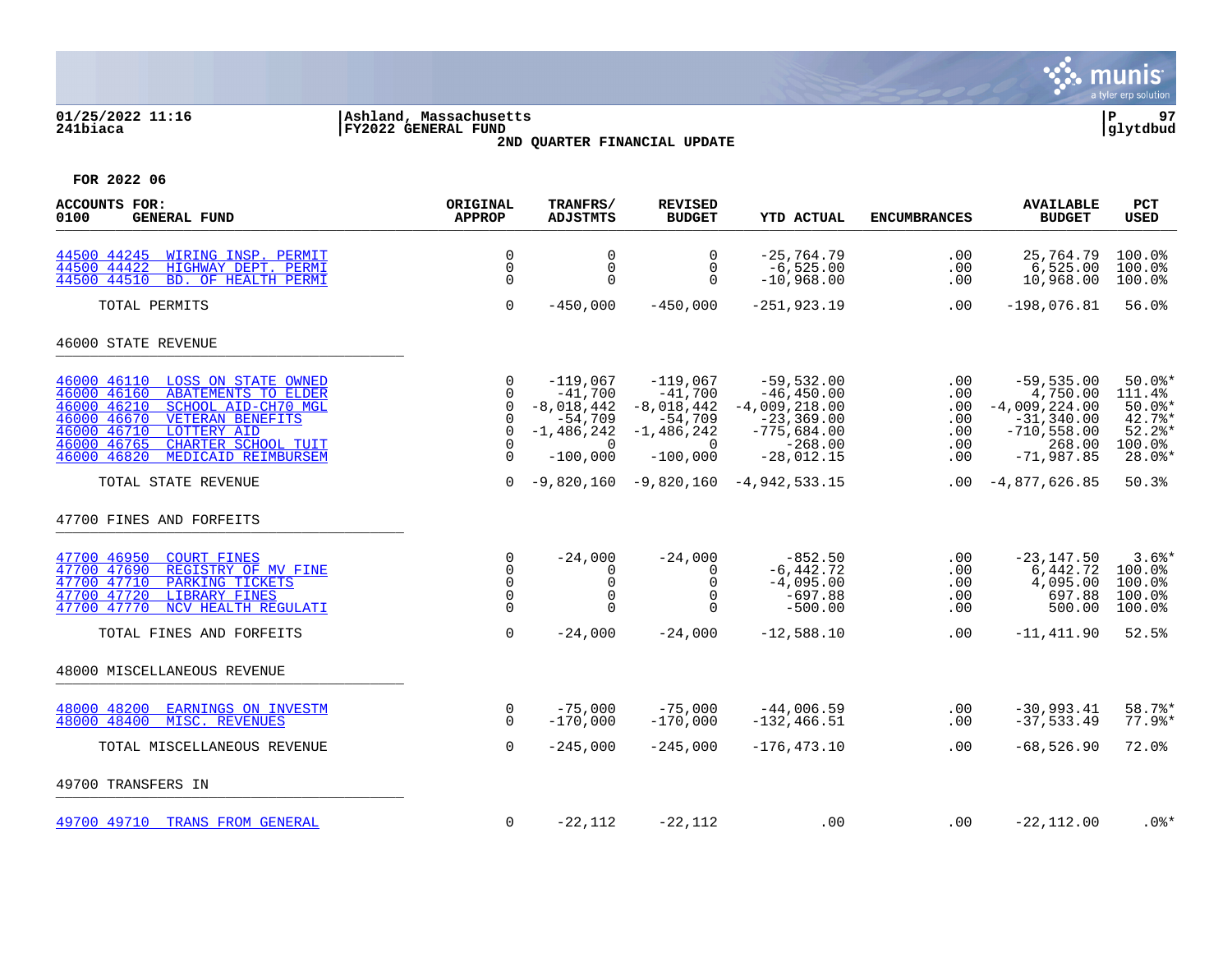

# **01/25/2022 11:16 |Ashland, Massachusetts |P 98 241biaca |FY2022 GENERAL FUND |glytdbud 2ND QUARTER FINANCIAL UPDATE**



| <b>ACCOUNTS</b><br>$_{\rm FOR:}$<br>0100<br><b>GENERAL FUND</b>                                                                                                                                                                                                                                          | ORIGINAL<br><b>APPROP</b> | TRANFRS/<br>ADJSTMTS                                                                                | <b>REVISED</b><br><b>BUDGET</b>                                                                          | <b>YTD ACTUAL</b>                                                                                                      | <b>ENCUMBRANCES</b>                                                      | <b>AVAILABLE</b><br><b>BUDGET</b>                                                                                                  | <b>PCT</b><br>USED                                                                   |
|----------------------------------------------------------------------------------------------------------------------------------------------------------------------------------------------------------------------------------------------------------------------------------------------------------|---------------------------|-----------------------------------------------------------------------------------------------------|----------------------------------------------------------------------------------------------------------|------------------------------------------------------------------------------------------------------------------------|--------------------------------------------------------------------------|------------------------------------------------------------------------------------------------------------------------------------|--------------------------------------------------------------------------------------|
| 49700 49720<br>TRANS FROM SPEC REV<br>49700 49735<br>TRANSFER FROM STORM<br>49700 49755<br>TRANSFER FROM CABLE<br>49700 49760<br>TRANS FROM TRUST FU<br>49700 49780<br>TRANSFER FROM SEWER<br>49700 49785<br>TRANS FROM RUBBISH<br>49700 49790<br>TRANSFER FROM WATER<br>49700 49795 TRANSFER FROM ATHLE |                           | -946,654<br>$-31,853$<br>$-92,000$<br>$-900,000$<br>-242,874<br>$-21,050$<br>-263,100<br>$-82, 133$ | $-946,654$<br>$-31,853$<br>$-92,000$<br>$-900,000$<br>$-242,874$<br>$-21,050$<br>$-263,100$<br>$-82,133$ | .00<br>.00<br>.00<br>.00<br>.00<br>.00<br>.00<br>.00                                                                   | $.00 \,$<br>.00<br>.00<br>.00<br>$.00 \,$<br>$.00 \,$<br>$.00 \,$<br>.00 | $-946,654.00$<br>$-31,853.00$<br>$-92,000.00$<br>$-900,000.00$<br>$-242,874.00$<br>$-21,050.00$<br>$-263, 100.00$<br>$-82, 133.00$ | $.0$ %*<br>$.0$ %*<br>$.0$ %*<br>$.0$ %*<br>$.0$ %*<br>$.0$ %*<br>$.0$ %*<br>$.0$ %* |
| TOTAL TRANSFERS IN                                                                                                                                                                                                                                                                                       | $\Omega$                  | $-2,601,776$                                                                                        | $-2,601,776$                                                                                             | .00                                                                                                                    | $.00 \,$                                                                 | $-2,601,776.00$                                                                                                                    | $.0\%$                                                                               |
| 49900 OTHER FINANCING SOURCES                                                                                                                                                                                                                                                                            |                           |                                                                                                     |                                                                                                          |                                                                                                                        |                                                                          |                                                                                                                                    |                                                                                      |
| 49900 49800<br><b>CARRYOVERS</b><br>49900 49900<br>OTHER FINANCING SOU                                                                                                                                                                                                                                   | $\Omega$                  | $0 -2,946,022 -2,946,022$                                                                           | $-2,025,301$ $-2,025,301$                                                                                | .00<br>.00                                                                                                             |                                                                          | $.00 -2,946,021.54$<br>$.00 -2.025.301.00$                                                                                         | $.0$ %*<br>$.0$ %*                                                                   |
| TOTAL OTHER FINANCING SOURCES                                                                                                                                                                                                                                                                            |                           | $0 - 4,971,323$                                                                                     | $-4,971,323$                                                                                             | .00                                                                                                                    |                                                                          | $.00 -4,971,322.54$                                                                                                                | $.0\%$                                                                               |
| TOTAL GENERAL FUND                                                                                                                                                                                                                                                                                       |                           | 67,870,334 -67,870,334                                                                              | $\overline{0}$                                                                                           | 560,869.90                                                                                                             |                                                                          | 21, 139, 465. 15 - 21, 700, 334. 73                                                                                                | ႜ                                                                                    |
| TOTAL REVENUES<br>TOTAL EXPENSES                                                                                                                                                                                                                                                                         | 67,870,334                |                                                                                                     |                                                                                                          | $0 - 74, 505, 095 - 74, 505, 095 - 31, 097, 394, 11$<br>6,634,761 74,505,095 31,658,264.01 21,139,465.15 21,707,366.26 |                                                                          | $.00 - 43,407,700.99$                                                                                                              |                                                                                      |